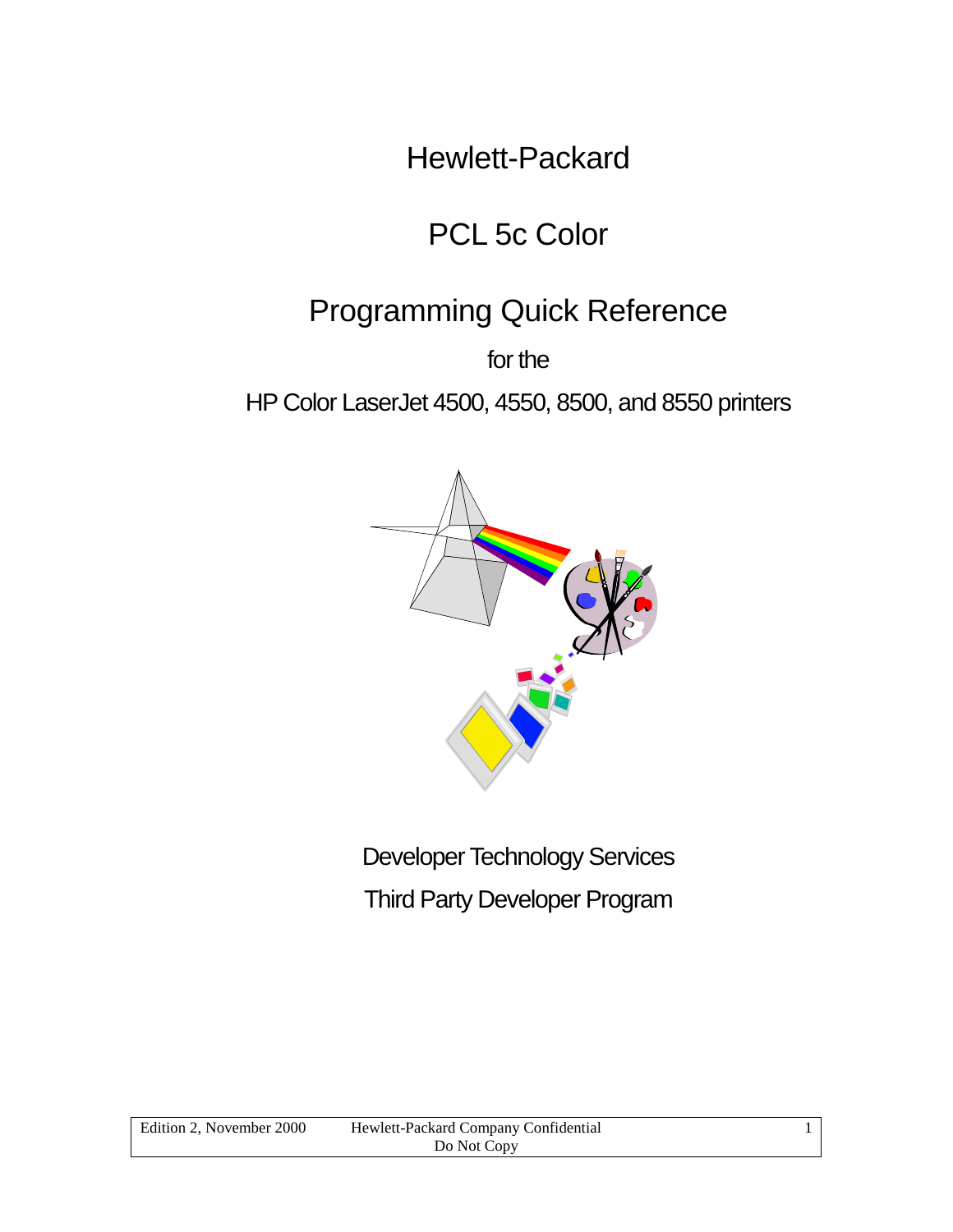## <span id="page-1-0"></span>**Notice**

Hewlett-Packard makes no warranty of any kind with regard to this material, including, but not limited to, the implied warranties of merchantability and fitness for a particular purpose. Hewlett-Packard shall not be liable for errors contained herein or for incidental consequential damages in connection with the furnishing, performance, or use of this material.

This document contains proprietary information that is protected by copyright. All rights are reserved. No part of this document may be photocopied, reproduced, or translated without prior written consent of Hewlett-Packard Company.

The information contained in this document is subject to change without notice.

Copyright 2000 Hewlett-Packard Company.

## **Printing History**

This manual was created using Microsoft Word 97 for Windows software.

Printed in the U.S.A.

Version 2.0 November 2000

## **Trademarks**

PCL is a U.S. registered trademark of Hewlett-Packard Company.

| Edition 2. November 2000 | Hewlett-Packard Company Confidential |  |
|--------------------------|--------------------------------------|--|
|                          | Do Not Copy                          |  |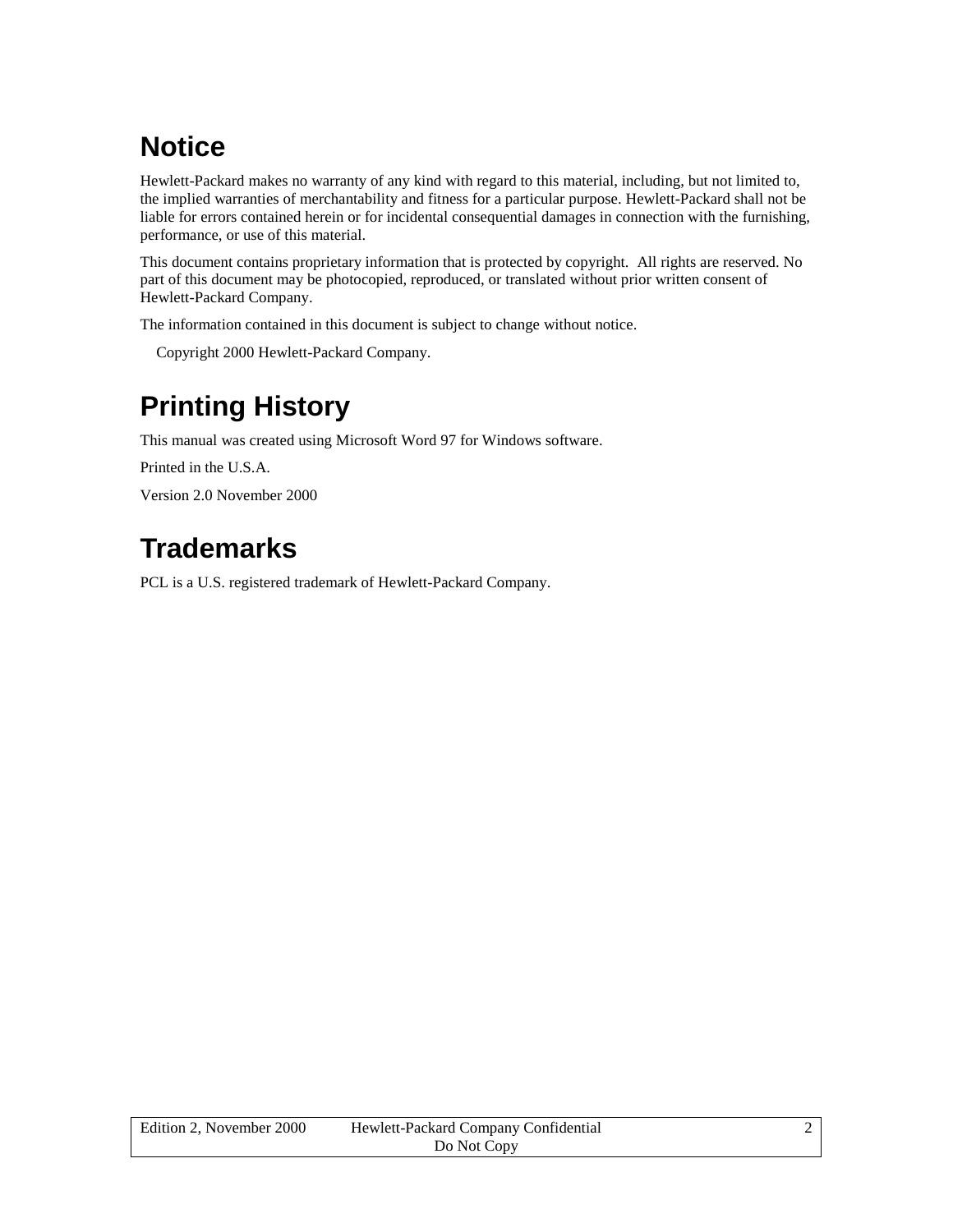# **Table of Contents**

| Edition 2. November 2000 | Hewlett-Packard Company Confidential |  |
|--------------------------|--------------------------------------|--|
|                          | Do Not Copy                          |  |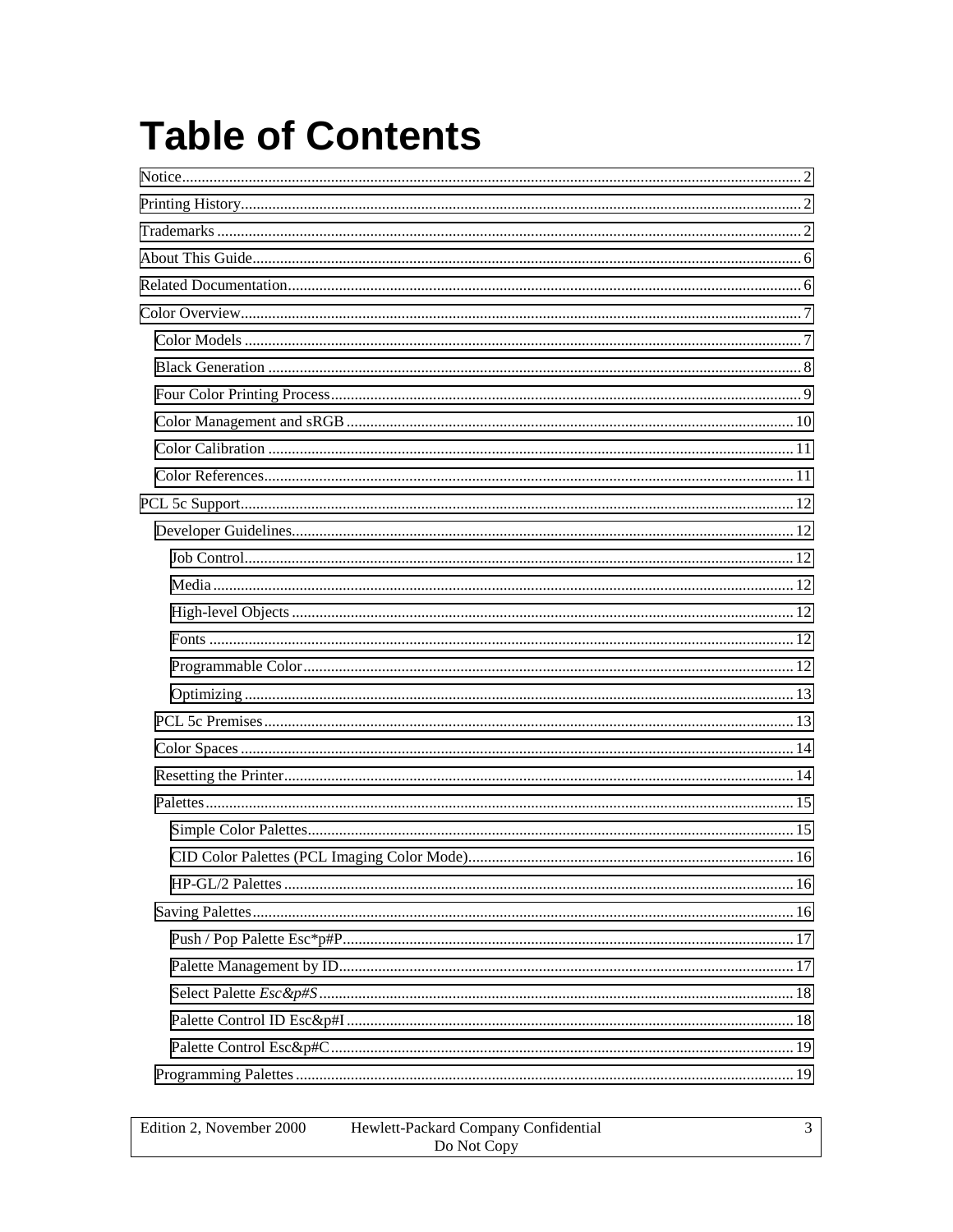| Edition 2. November 2000 | Hewlett-Packard Company Confidential |  |
|--------------------------|--------------------------------------|--|
|                          | Do Not Copy                          |  |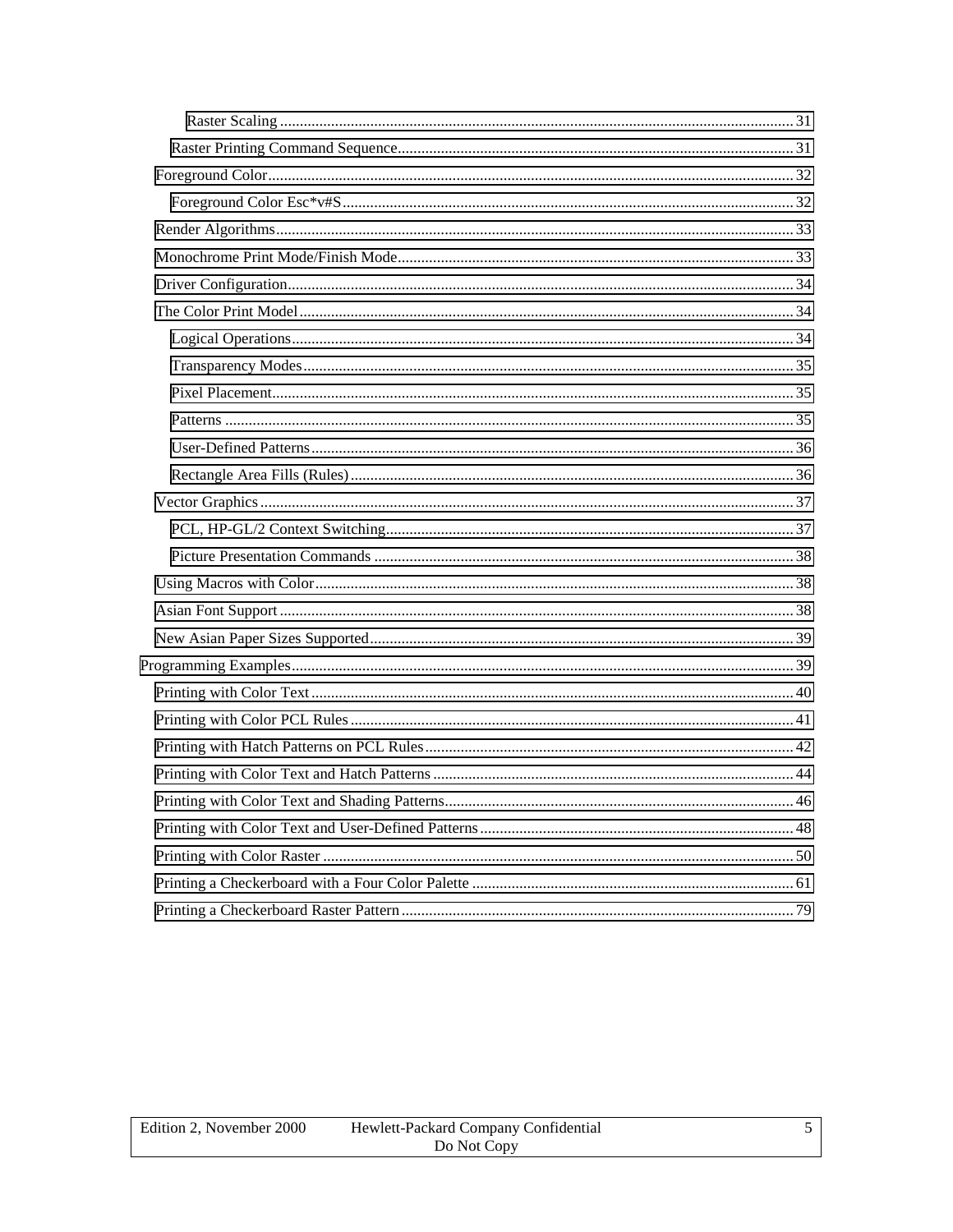## <span id="page-5-0"></span>**About This Guide**

This guide provides a quick reference view of programming with PCL 5c in color on HP Color LaserJet 4500, 4550, 8500, and 8550 printers. It starts out by providing a brief overview of color as it relates to the HP Color LaserJet printers. From there, it briefly goes over the key PCL 5c commands that relate to programming color in PCL 5c for the HP Color LaserJet 4500, 4550, 8500, and 8550 printers. Then all of this information is pulled together in brief programming examples that relate the commands to actual working programs.

For more in-depth information, see the PCL Technical Reference manuals or reference the HP LaserJet Developer's Web Site for additional technical information. This site is located at **http://www.hp.com/go/solutions**. Documentation is listed under "LaserJet -- Color.

#### **Note**

"Esc" in this document refers to the ASCII escape character which identifies the subsequent string of characters as a print command.

## **Related Documentation**

- HP PCL 5 Printer Language Technical Reference Manual
- HP PCL 5 Comparison Guide
- HP PCL 5 Color Technical Reference Guide
- HP Printer Job Language Technical Reference Manual
- HP Color LaserJet 8550 Developer's Quick Reference Guide
- PCLSample.zip -- zip file containing copies of the PCL sample programs.

#### **Note**

Examples were developed using the JetAsm98.exe and srtool.exe which is available on the HP LaserJet Developer's Web Site at **http://www.hp.com/go/solutions** under "LaserJet -- Monochrome."

| Edition 2, November 2000 | Hewlett-Packard Company Confidential |  |
|--------------------------|--------------------------------------|--|
|                          | Do Not Copy                          |  |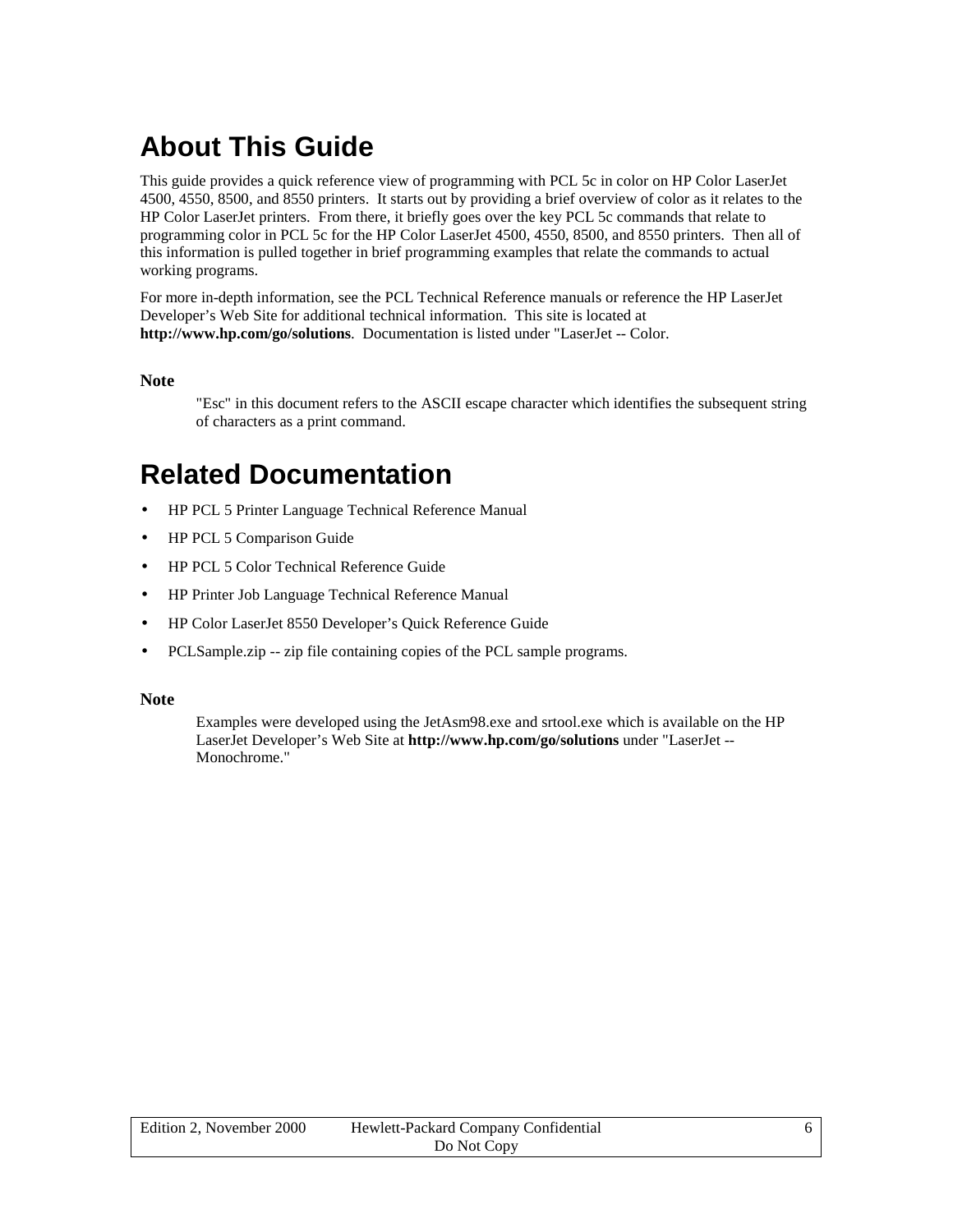## <span id="page-6-0"></span>**Color Overview**

### **Color Models**

Color models (or color spaces) are different ways to describe how color is created or perceived. These may be three or four dimensional whose dimensions or components represent intensity values. There are two major color models that are important to digital imaging: RGB and CMYK. RGB and CMYK are complementary color spaces. RGB (Red, Green, Blue) is a three-dimensional model that corresponds to the way the human eye sees color, that is, with red, green, and blue "cones." It is the color space that describes the color capabilities of photo film and display monitors. RGB is also described as additive and transmitted. Additive refers to the fact that the three primary colors in RGB at 100% (255, 255, 255) combine to create white, the sum of all colors. The transmitted quality of RGB is best exemplified by a color monitor, which creates color when white light strikes the red, green, and blue phosphors on the screen. RGB is capable of creating millions of colors. RGB values are described using numbers where (0,0,0) is black. When any two of the RGB colors combine, they create one of the secondary colors that make up the CMK color model (Cyan, Magenta, and Yellow). The secondary colors produced by the RGB primaries are also called subtractive primaries when used in reference to the CMY color space.

CMY is associated with printed inks or toners on a page. CMY values are described as percentages where (100, 100, 100) represents black. This model is described as subtractive (or absorptive) and reflective. It works the opposite of RGB. When a light source strikes an area of printed magenta toner (ink), all colors are absorbed except the magenta wavelength, which is reflected to the viewer's eye. The color of any part of an image, therefore, results from the frequency of light it reflects and the light-absorbing properties of the toner (or inks) and media. In a subtractive model, a white surface can be thought of as reflecting all wavelengths of visible light. Likewise, a black surface (100% of CMY) absorbs all of them, whereas a green surface (combination of Cyan and Yellow) absorbs (subtracts) all but the green wavelengths.

The combination of CMY at 100% (100,100,100) in theory creates black, but in practice it creates a muddy brown due to limitations of toner (and ink) secondaries. To resolve this, a pure blacK fourth toner is added in order to produce black on a printed page. This results in sharper text and lines using black only, better overall contrast within photographs, better detail and depth in shadow tones, and the ability to replace three color toners with black when printing black only text and images. The letter "K" is used for black to avoid confusion with Blue and because the black component is always considered the "Key" to a set of color separations.

Due to the colorants commonly used today, CMYK (a four-dimensional model) has a more limited gamut (or range of colors) compared to RGB, with a range of only tens of thousands of colors. In fact, the gamut, or range of colors available on a particular device, decreases as you move from the colors in real life to analog film to a digital scanner to a printer. The following graphic compares the color gamut across devices. The outermost area within the boundaries of the horseshoe shape represents all the colors perceivable by the human visual system. The triangle represents the range of colors available on a color monitor and the innermost color area represents the gamut of a color printer. Values on this chart represent the x and y chromaticities (a measure of the combination of both hue and saturation in color produced by lights).

| Edition 2, November 2000 | Hewlett-Packard Company Confidential |  |
|--------------------------|--------------------------------------|--|
|                          | Do Not Copy                          |  |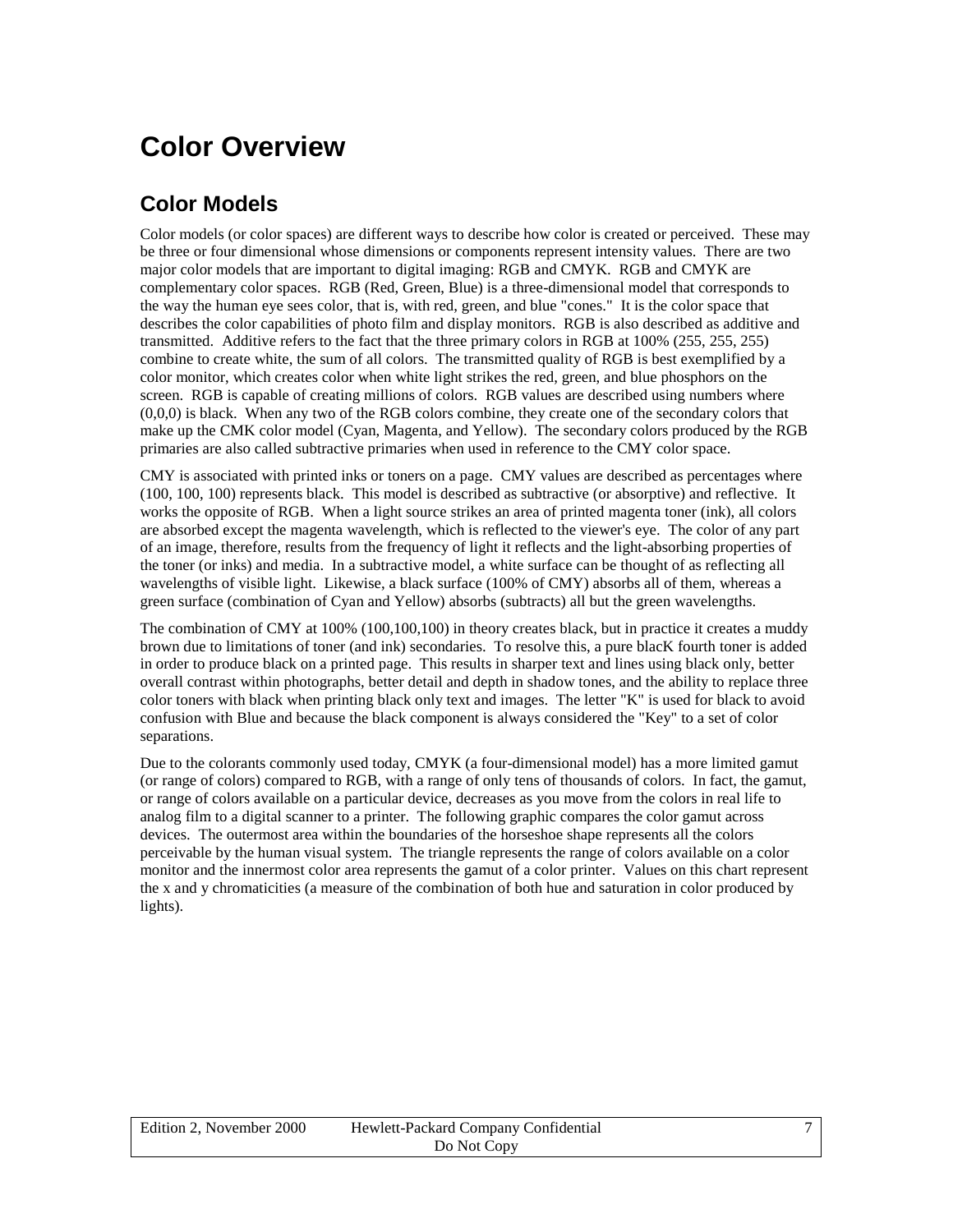<span id="page-7-0"></span>

Factors that limit gamut include the following:

- Subtractive versus additive qualities of CMY versus RGB
- Opaqueness of toner (or ink)
- Number of process colors
- Hue, lightness, and chroma (relative colorfulness) in the pigments of the primaries.

Problems with gamma may show up as dark, washed-out, bleached-out, or poor contrasting areas within images.

## **Black Generation**

When converting an RGB or CMY image to CMYK color mode, black generation refers to the values that are generated for the black toner which replaces certain amounts of the cyan, magenta, and yellow toners. A night scene in a city will require more black to keep the shadows dark and crisp. A bright and colorful image will need little or no black to avoid neutralizing the colors. Gray components may use CMY, K only, or CMYK to create the gray images. In a simple example, where cyan is the complement of red, magenta the complement of green, and yellow the complement of blue, there is one and only one unique set of CMY values for any given set of RGB values. Therefore, converting a color from RGB to the CMY model is fairly straight forward. However, things are more complicated when black and real world colorants are considered. A specific shade of purple, for example, may contain anywhere from 10% to 40% black, with the other process colors adjusted accordingly. Thus, for a given set of RGB values, there can be an infinite number of possible CMYK values, resulting in a very complex calculation. In addition, the actual cyan, magenta, and yellow toners are not exact complements of a typical monitor red, green, and blue. These differences must also be compensated for. To manage this, algorithms are developed for the HP Color LaserJet printers to convert from RGB or CMY to CMYK. In addition, the emulation of different CMYK print ink standards are provided to get more accurate color in specific environments. This results in improved colors for specific applications and media.

#### **Note**

The Pantone Matching System is fundamentally different from the CMYK color model. Pantone colors are recipes for mixing standard printing inks (or toners) of various colors. CMYK colors are proportional, screened percentages of coverage using only CMYK primary colors.

| Edition 2. November 2000 | Hewlett-Packard Company Confidential |  |
|--------------------------|--------------------------------------|--|
|                          | Do Not Copy                          |  |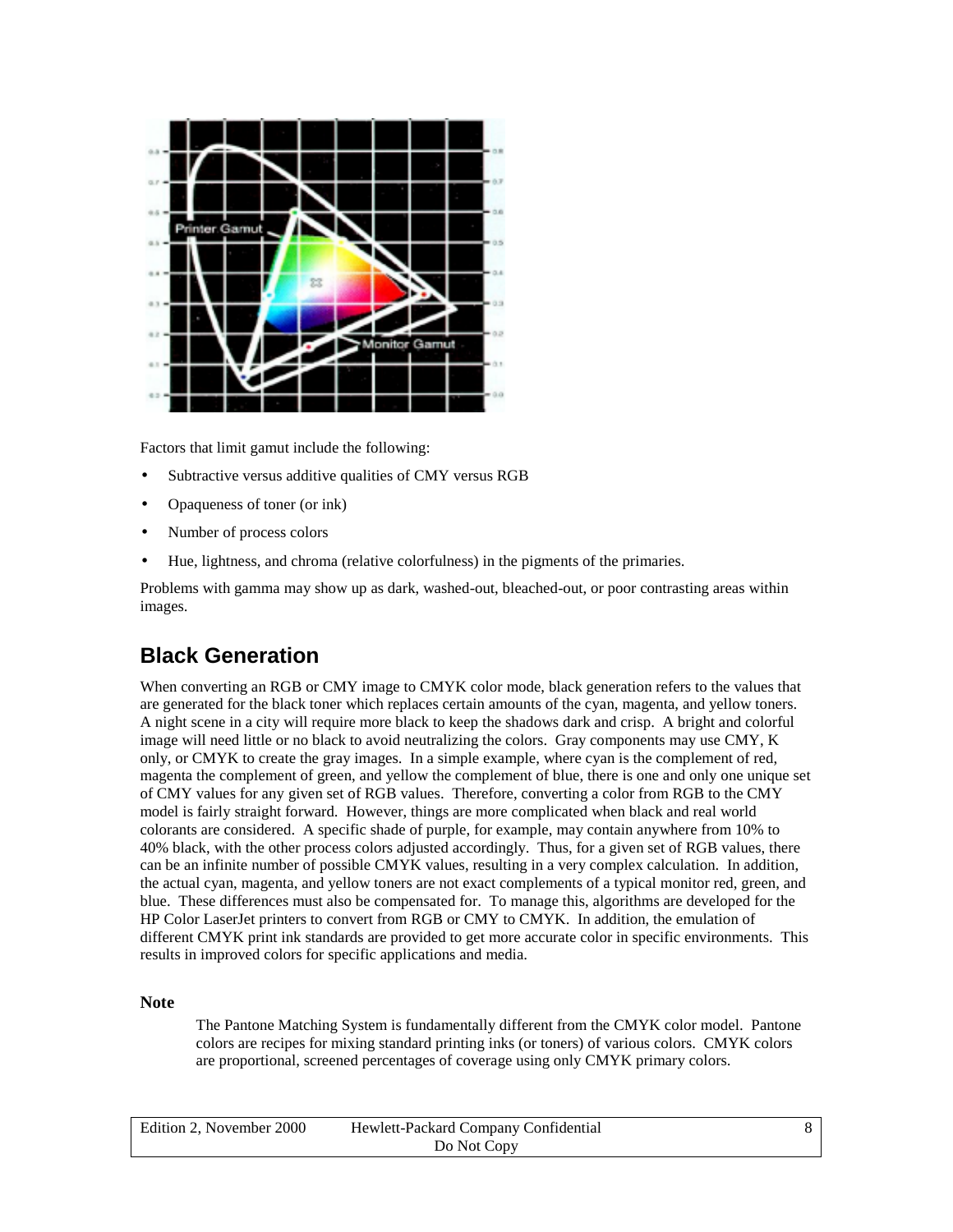### <span id="page-8-0"></span>**Four Color Printing Process**

In the four color printing process, all color images consist of a Cyan layer, Magenta layer, Yellow layer and a Black layer (see the graphic below). When these four layers are precisely aligned on top of one another the final color image is generated. Both the HP Color LaserJet 4500/4550 and 8500/8550 printers use the four color printing process.



In this process, the printer's formatter divides the color image into four color planes. The first color plane (black plane) is generated by the formatter and then written on the photo-conductive drum by the laser/scanner. The black image is then developed on the photo-conductive drum as it passes under the black developer roller in the black toner cartridge. From here, the image is moved onto the intermediate transfer belt. This process is repeated again for the magenta color plane. But, in order to accomplish this, the carousel assembly that holds the four toner cartridges must rotate one-quarter turn to position the magenta toner cartridge's developer roller next to the photo-conductive drum. While the carousal is rotating, the intermediate transfer belt rotates one entire rotation so that the top of the next color plane can be precisely aligned to the top of the color plane previously transferred to the belt. This process is repeated for the cyan and yellow color planes. When all four color planes have been written, developed, and aligned precisely on top of one another on the intermediate transfer belt, the final image is then transferred to paper at the transfer station. From here, the paper is moved to the fusing assembly were the image is permanently bonded to paper and then the paper is placed into the printer's stacker ready for your use.



| Edition 2. November 2000 | Hewlett-Packard Company Confidential |  |
|--------------------------|--------------------------------------|--|
|                          | Do Not Copy                          |  |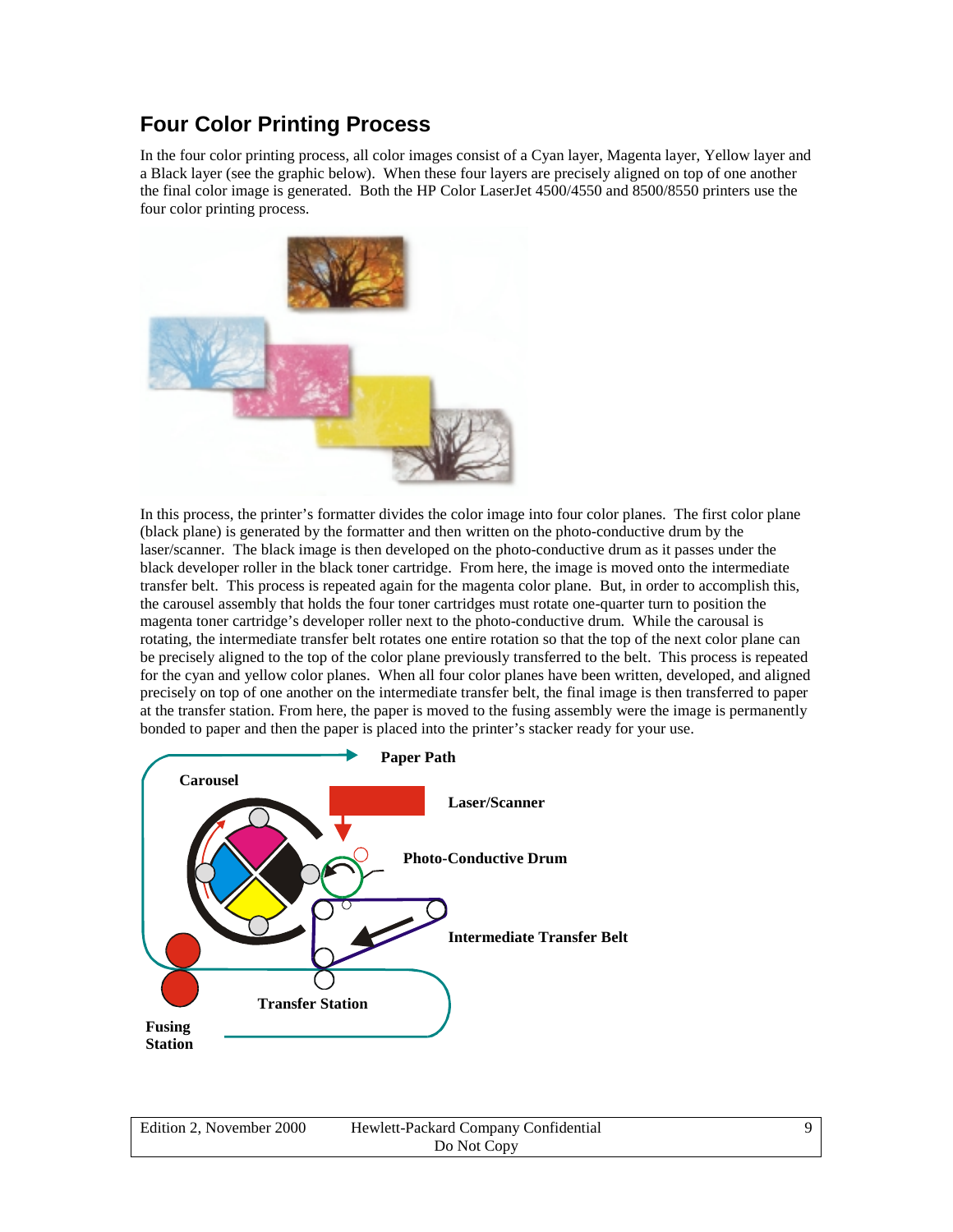<span id="page-9-0"></span>As you can tell in this printing scenario, it takes time to perform the mechanical activities of rotating the next toner cartridge into position and aligning the top of the color planes on to one another on a single intermediate transfer belt. You can also see why the HP Color LaserJet 4550 printer can print black (monochrome, one color plane images) at 16 pages per minute and color pages (four color plane images) at four pages per minute.

## **Color Management and sRGB**

Color management refers to software that translates the colors of an original image into the truest representation obtainable on the output device. Color management often works from a profile of the output device, typically a digital printer or offset press, and works backward to the source of the material such as a scanner.

For color to be reproduced in a predictable manner across different devices and materials, it has to be described in a way that is independent of the specific mechanisms and materials used to produce it. For instance, color displays and color printers use very different mechanisms for producing color. Traditionally, operating systems have supported color by declaring support for a particular color space (RGB in most cases). Unfortunately, since the interpretation of RGB values varied between devices, color was not reliably reproduced across different devices. To resolve this issue and meet the needs of the very high-end publishing sector that could not be met by the traditional means of color support, the various computer operating systems added support for using International Color Consortium (ICC) profiles to characterize device-dependent colors in a device-independent way. By using the profiles of the input device that created an image, and the output device that displayed or printed the image, a transform could be created that moved the image from the color space of the input device to that of the output device. This resulted in very accurate color and access to the entire color gamut of both devices. However, it also involved the overhead of transporting the profile of the input device with the image and running the image through the transform. In addition, ICC profiles required additional software processes and the need to consciously configure the profiles as well as increased file sizes due to ICC profiles being embedded in image files. This also resulted in gamut mapping issues between devices and incompatibilities between profiles from different companies and between older and newer profiles.

In addition, there are a broad range of users that do not require the level of control and complexity of an embedded ICC color profile mechanism. Also, most existing file formats do not support color profile embedding, and may never do so. There is also a broad range of uses that actually discourages people from appending any extra data to their files. Instead, a single, standard default color space for exchange and interpretation of color data is required. The sRGB color space addresses these issues.

#### **Note**

HP's ICC profiles are available through normal HP software distribution channels. For those who want the additional control available through building their own ICC profiles, there are several vendors of profiling tools available. On the HP Color LaserJet 4500 and 4550 printer, to provide access to the printer's pure primaries and entire available printer gamut, the Vivid mode may be used when profiling the printer, and subsequently when using the ICC workflow. The device CMYK mode can be used on the HP Color LaserJet 8500 and 8550 printers.

The sRGB color space maintains the advantage of a clear relationship with ICC color management systems while minimizing software processes and support requirements. Since the image is in a known color space and the profile for that color space is included within the operating system and display application, this enables end-users to enjoy the benefits of color management without the overhead of larger files. Application developers and users who do not want the overhead of embedding profiles in documents or images can convert them to sRGB. While it may be that profiles buy slightly higher color accuracy, the benefits of using a standard color space far outweigh the drawbacks for a wide range of users. The migration of devices to support the standard color space (sRGB) natively further enhances the speed and quality of the user experience.

| Edition 2, November 2000 | Hewlett-Packard Company Confidential |  |
|--------------------------|--------------------------------------|--|
|                          | Do Not Copy                          |  |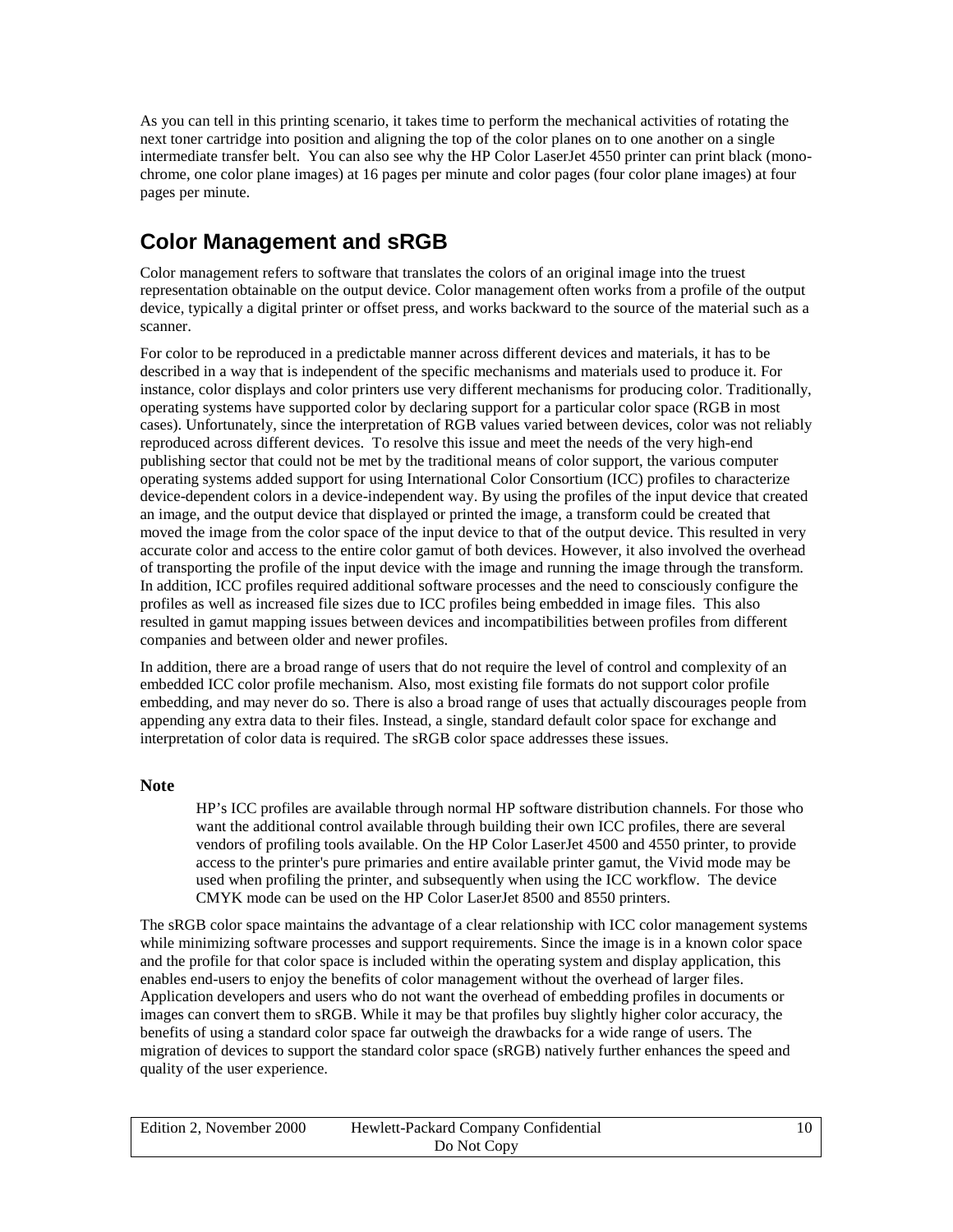<span id="page-10-0"></span>The international standard color space sRGB (IEC 61966-2-1) was originally developed and proposed by HP and Microsoft. It is designed to complement current color management strategies by enabling a simple, robust method of handling color in the operating systems, device drivers and the Internet. This solution provides good quality and backward compatibility with minimum transmission and system overhead. Based on a calibrated colorimetric RGB color space well suited to cathode ray tube (CRT) displays, flat panel displays, television, scanners, digital cameras, and printing systems, the sRGB color space can be supported with minimum cost to software and hardware vendors. The four major technical components of the sRGB color space are the standard CRT primaries (HDTV P22 phosphors), the simple gamma value of 2.2, a D65 white point, and its well-defined viewing conditions. The sRGB color space is the default standard for Microsoft Operating Systems, the Worldwide Web, HP color printers, and over 80% of office software. In most cases, the advantages of sRGB are realized without any action by the user. Often users do not even know that the systems and devices are communicating with a calibrated sRGB color space.

## **Color Calibration**

The purpose of color calibration is to maintain the color accuracy of the printer under a wide range of operating conditions, including environmental and consumable usage. It operates by taking multiple measurements of the four color primaries (cyan, magenta, yellow, and black) on the imaging drum and adjusting the output density based on those measurements. Included in those adjustments are any density settings made from the front panel under the calibration menu.

The adjustments themselves are made in two steps. First, the maximum output density for each of the primaries is set to a fixed target value. This sets the amount of toner used for a solid fills and provides the foundation for the second step, halftone correction. The purpose of halftone correction is to guarantee that the entire tone scale (from solid primary to white) behaves as intended. Both the high and low resolution halftones used for the detail and smooth settings are measured and corrected individually.

Color calibration happens automatically and is initiated when any one of the following conditions have been met.

- Power on.
- Warm up from sleep mode if the fuser has cooled significantly. It generally takes 4 hours of sleep before this happens.
- Every 100 color pages printed, but is postponed until the current job has finished printing. Monochrome pages are counted as 1/4th of a color page.
- Replacement of the Imaging Drum.
- Opening the top toner cartridge door, whether or not a cartridge has been replaced.

## **Color References**

There is a wide range of books on color on the market today. The following three offer a breadth of information without requiring a strong background in color to understand the information.

#### **Understanding Desktop Color, by Michael Kieran (ISBN 1-56609-164-0) -- 578 pages**

Easy reading with a good overview of basic concepts and terminology of color, design, prepress, and printing.

#### **Measuring Colour, by Dr. R.W.G.Hunt -- (ISBN 0863433871) -- 344 pages**

Provides a broad, more in-depth understanding of color measurement principles.

#### **The Reproduction of Colour, by Dr. R.W.G.Hunt -- (ISBN 0863433812) -- 814 pages**

| Edition 2, November 2000 | Hewlett-Packard Company Confidential |  |
|--------------------------|--------------------------------------|--|
| Do Not Copy              |                                      |  |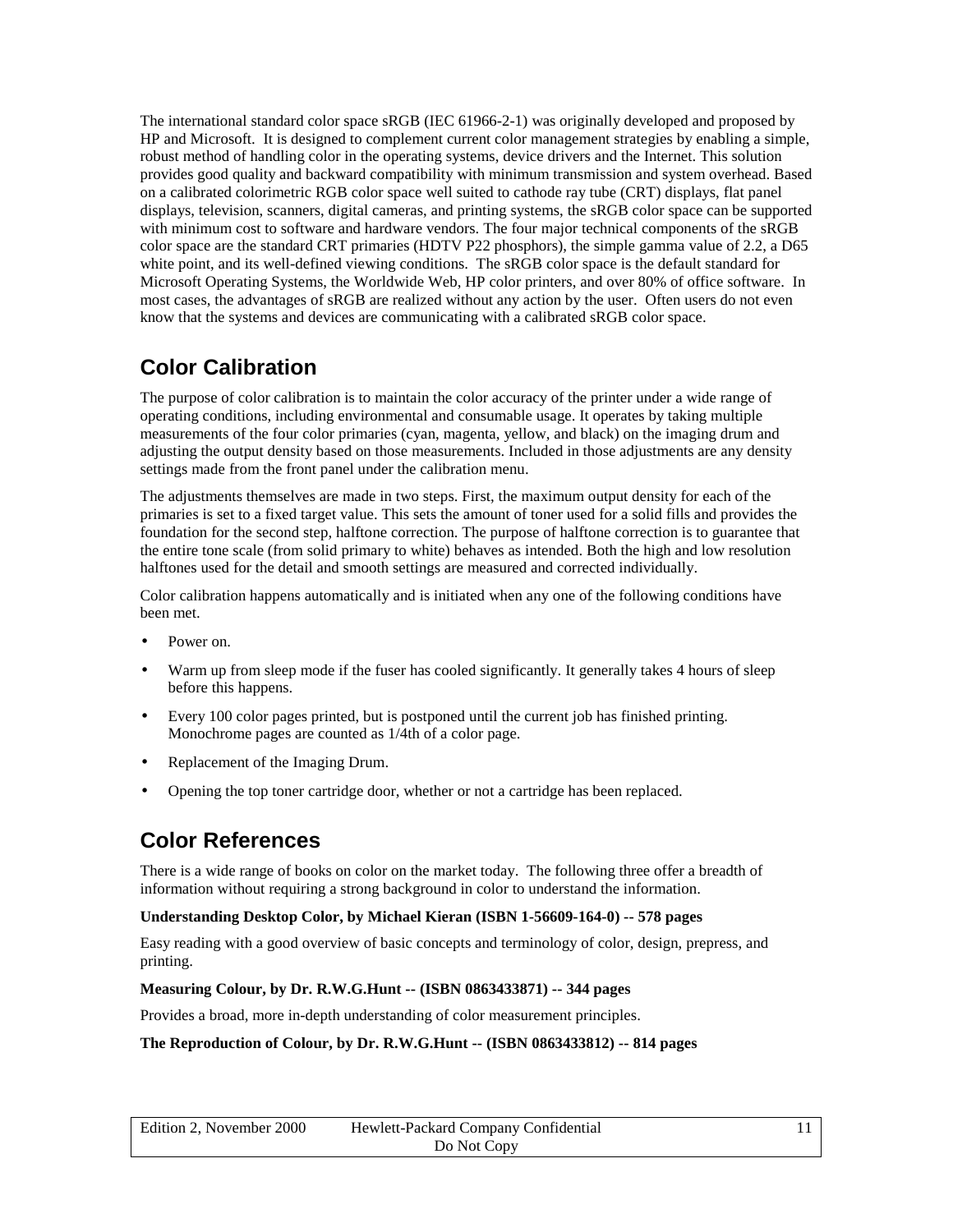<span id="page-11-0"></span>Provides a broad, more in-depth understanding of color reproduction in printing, photography, and television.

## **PCL 5c Support**

This section briefly goes over the key PCL 5c commands that relate to programming color in PCL 5c for the HP Color LaserJet 4500, 4550, 8500, and 8550 printers. See the PCL 5 Technical Reference documentation for more information on PCL 5 commands. This is available on the HP Developer Web Site ([http://www.hp.com/go/solutions\)](http://www.hp.com/go/solutions) and is listed under languages for LaserJet – Color.

## **Developer Guidelines**

#### **Job Control**

- Support the PJL (Printer Job Language) for language switching. Begin and end all jobs with the Universal Exit Language PJL command *(Esc%-12345*X) and @PJL ENTER LANGUAGE = PCL. The UEL command resets the printer by executing EscE. The ENTER command selects PCL as the language for the current job.
- Never terminate a job in the middle of data transfer, such as *Esc\*b#W[data*].

#### **Media**

• Support all HP Color LaserJet 4500, 4550, 8500, and 8550 printer media types and sizes.

#### **High-level Objects**

- Utilize PCL5's ability to handle patterns, rectangular area fills, and vector graphics.
- Use Foreground Color *(Esc\*v#*S) to colorize text, rules, patterns, and black and white raster objects. For best results with raster objects, set foreground color to black.
- Use logical operations *(Esc\*l#*O) for MS Windows imaging compatibility.

#### **Fonts**

- Select the appropriate symbol set. Support PC-8 and Roman-8 character sets in the US; and PC-850, ECMA 94 and PC-8 Danish/Norwegian in Europe (see the *PCL 5 Comparison Guide*).
- Support the HP Color LaserJet Intellifont and TrueType scalable fonts and downloadable symbol sets.
- Support Autofont/TFM (Tagged Font Metrics).

#### **Programmable Color**

- Use 8-bit programmable color *(Esc\*v#*W) for text, raster, and HP-GL/2 objects. 8-bit indexed color tends to compress better than 3-bit indexed color, and it allows the printer to do the rendering and scaling.
- Use the printer's internal rendering *(Esc\*t#*J) to optimize color quality and utilize different dithering algorithms, scaling, and color controls. Some rendering algorithms are not supported on all printers. See the *PCL 5 Printer Language Technical Reference Manual* and *PCL 5 Comparison Guide* for the list of supported algorithms for each printer.

| Edition 2, November 2000 | Hewlett-Packard Company Confidential |  |
|--------------------------|--------------------------------------|--|
|                          | Do Not Copy                          |  |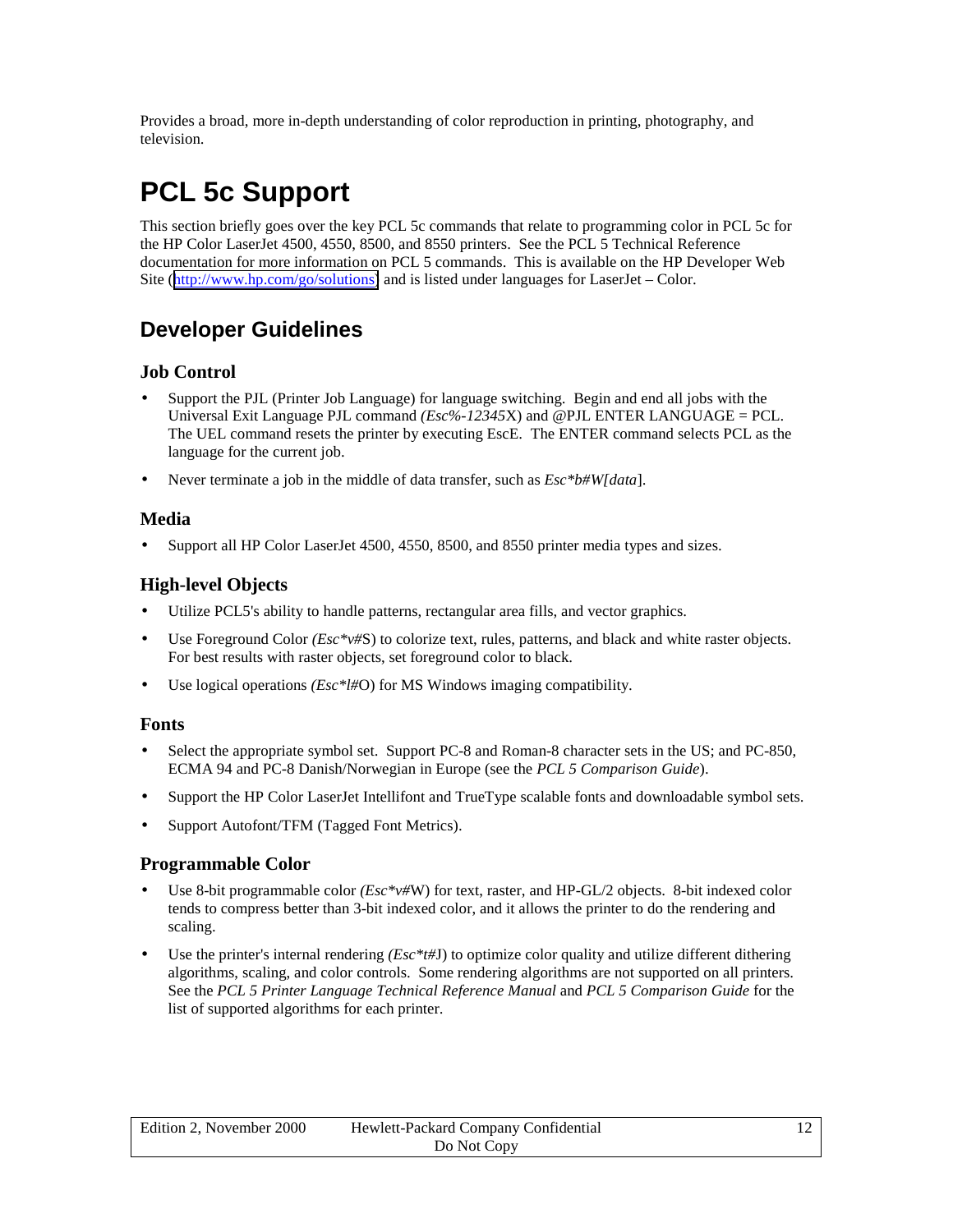#### <span id="page-12-0"></span>**Optimizing**

- Use raster compression methods 1-3 *(Esc\*b#*M) and the PE command in HP-GL/2 for smaller output files and faster printing. Compression methods will significantly improve throughput.
- Use high-level HP-GL/2 objects, such as polygons, with a defined fill type. This will produce smaller output files than rasterization. Use the PE command for data compression.
- Use macros to store frequently used templates. This will reduce memory usage (See the *PCL 5 Printer Language Technical Reference Manua*l).
- Always send the Source Raster Width command *(Esc\*r#*S) and Raster Height command *(Esc\*r#T*) before sending raster to avoid storing unnecessary data and improve printer memory efficiency.
- When scaling an image, use the printer's internal scaling for upscaling or downscaling or send raster at 300 dpi. This will significantly reduce the data sent (see the *PCL 5 Printer Language Technical Reference Manual* for information on HP-GL/2 scaling).
- Rather than using raster for gradient fills, create a series of rectangles that gradually increment the colors. The file size will be substantially reduced.
- Use the printer's internal rendering *(Esc\*t#J)* to quickly optimize color quality and utilize different dithering algorithms.
- Use a formfeed instead of *EscE* between pages of a multi-page job. This is more efficient than resetting after every page.
- Save color palettes with Palette IDs (*Esc&p#i6C*) versus pushing and popping palettes (*Esc\*p#P*). This provides better control over palettes, reduces the I/O stream, and eliminates the need to reconfigure palettes that are destroyed through push commands.
- For better control over palettes, avoid creating, selecting, pushing, popping, or modifying palettes within macros.

## **PCL 5c Premises**

- A palette always exists
- A palette is shared between PCL and HP-GL/2
- Foreground color is selected from the palette that is currently active when the Foreground color command is sent.
- Color commands are applied to the currently active palette
- Multiple palettes may exist, but only one can be active at any given time
- The current pen is selected from the currently active palette
- Foreground color, current pen, and pattern always exists
- Source and Pattern transparency selections are applied against complete colors, not dithered colors

| Edition 2, November 2000 | Hewlett-Packard Company Confidential |  |
|--------------------------|--------------------------------------|--|
|                          | Do Not Copy                          |  |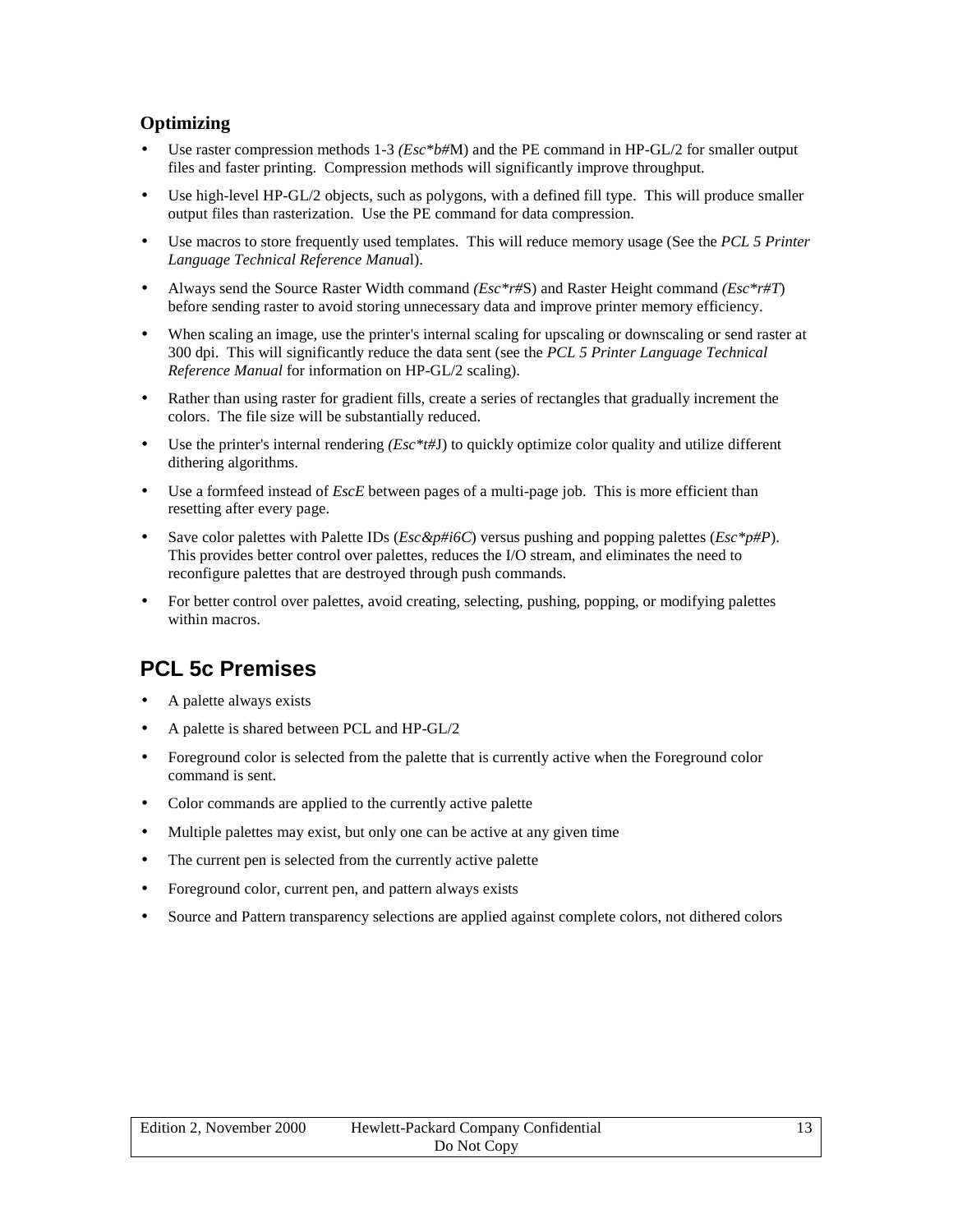## <span id="page-13-0"></span>**Color Spaces**

The HP Color LaserJet 4500, 4550, 8500, and 8550 printer supports the following color spaces:

- Device Dependent Black (K) -- gray scale or monochrome.
- Device Dependent RGB (Red, Green, Blue).
- Device Dependent CMY (Cyan, Yellow, Magenta).
- Standard RGB (sRGB).

#### **Note**

The HP Color LaserJet 4500, 4550, 8500, and 8550 Color Processing Architecture requires support for the standard RGB (sRGB) color space in place of cRGB. Therefore support is dropped for cRGB and use of the CID command to set the color space to cRGB will set the color space to sRGB.

|                              | <b>Printer Support for Color Spaces</b>        |                                                |                                               |                |
|------------------------------|------------------------------------------------|------------------------------------------------|-----------------------------------------------|----------------|
| <b>Color Space</b>           | <b>HP Color</b><br>Laser. Iet 8550<br>and 8500 | <b>HP</b> Color<br>Laser. Iet 4500<br>and 4550 | <b>HP Color</b><br>Laser. <b>I</b> et<br>5/5M | <b>DJ1200C</b> |
| RGB                          | Yes                                            | Yes                                            | Yes                                           | Yes            |
| <b>CMY</b>                   | Yes                                            | Yes                                            | Yes                                           | N <sub>0</sub> |
| cRGB                         | sRGB                                           | sRGB                                           | Yes                                           | N <sub>0</sub> |
| $CIE L^*a^*b$                | No                                             | No                                             | Yes                                           | N <sub>0</sub> |
| Luminance-Chrominance spaces | N <sub>o</sub>                                 | No                                             | Yes                                           | N <sub>0</sub> |
| <b>Standard RGB</b>          | Yes                                            | Yes                                            | Yes                                           | N <sub>0</sub> |

The following table provides a comparison of printer support for color spaces

Unsupported color spaces will be ignored. Therefore, rendering will proceed in the color space in effect when the command to switch to the unsupported color space was encountered.

### **Resetting the Printer**

Resetting the printer (*EscE*) performs the following color related functions:

- Overwrites the active palette with a non-programmable black and white palette.
- Deletes all palettes on the palette stack and in the palette store (palettes created with IDs).
- Resets the palette ID to 0.
- Sets the Foreground color to black.
- Deletes all patterns.

| Edition 2. November 2000 | Hewlett-Packard Company Confidential |  |
|--------------------------|--------------------------------------|--|
|                          | Do Not Copy                          |  |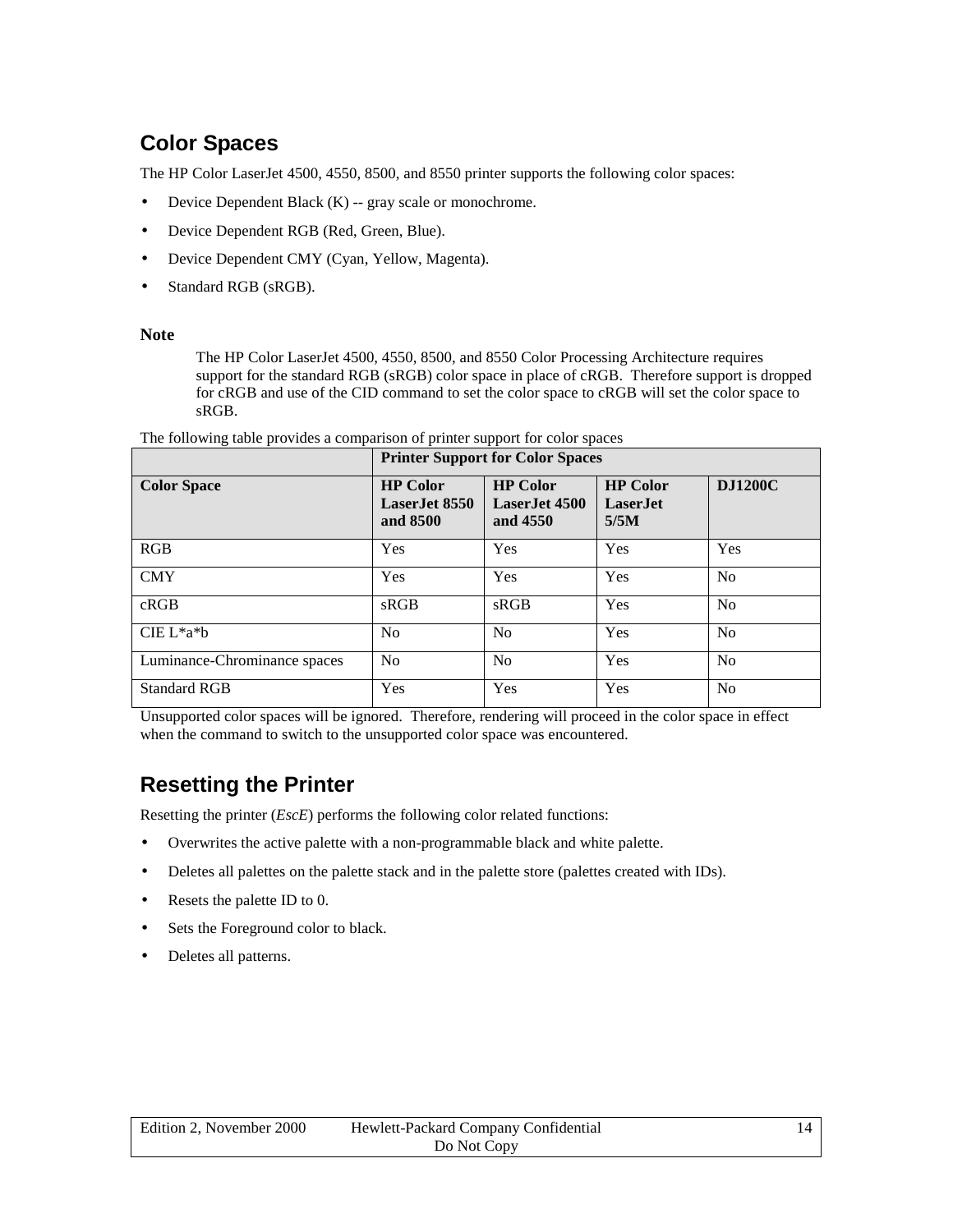## <span id="page-14-0"></span>**Palettes**

- Palettes are made up of a collection of color specifications which can be selected using index numbers. Each table entry within a palette associates an index number with three primary RGB or CMY color components that represent a specific color or shade of a color.
- All palettes have a unique ID.
- Default palettes are created by all PCL color modes.
- Multiple palettes can exist in the system via the palette ID and palette stack mechanisms, but only one palette at a time can be active.
- A palette created in the PCL context remains active and unchanged when switching to HP-GL/2*.*
- A palette created in HP-GL/2 remains active and unchanged when switching to PCL.
- For HP-GL/2 purposes only, a pen width is also associated with each color table entry.
- Performing a reset or entering PJL overwrites the active palette with the default black and white palette.
- Creating a new palette destroys the active palette. A new palette is created under the following circumstances:
	- Power-up and *EscE* (default black and white palette)
	- Simple Color *(Esc\*r#*U)
	- Configure Image Data *(Esc\*v#*W)
	- HP-GL/2 Initialize *(IN)*
- The active palette can be saved by pushing it onto the palette stack with the Push/Pop Palette command *(Esc\*p#*P) or by associating it with an ID number by creating a palette (*Esc&p#i6C*).
- Popping a palette from the stack overwrites the currently active palette and becomes the new active palette.
- Saving color palettes with Palette IDs (*Esc&p#i6C*) versus pushing and popping palettes (*Esc\*p#P*) provides better control over palettes, reduces the I/O stream, and eliminates the need to reconfigure palettes that are destroyed through push commands.
- Only the *IN* command (HP-GL/2 Imaging color mode) or  $Esc^*v\#W$  (Configuration Image Data command) can create a modifiable palette. Palettes can not be modified in the Black and White or Simple Color modes.
- In non-raster mode, the current pixel contains all the available colors.
- In raster mode, indexed color selection uses the palette, but direct selection (Direct by Plane or Direct by Pixel) does not.

#### **Simple Color Palettes**

- The Simple Color command *(Esc\*r#*U) provides a quick way to select colors from a fixed, nonprogrammable palette.
- The Simple Color command *(Esc\*r#*U) overwrites the currently active palette with a fixed palette.
- A Simple color palette cannot be modified.

| Edition 2, November 2000 | Hewlett-Packard Company Confidential |  |
|--------------------------|--------------------------------------|--|
|                          | Do Not Copy                          |  |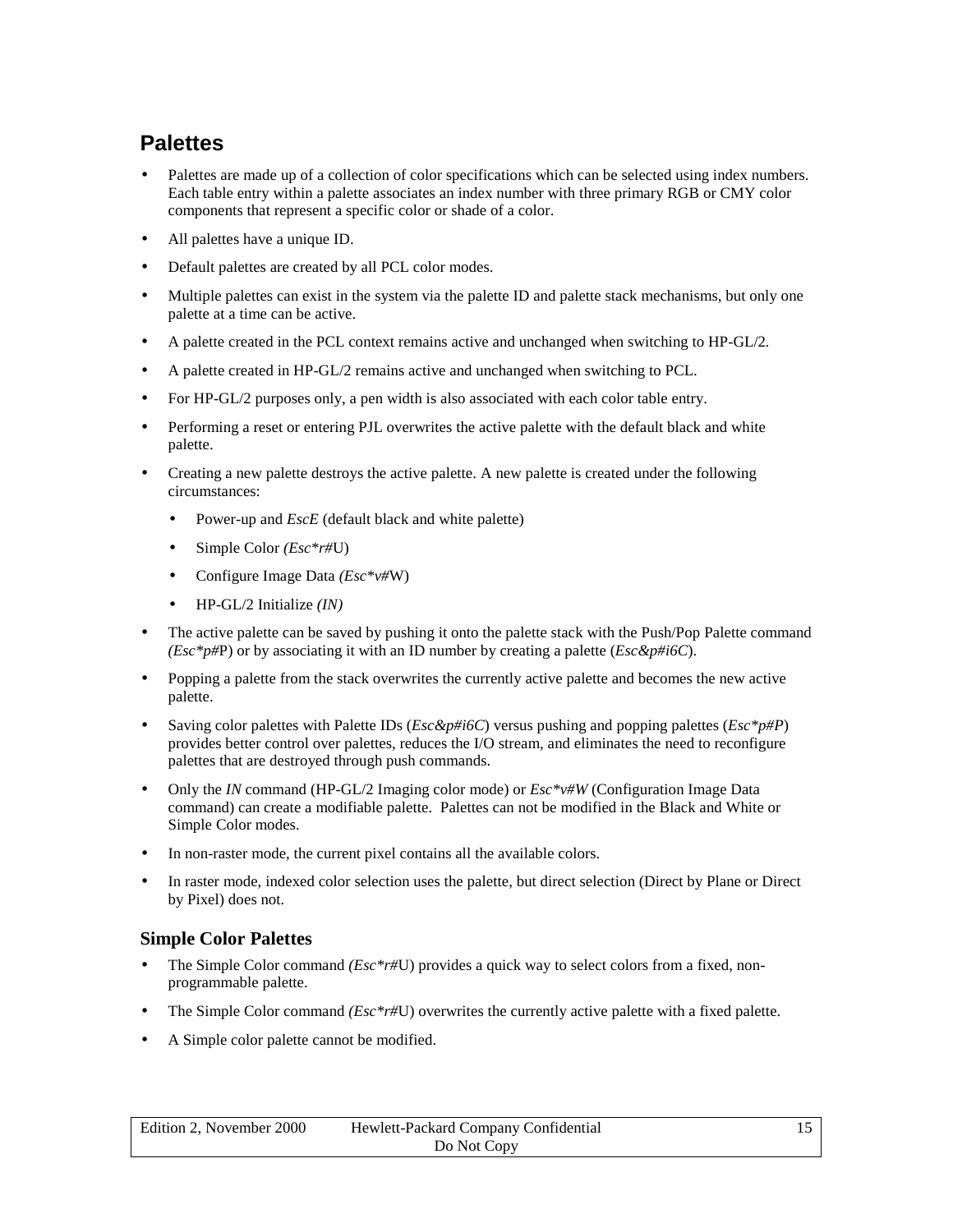- <span id="page-15-0"></span>• PCL and HP-GL/2 commands that modify a palette entry *(NP, CR, PC, Esc\*v#A, Esc\*v#B, Esc\*v#C, Esc\*v#I, Esc\*t#*I) are locked out.
- In the Simple color mode, the pixel encoding mode reverts to "index by plane."
- A Simple Color value field of 1 creates a black and white palette. A value of 3 creates an 8-pen palette in Device RGB color space. A value of -3 creates an 8-pen palette in Device CMY color space.

#### **CID Color Palettes (PCL Imaging Color Mode)**

- The Configure Image Data (CID) command creates a palette based upon the parameters in its data field.
- CID-created palettes are programmable: any entry can be reassigned a different color by PCL *(Esc\*v#A, Esc\*v#B, Esc\*v#C, Esc\*v#*I) or HP-GL/2 *(CR, PC, N*P) commands.
- Default palettes vary by color space.
- The black and white references specified by the CID command have no effect on the default palettes. However, when a CID palette entry is reprogrammed with a different color, the black and white references are used to specify the primary components of the new color.
- The HP Color LaserJet 4500, 4550, 8500, and 8550 printers only support the short form of the CID command. The long form is not supported.
- The HP Color LaserJet 4500 printer does not support less than 8 bits per index (Indexed by Pixel) with the CID command.

#### **HP-GL/2 Palettes**

- A default PCL Device RGB palette is different from an HP-GL/2 default palette.
- Like a default CID palette, a default HP-GL/2 palette can be modified in either PCL or HP-GL/2 contexts *(Esc\*v#*A, *Esc\*v#*B, *Esc\*v#*C, *Esc\*v#I* or *N*P, *P*C, *C*R).
- The Initialize *(IN)* command will always establish the 8-pen palette.

## **Saving Palettes**

- Saving a palette to an ID (creating a palette) enables you to save color specifications and rendering using the *Esc&p#i6C* and then retrieve it later by selecting its ID (*Esc&p#S*). This places a copy of the palette in the palette store which can be retrieved multiple times within the PCL program.
- The Push/Pop Palette command *(Esc\*p#P)* can save (push) the current palette and then restore (pop) it. To restore the palette, you must pop it from the stack in the correct sequence. The last palette pushed on the stack is the first palette popped from the stack. Once a palette is popped from the stack, it is permanently removed from the stack.
- Palettes on the stack may not be selected by ID, since only a copy of a palette is pushed onto the stack; the original palette and ID remain in the palette store. A palette popped from the stack goes into the palette store, becomes the new active palette and assumes the ID of the previously active palette, which is overwritten.
- Saving a palette saves:
	- Color definitions for each palette entry
	- Pen widths (the palette is also used in HP-GL/2)
	- Color space specification

| Edition 2, November 2000 | Hewlett-Packard Company Confidential |  |
|--------------------------|--------------------------------------|--|
|                          | Do Not Copy                          |  |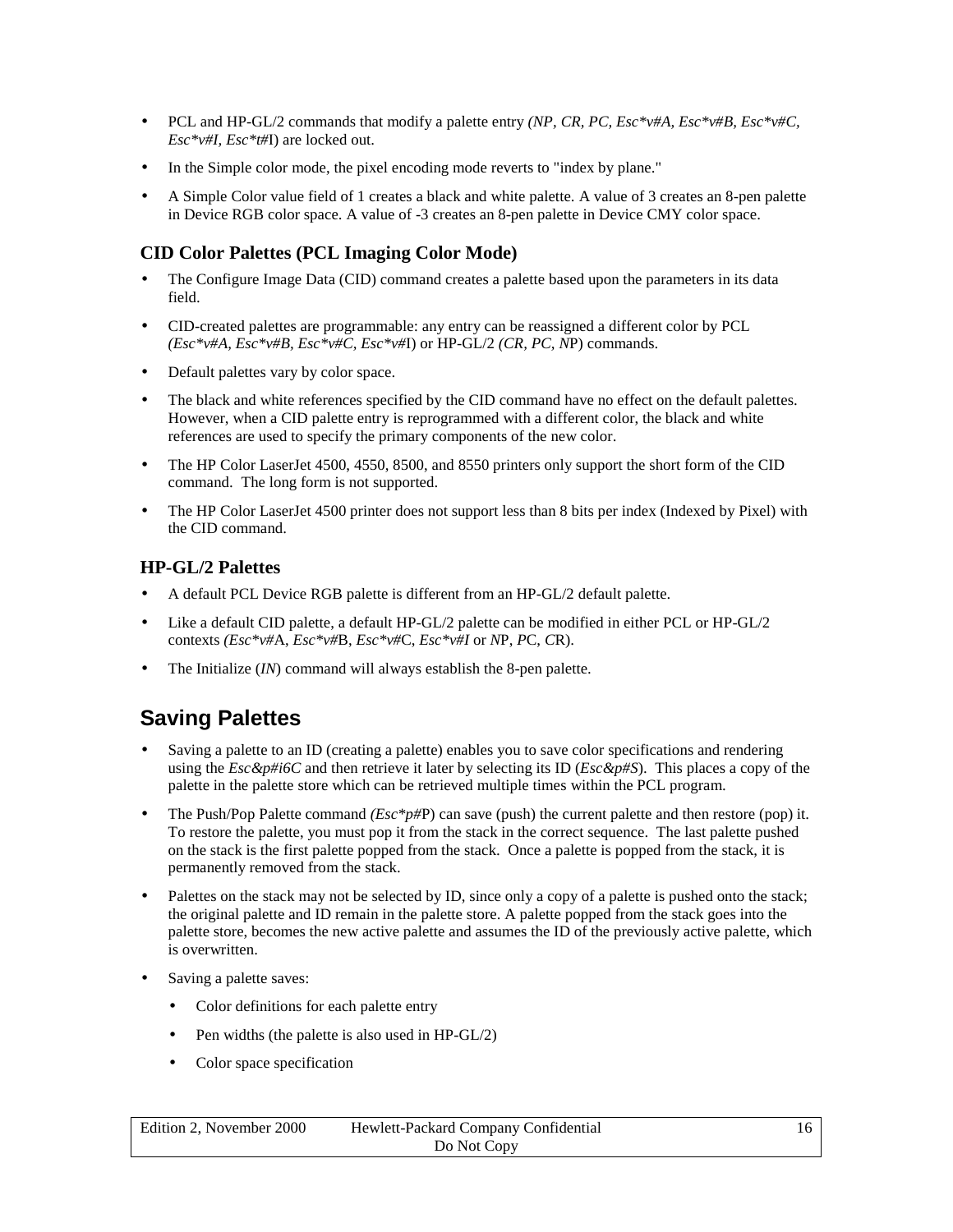- <span id="page-16-0"></span>• Black and white references
- Render algorithm
- Number of bits per index
- Pixel encoding mode
- Monochrome print mode
- Number of bits per primary.
- Saving a palette does **not** save the current Foreground color selection.

#### **Push / Pop Palette Esc\*p#P**

- Pushes or pops the palette from the palette stack.
	- Range  $= 0$ , 1 (invalid configurations are ignored).
	- Default  $= 0$
- A value of 0 pushes (saves) a copy of the active palette, which is unaffected.
- A value of 1 pops (restores) the most recently pushed palette and overwrites the currently active palette; the popped palette becomes the active palette. The newly popped palette then will be associated with the current *palette select ID* (a value stored as part of the modified print environment). The *palette select ID* is the value used with the last Select Palette command and the palette ID of the overwritten and now previously active palette. As with any stack, the last item pushed is the first item popped.
- Stack depth is limited by memory. Attempts to push with insufficient memory causes an out-ofmemory error. Attempts to pop from an empty stack are ignored.
- Macros can push and pop palettes. A palette that was popped in an executed macro but not a called or overlaid macro - remains in effect at the end of the macro.
- *EscE* empties the palette stack and overwrites the active palette with a non-programmable black and white palette. Exiting to PJL causes an *Esc*E.
- The HP-GL/2 commands, *IN* and *D*F, have no effect on the palette stack, but they do destroy the active palette and replace it with the default HP-GL/2 palette.
- The Palette ID *(Esc&p#*I) and Palette Control *(Esc&p#*C) commands have no effect on palettes saved on the stack.

#### **Palette Management by ID**

- All palettes have a unique identification number (ID). The default black and white palette created on power-up or *EscE* has an ID of 0.
- Palette management by ID lets applications have multiple palettes. Multiple palettes can exist in two areas: the palette *stack* and the palette *stor*e. The stack holds palettes that are pushed via a Push/Pop Palette command; the store holds palettes having palette IDs.
- Management by ID allows applications to tag data, have multiple raster configurations, and have palettes for different color spaces — all without reconfiguring the active palette. For example, one palette can be created for PCL text, one for HP-GL/2 primitives, one for simple raster, and one for 24 bit raster. The application can then switch between palettes according to what is being sent to the printer.

| Edition 2, November 2000 | Hewlett-Packard Company Confidential |  |
|--------------------------|--------------------------------------|--|
|                          | Do Not Copy                          |  |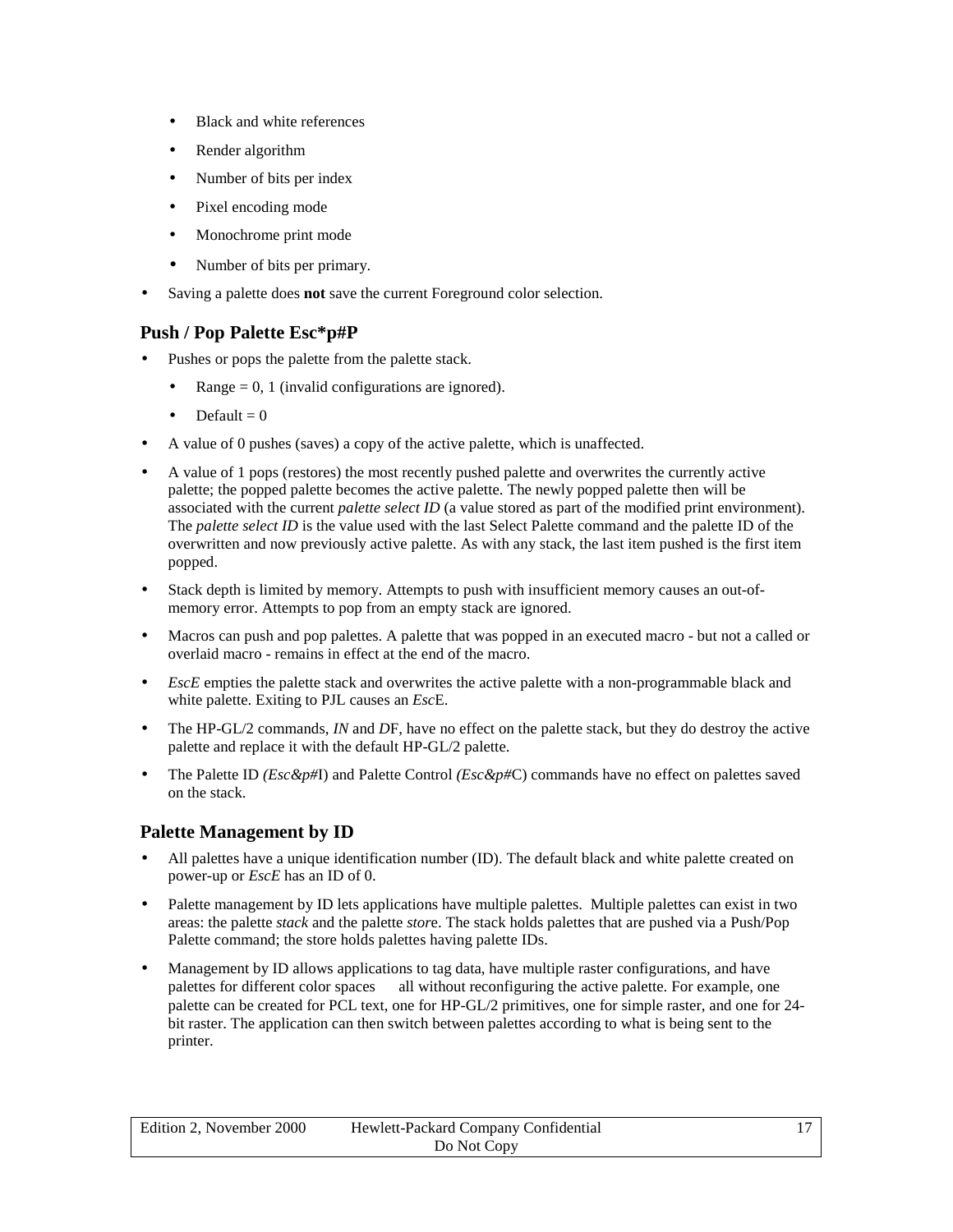- <span id="page-17-0"></span>Selecting a new active palette changes the PCL graphics state. Besides color entries, a palette also contains the graphics state at the time the bitmap representation of the palette colors was created. This guarantees color reproduction integrity by insuring that the same color specification triplet always produces the same bitmap representation.
- The Select Palette *(Esc&p#*S), Palette Control *(Esc&p#*C), and Palette Control ID *(Esc&p#*I) commands implement the three basic operations of management by ID:
	- Selection of the active palette.
	- Deletion of palettes.
	- Copying of palettes.

#### **Select Palette** *Esc&p#S*

- Selects a new active palette by ID. The previous active palette is unchanged.
	- $Value(\#) =$  Palette ID number
	- $\text{Default} = 0$
	- Range  $= 0$  to 32767 (command is ignored for unsupported values)
- This command activates the designated palette in the palette store. The command is ignored if no palette with that ID exists. The designated ID is saved as the *palette select ID* in the current modified print environment (part of the graphics state).
- This command can be used to de-select the active palette and select as the new active palette a palette created by the Palette Control command *(Esc&p#*C). For example, to copy the active palette to an ID of 44 and select the new palette to use or modify, send *Esc&p44i6c44S*
- When a palette creation command is received, such as Configure Image Data *(Esc\*v#*W), Simple Color *(Esc\*r#*U), or an HP-GL/2 *I*N, the created palette overwrites the active palette and is assigned the current *palette select ID*, which is unchanged.
- A palette popped from the stack overwrites the active palette and is assigned the current *palette select ID*, which is unchanged.
- *EscE* resets the *palette select ID* value to 0 and deletes all palettes in the palette stack and palette store, including the active palette, which is replaced by a default PCL fixed black and white palette with a *palette select ID* value of 0.
- Macros affect the *palette select ID* value as follows:
	- Calling or Overlaying saves the ID value and a copy of the active palette. Upon macro exit, the restored palette again becomes the active palette with the restored ID. An existing palette with this ID is deleted.
	- Executing Does not save the ID value or the active palette: changes remain in effect.

#### **Palette Control ID Esc&p#I**

- Specifies the ID to be used by the Palette Control command.
	- $Value(\#) =$  Palette ID number.
	- Default  $= 0$
	- Range  $= 0$  to 32767 (command ignores unsupported values)

| Edition 2, November 2000 | Hewlett-Packard Company Confidential |  |
|--------------------------|--------------------------------------|--|
|                          | Do Not Copy                          |  |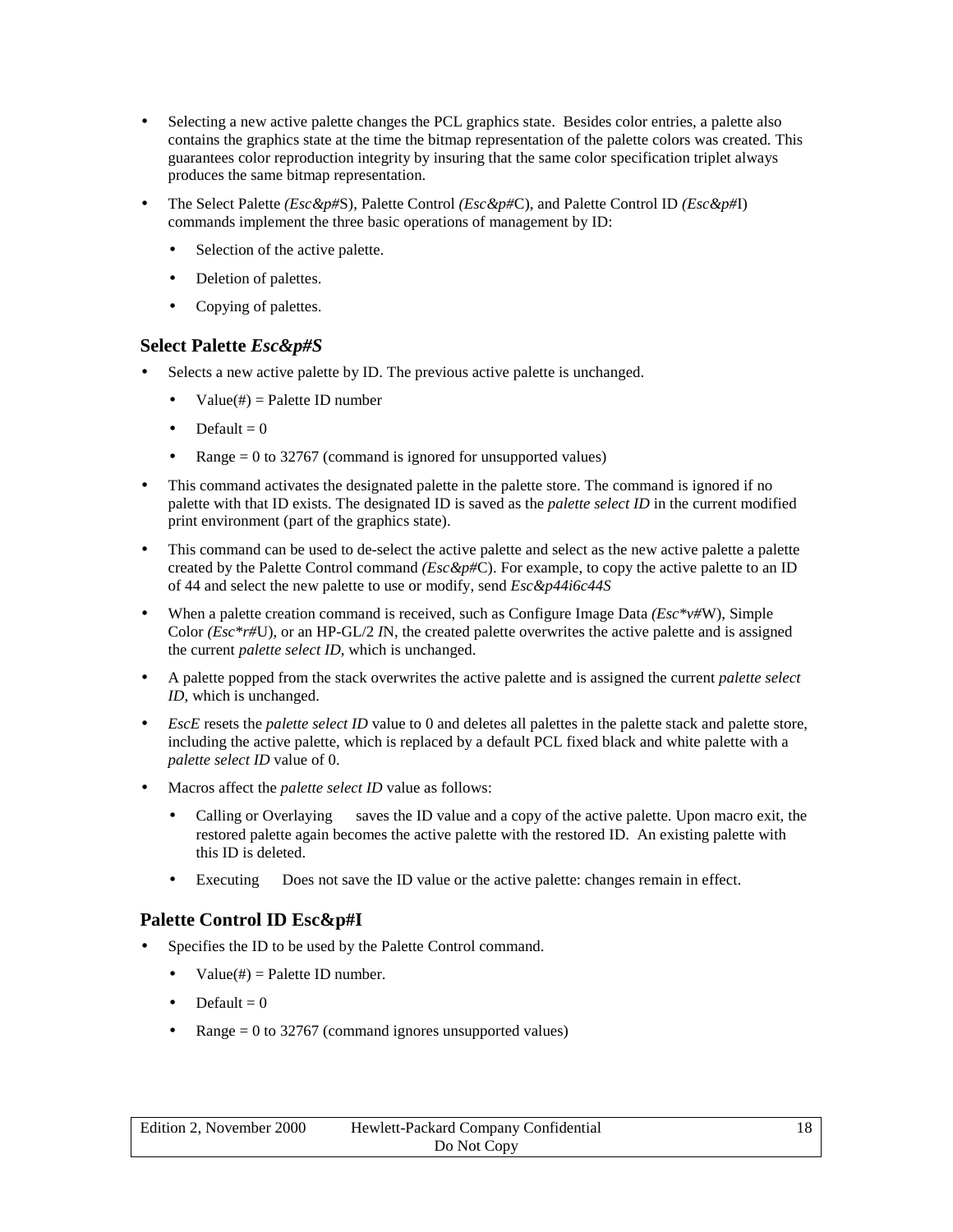- <span id="page-18-0"></span>• The ID specified by this command is saved as the *palette control ID* (in addition to the *palette select ID*) value in the current modified print environment and is used by the Palette Control command *(Esc&p#*C).
- *EscE* or power-up resets the *palette control ID* to 0, which is then the default black and white palette ID.
- Macros affect the *palette control ID* value as follows:
	- Calling  $\sim$  saves the value and restores it at exit.
	- Executing Does not save the value: changes remain in effect at exit.
	- Overlaying copies the value before resetting to 0, and restores it at exit.

#### **Palette Control Esc&p#C**

- Provides a mechanism for copying and deleting palettes.
	- $Range = 0,1,2,6$  (command is ignored for unsupported values)
	- Default  $= 0$
- A value of 0 deletes all palettes except those on the palette stack. The active palette is replaced by the default black and white palette (ID = 0). The *palette control ID* is not used.
- A value of 1 clears the palette stack. The active palette is unaffected, and the *palette control ID* is not used.
- A value of 2 deletes the palette with the specified *palette control ID* if it exists; otherwise the command is ignored. For example, to delete palette 53, send *Esc&p53i2*C. If the active palette's ID is specified, the active palette is replaced by the default black and white palette. This option does not change the *palette control ID* value.
	- When the active palette is replaced by the default black and white palette, the graphics state associated with the previously active palette is also replaced.
- A value of 6 creates a copy of the active palette. The copy receives the ID specified by the last Palette Control ID command. For example, to copy the active palette to a palette with an ID of 14, send *Esc&p14i6*C. The copied palette overwrites any palette that already has an ID equal to the *palette control ID*. The copied palette does not become the active palette. To become the active palette, the Palette Select command must be executed. The Palette Control command is ignored if a palette is to be copied to its own ID.
- The Palette Control command provides a way of managing system memory by deleting palettes in either the stack or store that are no longer in use.
- The use of the Palette Control command within macros should be discouraged because the palette list is not saved upon macro entry.

## **Programming Palettes**

Except for the default black and white palette or the Simple Color palette *(Esc\*r#*U), palette entries can be modified. The three primary components of a color are specified and the resulting color is assigned to the palette entry indicated by *Esc\*v#I* (Assign Color Index command).

In the discussion below, *components* refer to the color space primaries. For example, if the current color space is RGB, component 1 indicates the amount of Red (R), component 2 indicates the amount of Green (G), and component 3 indicates the amount of Blue (B).

| Edition 2. November 2000 | Hewlett-Packard Company Confidential |  |
|--------------------------|--------------------------------------|--|
|                          | Do Not Copy                          |  |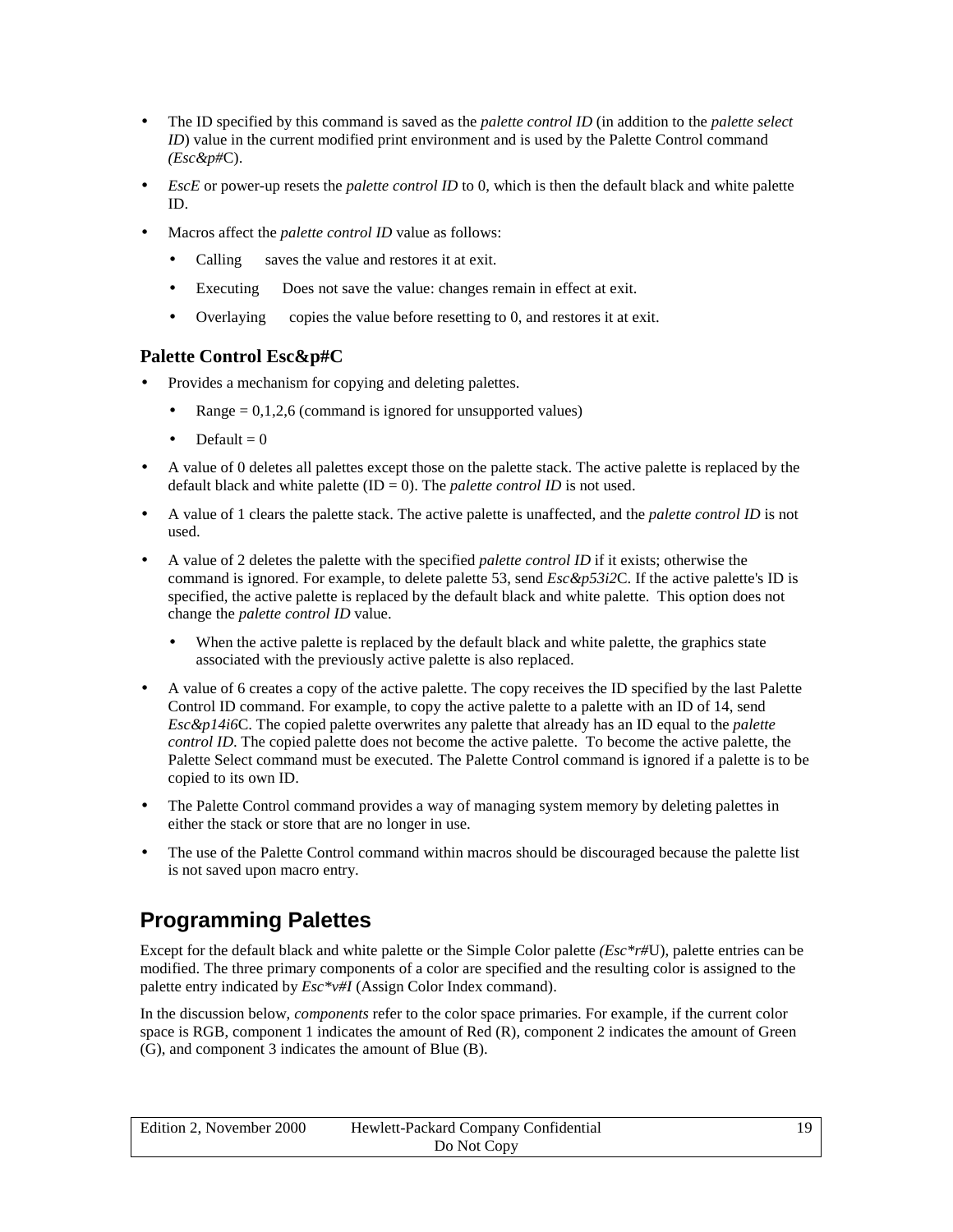#### <span id="page-19-0"></span>**Color Component One Esc\*v#A**

Specifies the first primary of the palette entry designated by Assign Color Index *(Esc\*v#*I).

- $Value(\#) = First Component$
- Default  $= 0$
- Range  $= -32767.0000$  to 32767.0000 (up to 4 decimal places; command is ignored for invalid configurations)

The Assign Color Index *(Esc\*v#*I) command actually applies this value and then resets it to 0.

#### **Color Component Two Esc\*v#B**

Specifies the second primary of the palette entry designated by Assign Color Index *(Esc\*v#*I).

- $Value(\#) = Second Component$
- Default  $= 0$
- Range = -32767.0000 to 32767.0000 (up to 4 decimal places; command is ignored for invalid configurations)

The Assign Color Index *(Esc\*v#*I) command actually applies this value and then resets it to 0.

#### **Color Component Three Esc\* v # C**

Specifies the third primary of the palette entry designated by Assign Color Index *(Esc\*v#*I).

- $Value(\#) = Third Component$
- Default  $= 0$
- Range = -32767.0000 to 32767.0000 (up to 4 decimal places; command is ignored for invalid configurations)

The Assign Color Index *(Esc\*v#*I) command actually applies this value and then resets it to 0.

#### **Assign Color Index Esc\* v # I**

Assigns the three current color components to the specified palette index number.

- $Value(\#) = Index Number$
- Default  $= 0$
- Range  $= 0$  to  $2^*$  (number of bits per index 1) -- no assignment for out-of-range values

This command resets the color components to 0 after assignment. No assignment is made if the specified index number is greater than the palette size; but the three color components are still set to 0.

### **Color Modes**

Four color modes are supported:

- Black and White mode
- Simple Color mode
- PCL Imaging mode
- HP-GL/2 Imaging mode

All four color modes create a palette.

| Edition 2. November 2000 | Hewlett-Packard Company Confidential |  |
|--------------------------|--------------------------------------|--|
|                          | Do Not Copy                          |  |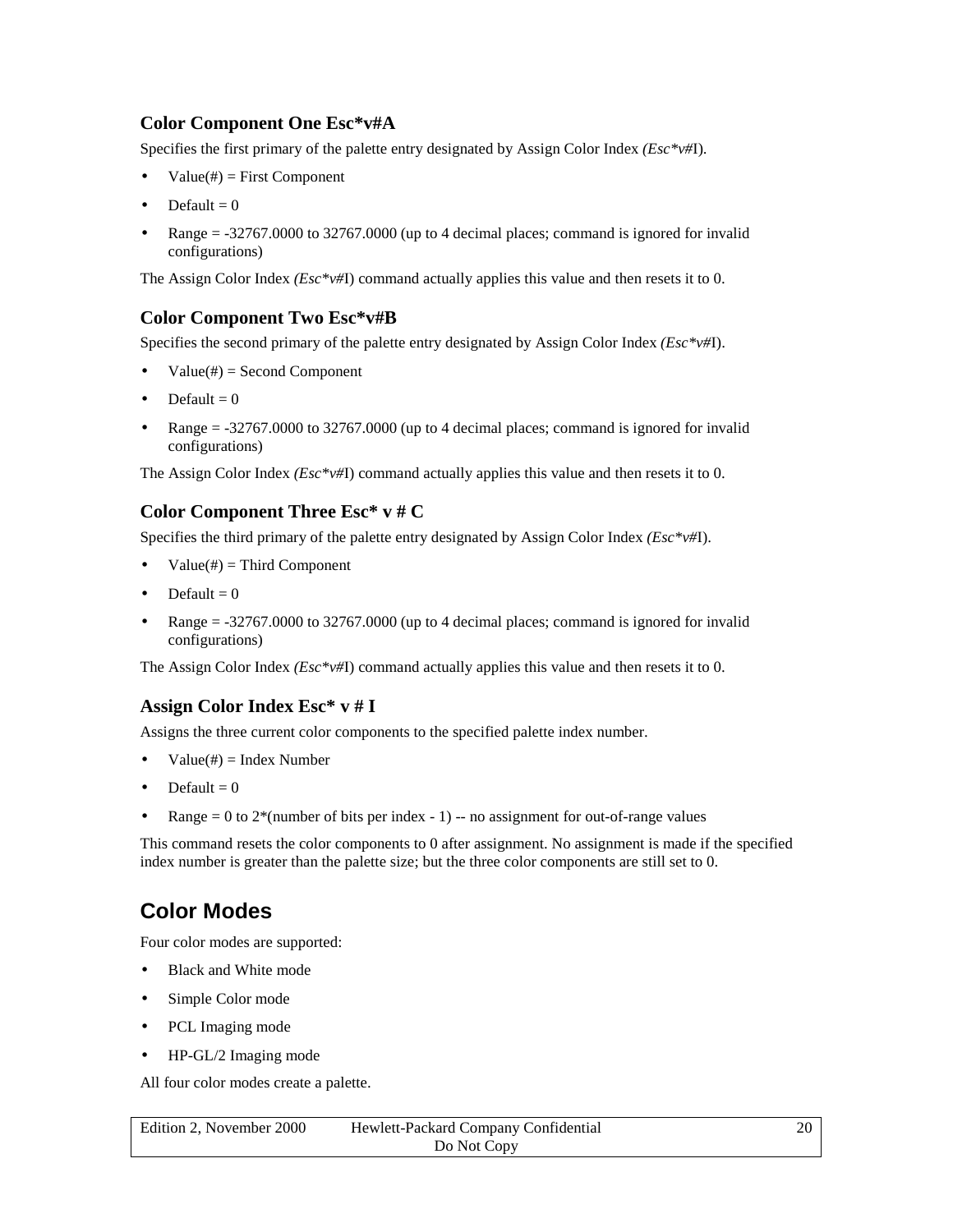#### <span id="page-20-0"></span>**Black and White Mode**

- The Black and White mode is the default mode.
- The Black and White mode has an unmodifiable, 2-pin palette where index 0 is white and index 1 is black.
- This mode is compatible with monochrome PCL 5 printers.
- The Black and White mode is also selectable using the Simple Color command (*Esc\*r1U*).

#### **Simple Color Mode**

- The Simple Color command *(Esc\*r#*U) allows color selection from a fixed palette.
- RGB or CMY raster data must be sent by plane *(Esc\*b#*V) as well as by row *(Esc\*b#*W).
- The pixel encoding mode is indexed planar.
- The Simple Color command *Esc\*r#U* creates a fixed-size palette, whose color specification cannot be modified.
- A value field of 1 creates a 2-entry black and white default HP LaserJet palette, where index 0 is white and index 1 is black.
- A value field of 3 creates an 8-entry Device RGB palette (compatible with a PCL Imaging Mode palette, but *not* an HP-GL/2 default (IN) palette), where index 0 is black and index 7 is white.
- A value field of -3 creates an 8-entry palette in Device CMY color space, where index 0 is white and index 7 is black.

| <b>Single Plane Esc*r1U</b> | 3-Plane RGB Esc*r3U | 3-Plane CMY Esc*r-3U | <b>Color</b>   |
|-----------------------------|---------------------|----------------------|----------------|
|                             |                     | 7                    | <b>Black</b>   |
|                             |                     | 6                    | Red            |
|                             | $\mathbf{2}$        | 5                    | Green          |
|                             | 3                   | 4                    | <b>Yellow</b>  |
|                             | 4                   | 3                    | <b>Blue</b>    |
|                             | 5                   | 2                    | <b>Magenta</b> |
|                             | 6                   |                      | Cyan           |
|                             | 7                   | 0                    | White          |

- The absolute value of the value field indicates the number of planes per row of raster data to be sent. The number of entries in the new palette is  $2(n)$ , with index values 0 to  $2(n - 1)$ . For example a 4-plane palette has 16 entries, with index numbers 0 to 15.
- This command destroys the active palette and creates a new palette, which becomes the active palette.
- A Simple color palette cannot be modified.
- PCL and HP-GL/2 commands that modify the palette *(NP, PC, Esc\*v#A, Esc\*v#B, Esc\*v#C, Esc\*v#I*) are locked out.
- When a Simple Color palette is popped from the stack  $(Esc^*p\#P)$ , it cannot be modified; and pixel encoding mode reverts to indexed planar.

| Edition 2. November 2000 | Hewlett-Packard Company Confidential |  |
|--------------------------|--------------------------------------|--|
|                          | Do Not Copy                          |  |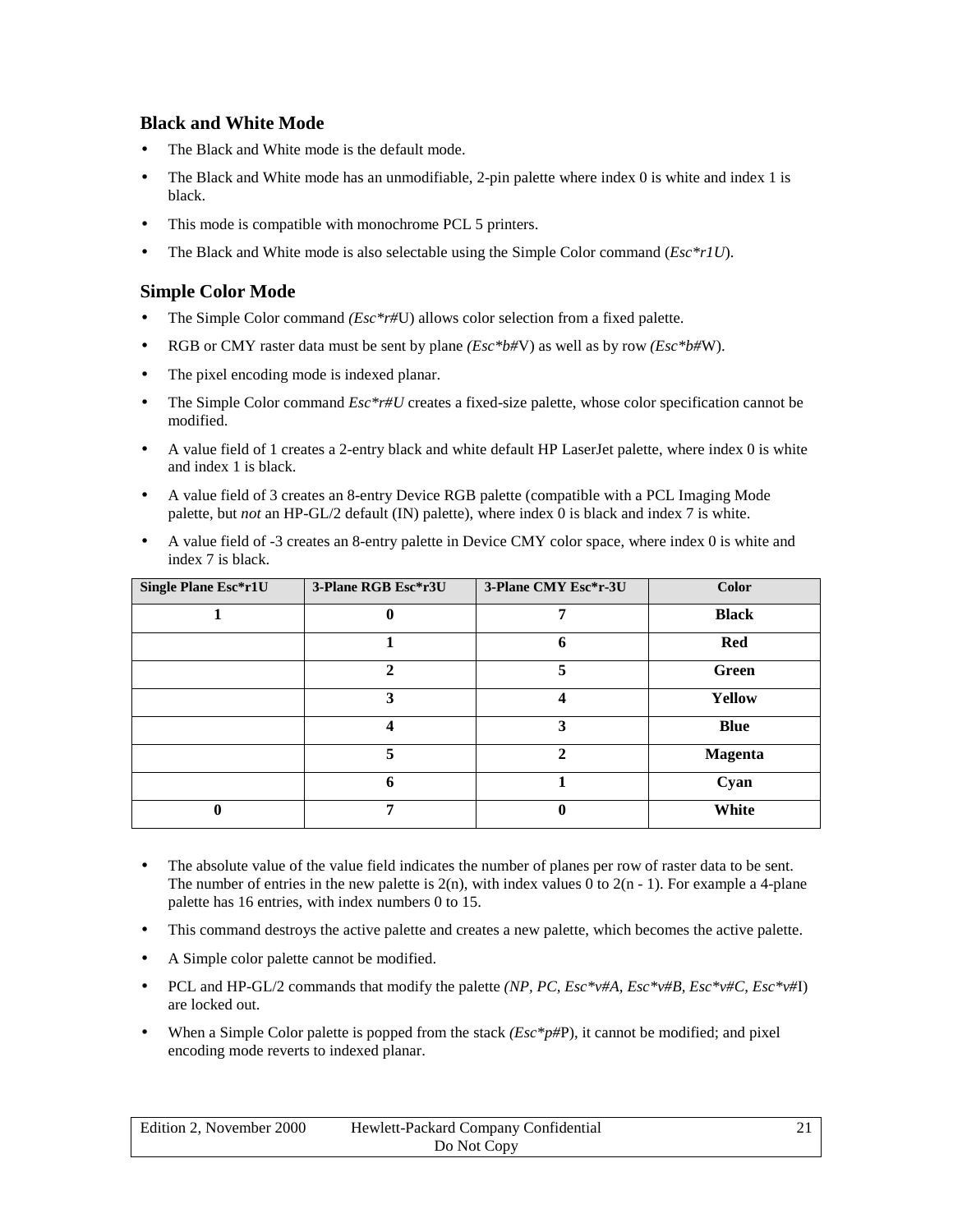<span id="page-21-0"></span>The Simple color mode is not recommended for color raster data because it is inefficient. In this mode RGB and CMY raster must be sent by plane and row (indexed by plane) resulting in additional data processing and larger files.

#### **PCL Imaging Mode (CID Command)**

- Palettes are created in the PCL Imaging mode using the Configure Image Data (CID) command which creates a palette based upon the parameters in its data field.
- The PCL Imaging mode provides up to 24 bits per pixel (8 bits per primary).
- CID-created palettes are programmable. The pixel encoding mode, bits per pixel, bits per primary, and color palette are all programmable. In addition, any entry can be reassigned a different color by PCL *(Esc\*v#A, Esc\*v#B, Esc\*v#C, Esc\*v#*I) or HP-GL/2 *(CR, PC, N*P) commands.
- The black and white references specified by the CID command have no effect on the default palettes. However, when a CID palette entry is reprogrammed with a different color, the black and white references are used to specify the primary components of the new color.
- The HP Color LaserJet 4500, 4550, 8500, and 8550 printers only support the short form of the CID command. The long form is not supported.
- The HP Color LaserJet 4500 printer does not support less than 8 bits per index (Indexed by Pixel) with the CID command.
- Default palettes vary by color space.

#### **Configure Image Data (CID) Command**

Esc\*v6W b0 b1 b2 b3 b4 b5

Where:

- $6$  = the number of bytes following the command
- $b0 = b$ yte  $0 =$  the color space
- $b1 = byte 1 = the Fixed Encoding mode$
- $b2 = b$ yte 2 = the number of bits per index or palette size
- $b3 = byte 3 = the number of bits in the color component$
- $b4 = byte 4 = the number of bits in the color component$
- $b5 = b$ yte  $5 =$  the number of bits in the color component

Bytes 0 through 5 must contain binary data, not ASCII.

#### **CID Byte 0, Color Space**

The HP Color LaserJet 4500, 4550, 8500, and 8550 printers support the following color spaces for the CID command:

- Byte  $0 = 0$  = Device Dependent RGB (Red, Green, Blue).
- Byte  $0 = 1$  = Device Dependent CMY (Cyan, Yellow, Magenta).
- Byte  $0 = 2 =$  Standard RGB (sRGB).

#### **CID Byte 1, Pixel Encoding Mode**

The Pixel Encoding mode designates the format of any subsequent raster images. There are two major formats for the Pixel Encoding mode: by plane or by pixel.

| Edition 2. November 2000<br>Hewlett-Packard Company Confidential |             |  |
|------------------------------------------------------------------|-------------|--|
|                                                                  | Do Not Copy |  |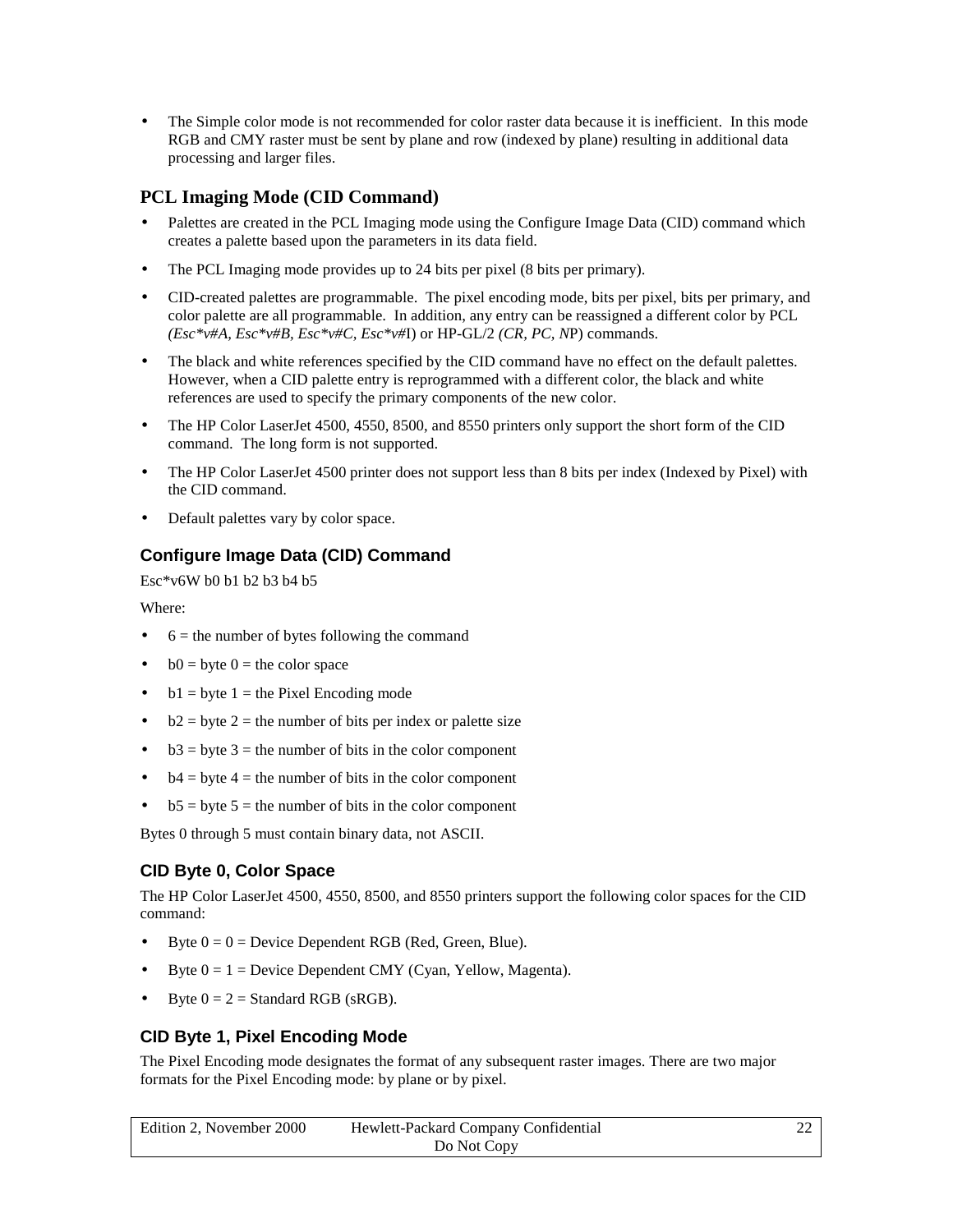- Byte  $1 = 0$  = Indexed by Plane
- Byte  $1 = 1$  = Indexed by Pixel
- Byte  $1 = 2 =$  Direct by Plane
- Byte  $1 = 2 =$  Direct by Pixel

Planar encoding uses successive data planes, each providing one bit for each pixel in a row. Each plane builds upon the preceding planes until the pixels in a row are fully defined. A pixel is not fully defined until it has received all the planes for that row.

For data encoded Indexed by Plane, the planes in a row form index numbers that defines a pixel by selecting a palette entry. For example, an 8-entry palette requires 3 planes. The highlighted bits below compose the index of the color of the third pixel in the first row.

| $Esc*$ b#V | row 1   | plane 1 b1 b1 b1 b1 b1 b1                     |
|------------|---------|-----------------------------------------------|
| $Esc*$ b#V |         | plane 2 $\frac{1}{2}$ b2 b2 b2 b2 b2          |
| $Esc*h\#W$ |         | plane $3$ b $3$ b $3$ b $3$ b $3$ b $3$ b $3$ |
| Esc*b#V    | row $2$ | plane 1 b1 b1 b1 b1 b1 b1                     |

For data encoded Direct by Plane, the planes in a row directly specify a pixel which is composed of three, one-bit components. For example, Device RGB requires 3 planes. The highlighted bits below compose the color of the fourth pixel in the first row.

| Esc*b#V    | row 1    | plane 1 rrrrrrr           |
|------------|----------|---------------------------|
| $Esc*$ b#V |          | plane 2 $g g g g g g g$   |
| $Esc*$ b#W |          | plane $3$ b b b b b b b b |
| $Esc*bfV$  | row $21$ | plane 1 rrrrrrrr          |

When encoded by pixel, each pixel is fully specified before any bits are sent for the next pixel and the bits for each pixel form a palette index number. For example, for data encoded Indexed by Pixel -- for a 16 color palette (4 bits per index), every group of four bits in the data stream defines a pixel. The highlighted (c4...c1) group below defines the palette index value for the second pixel in the first row.

| $Esc*$ b#W | row 1: $\frac{1}{2}$ b4 b3 b2 b1 c4 c3 c2 c1 |
|------------|----------------------------------------------|
| $Esc*$ b#W | row 2: $b4 b3 b2 b1$                         |

For data encoded Direct by Pixel, data is sent pixel by pixel, as three eight-bit components. Each pixel specifies each color component. For the Device RGB color space, pixel 1 of row 2 is highlighted.

| $Esc*b\#W$ | row 1: $r7-r0 g7-g0 b7-b0 $ |
|------------|-----------------------------|
| Esc*b#W    | row 2: $r7-r0 g7-g0 b7-b0 $ |
| Esc*b#W    | row 3: $r7-r0 g7-g0 b7-b0 $ |

Direct by Pixel is the recommended format since it provides the most efficient raster processing.

| Edition 2, November 2000 | Hewlett-Packard Company Confidential | າາ |
|--------------------------|--------------------------------------|----|
|                          | Do Not Copy                          |    |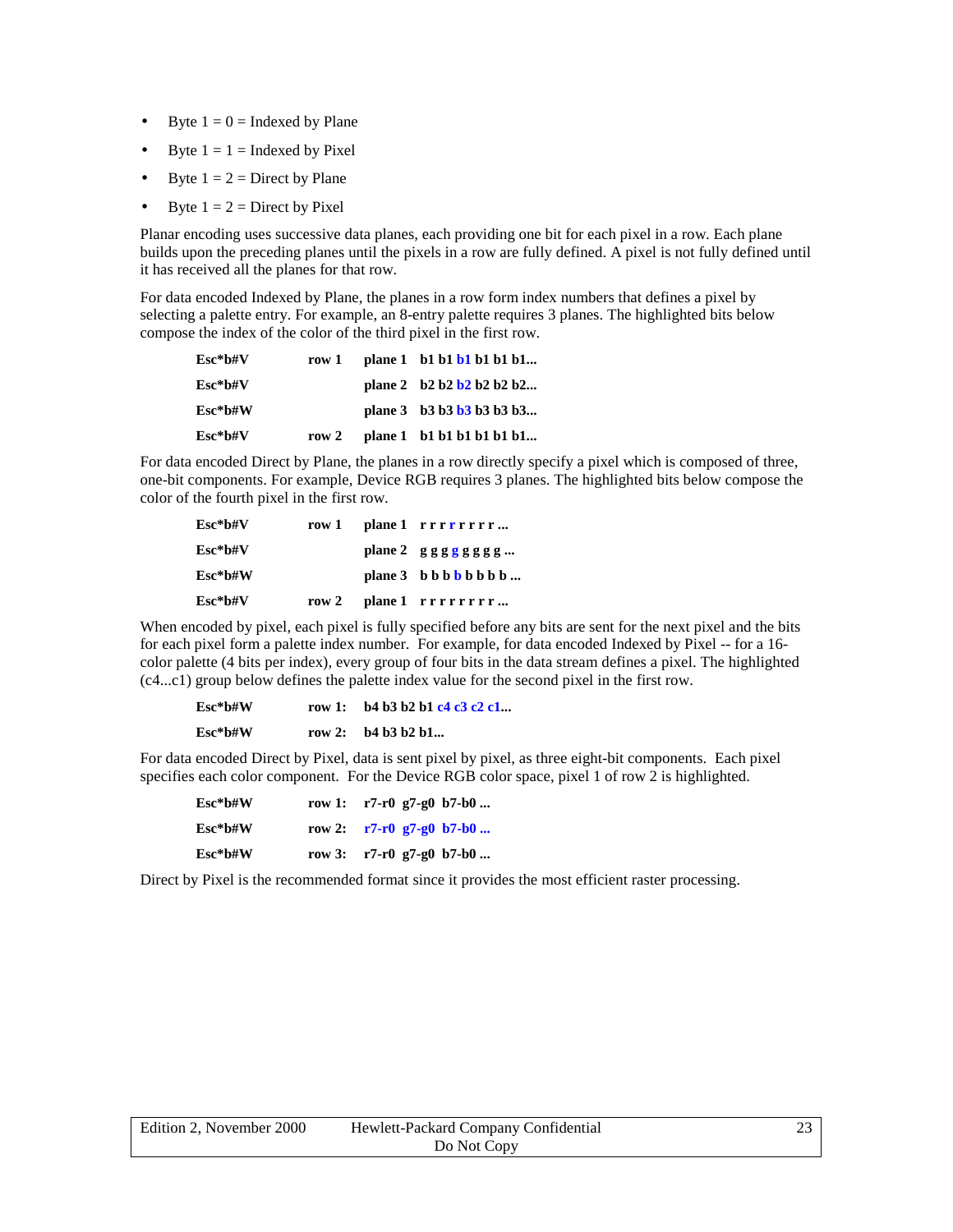#### <span id="page-23-0"></span>**CID Byte 2, Bits per Index (Palette Size)**

- The bits per pixel determine the size of the palette or number of bits used to hold a pixel. Basically, this determines the number of colors that can be displayed at one time.
- The palette size is two raised to the power of  $n(2^n)$  where "n" is the bits per index value for example, a 256 entry palette requires 8 bits per component -- bits per index = 8 where  $2^8 = 256$ .

| <b>Bits per Pixel</b> | <b>Number of Colors</b> |
|-----------------------|-------------------------|
| 1                     | 2                       |
| $\overline{c}$        | 4                       |
| 3                     | 8                       |
| 4                     | 16                      |
| 5                     | 32                      |
| 6                     | 64                      |
|                       | 128                     |
| Ջ                     | 256                     |

- For Indexed by plane, this value determines the number of planes required per row of data.
- For Indexed by Pixel, this value determines how to interpret the byte-ordered row transfers.
- For Direct by Plane or Direct by Pixel, this value does not apply to the raster format.

| <b>Pixel Encoding Mode</b>                      | <b>Restrictions</b>                                |
|-------------------------------------------------|----------------------------------------------------|
| Indexed by Plane (Default)                      | $1, 2, 3, 4, 5, 6, 7, or 8$ bits per index         |
| Indexed by Pixel *                              | $1, 2, 4$ , or 8 bits per index                    |
| Direct by Plane                                 | 1 bit per primary (3-bit color) -- RGB or CMY only |
| Direct by Pixel (recommended format for raster) | 8 bits per primary (24-bit color)                  |

\* The HP Color LaserJet 4500 printer does not support less than 8 bits per index with the CID command.

#### **CID Bytes 3 - 5, Bits per Color Component**

- These bits determine the number of bits in the color component for each primary.
- These bytes are ignored for Indexed by Plane and Index by Pixel pixel encoding modes.
- For Direct by Plane, these bytes must be set to one bit per component.
- For Direct by Pixel, these bytes must be set to eight bits per component.

| Edition 2. November 2000 | Hewlett-Packard Company Confidential |  |
|--------------------------|--------------------------------------|--|
|                          | Do Not Copy                          |  |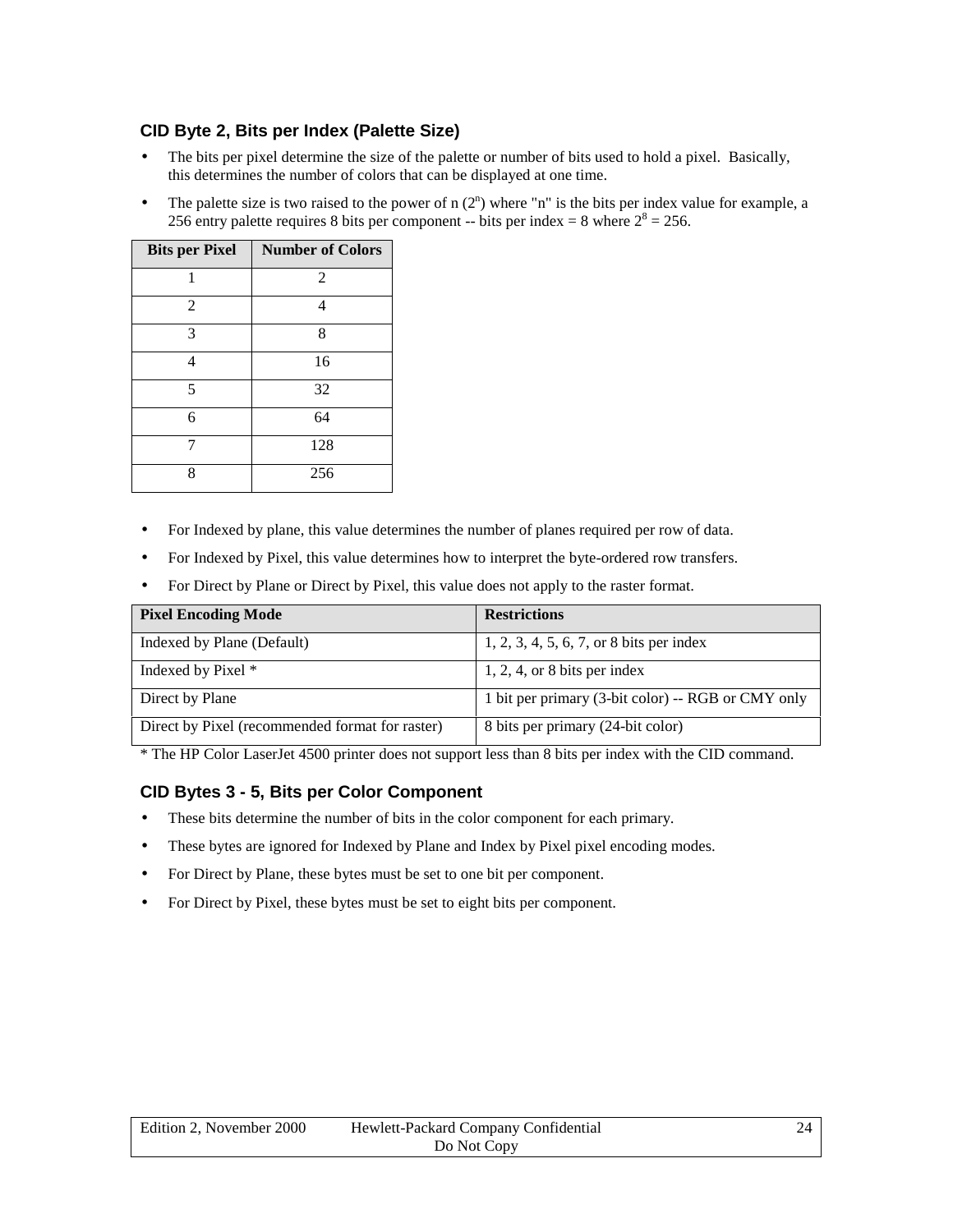| $Bits/Index = 1$ | $Bits/Index = 2$ | Bits/Index = $3$ to $8$ |                |
|------------------|------------------|-------------------------|----------------|
| <b>Index</b>     | <b>Index</b>     | <b>Index</b>            | <b>Color</b>   |
| 1                | $\bf{0}$         | $\bf{0}$                | <b>Black</b>   |
|                  | 1                | 1                       | <b>Red</b>     |
|                  | $\boldsymbol{2}$ | $\mathbf{2}$            | Green          |
|                  |                  | 3                       | <b>Yellow</b>  |
|                  |                  | $\overline{\mathbf{4}}$ | <b>Blue</b>    |
|                  |                  | 5                       | <b>Magenta</b> |
|                  |                  | 6                       | Cyan           |
| $\boldsymbol{0}$ | 3                | 7                       | White          |
|                  |                  | n > 7                   | <b>Black</b>   |

#### <span id="page-24-0"></span>**CID Device RGB and sRGB Color Palettes (Default)**

#### **CID Device CMY Color Palettes (Default)**

| $Bits/Index = 1$ | $\textbf{Bits/Index} = 2$ | Bits/Index = $3$ to $8$ |                |
|------------------|---------------------------|-------------------------|----------------|
| <b>Index</b>     | <b>Index</b>              | <b>Index</b>            | <b>Color</b>   |
| 1                | $\bf{0}$                  | $\bf{0}$                | White          |
|                  | 1                         | 1                       | Cyan           |
|                  | $\mathbf{2}$              | $\mathbf{2}$            | <b>Magenta</b> |
|                  |                           | 3                       | <b>Blue</b>    |
|                  |                           | $\overline{\mathbf{4}}$ | <b>Yellow</b>  |
|                  |                           | 5                       | Green          |
|                  |                           | 6                       | <b>Red</b>     |
| $\mathbf{0}$     | 3                         | 7                       | <b>Black</b>   |
|                  |                           | n > 7                   | <b>Black</b>   |

#### **HP-GL/2 Imaging Mode**

- The HP-GL/2 Imaging mode provides a way of using vector commands in printing documents.
- When transferring between PCL and HP-GL/2, you can use the same palette.
- In HP-GL/2, the Initialize (*IN*) command starts color imaging and establishes the 8-pen palette.
- Like a default CID palette, a default HP-GL/2 palette can be modified in either PCL or HP-GL/2 contexts *(Esc\*v#*A, *Esc\*v#*B, *Esc\*v#*C, *Esc\*v#I* or *N*P, *P*C, *CR*).
- With HP-GL/2, the pixel encoding mode is set to "Index by Plane," and the bits per index is set to three.
- A default PCL Device RGB palette is different from an HP-GL/2 default palette.

| Edition 2. November 2000 | Hewlett-Packard Company Confidential |  |
|--------------------------|--------------------------------------|--|
|                          | Do Not Copy                          |  |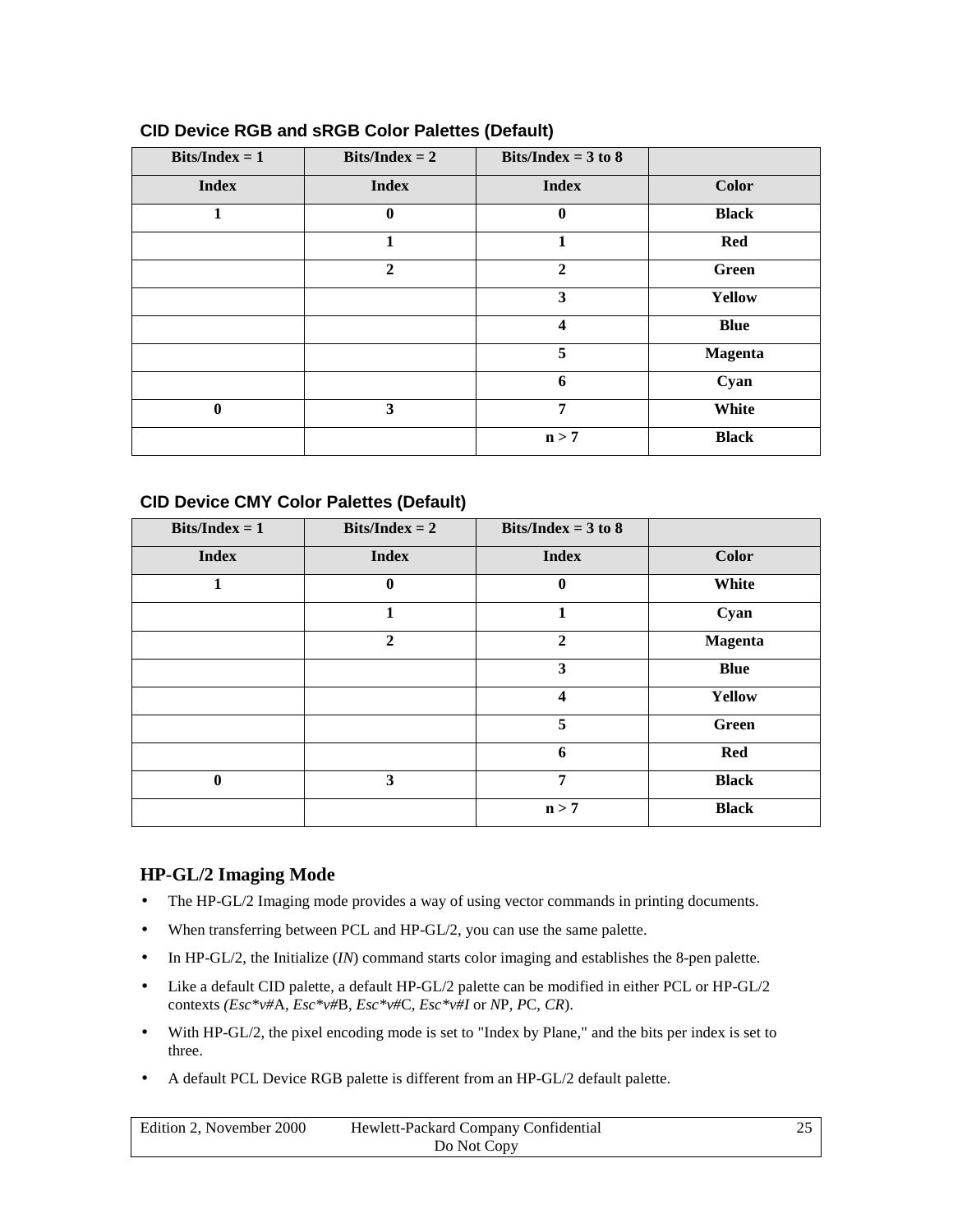<span id="page-25-0"></span>For more information on HP-GL/2, see the *PCL 5 Printer Language Technical Reference Manual*.

### **Raster Images**

#### **PCL Raster Features**

Raster processing requirements for the HP Color LaserJet 4500, 4550, 8500, and 8550 printer include the following:

- 1. Accepts all PCL raster commands.
- 2. Operates in a limited and fragmented memory environment.
- 3. Has a firmware architecture that will accept an unordered raster stream and perform limited or basic raster healing.
- 4. Is independent of feed direction and device orientation.
- 5. Supports both Monochrome and Color Devices with the appropriate compilation switches.
- 6. Uses the Graphics Engine[GEIF] and the Common Object Marking Architecture [COMA] to:
	- Manage formatting of raster blocks into internal format.
	- Perform scaling, rotation, translation, and resolution changes.
	- Perform clipping of data outside the logical page.
	- Interpret the raster's color specification into device color.
	- Accept all resolutions (75 to 600) and perform operations to transform the image to device resolution.
	- Do raster scaling.

#### **Well-behaved Raster**

Well-behaved raster is a sequence of PCL raster commands that describe a complete image, start at the top left hand corner, and proceed to the bottom of the image.

With Ill-behaved Raster, on the other hand, problems occur when the raster blocks are not transferred in sequence (blocks 1, 4, 3, and 2 are transferred in that order). Further complications arise if multiple sequences are used to transfer portions of the same image. In situations like this, the PCL system could be fooled into thinking that the raster is four images instead of four parts of the same image. The creation of spurious edges and the application of nearest neighbor half-toning or scaling algorithms such as errordiffusion or linear interpolation compound the problem. This situation creates visible lines within the image and other errors called stitching artifacts that are created when the blocks of raster data are merged into a single raster image.

#### **Healing Raster**

Various techniques or heuristics are applied to heal the disjoint raster blocks into a single raster block, thereby avoiding stitching problems. Delaying the commitment of the raster image to the graphics engine performs the healing function.

| Edition 2. November 2000<br>Hewlett-Packard Company Confidential |             |  |
|------------------------------------------------------------------|-------------|--|
|                                                                  | Do Not Copy |  |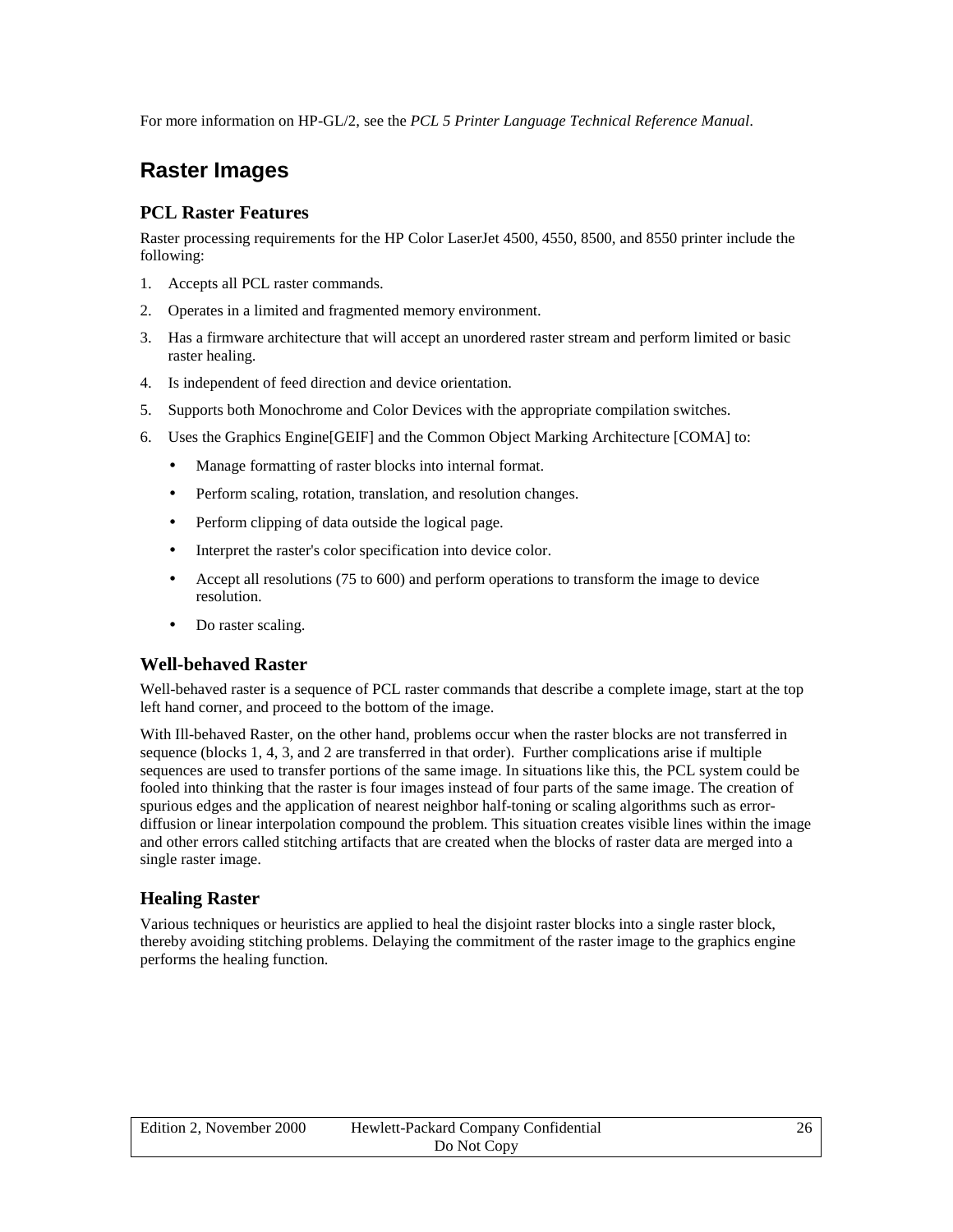#### <span id="page-26-0"></span>**Committing the Image to the Graphics Engine**

The raster system will delay the ending of an image so that disjoint raster transfers can be treated as single image. The following list shows the conditions when the raster must be closed:

- Just before the end page call is made to the graphics engine, but after any macro overlay is complete.
- Before the PCL orientation changes.
- Before logical page width or length are changed.
- Before the registration changes.
- Before the logical page home position changes.
- When the source or pattern transparency is opaque and we are ending a raster graphics section.
- Before a change in the current pattern.
- Before a change in the tile reference point for the current pattern.
- Before a change in transparency modes.
- Before a change in the height and width of the destination raster image.
- When a CID command changes the raster data formats or color definitions.
- When palette commands change color definitions.
- When a delete, push/pop, or select palette operation occurs.

#### **Color PCL Raster**

Color raster images can be composed (conceptually) of three color planes of data, which describe the image. How this data is transferred to the printer is set by the pixel encoding mode portion of the Configure Image Data command.

#### **Color Specifications: Indexed or Direct**

Each bit in the raster image (whether in planar or pixel mode) has a color attribute. This attribute can be either an index into the color palette or a direct color description in any of the color spaces supported by the device.

#### **Filling the Raster Area**

The raster area is defined as a bounded raster picture and calls for the PCL raster system to "zero-fill" missing and incomplete rows, as well as clipping data outside the raster area.

In a monochrome device, zero is the absence of data, which is identical to white -- nothing is printed. In a color device using a monochrome or CMY color space, zero represents white. However, if the RGB palette is chosen, or the user programs a palette, then something other than white (perhaps black) will be printed when zero filling is performed.

#### **Missing Rows**

When the Raster Y Offset command is used in place of a series of zero length Transfer Row commands, then zero filling to represent null data cannot be distinguished from rows where the color specification or index is zero. Therefore, colored (non-white) areas may appear when the color space is not monochrome or CMY.

| Edition 2, November 2000 | Hewlett-Packard Company Confidential |  |
|--------------------------|--------------------------------------|--|
|                          | Do Not Copy                          |  |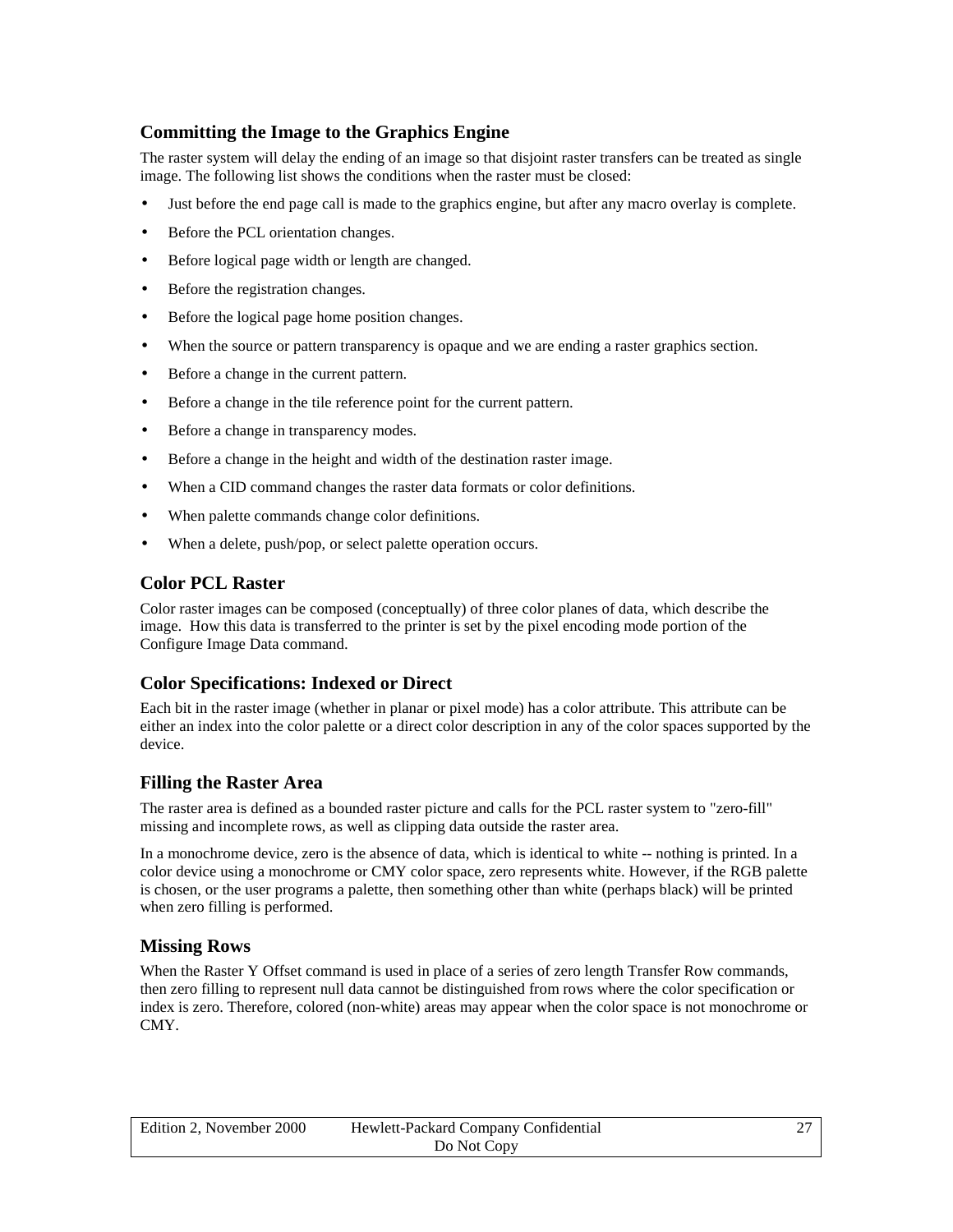#### <span id="page-27-0"></span>**Incomplete Rows**

This situation occurs when the data transferred does not fill to the raster source width. As with missing rows, distinguishing null or absent data from data with a color specification or index of zero is very difficult. Therefore, colored (non-white) areas may appear when the color space is not monochrome or CMY.

#### **Use-Case Analysis**

#### **Case 1: well-formed raster with a single image on the page**

This case deals with a large raster image that takes most of the logical page. There may be text before or after the image, but none to the left or right. Since the raster is well formed or well behaved, the image attributes, destination size, and height for example, have been set by the commands in the raster prologue. This implies that the raster image attributes have been completely specified without recourse to default values or values from a previous image. Furthermore, the raster data is transferred smoothly as a contiguous image either top to bottom, or bottom to top. Partial rows might be encountered and will be filled with a zero value.

- Monochrome raster -- The default mode is Black and White where index 0 in the palette is white or effectively transparent.
- Color Raster -- The three (supported) Simple Color palettes: are monochrome, RGB, and CMY. Two of which have white (or transparent) for index 0, and the third, RGB, has black for index 0. A simple zero filling for incomplete raster lines will give either transparent or black depending on the selected palette. The Configure Image Data command further complicates matters by defining palettes where any color can be assigned to index 0.

#### **Case 2: Well formed raster with multiple, small images on the page**

This case deals with mixed images and text -- text wrapped around images as well as interspersed in the text. Two separate images, which were aligned in the page, were transmitted as a single row with transparent fill between them so that the text would show.

- Monochrome Raster -- In this case, a zero fill between the two images works, since, zero is white.
- Color images -- Color images cannot have a zero fill, since in the RGB color space (and potentially user-defined palettes) this would place color between the images.

#### **Case 3: Lazy raster with a single image on a page**

This is the case of ill-behaved raster -- no raster prologue, just transfer commands. Here, the current values or system defaults are applied to the image. Since there is no clue what the dimensions of the image are, it must be buffered until one of the closing conditions is encountered. Furthermore, there's no guarantee that the rows will arrive in sequential order. Buffering the data will order it for the eventual transfer to the graphics engine. Since neither the source or destination sizes are given, the size of the transferred image will be used and no scaling will be required.

- Monochrome Raster -- The HP LaserJet 5Si firmware code base raster manager assumed that the width of the image was the size of the first row transferred.
- Color Raster -- The Logical page width is the default width of the image. Therefore, the rows are filled with index zero. This may give unintended results when accepting input from an HP Monochrome LaserJet driver and a palette other than the monochrome and CMY palettes are used.

#### **Case 4: Lazy raster with multiple, small images on a page**

As in case 3, the input must be buffered to determine the image size. Furthermore, the problems discussed in Case 2 also apply.

| Edition 2. November 2000<br>Hewlett-Packard Company Confidential |             | 28 |
|------------------------------------------------------------------|-------------|----|
|                                                                  | Do Not Copy |    |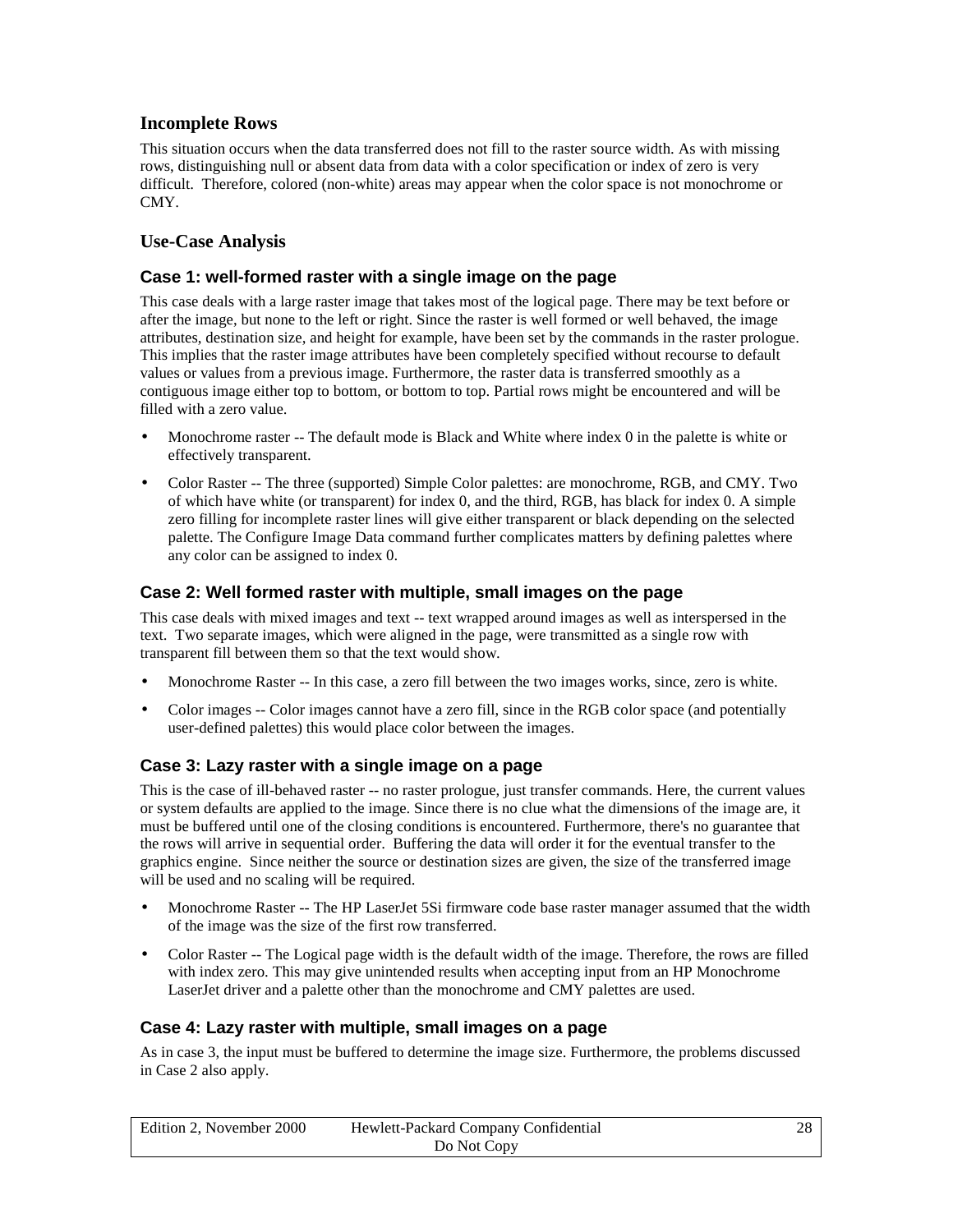#### <span id="page-28-0"></span>**Case 5: Raster Prologue used with unordered transfers**

This is a modification of the middle case above. The image attributes are stated, but the rows are not transferred in sequential order. There are large jumps on the positive and negative Y direction. Here we can supply fill values that are discarded if the area is later transferred. This does require buffering for coherency before transferring the image to the graphics engine.

#### **Raster Graphics Commands**

These commands deal with raster (bitmap) graphics. The commands are grouped as follows:

- Raster Mode
- Raster Data Transfer
- Raster Compression
- Raster Scaling

#### **Raster Mode**

Raster mode is a restricted state, which can be entered and exited either explicitly or implicitly. The implicit enter and exit operations are not recommend, but are supported.

- Raster mode is entered explicitly with the Start Raster command (*Esc\*r#A*) or implicitly with the Transfer Raster command (*Esc\*b#V, Esc\*b#W*) and raster Y offset command.
- Raster mode is exited explicitly by an End Raster command (*Esc\*rC*) or implicitly by a non-raster command.

| Command                            | <b>Sequence</b> | <b>Description/Range</b>                                                                                                      |
|------------------------------------|-----------------|-------------------------------------------------------------------------------------------------------------------------------|
| <b>Raster Presentation</b><br>Mode | $Esc*rtF$       | $0 =$ raster row will be printed in the positive<br>X-direction of the PCL coordinate system<br>(logical page)                |
|                                    |                 | $3$ = raster graphics will be printed along the<br>width of the physical page, regardless of the<br>logical page orientation. |
| <b>Raster Resolution</b>           | $Esc*t#R$       | Defines the $X$ and $Y$ dimensions of a raster<br>pixel -- the number of dots or pixels per inch.                             |
|                                    |                 | Values = 75, 100, 150, 200, 300, 600                                                                                          |
|                                    |                 | 150 is recommended for good print quality at<br>a relatively small image size.                                                |
| Source Raster Height *             | $Esc*rfT$       | Specifies the height of the raster area in<br>raster rows.                                                                    |
|                                    |                 | $Range = 0$ to Logical Page Bound                                                                                             |
|                                    |                 | Printer zero fills if too few rows are sent and<br>clips if too many rows are sent.                                           |
| Source Raster Width *              | $Esc*rtS$       | Specifies the width of the raster area in<br>pixels.                                                                          |
|                                    |                 | $Range = 0$ to Logical Page Right                                                                                             |
|                                    |                 | Printer zero fills if too few bytes are sent and<br>clips if too many bytes are sent.                                         |

| Edition 2. November 2000<br>Hewlett-Packard Company Confidential |             |  |
|------------------------------------------------------------------|-------------|--|
|                                                                  | Do Not Copy |  |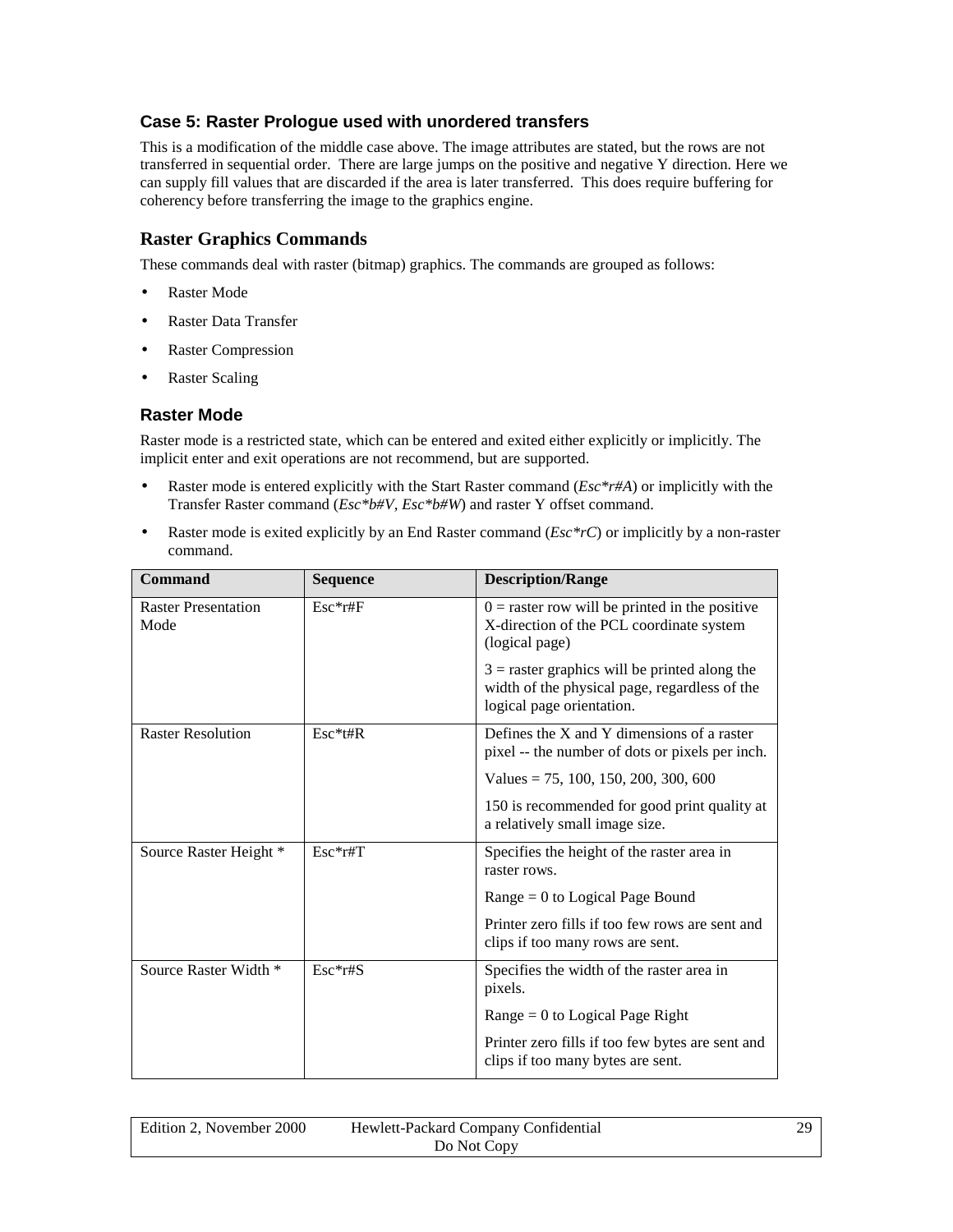<span id="page-29-0"></span>

| <b>Start Raster</b>        | $Esc*rtA$ | Identifies the beginning of the raster data                                                                                                                                                           |
|----------------------------|-----------|-------------------------------------------------------------------------------------------------------------------------------------------------------------------------------------------------------|
|                            |           | $0 = sets$ the graphics margin to the default<br>left graphics margin (X-Position 0)                                                                                                                  |
|                            |           | $1 = sets$ the graphics margin to the current<br>cursor position (current X-Position)                                                                                                                 |
|                            |           | $2$ = raster scaling on, start at the left<br>boundary                                                                                                                                                |
|                            |           | $3$ = raster scaling on, start at the current<br>active position                                                                                                                                      |
| Raster Y Offset            | $Esc*b#Y$ | Moves the cursor vertically the specified<br>number of raster lines from the current raster<br>position.                                                                                              |
|                            |           | $Range = 0.32767$                                                                                                                                                                                     |
|                            |           | Printer zero fills the offset area.                                                                                                                                                                   |
| <b>End Raster Graphics</b> | $Esc*rC$  | Signifies the end of a raster data transfer.                                                                                                                                                          |
|                            |           | A newer version of the End Raster Graphics<br>command which performs two additional<br>operations: resets the compression mode to 0<br>(zero) and defaults the left graphics margin<br>to $0$ (zero). |
| <b>End Raster Graphics</b> | $Esc*rB$  | Older version of the End Raster command<br>for the HP LaserJet III and IIID printers.                                                                                                                 |

\* Specifying the Height and Width of the raster improves printer memory efficiency.

#### **Raster Data Transfer**

The raster transfer commands define how many bytes are to be interpreted as binary raster data, rather than as ASCII data. The data may be encoded either by plane or by row.

| <b>Command</b>                         | <b>Sequence</b>    | Range   |
|----------------------------------------|--------------------|---------|
| <b>Transfer Raster by Plane</b>        | $Esc * b# V[data]$ | 0-32767 |
| <b>Transfer Raster by</b><br>Row/Block | Esc*b#W[data]      | 0-32767 |

Upon completion of the Esc\*b#W command, the cursor position is at the beginning of the next raster row at the left raster margin.

| Edition 2, November 2000 | Hewlett-Packard Company Confidential | 30 |
|--------------------------|--------------------------------------|----|
|                          | Do Not Copy                          |    |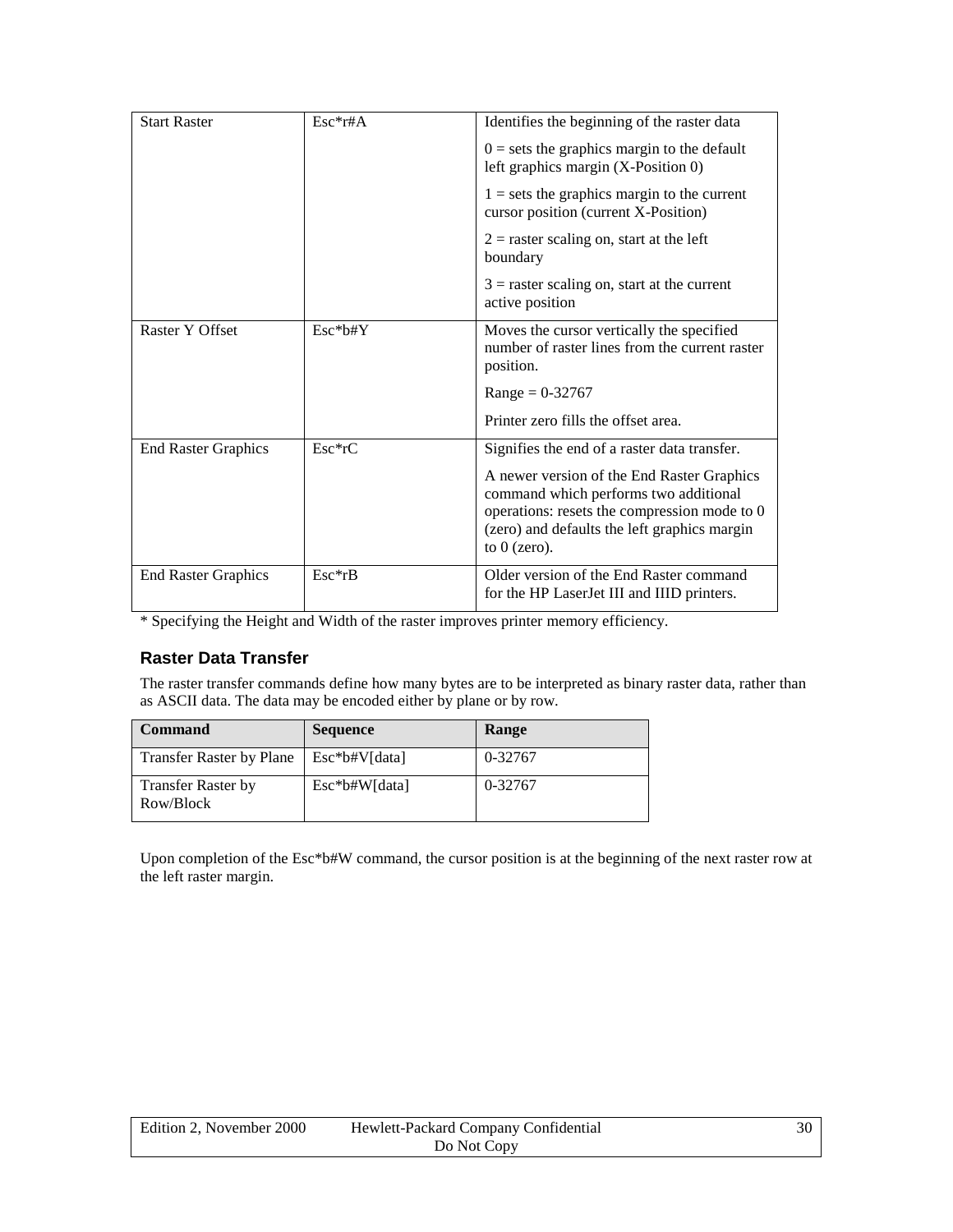#### <span id="page-30-0"></span>**Raster Compression**

Compressed data formats can improve data transfer throughput and efficiency. There are several different compression modes, which determine how the raster data in the transfer raster commands is interpreted.

| Command                   | <b>Sequence</b> | Range                                                  |
|---------------------------|-----------------|--------------------------------------------------------|
| <b>Compression Method</b> | $Esc*btHM$      | $0$ – unencoded                                        |
|                           |                 | $1 -$ Run-length<br>encoding                           |
|                           |                 | $2 - TIFF rev 4.0$<br>encoding                         |
|                           |                 | 3 -- Delta row encoding                                |
|                           |                 | 5 -- Adaptive (block-<br>based) for monochrome<br>only |

#### **Raster Scaling**

Raster scaling provides the ability to enlarge or reduce raster graphic images. The Start Raster command (Esc\*r#A) with a value of 2 or 3 turns on the scale mode. Scaling is independent of the device resolution. The scaling factor is implicitly carried in the destination size of the raster image.

| <b>Command</b>                      | <b>Sequence</b> | <b>Description/Range</b>                                                                  |
|-------------------------------------|-----------------|-------------------------------------------------------------------------------------------|
| <b>Destination Raster</b><br>Width  | $Esc*t#H$       | Defines the width in decipoints of the<br>destination raster image.<br>$Range = 0.32767$  |
| <b>Destination Raster</b><br>Height | $Esc*ttW$       | Defines the height in decipoints of the<br>destination raster image.<br>$Range = 0.32767$ |

#### **Raster Printing Command Sequence**

Listed below is the recommended raster command sequence for sending raster images.

Raster Presentation Raster Resolution Raster Height Raster Width Start Raster Graphics Y Offset Raster Compression Transfer Raster data

... Transfer Raster Data Y Offset

Transfer Raster Data

...

| Edition 2. November 2000 | Hewlett-Packard Company Confidential |  |
|--------------------------|--------------------------------------|--|
|                          | Do Not Copy                          |  |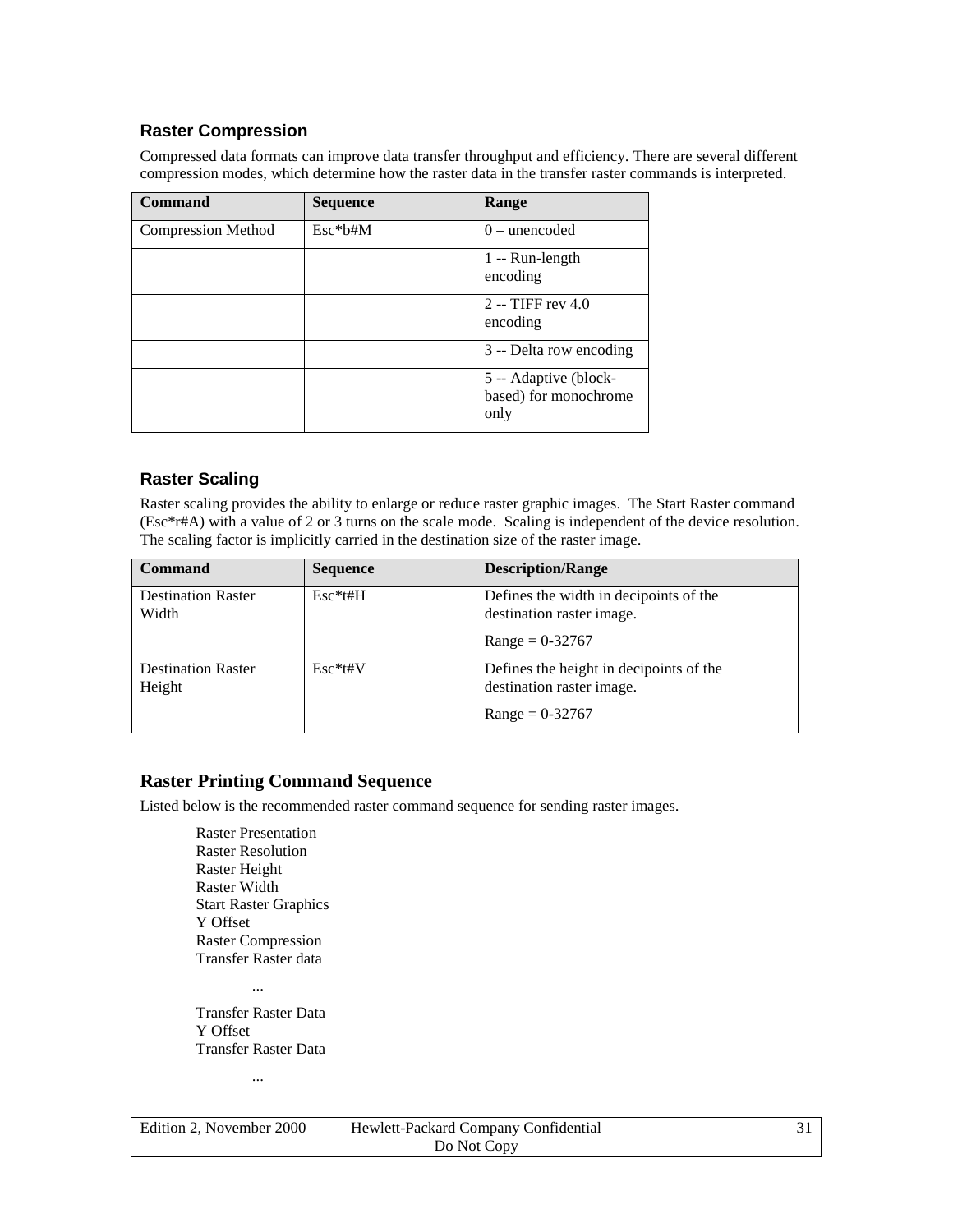<span id="page-31-0"></span>Y Offset Raster Compression Transfer Raster Data

Raster Compression Transfer Raster Data End Raster Graphics

...

## **Foreground Color**

- All PCL marking entities except color user-defined patterns (created via the Download Pattern format 1 command) utilize foreground color, which is selected by Esc\*v#S from the current palette.
- Color raster mixes with foreground color, so foreground color should be set to black when sending color raster images.
- Foreground color does not affect color user-defined patterns (format 1 download patterns).
- HP-GL/2 page marking primitives use the selected pen instead of PCL foreground color.

#### **Caution**

Foreground color should be set to black when sending raster data. Failing to do this may result in corrupted colors within the raster images. For example, setting foreground color to red will result in a red component being mixed with each of the color components of the raster image. A green component may appear yellow, a blue component may appear magenta, and so on.

#### **Foreground Color Esc\*v#S**

Sets the foreground color to the specified index of the current palette.

- $Value(\#) = Index Number Into Current Palette$
- Default  $= 0$
- $Range = 0$  to 2 current palette size -1

Out-of-range values are mapped into a new index via modulo(palette size). For example, if the current palette size is 8, and the selected index for the foreground color command is 10, the index is mapped into the index of 2 (i.e., 10 modulo 8).

Foreground color affects the following PCL page marking primitives:

- Text characters
- Single-color or monochrome patterned rectangular area fills (rules)
- Single-color or monochrome patterns (except HP-GL/2)
- Vector images.
- Raster images (all three components -- RGB or CMY)

The following are not affected:

- User-defined color patterns (format 1 download patterns)
- HP-GL/2 marking primitives (HP-GL/2 uses "selected pen" and ignores foreground color).

| Edition 2, November 2000 | Hewlett-Packard Company Confidential |  |
|--------------------------|--------------------------------------|--|
|                          | Do Not Copy                          |  |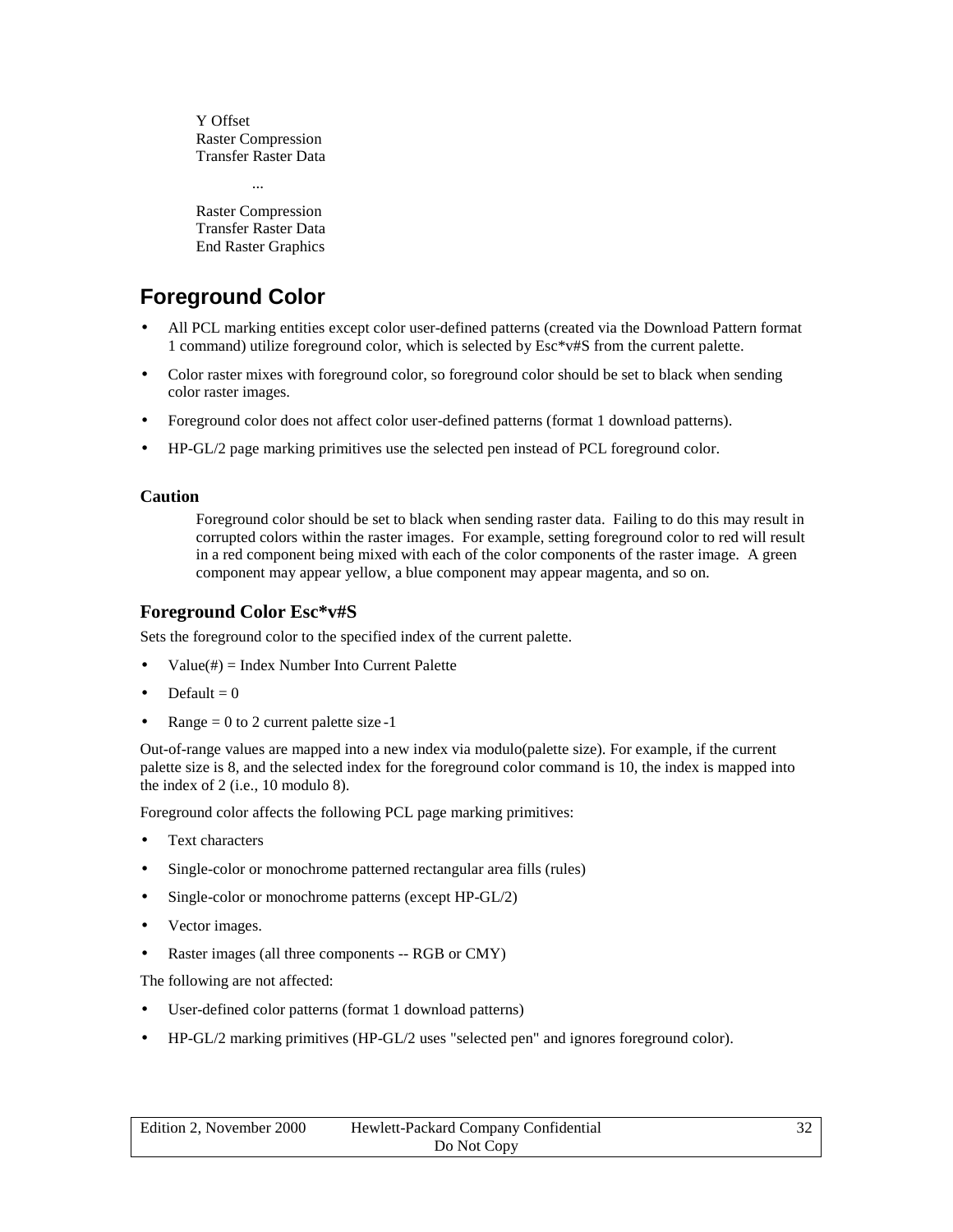<span id="page-32-0"></span>**Note**

Foreground color interacts with color raster images. To avoid undesired interactions, select a black foreground color.

After a foreground color is selected, changing any of the following will not change foreground color until a new Select Foreground Color command *(Esc\*v#*S) is issued.

- Active palette
- Configure Image Data command
- Render Algorithm

Monochrome Print Mode *(Esc&b1M)* immediately maps foreground color to its NTSC gray equivalent and *(Esc&b0M)* immediately returns foreground color to its full color.

## **Render Algorithms**

The render algorithm command provides a way to modify images based on a dither cell concept. This determines how specified colors are rendered as dots on the printed page.

| Command          | <b>Sequence</b> | Range                                    |
|------------------|-----------------|------------------------------------------|
| Render Algorithm | $Esc*t#J$       | $0 =$ Continuous tone detail (high lpi)  |
|                  |                 | $3 =$ Device-best dither (Default)       |
|                  |                 | $15 =$ Continuous tone smooth (high lpi) |
|                  |                 | $18 =$ Continuous tone basic (low lpi)   |

- The detail selection is for text and images containing a lot of small picture elements with very little smooth tonal areas.
- The smooth selection is for photos or images that contain large areas of flat, smooth tonal regions such as presentation backgrounds.

## **Monochrome Print Mode/Finish Mode**

Printed output can be modified as desired. Both the Monochrome Print Mode and the Finish Mode commands apply only to an entire PCL job. Both commands must be sent to the printer before any printable data. The commands cannot be changed after printable data has been received except by a Reset command which returns the printer to a matte finish in the case of the Finish Mode command and current rendering mode in the case of the Monochrome Print Mode command. If the command is received after printable data, then the command is ignored.

| Command                  | <b>Sequence</b> | <b>Description/Range</b>                       |
|--------------------------|-----------------|------------------------------------------------|
| Monochrome Print<br>Mode | $Esc\&b\#M$     | $0 =$ Print in the mixed render algorithm mode |
|                          |                 | $1 =$ Print using the gray-scale equivalent    |
| Finish Mode              | $Esc\&b#F$      | $0 =$ Matte finish (default)                   |
|                          |                 | $1 = \text{Glossy finish}$                     |

| Edition 2, November 2000 | Hewlett-Packard Company Confidential | າາ |
|--------------------------|--------------------------------------|----|
|                          | Do Not Copy                          |    |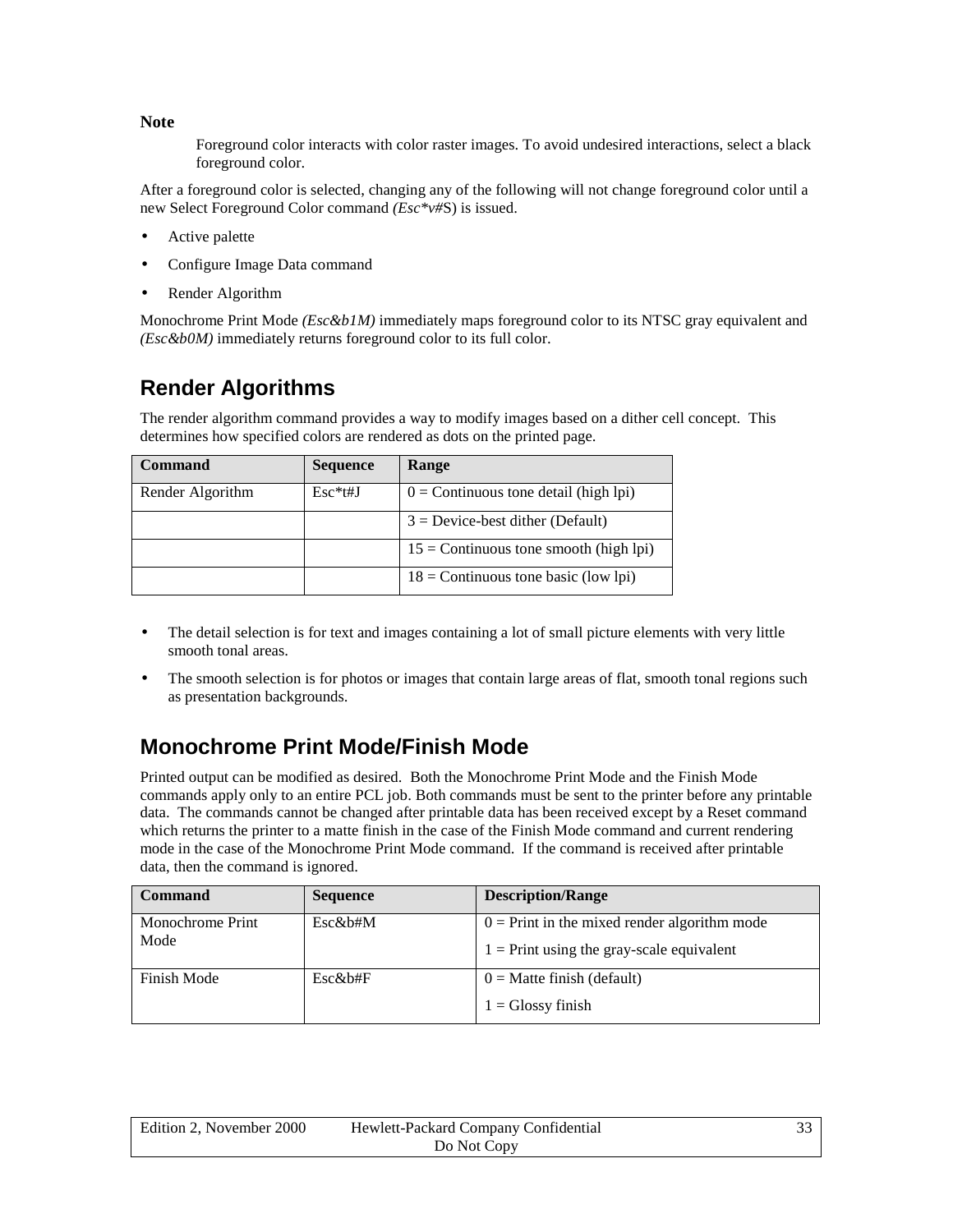## <span id="page-33-0"></span>**Driver Configuration**

| Command              | <b>Sequence</b> | Range                                                                                  |
|----------------------|-----------------|----------------------------------------------------------------------------------------|
| Driver Configuration | $Esc*ofW$       | $# =$ number of bytes to follow                                                        |
|                      |                 | $\langle$ device $\rangle$ = 6 for HP Color<br>LaserJet printers                       |
|                      |                 | $\langle$ device $\rangle$ = 8 for HP Color<br>LaserJet $4500$ and $4550$<br>printers. |
|                      |                 | $\tau$ = 4 for select color<br>treatment                                               |
|                      |                 | $\langle$ value $\rangle$ = 3 for Vivid                                                |
|                      |                 | $\langle$ value $\rangle$ = 6 for Screen Match                                         |

The Driver Configuration command specifies the color treatment applied to each color specification.

<device>, <function>, and <value> must be entered as ASCII-coded decimal

- Vivid adds color saturation to an image and provides access to the full gamut of the printer, but may impact color matching.
- Screen Match is an sRGB mode which provides a good match between the monitor and the printed document.

## **The Color Print Model**

The PCL print model allows images and characters to be filled with color and patterns. Images include raster graphics, rectangular area fills, font characters, and HP-GL/2 objects. The commands are grouped as follows:

- **Logical Operations**
- Transparency Modes
- Pixel Placement
- Patterns
- User-Defined Patterns
- Rectangular Area Fills (Rules)

#### **Logical Operations**

Specifies the logical operation (ROP) to be performed in the RGB color space on destination, source, and texture to produce new destination data. Texture is defined as a combination of pattern and foreground color.

| Command           | <b>Sequence</b> | <b>Range</b> |
|-------------------|-----------------|--------------|
| Logical Operation | $Esc*l#O$       | $0 - 255$    |

For more information, see chapter 5 of the *PCL 5 Color Technical Reference Manual*.

| Edition 2, November 2000 | Hewlett-Packard Company Confidential | 34 |
|--------------------------|--------------------------------------|----|
|                          | Do Not Copy                          |    |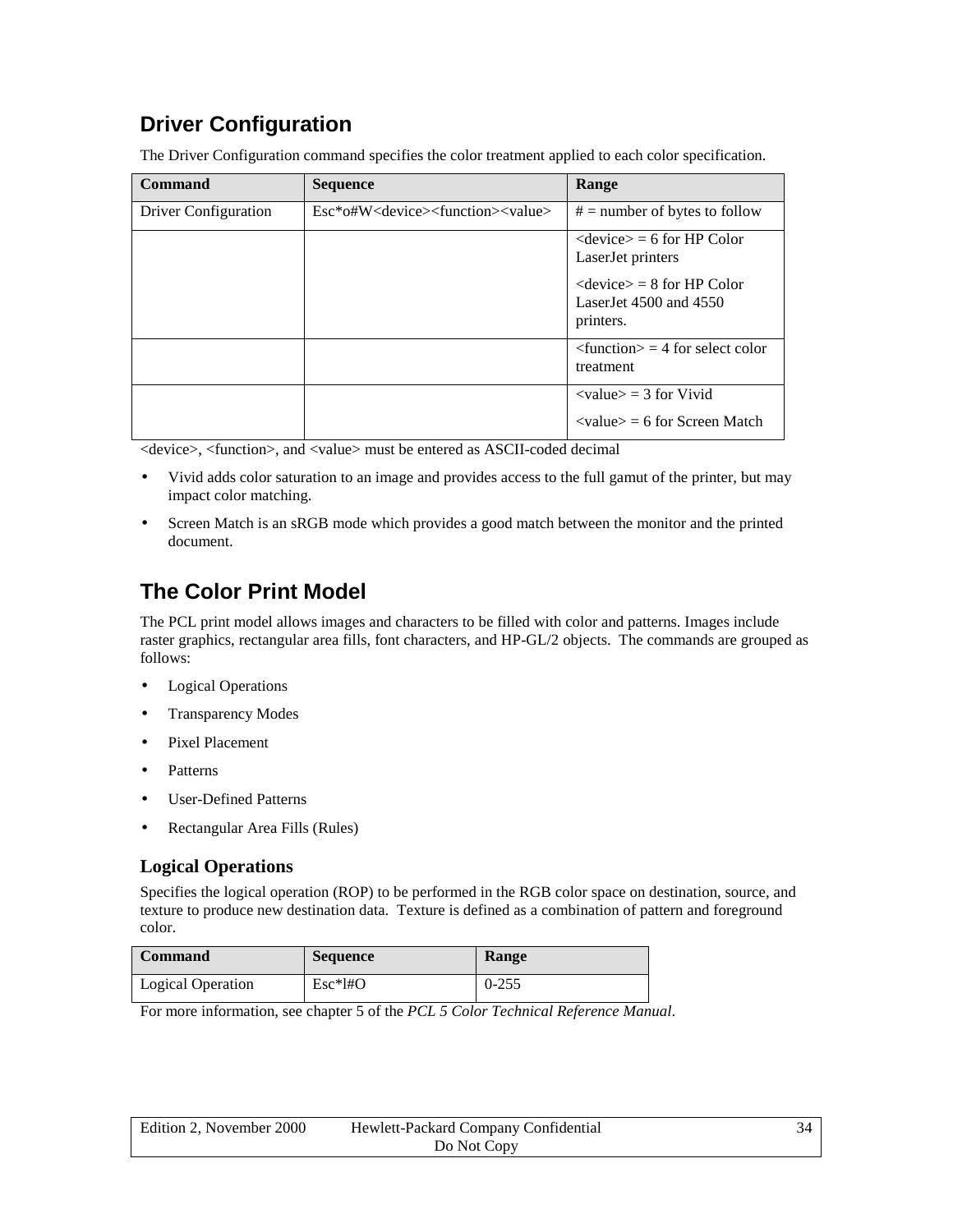#### <span id="page-34-0"></span>**Transparency Modes**

Transparency modes define how the white source and pattern affect the destination. White source and pattern pixels are either transparent and have no effect on the destination, or they are opaque and appear white on the destination.

The default PCL print model is that source and pattern transparency modes are transparent, and the logical operation is Texture or Source.

| Command                      | <b>Sequence</b> | <b>Description/Range</b>                                                                      |
|------------------------------|-----------------|-----------------------------------------------------------------------------------------------|
| Source Transparency<br>Mode  | $Esc*v#N$       | $0 =$ Transparent -- white regions of the source image are<br>not copied to the destination.  |
|                              |                 | $1 =$ Opaque -- white regions of the source image are<br>applied to the destination.          |
| Pattern Transparency<br>Mode | $Esc*vtO$       | $0 =$ Transparent -- white regions of the pattern image are<br>not copied to the destination. |
|                              |                 | $1 =$ Opaque -- white regions of the pattern are applied<br>directly to the destination.      |

#### **Pixel Placement**

By default, the printer places pixels at the intersections of a device-dependent grid that covers the printable area on a page. There are two pixel placement models:

- Grid intersection which places pixels at the intersection points of the grid.
- Grid centered, which places pixels at the center of the squares, formed by the grid.

| Command         | <b>Sequence</b> | Range                     |
|-----------------|-----------------|---------------------------|
| Pixel Placement | $Esc*1#R$       | $0 =$ Grid intersection   |
|                 |                 | $\vert$ 1 = Grid centered |

#### **Patterns**

The commands for applying patterns to text and raster images are shown in the following table. For selecting or changing the current pattern, the Select Current Pattern and the Pattern ID commands work together. Sending the Current Pattern command alone does not change the current pattern. You must send the Pattern ID command first.

| <b>Command</b>         | <b>Sequence</b> | <b>Description/Range</b>                 |
|------------------------|-----------------|------------------------------------------|
| Pattern ID             | $Esc*c#G$       | 0 - 6 for selecting cross-hatch patterns |
|                        |                 | 1 - 100 for selecting shaded patterns    |
| <b>Current Pattern</b> | $Esc*vtT$       | $0 =$ Solid black (default)              |
|                        |                 | $1 =$ Solid white                        |
|                        |                 | $2 =$ Shading pattern                    |
|                        |                 | $3 = Cross-hatch$ pattern                |
|                        |                 | $4 =$ User-defined pattern               |

| Edition 2. November 2000<br>Hewlett-Packard Company Confidential |             |  |
|------------------------------------------------------------------|-------------|--|
|                                                                  | Do Not Copy |  |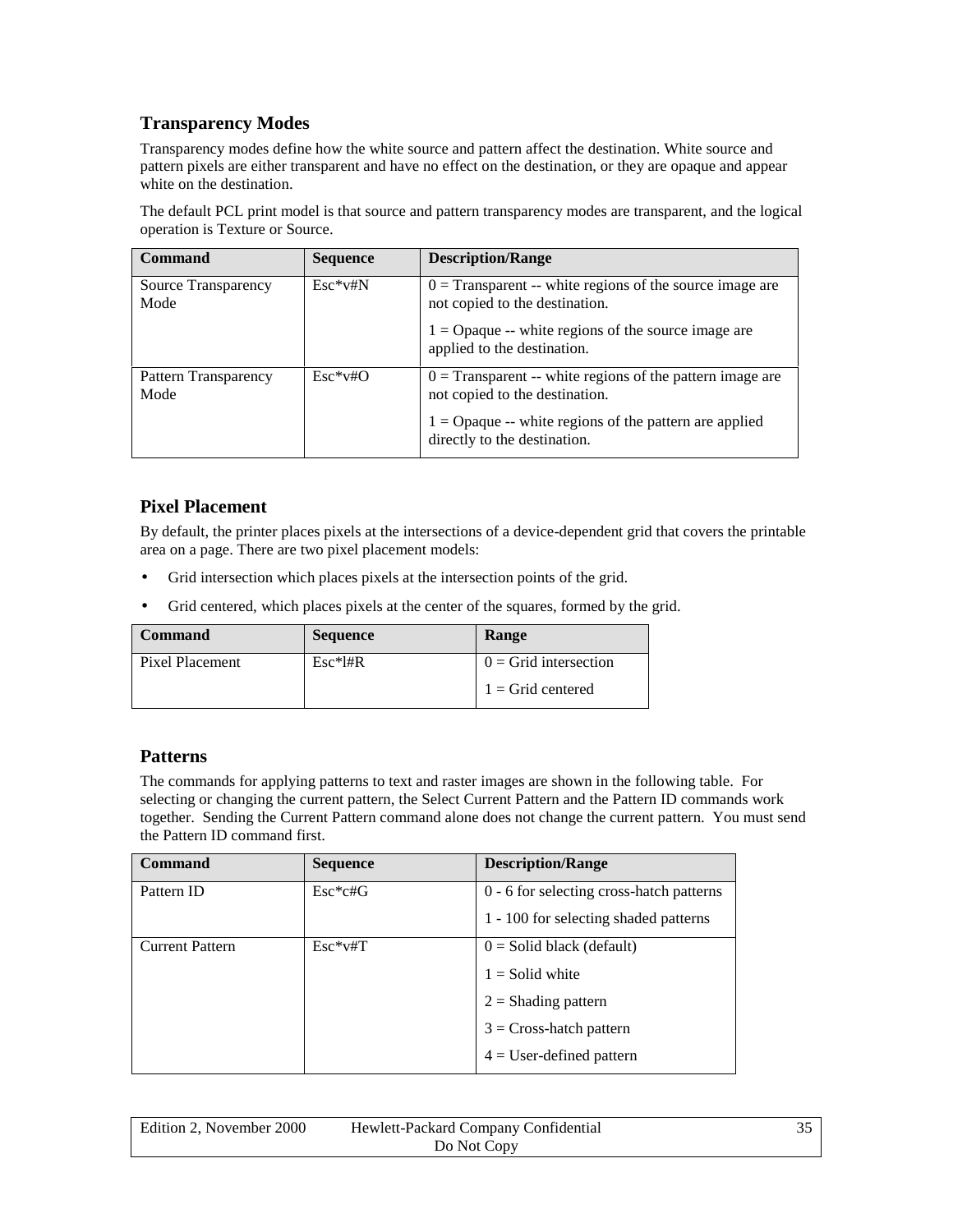#### <span id="page-35-0"></span>**User-Defined Patterns**

| Command                 | <b>Sequence</b> | <b>Description/Range</b>                                                                 |
|-------------------------|-----------------|------------------------------------------------------------------------------------------|
| User-Defined Pattern *  | $Esc*c#W[data]$ | Provides a means for downloading the binary<br>user-defined pattern data.                |
|                         |                 | 0 - 32767 data bytes (The HP Color LaserJet<br>8500 printer extends this range to 65535) |
| Pattern Reference Point | $Esc*p#R$       | Causes the printer to tile patterns with<br>respect to the current cursor position.      |
|                         |                 | $0 =$ Rotate patterns with the print direction                                           |
|                         |                 | $1 =$ Keep patterns fixed.                                                               |
| Pattern Control         | Esc*c#Q         | Provides a means for manipulating user-<br>defined patterns.                             |
|                         |                 | $0 =$ Delete all temporary and permanent<br>patterns.                                    |
|                         |                 | $1 =$ Delete all temporary patterns.                                                     |
|                         |                 | $2 =$ Delete pattern with the last ID #<br>specified.                                    |
|                         |                 | $4 =$ Make the pattern of the last ID specified<br>temporary.                            |
|                         |                 | $5 =$ Make the pattern of the last ID specified<br>permanent.                            |

User defined patterns, which are downloaded to the printer are shown in the following table.

\* In addition to the number of data bytes, there are eight bytes of pattern descriptor (header) information included in this data. For header information, see chapter 5 of the *PCL 5 Color Technical Reference Manual*.

#### **Rectangle Area Fills (Rules)**

- Rules are a special case of source images.
- The source transparency mode has no effect, since the rectangular area is conceptually viewed as an all 1's source.
- Rules may be filled using patterns or textures.
- The Pattern ID command (*Esc\*c#G*) selects the pattern.

| Edition 2, November 2000 | Hewlett-Packard Company Confidential | 36 |
|--------------------------|--------------------------------------|----|
|                          | Do Not Copy                          |    |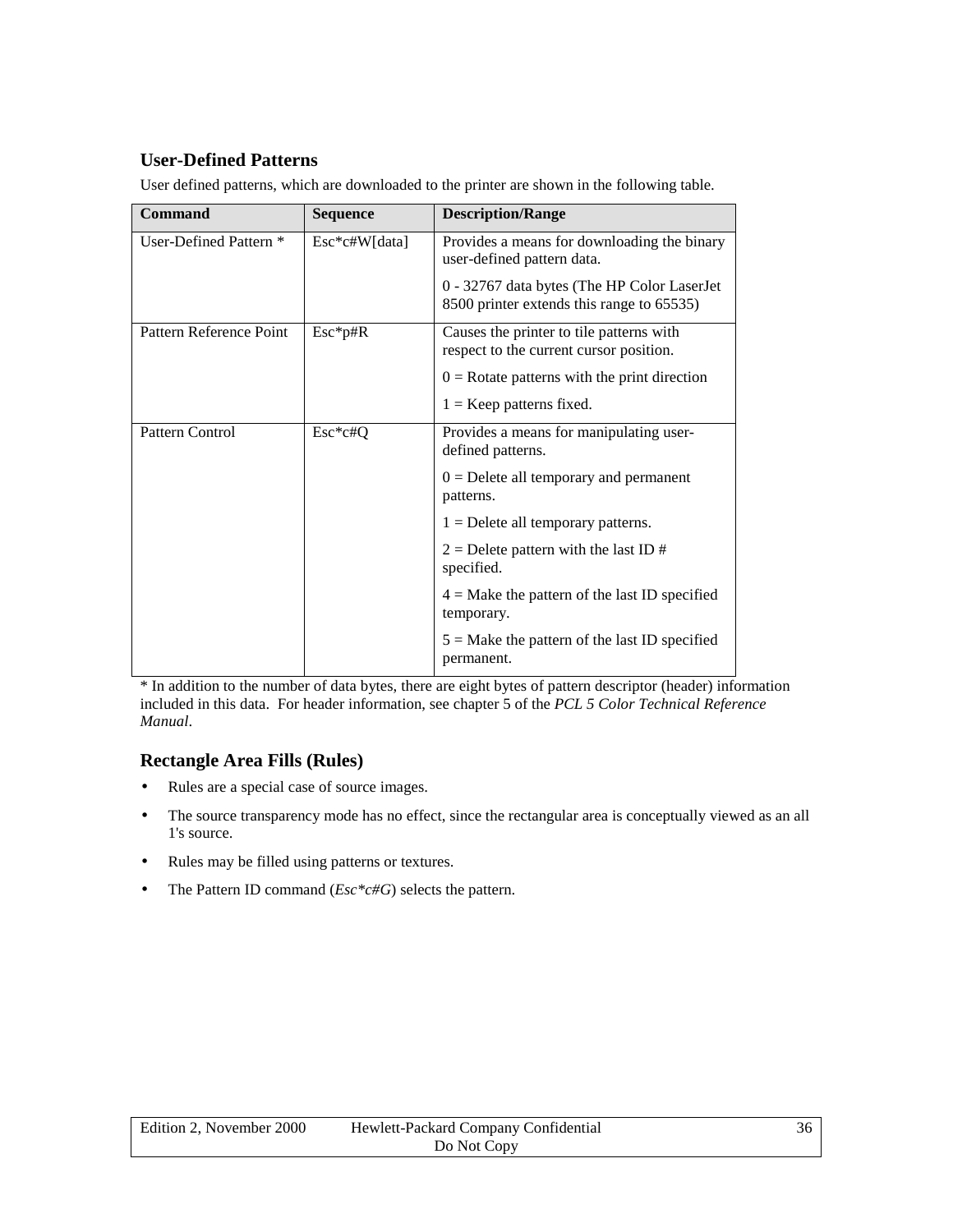| Command                                   | <b>Sequence</b> | <b>Description/Range</b>              |
|-------------------------------------------|-----------------|---------------------------------------|
| Fill Rectangular Area                     | $Esc*c#P$       | $0 =$ Solid black or foreground color |
|                                           |                 | $1 =$ Solid white fill                |
|                                           |                 | $2 =$ Shaded fill                     |
|                                           |                 | $3 = Cross-hatch$ fill                |
|                                           |                 | $4 =$ User-defined pattern fill       |
|                                           |                 | $5 =$ Current pattern fill            |
| Horizontal Rectangle<br>Size (decipoints) | $Esc*c#H$       | 0-32767                               |
| Horizontal Rectangle<br>Size (PCL Units)  | $Esc*c#A$       | 0-32767                               |
| Vertical Rectangle Size<br>(decipoints)   | Esc*c#V         | 0-32767                               |
| Vertical Rectangle Size<br>(PCL Units)    | $Esc*c#B$       | 0-32767                               |

### **Vector Graphics**

PCL 5 includes most of the HP-GL/2 command set. This section describes commands that enter and exit the HP-GL/2 context and manage the scaling of HP-GL/2 graphics to the PCL page.

When entering the HP-GL/2 context from PCL, the HP-GL/2 graphic exists only in the context of a PCL picture frame. The picture frame is the destination rectangle on the logical page into which the HP-GL/2 graphic is placed. For more information on HP-GL/2 commands, see the *PCL 5 Printer language Technical Reference Manual*.

### **PCL, HP-GL/2 Context Switching**

These commands allow the device to switch between PCL and HP-GL/2.

| <b>Command</b>  | <b>Sequence</b> | Range                                         |
|-----------------|-----------------|-----------------------------------------------|
| Enter PCL mode  | Esc%#A          | $0 = Use PCL CAP$                             |
|                 |                 | $1 = Use GL$ pen position for CAP             |
| Enter $HP-GL/2$ | Esc%#B          | $0 =$ Use previous or default GL pen position |
| mode            |                 | $1 = Use PCL CAP$                             |

| Edition 2, November 2000 | Hewlett-Packard Company Confidential | 37 |
|--------------------------|--------------------------------------|----|
|                          | Do Not Copy                          |    |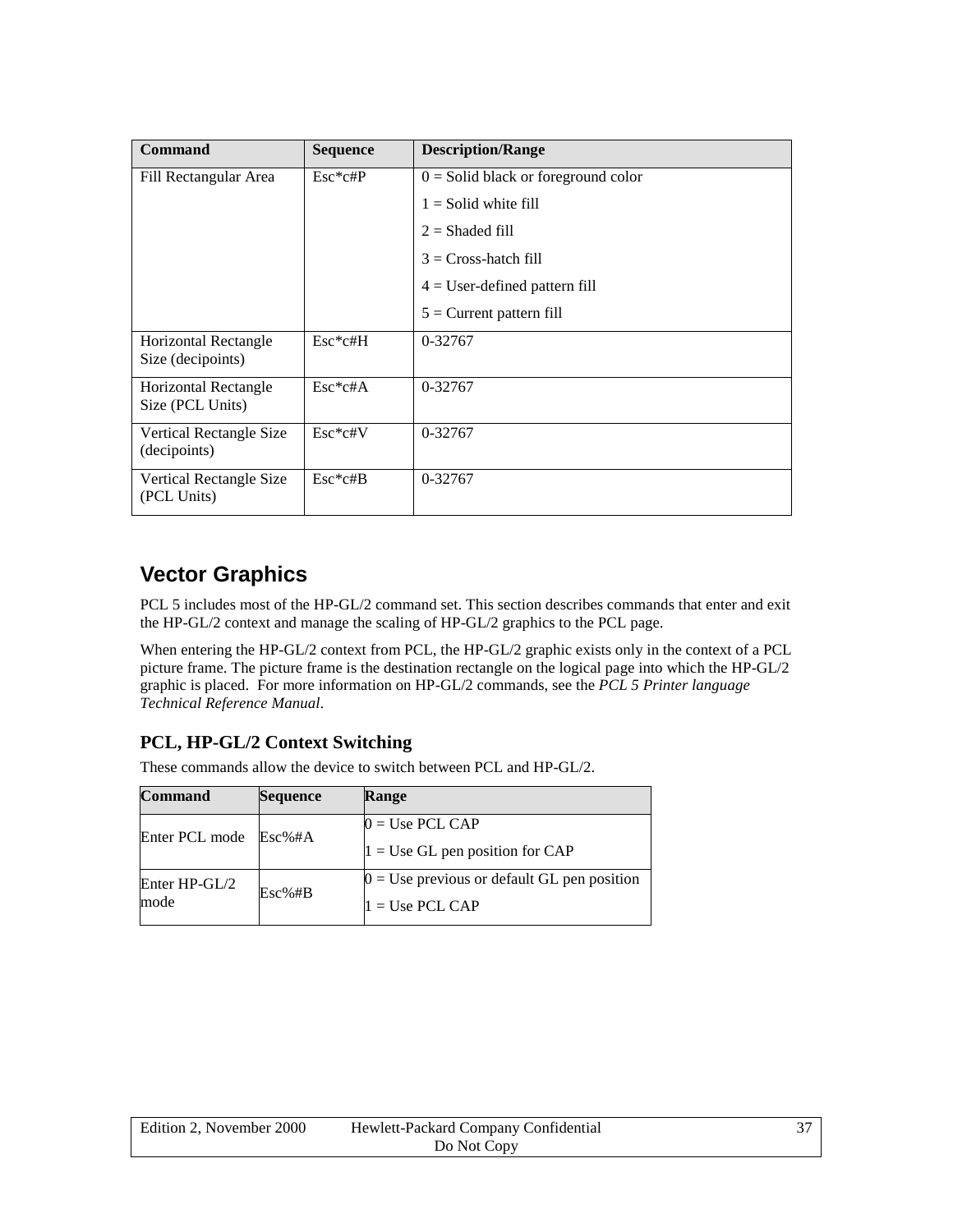### **Picture Presentation Commands**

The default picture frame normally defines the plot's destination; but picture presentation commands can be used to modify the size and position of the picture frame, as well as the plot size with respect to the picture frame.

| <b>Command</b>                               | <b>Sequence</b> | Range   |
|----------------------------------------------|-----------------|---------|
| Picture Frame Anchor<br>Point                | $Esc*c#T$       |         |
| Picture Frame Horizontal<br>Size (Decipoint) | Esc*c#X         | 0-32767 |
| Picture Frame Vertical<br>Size (Decipoints)  | Esc*c#Y         | 0-32767 |
| Plot Horizontal Size                         | Esc*c#K         | 0-32767 |
| <b>Plot Vertical Size</b>                    | $\rm Esc*c\#L$  | 0-32767 |

## **Using Macros with Color**

- Avoid creating or modifying palettes within macros.
	- A palette that was popped in an executed macro remains in effect at the end of the macro.
	- Executing a macro does not save the ID value or the active palette -- changes made in the macro remain in effect at the end of the macro.
	- Calling or overlaying a macro saves the ID value and a copy of the active palette. Upon exiting the macro, the saved palette is restored along with its ID. If a palette was created within the macro with the same ID, it is deleted.
- Avoid controlling palettes within macros.
	- Deleting all palettes, palettes on the stack, the current palette, or all palettes except those on the stack within a macro can have adverse effects when the macro is exited. The result could range from accidentally deleting a needed palette to replacing a programmable palette with a black and white non-programmable palette.
- The use of the Palette Control command within macros should be discouraged because the palette list is not saved upon macro entry.

### **Asian Font Support**

The following commands support Asian Font printing:

| <b>Command</b>                   | Sequence             |
|----------------------------------|----------------------|
| Character Text Path<br>Direction | Esc&c#T              |
| <b>Text Parsing Method</b>       | Esc&t#P              |
| Download Font                    | $Esc$ )s#W[font def] |

| Edition 2, November 2000 | Hewlett-Packard Company Confidential | 38. |
|--------------------------|--------------------------------------|-----|
|                          | Do Not Copy                          |     |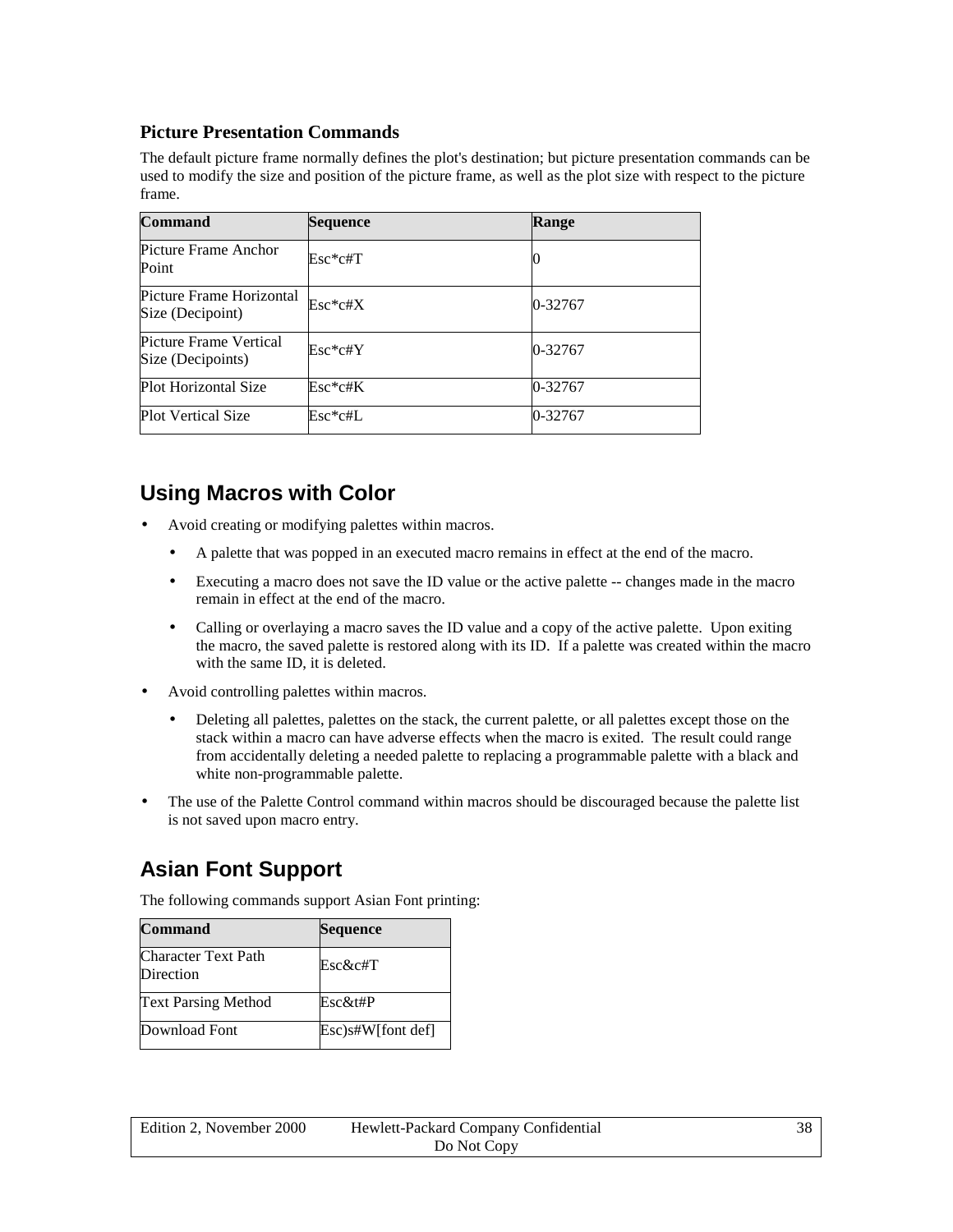### **New Asian Paper Sizes Supported**

| Media                | <b>Dimensions</b><br>[media points]     | PCL $(Esc&HA)$ | <b>P.IL</b>         | <b>PML</b>        |
|----------------------|-----------------------------------------|----------------|---------------------|-------------------|
| 16K                  | [558 774]<br>7.75 x 10.75 inches        | Esc&117A       | ROC <sub>16</sub> K | eROC16K(17)       |
| $8K *$               | [7741116]<br>$10.75 \times 15.5$ inches | Esc&119A       | ROC8K               | eROCSK(19)        |
| <b>JIS Executive</b> | [612935]<br>$216 \times 330 \text{ mm}$ | Esc&118A       | <b>JISEXEC</b>      | eJISExecutive(18) |

The following commands support the new Asian paper sizes in the printer.

\* K is not supported in the HP Color LaserJet 4550 printer.

# **Programming Examples**

The following PCL 5c programming examples are included to show you the correct flow of commands for different printing examples. Comments are interspersed with the commands to clarify what is happening in the code. The actual code is available in the PCLSample.zip file available on the web site with this document. File names for each example are listed at the beginning of the sample code. These files can be printed through the parallel port from the DOS prompt with the Copy command (Copy <file> /b LPT1).

#### **Note**

HP recommends beginning and ending all jobs with the Universal Exit Language PJL command *(Esc%-12345*X) and @PJL ENTER LANGUAGE = PCL. To focus on the PCL structure, these have not been shown in the following programming examples.

| Edition 2, November 2000 | Hewlett-Packard Company Confidential | 39 |
|--------------------------|--------------------------------------|----|
|                          | Do Not Copy                          |    |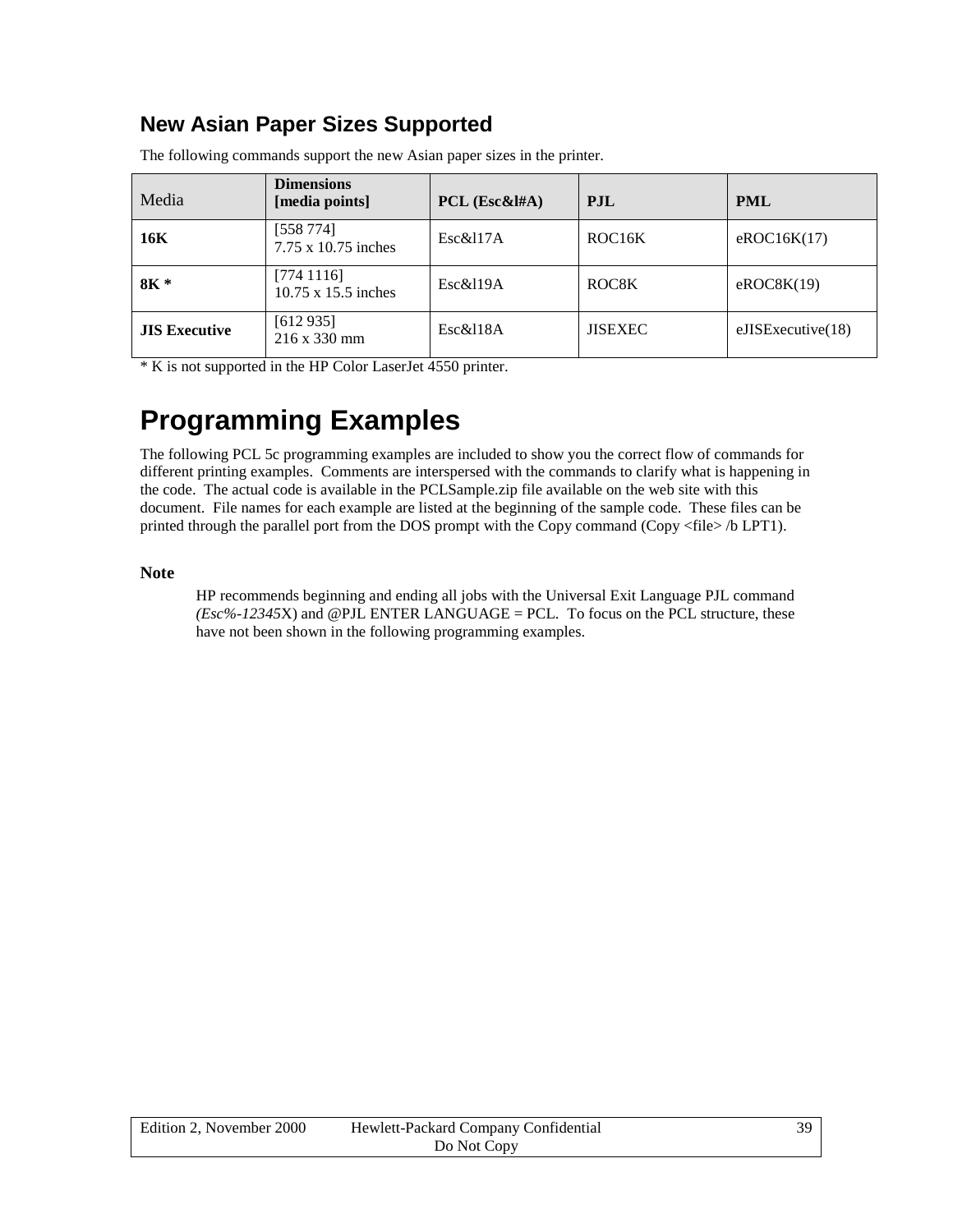## **Printing with Color Text**

**File Name:** ColorPcltxt

The following example shows how to print with colored text. Fixed Color Palettes are created using the Simple Color command Esc\*r3U.

**Output:** This program prints 6 lines of text, each line in a different color.

EscE Esc\*r3U select an 8-entry RGB Simple Color palette Esc\*v1S sets foreground color This is a text in Red Esc\*v2S This is a text in Green Esc\*v3S This is a text in Yellow Esc\*v4S This is a text in Blue Esc\*v5S This is a text in Magenta Esc\*v6S This is a text in Cyan EscE

| Edition 2, November 2000 | Hewlett-Packard Company Confidential | 40 |
|--------------------------|--------------------------------------|----|
|                          | Do Not Copy                          |    |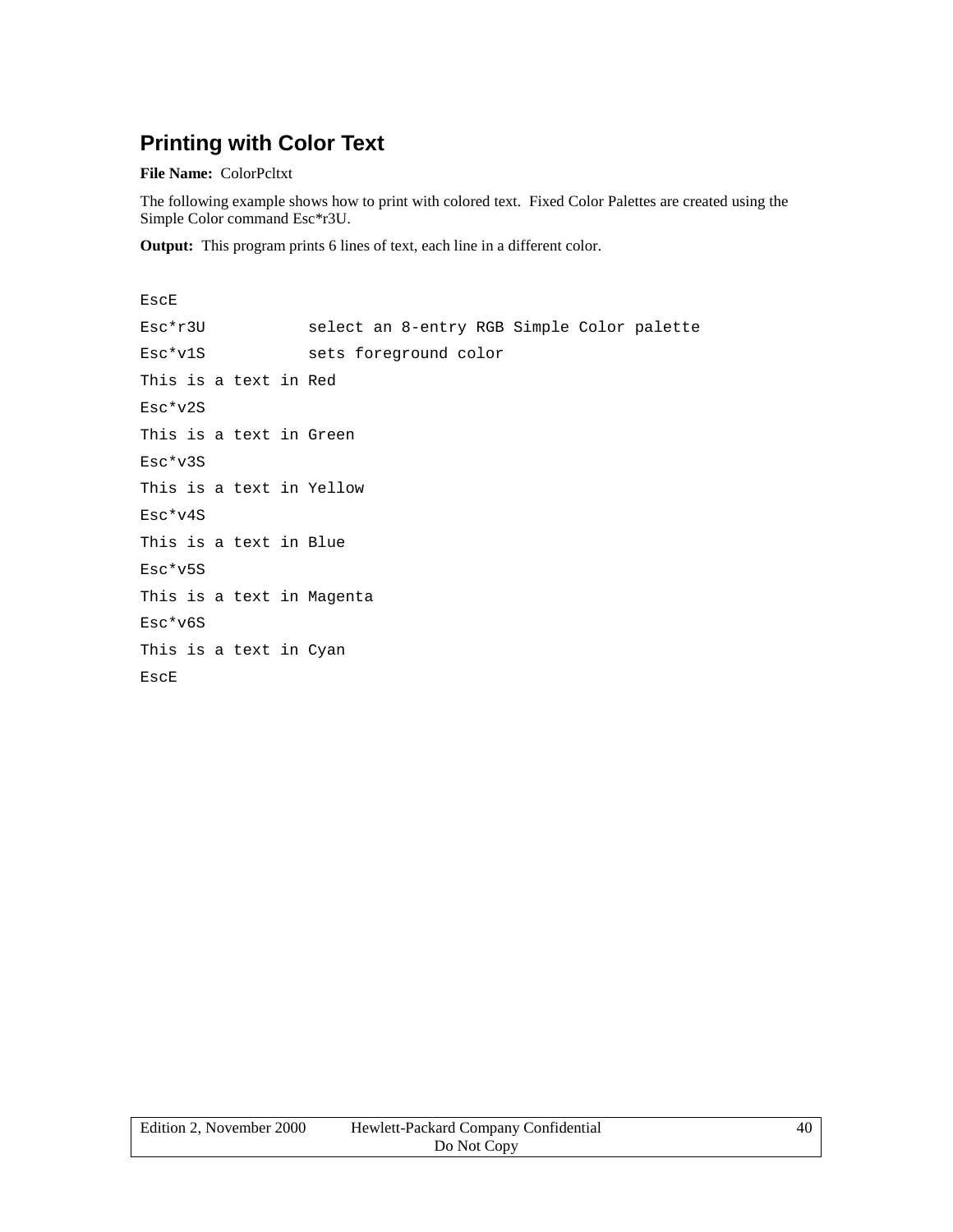# **Printing with Color PCL Rules**

#### **File Name:** ColorPclRule

The following example shows how print with color PCL rules. Fixed Color Palettes are created using the Simple Color command.

**Output:** This program prints six 1-inch by 1-inch color rectangles (red, green, yellow, blue, magenta, and cyan) down the left side of the page.

| EscE               |                                                |
|--------------------|------------------------------------------------|
| Esc*r3U            | 8 entry RGB palette                            |
| Esc*v1S            | sets foreground color                          |
| $Esc*c300a300bp$   | specifies the rectangle width and height       |
| $Esc*p0x+300Y$     | moves cursor to PCL unit position              |
| $Esc*v2S$          |                                                |
| $Esc*c300a300bp$   |                                                |
|                    | Esc*p0x+300Y moves cursor to PCL unit position |
| $Esc*v3S$          |                                                |
| $Esc*c300a300bp$   |                                                |
| $Esc*p0x+300Y$     | moves cursor to PCL unit position              |
| $Esc*v4S$          |                                                |
| $Esc*c300a300bp$   |                                                |
| $Esc * p0x + 300Y$ | moves cursor to PCL unit position              |
| $Esc*v5S$          |                                                |
| $Esc*c300a300bp$   |                                                |
| $Esc*p0x+300Y$     | moves cursor to PCL unit position              |
| $Esc*v6S$          |                                                |
| Esc*c300a300bP     |                                                |
| $Esc * p0x + 300Y$ | moves cursor to PCL unit position              |
| EscE               |                                                |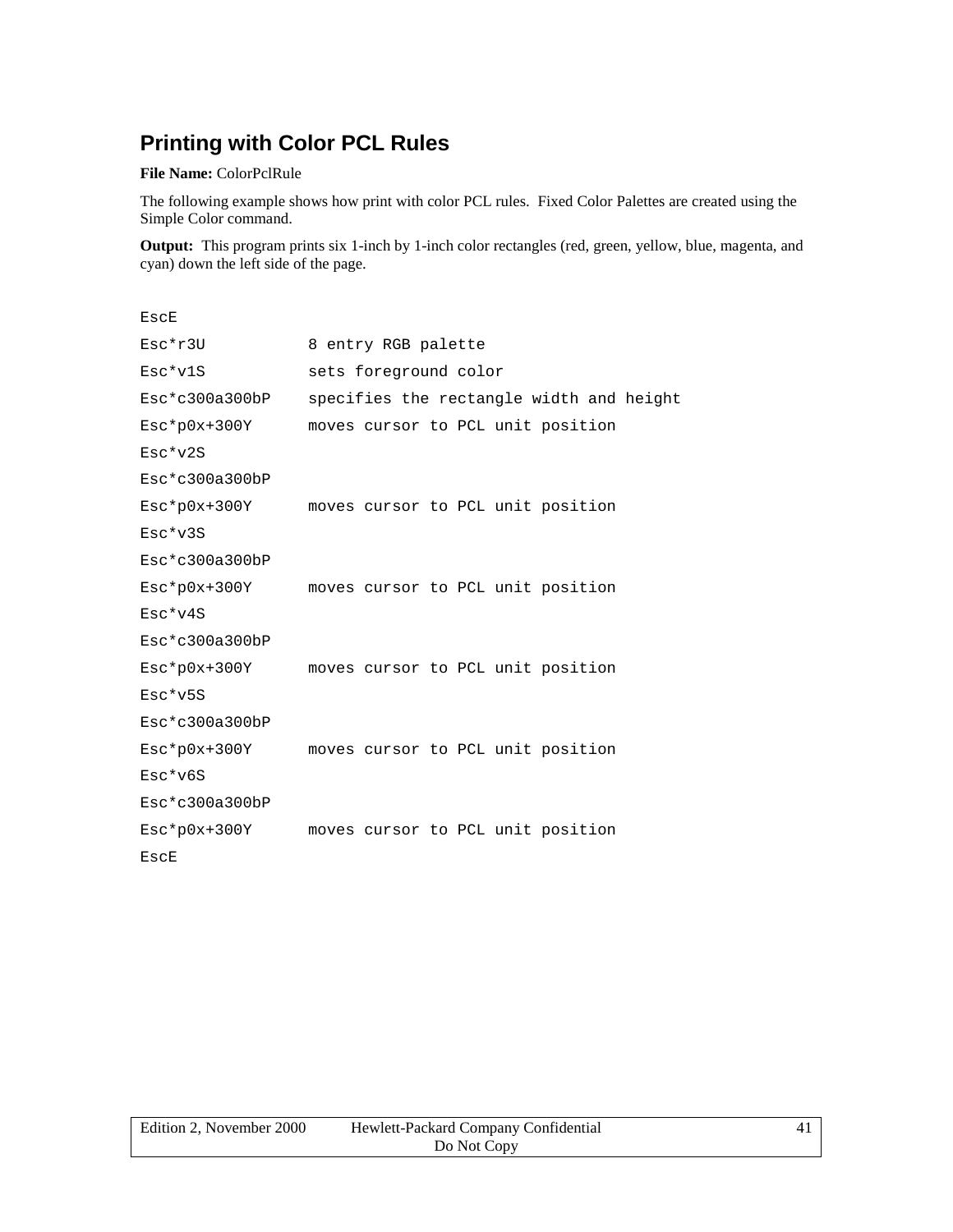### **Printing with Hatch Patterns on PCL Rules**

#### **File Name:** ColorPclHatch

The following example shows how to print hatch patterns on PCL rules. Fixed Color Palettes are created using the Simple Color command and rectangles are filled using the Select Current Pattern and Pattern ID commands.

**Output:** This program print six 2-inch by 2-inch color rectangles with each rectangle containing a different hatch pattern.

#### **Note**

For selecting or changing the current pattern, the Select Current Pattern and the Pattern ID commands work together. Sending the Current Pattern command alone does not change the current pattern. You must send the Pattern ID command first.

| EscE                  |                                                       |
|-----------------------|-------------------------------------------------------|
| Esc*r3U               | selects an 8-entry RGB Simple Color palette           |
| $Esc*v1S$             | sets foreground color to red                          |
| Esc*p300x300Y         | moves cursor to PCL unit position (300,300)           |
| $Esc*c1G$             | identifies type of pattern to use (horizontal lines)  |
| $Esc*c600A$           | sets the rectangle width to 600 PCL units             |
| $Esc*c600B$           | sets the rectangle height to 600 PCL units            |
| Esc*c3P               | determines type of pattern used to fill the rectangle |
| $Esc * p + 900x + 0Y$ | move cursor                                           |
| $Esc*v2S$             | sets foreground color to green                        |
| $Esc*c2G$             | selects vertical lines                                |
| $Esc*c600A$           |                                                       |
| $Esc*c600B$           |                                                       |
| $Esc*c3P$             |                                                       |
| $Esc * p300x+900Y$    | move cursor                                           |
| $Esc*v3S$             | sets foreground color to yellow                       |
| $Esc*c3G$             | selects right to left angled lines                    |
| $Esc*c600A$           |                                                       |
| $Esc*c600B$           |                                                       |
| $Esc*c3P$             |                                                       |
| $Esc * p + 900x + 0Y$ | move cursor                                           |
| $Esc*v4S$             | sets foreground color to blue                         |
| $Esc*c4G$             | selects left to right angled lines                    |
| $Esc*c600A$           |                                                       |

| Edition 2, November 2000 | Hewlett-Packard Company Confidential |  |
|--------------------------|--------------------------------------|--|
|                          | Do Not Copy                          |  |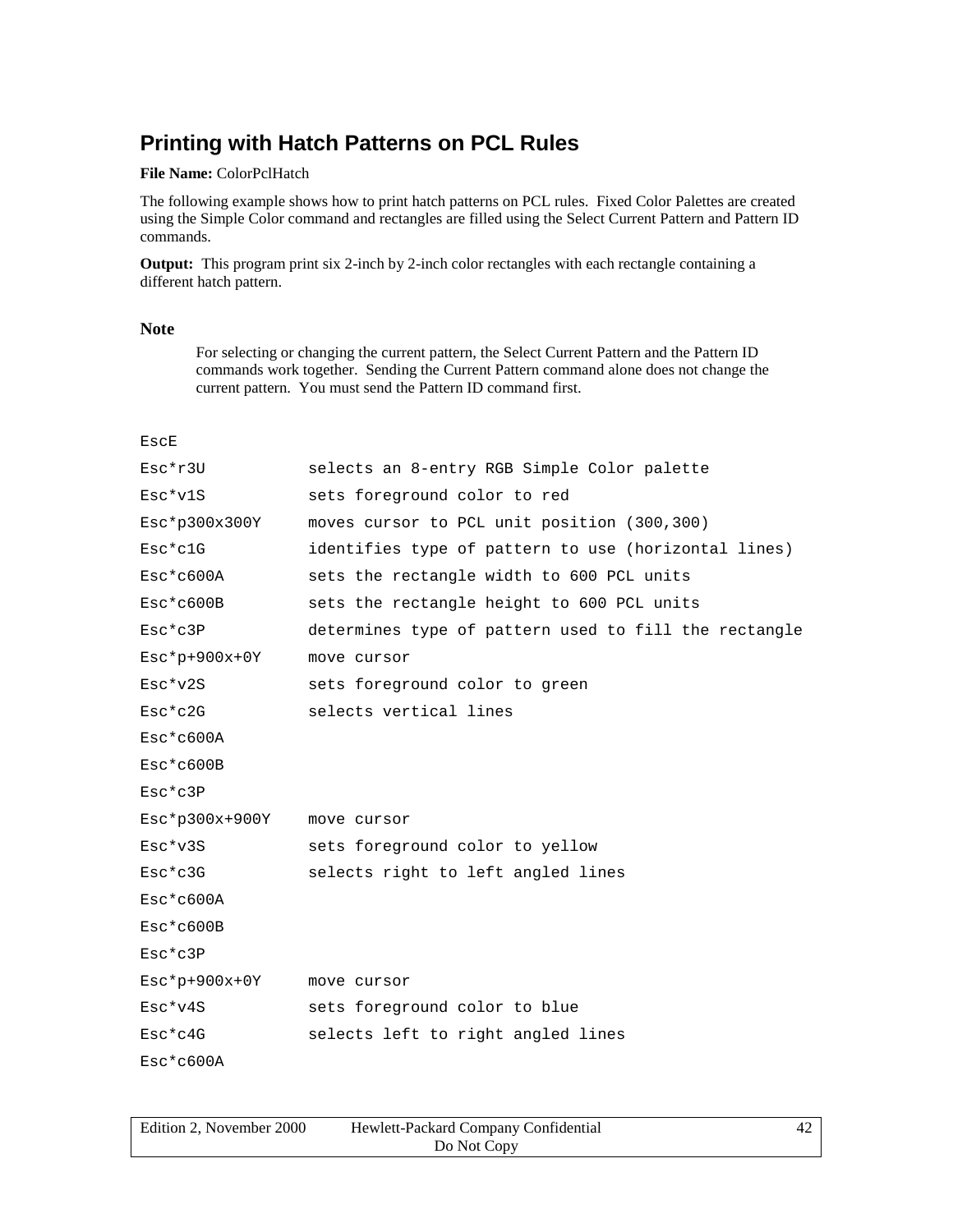| $Esc*c600B$        |                                       |
|--------------------|---------------------------------------|
| $Esc*c3P$          |                                       |
| $Esc * p300x+900Y$ | move cursor                           |
| $Esc*v5S$          | sets foreground color to magenta      |
| $Esc*c5G$          | selects a cross-hatch pattern         |
| $Esc*c600A$        |                                       |
| $Esc*c600B$        |                                       |
| $Esc*c3P$          |                                       |
| $Esc*p+900x+0Y$    | move cursor                           |
| $Esc*v6S$          | sets foreground color to cyan         |
| $Esc*c6G$          | selects an angled cross-hatch pattern |
| $Esc*c600A$        |                                       |
| $Esc*c600B$        |                                       |
| $Esc*c3P$          |                                       |
| EscE               |                                       |
|                    |                                       |

| Edition 2, November 2000 | Hewlett-Packard Company Confidential |  |
|--------------------------|--------------------------------------|--|
|                          | Do Not Copy                          |  |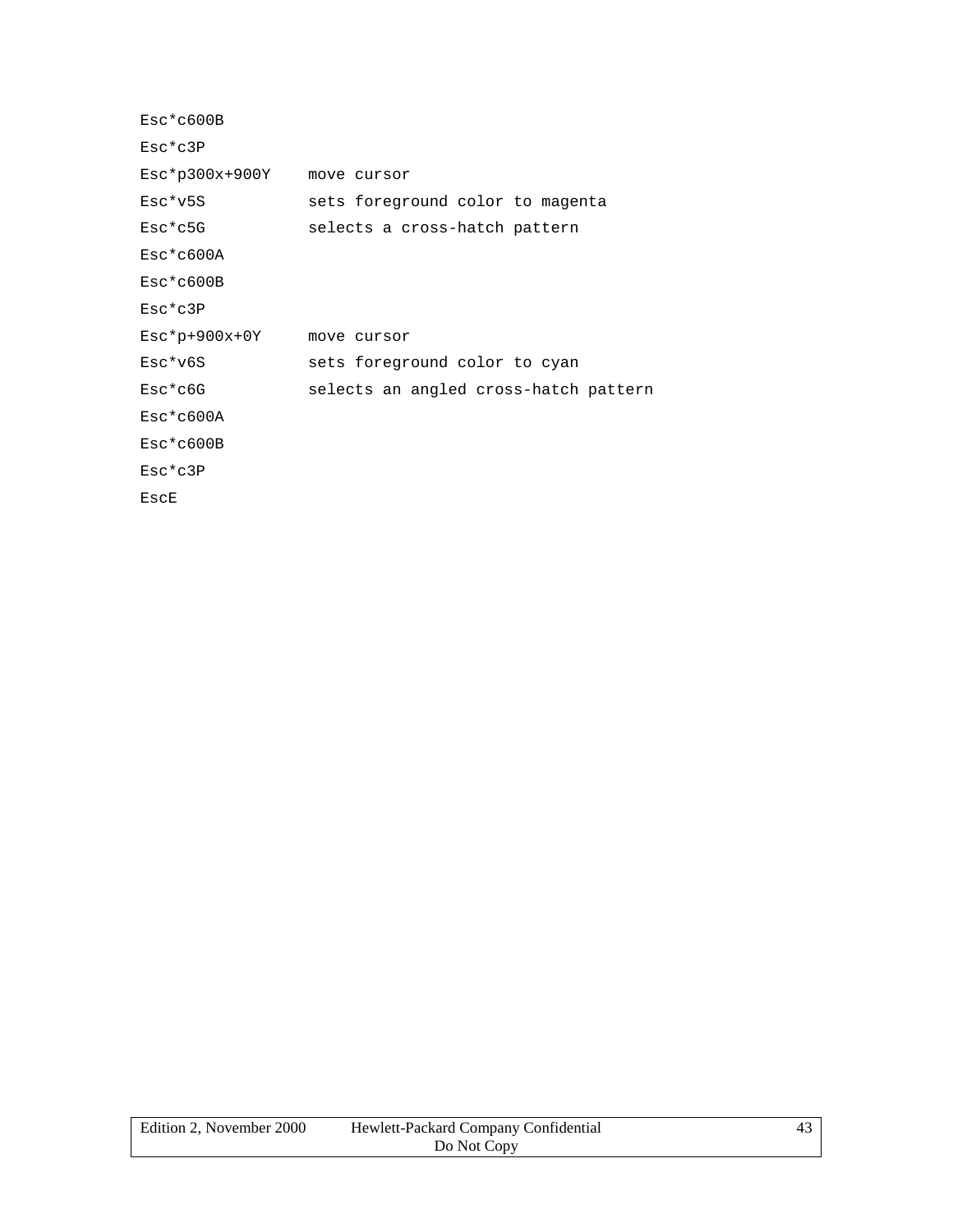### **Printing with Color Text and Hatch Patterns**

**File Name:** ColortxtHatch

The following example shows how to print with color text and hatch patterns. Fixed Color Palettes are created using the Simple Color command Esc\*r3U.

**Output:** This program prints 6 sets of lines of text, with each set using a different hatch pattern and in a different color.

| EscE                            |                                                         |
|---------------------------------|---------------------------------------------------------|
| .H 0A                           |                                                         |
| Esc(s3H                         | specifies the primary pitch                             |
| .H 0A                           |                                                         |
| Esc*p95x200Y                    | moves cursor to PCL unit position (95,200)              |
| Esc*r3U                         | 8 entry RGB palette                                     |
| Esc*v1S                         | sets foreground color                                   |
| Esc*c1G                         | specifies area fill pattern                             |
| Esc*v3T                         | specifies the type of pattern to be applied             |
|                                 |                                                         |
|                                 | Hatch Pat ID :1, Horizontal lines                       |
|                                 |                                                         |
| Esc*v2S                         |                                                         |
| Esc*c2G                         | specifies area fill pattern                             |
| Esc*v3T                         |                                                         |
|                                 |                                                         |
| Hatch Pat ID :2, Vertical lines |                                                         |
|                                 |                                                         |
| Esc*v3S                         |                                                         |
| Esc*c3G                         | specifies area fill pattern                             |
| Esc*v3T                         |                                                         |
|                                 |                                                         |
|                                 | Hatch Pat ID :3, Diagonal lines, Lower Left Upper Right |
|                                 |                                                         |
| Esc*v4S                         |                                                         |
| Esc*c4G                         | specifies area fill pattern                             |
| Esc*v3T                         |                                                         |
|                                 |                                                         |
|                                 |                                                         |

Hatch Pat ID :4, Diagonal Lines, Lower Right Upper Left

| Edition 2. November 2000 | Hewlett-Packard Company Confidential | 44 |
|--------------------------|--------------------------------------|----|
|                          | Do Not Copy                          |    |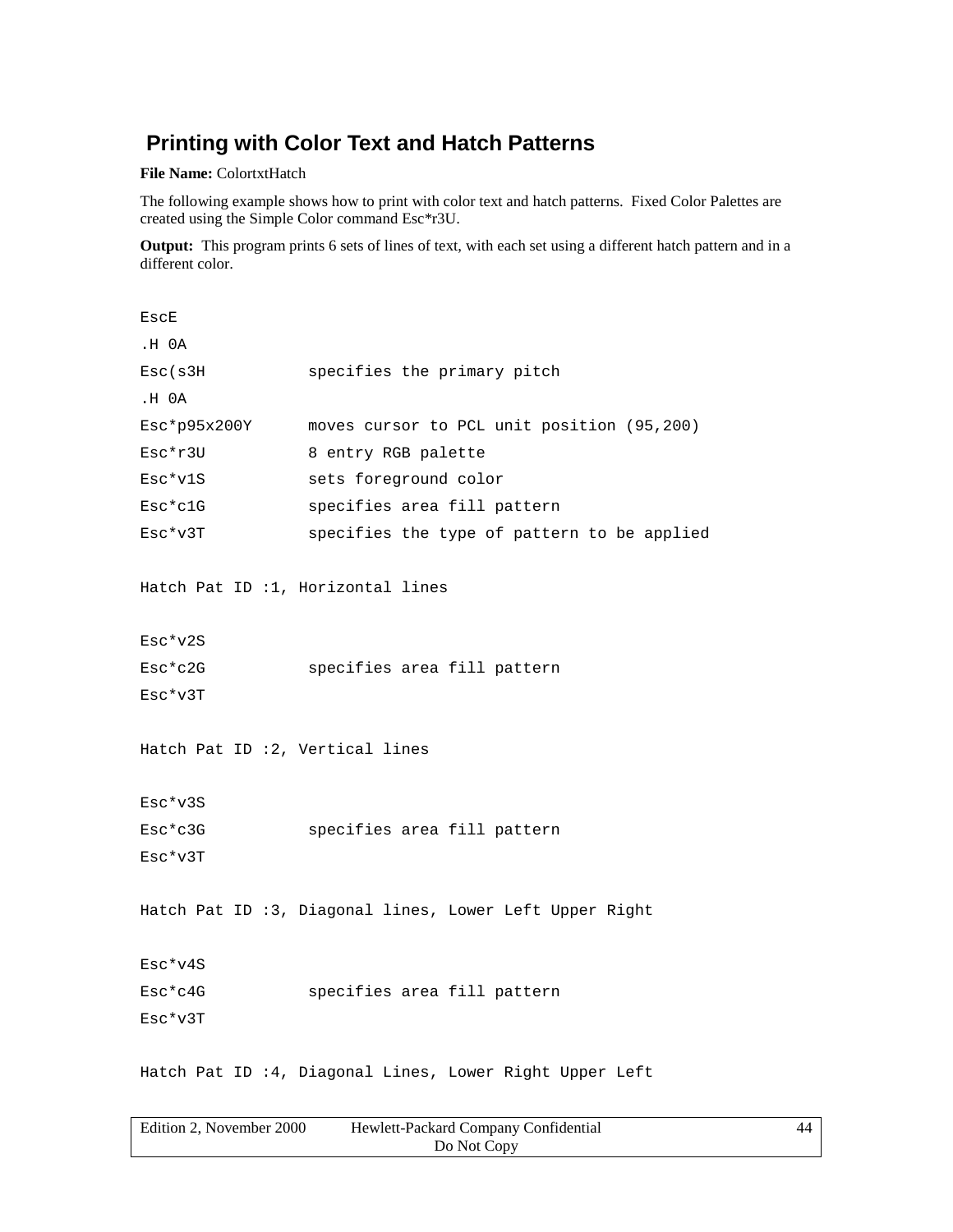Esc\*v5S Esc\*c5G specifies area fill pattern Esc\*v3T

Hatch Pat ID :5, CROSS-HATCH, Horizontal and Vertical

Esc\*v6S Esc\*c6G specifies area fill pattern Esc\*v3T

Hatch Pat ID :6, CROSS-HATCH, DIAGONAL

EscE

| Edition 2. November 2000 | Hewlett-Packard Company Confidential |  |
|--------------------------|--------------------------------------|--|
|                          | Do Not Copy                          |  |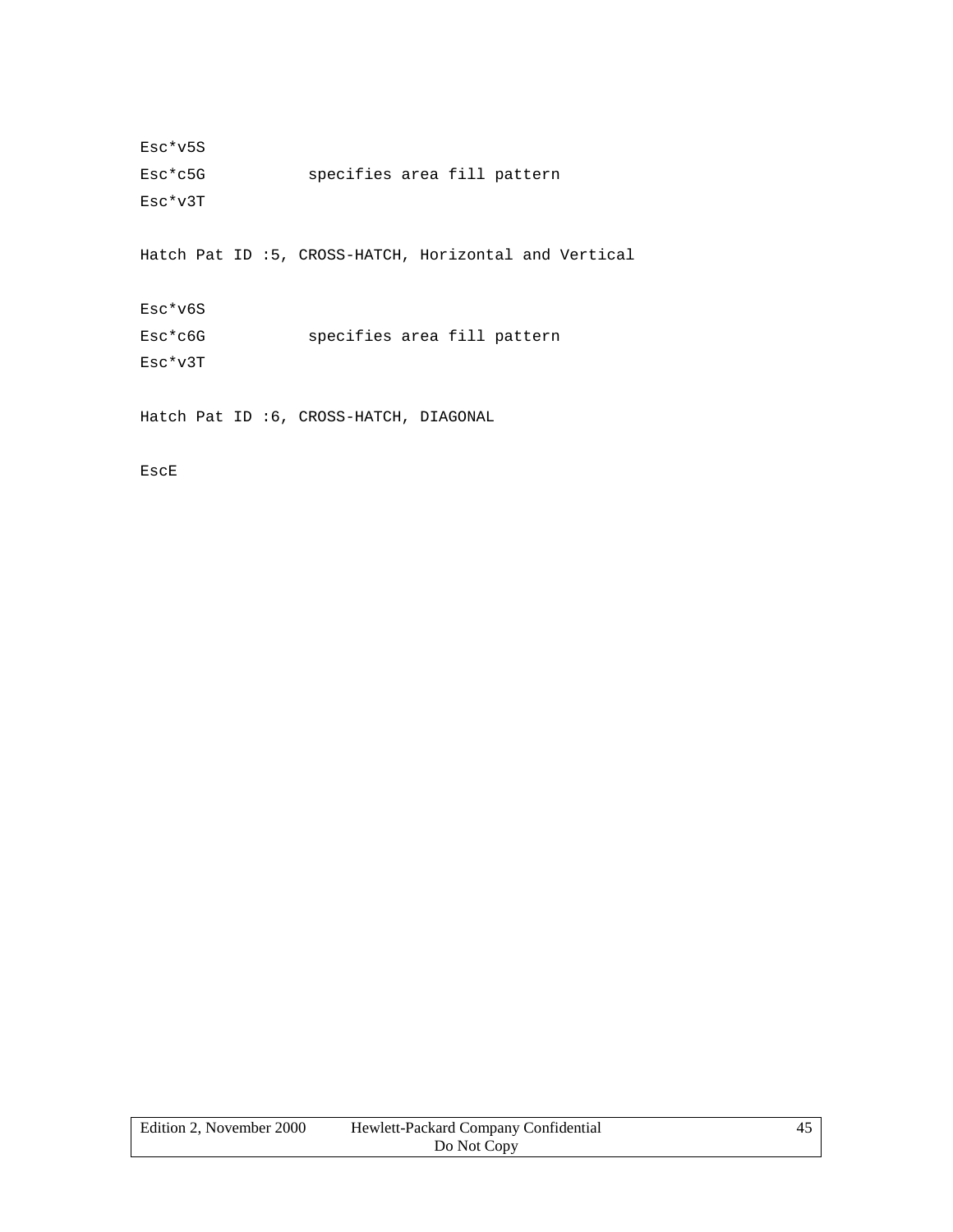## **Printing with Color Text and Shading Patterns**

**File Name:** ColortxtShade

The following example shows how to print with colored text and shading patterns. Fixed Color Palettes are created using the Simple Color command Esc\*r3U.

**Output:** This program prints six sets of lines of text, each with different amounts of shading from 15 percent to 90 percent.

| EscE                              |                                             |
|-----------------------------------|---------------------------------------------|
| .H 0A                             |                                             |
| Esc(s2H)                          | specifies the primary pitch                 |
| .H 0A                             |                                             |
| Esc*p95x200Y                      | moves cursor to PCL unit position (95,200)  |
| Esc*r3U                           | 8 entry RGB palette                         |
| Esc*v1S                           | sets foreground color                       |
| Esc*c15G                          | specifies area fill pattern                 |
| $Esc*v2T$                         | specifies the type of pattern to be applied |
|                                   |                                             |
| Shading Pattern 15%               |                                             |
|                                   |                                             |
| 000 00000000                      |                                             |
|                                   |                                             |
| Esc*v1S                           |                                             |
| Esc*c30G                          | specifies area fill pattern                 |
| Esc*v2T                           |                                             |
|                                   |                                             |
| Shading Pattern 30%               |                                             |
|                                   |                                             |
| 000<br>00000000                   |                                             |
|                                   |                                             |
| Esc*v1S                           |                                             |
| $Esc*c45G$                        | specifies area fill pattern                 |
| $Esc*v2T$                         |                                             |
|                                   |                                             |
| Shading Pattern 45%               |                                             |
|                                   |                                             |
| 00000000<br>000                   |                                             |
|                                   |                                             |
| $\lambda$ <sup>T</sup> 1 0.000 IT |                                             |

| Edition 2. November 2000 | Hewlett-Packard Company Confidential | 46 |
|--------------------------|--------------------------------------|----|
|                          | Do Not Copy                          |    |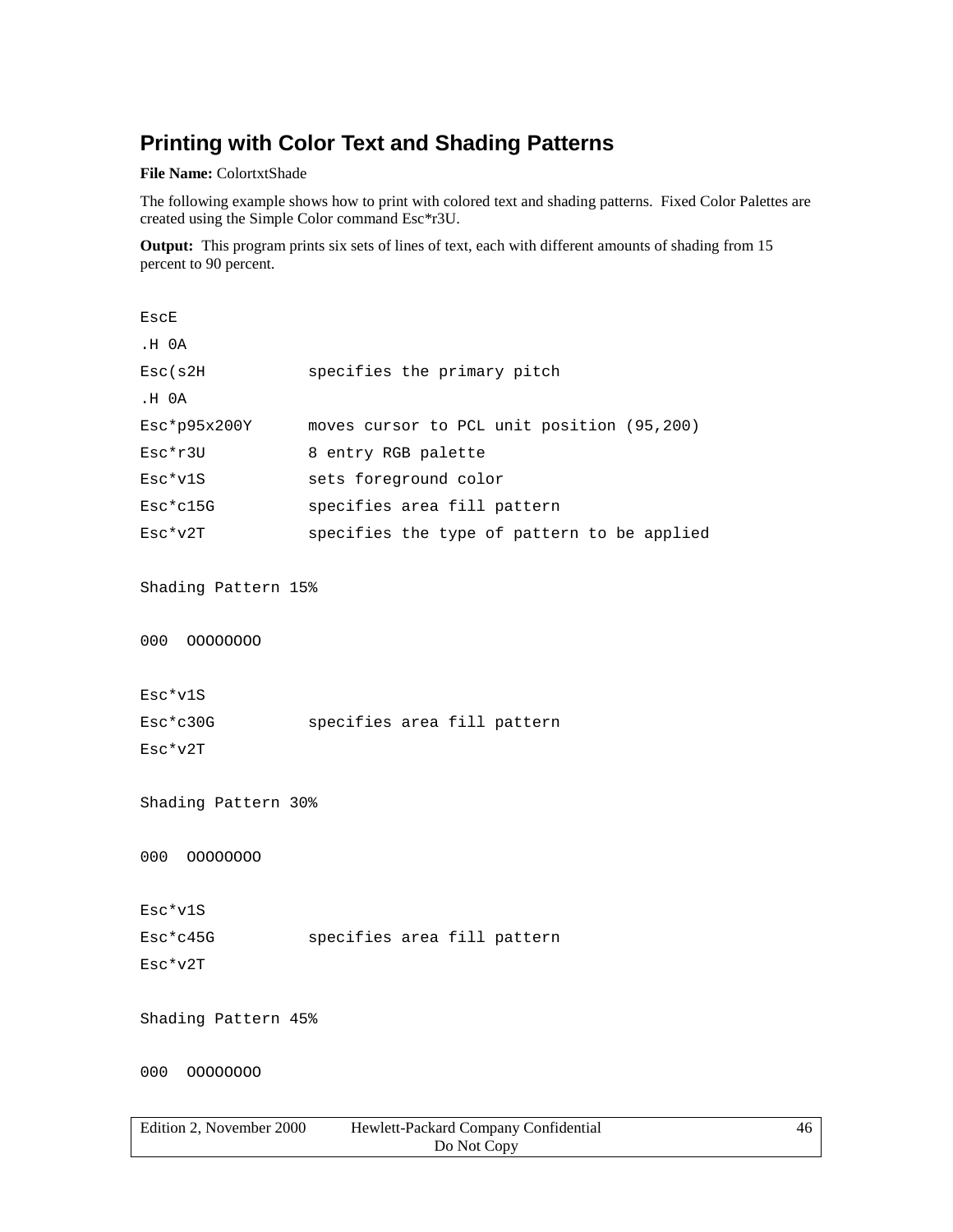Esc\*v1S Esc\*c60G specifies area fill pattern Esc\*v2T

Shading Pattern 60%

000 OOOOOOOO

Esc\*v1S

Esc\*c75G specifies area fill pattern

Esc\*v2T

Shading Pattern 75%

000 OOOOOOOO

Esc\*v1S

| Esc*c90G | specifies area fill pattern |  |  |
|----------|-----------------------------|--|--|
| Esc*v2T  |                             |  |  |

Shading Pattern 90%

000 OOOOOOOO

EscE

| Edition 2. November 2000 | Hewlett-Packard Company Confidential |  |
|--------------------------|--------------------------------------|--|
|                          | Do Not Copy                          |  |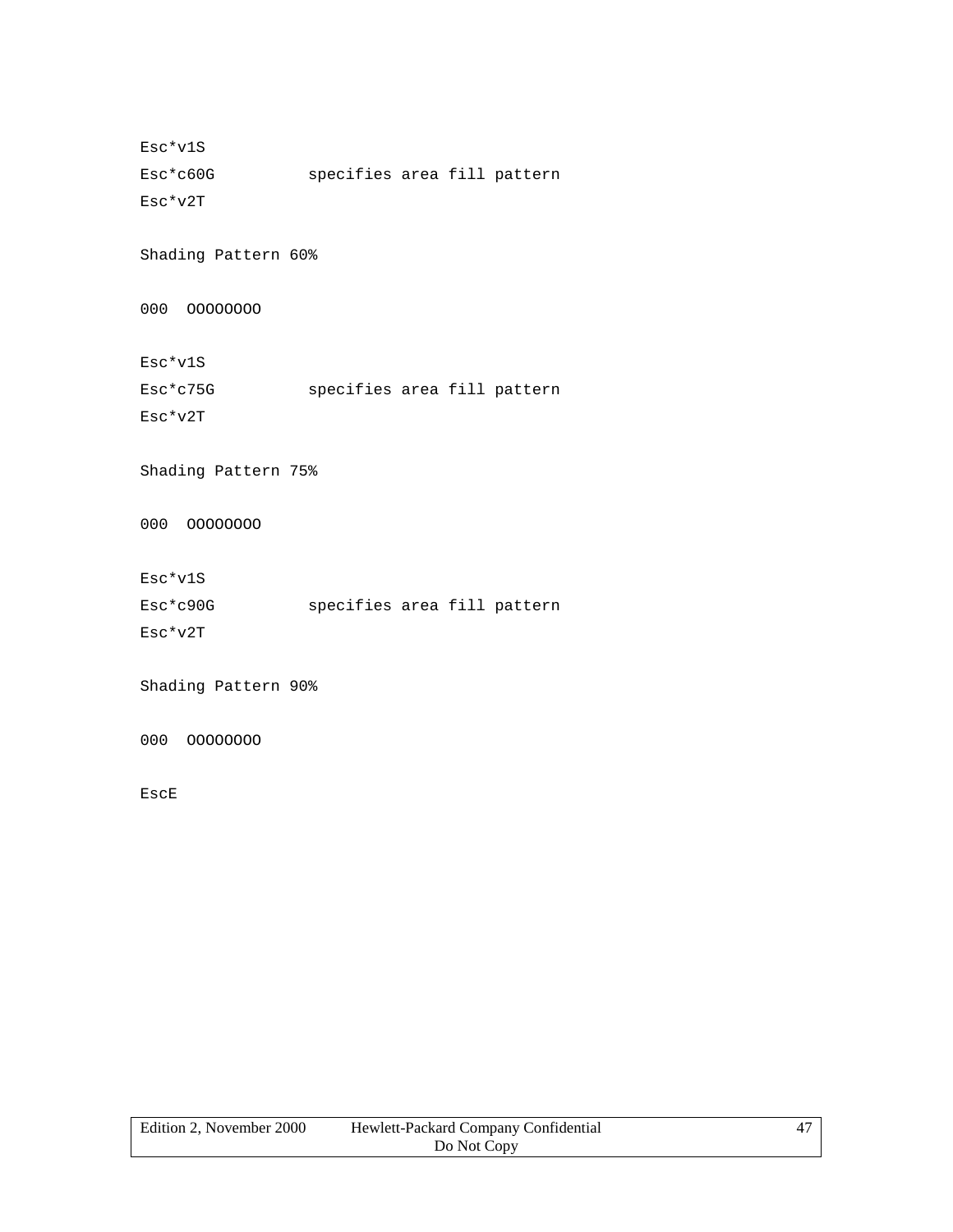### **Printing with Color Text and User-Defined Patterns**

#### **File Name:** ColortxtUDP

The following example shows how to print colored text and user-defined patterns. Fixed Color Palettes are created using the Simple Color command Esc\*r3U.

**Output:** This program prints three sets of lines of text containing different user defined patterns.

```
EscE
.H 0A
User Defined Patterns
Esc(s2H specifies the primary pitch
.H 0A
Esc*p95x200Y moves cursor to PCL unit position (95,200)
Esc*r3U 8 entry RGB palette
Esc*v1S sets foreground color
Esc*c2G specifies area fill pattern
Esc*c40W specifies a user-defined pattern
.H 00 00 01 00 00 10 00 10 07 E0 0F F0 18 18 30 0C
.H 60 06 C0 03 C0 03 C0 03 C0 03 C0 03 C0 03 60 06
.H 30 0C 18 18 0F E0 07 E0
Esc*v4T specifies the type of pattern to be applied
.H 55 73 65 72
.H 44 65 66 69 6E 65 64
.H 50 61 74 74 65 72 6E
.H 43 69 72 63 6C 65
Esc*v2S
Esc*c3G specifies area fill pattern
Esc*c38W
.H 00 00 01 00 00 10 00 10 00 80 00 C0 00 E0 00 F0
.H FF F8 FF FC FF FE FF FF FF FF FF FE FF FC FF F8
.H 00 F0 00 E0 00 C0 00 80
Esc*v4T
.H 55 73 65 72
.H 44 65 66 69 6E 65 64
.H 50 61 74 74 65 72 6E
.H 41 72 72 6F 77
Esc*v4S
```

| Edition 2. November 2000 | Hewlett-Packard Company Confidential | 48 |
|--------------------------|--------------------------------------|----|
|                          | Do Not Copy                          |    |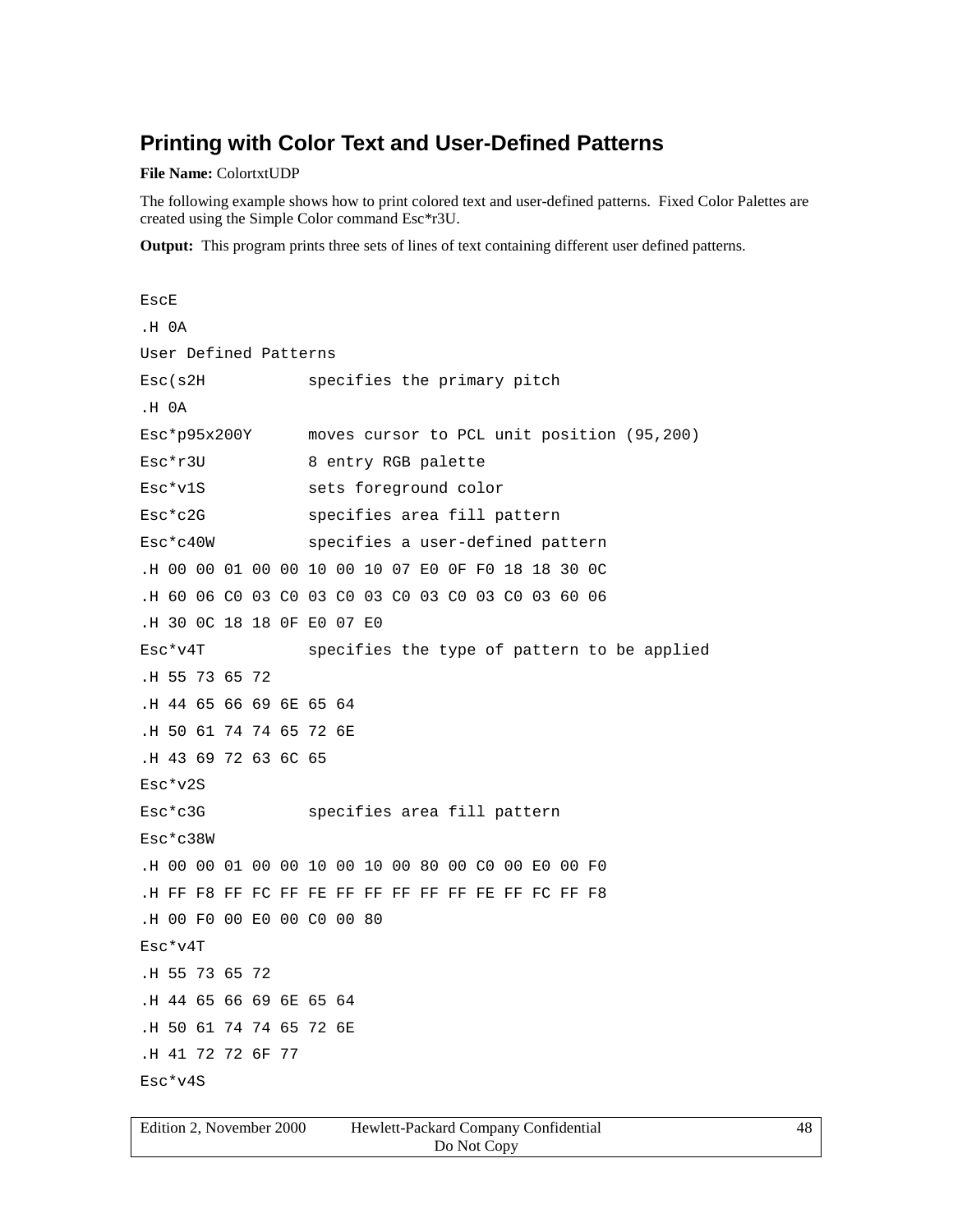Esc\*c190W

.H 00 00 01 00 00 1A 00 32 FF FF FF 80 00 00 00 FF .H FF FF 80 00 00 00 FF FF FF 80 00 00 00 FF FF FF .H 80 00 00 00 FF FF FF 80 00 00 00 FF FF FF 80 00 .H 00 00 FF FF FF 80 00 00 00 FF FF FF 80 00 00 00 .H FF FF FF 80 00 00 00 FF FF FF 80 00 00 00 FF FF .H FF 80 00 00 00 FF FF FF 80 00 00 00 FF FF FF 80 .H 00 00 00 00 00 00 7F FF FF C0 00 00 00 7F FF FF .H C0 00 00 00 7F FF FF C0 00 00 00 7F FF FF C0 00 .H 00 00 7F FF FF C0 00 00 00 7F FF FF C0 00 00 00 .H 7F FF FF C0 00 00 00 7F FF FF C0 00 00 00 7F FF .H FF C0 00 00 00 7F FF FF C0 00 00 00 7F FF FF C0 .H 00 00 00 7F FF FF C0 00 00 00 7F FF FF C0 Esc\*v4T .H 55 73 65 72 .H 44 65 66 69 6E 65 64 .H 50 61 74 74 65 72 6E .H 43 68 65 63 6B 65 72 .H 42 6F 61 72 64 EscE

| Edition 2. November 2000 | Hewlett-Packard Company Confidential | 49 |
|--------------------------|--------------------------------------|----|
|                          | Do Not Copy                          |    |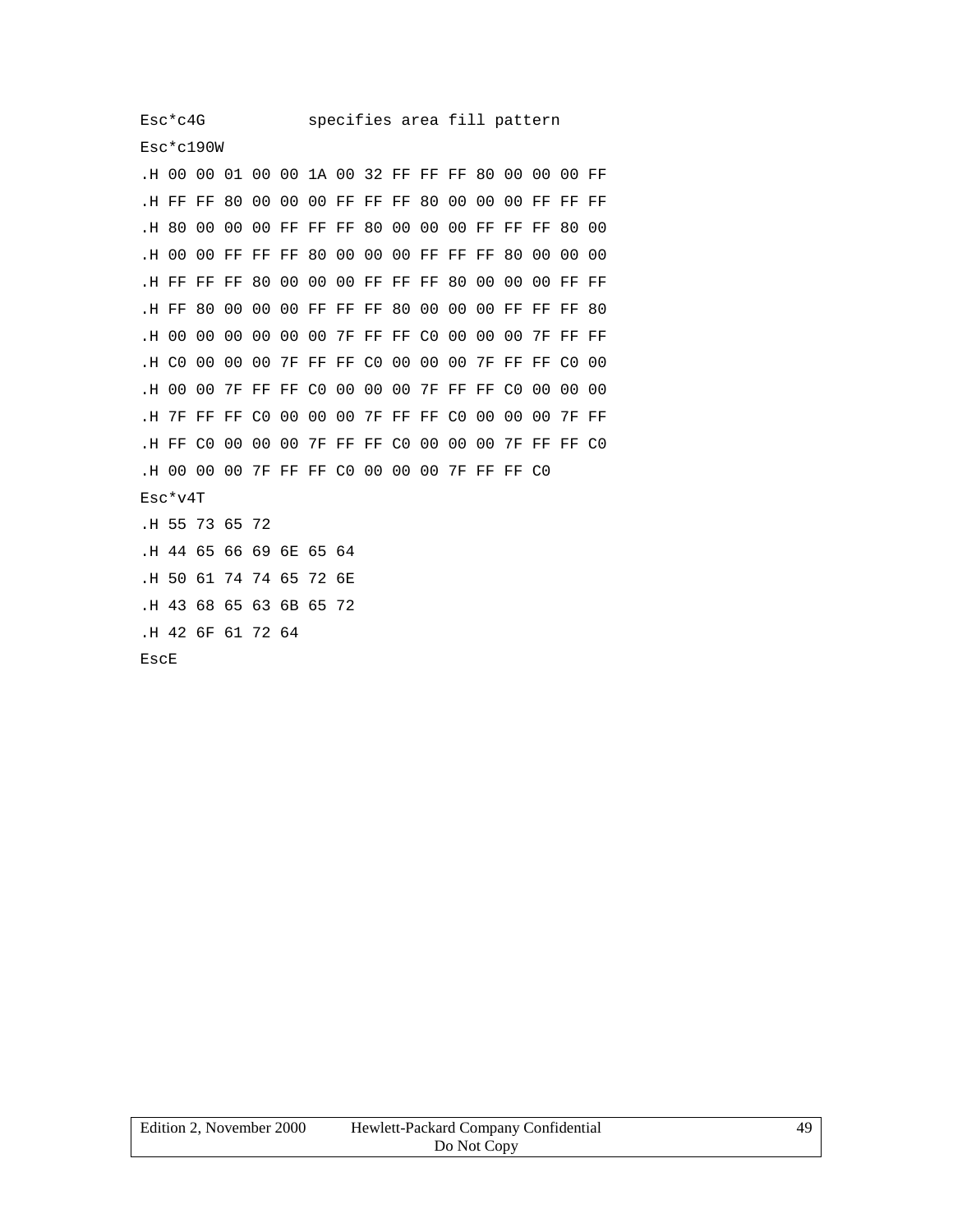### **Printing with Color Raster**

#### **File Name:** ColorBar

This sample program processes a simple color raster image using the PCL Imaging mode (recommended mode) with device independent RGB, indexed by pixel, with 256 colors. Palettes are saved using both the stack method (push/pop) and the store method (by ID) for easy retrieval for later use. Saving palettes to ID numbers (store) is the recommended method and is more efficient than saving palettes to the stack.

This program also shows a common potential error in PCL programs. For color raster images, Foreground color should always be set to black. Otherwise, the Foreground color will mix with all the colors in the raster images, resulting in incorrect color output. Normally index 0 of the palette used with the PCL Imaging mode (RGB) is black, but in this case, index 9 is black. In this case, accidentally setting the Foreground to 0 corrupts the raster image colors resulting in incorrect color output.

**Output:** This program produces a  $1/2$ -inch by 1-inch rectangle mage up of multiple color vertical lines.

```
EscE // Reset
Esc*p0P // Save the current palette to the stack
Esc*v1S // Set Foreground color to black
This produces a simple color barcode.
Esc&u600D" // Unit of Measure
Esc*p600X" // Move CAP Horizontal (PCL Units)
Esc*p600Y" // Move CAP Vertical (PCL Units)
Esc*v6W // Configure Image Data (CID)
hex_raw* [ 00 01 08 00 00 00 ] //select PCL Imaging mode, device
                 // dependent RGB, indexed by pixel, 256 colors
Esc*t600R // Raster Resolution to 600 dpi
Esc*p0P // Save the palette to the stack
Esc*r600S // Set Source Raster Width to 600
Esc*r300T // Set Source Raster Height to 300
Esc*v0A // Color Component 1
Esc*v0B // Color Component 2
Esc*v255C // Color Component 3
Esc*v0I // Assign Color Index 0 to (0,0,255)
Esc*v0A // Color Component 1
Esc*v0B // Color Component 2
Esc*v0C // Color Component 3
Esc*v9I // Assign Color Index 1 to (0,0,0) black
Esc&p4I // Palette Control ID
Esc&p6C // Save Palette to ID 4
           // Saving palettes to ID numbers (store) is the recommended
```

| Edition 2, November 2000 | Hewlett-Packard Company Confidential |  |
|--------------------------|--------------------------------------|--|
|                          | Do Not Copy                          |  |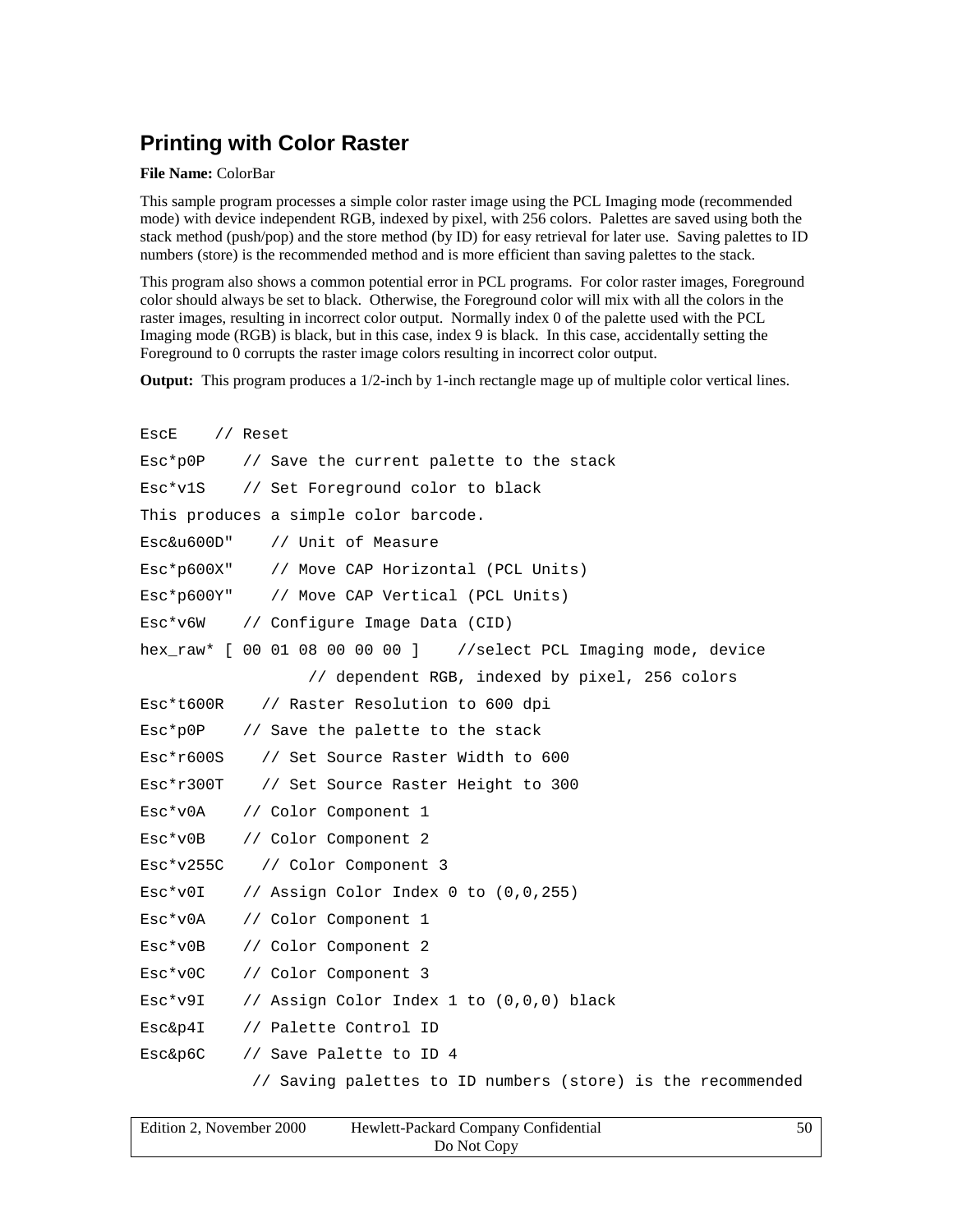| Edition 2, November 2000 | Hewlett-Packard Company Confidential |  |
|--------------------------|--------------------------------------|--|
|                          | Do Not Copy                          |  |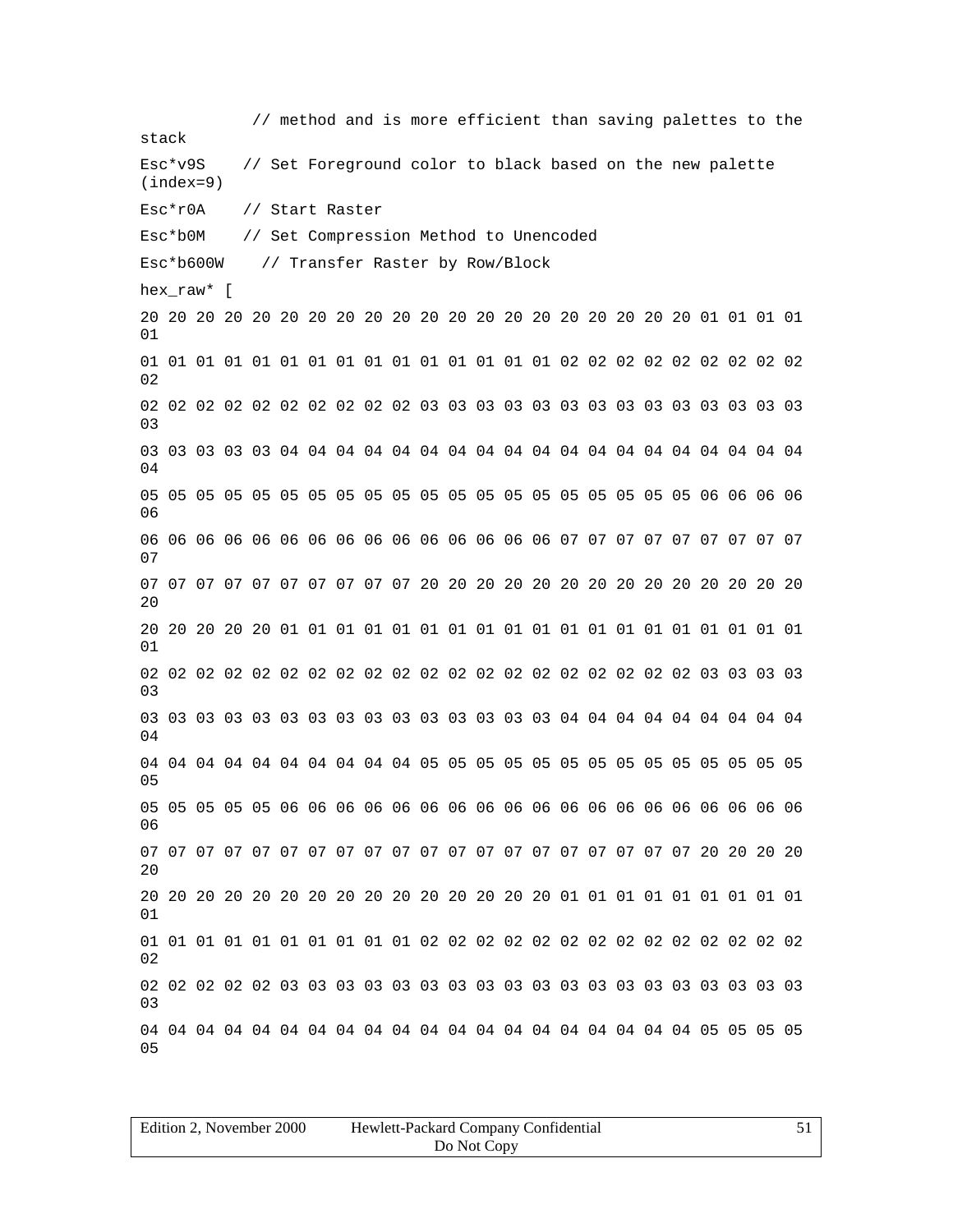05 05 05 05 05 05 05 05 05 05 05 05 05 05 05 06 06 06 06 06 06 06 06 06 06 06 06 06 06 06 06 06 06 06 06 07 07 07 07 07 07 07 07 07 07 07 07 07 07 07 07 07 07 07 07 20 20 20 20 20 20 20 20 20 20 20 20 20 20 20 20 20 20 20  $20^{\circ}$ 01 01 01 01 01 01 01 01 01 01 01 01 01 01 01 01 01 01 01 01 02 02 02 02 02 02 02 02 02 02 02 02 02 02 02 02 02 02 02 02 03 03 03 03 03 03 03 03 03  $03$ 03 03 03 03 03 03 03 03 03 03 04 04 04 04 04 04 04 04 04 04 04 04 04 04 04 04 04 04 04 04 05 05 05 05 05 05 05 05 05 05 05 05 05 05 05 05 05 05 05 05 ] Esc\*b3M // Set Compression Method to Delta Row Compression Esc\*b0W // Transfer Raster by Row/Block Esc\*b0W // Transfer Raster by Row/Block Esc\*b0W // Transfer Raster by Row/Block Esc\*b0W // Transfer Raster by Row/Block Esc\*b0W // Transfer Raster by Row/Block Esc\*b0W // Transfer Raster by Row/Block Esc\*b0W // Transfer Raster by Row/Block Esc\*b0W // Transfer Raster by Row/Block Esc\*b0W // Transfer Raster by Row/Block Esc\*b0W // Transfer Raster by Row/Block Esc\*b0W // Transfer Raster by Row/Block Esc\*b0W // Transfer Raster by Row/Block Esc\*b0W // Transfer Raster by Row/Block Esc\*b0W // Transfer Raster by Row/Block Esc\*b0W // Transfer Raster by Row/Block Esc\*b0W // Transfer Raster by Row/Block Esc\*b0W // Transfer Raster by Row/Block Esc\*b0W // Transfer Raster by Row/Block Esc\*b0W // Transfer Raster by Row/Block Esc\*b0W // Transfer Raster by Row/Block Esc\*b0W // Transfer Raster by Row/Block Esc\*b0W // Transfer Raster by Row/Block Esc\*b0W // Transfer Raster by Row/Block

| Edition 2. November 2000 | Hewlett-Packard Company Confidential |  |
|--------------------------|--------------------------------------|--|
|                          | Do Not Copy                          |  |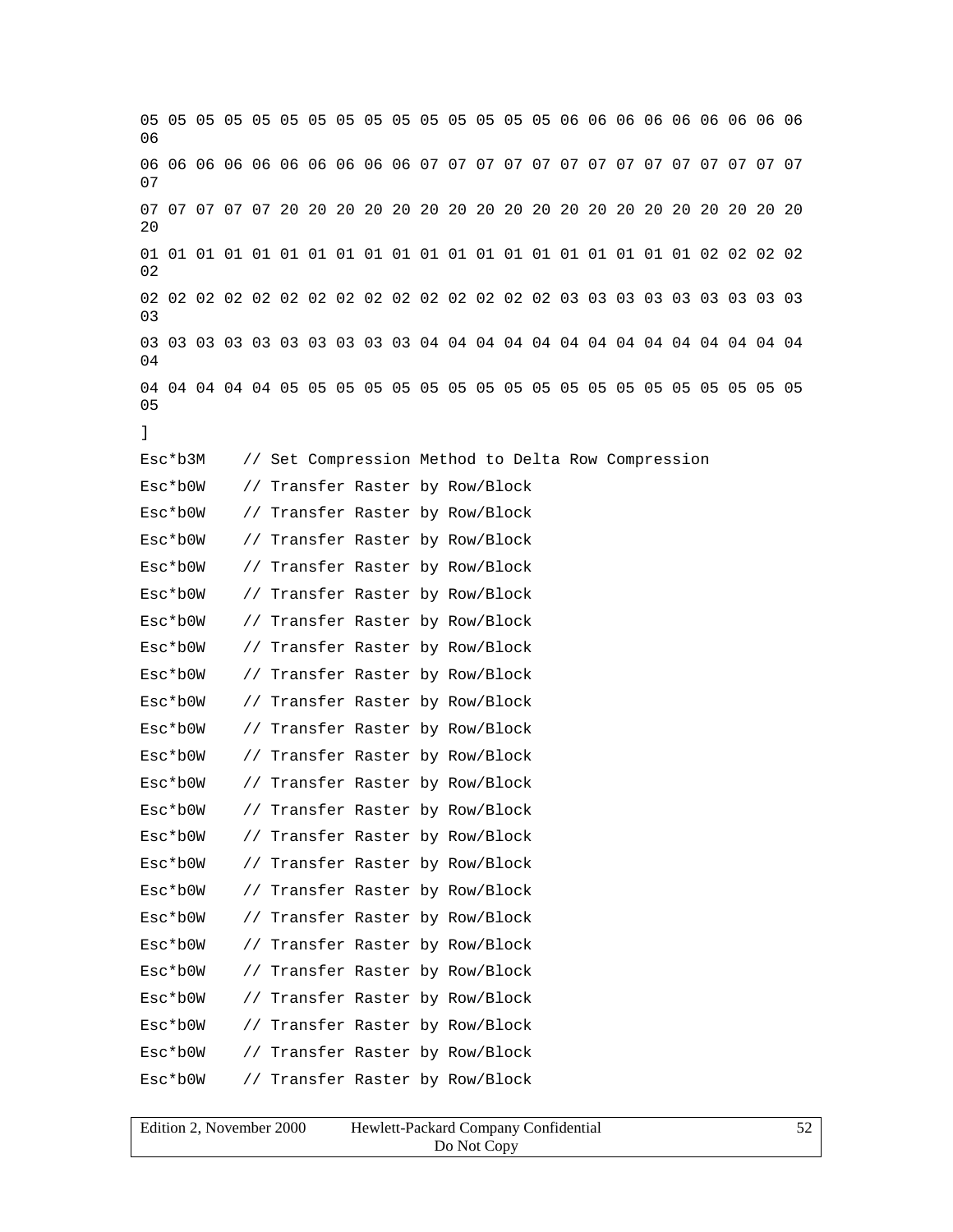| Esc*b0W       | $\frac{1}{2}$ |  | Transfer Raster by Row/Block    |
|---------------|---------------|--|---------------------------------|
| Esc*b0W       | $\frac{1}{2}$ |  | Transfer Raster by Row/Block    |
| $Esc*$ b $0W$ | $\frac{1}{2}$ |  | Transfer Raster by Row/Block    |
| Esc*b0W       | $\frac{1}{2}$ |  | Transfer Raster by Row/Block    |
| Esc*b0W       | $\frac{1}{2}$ |  | Transfer Raster by Row/Block    |
| $Esc*$ b $0W$ | $\frac{1}{2}$ |  | Transfer Raster by Row/Block    |
| Esc*b0W       | $\frac{1}{2}$ |  | Transfer Raster by Row/Block    |
| Esc*b0W       | $\frac{1}{2}$ |  | Transfer Raster by Row/Block    |
| Esc*b0W       | $\frac{1}{2}$ |  | Transfer Raster by Row/Block    |
| Esc*b0W       | $\frac{1}{2}$ |  | Transfer Raster by Row/Block    |
| Esc*b0W       | $\frac{1}{2}$ |  | Transfer Raster by Row/Block    |
| Esc*b0W       | $\frac{1}{2}$ |  | Transfer Raster by Row/Block    |
| Esc*b0W       | $\frac{1}{2}$ |  | Transfer Raster by Row/Block    |
| Esc*b0W       | $\frac{1}{2}$ |  | Transfer Raster by Row/Block    |
| $Esc*$ b0W    | $\frac{1}{2}$ |  | Transfer Raster by Row/Block    |
| Esc*b0W       | $\frac{1}{2}$ |  | Transfer Raster by Row/Block    |
| Esc*b0W       | $\frac{1}{2}$ |  | Transfer Raster by Row/Block    |
| Esc*b0W       | $\frac{1}{2}$ |  | Transfer Raster by Row/Block    |
| Esc*b0W       | $\frac{1}{2}$ |  | Transfer Raster by Row/Block    |
| Esc*b0W       | $\frac{1}{2}$ |  | Transfer Raster by Row/Block    |
| Esc*b0W       | $\frac{1}{2}$ |  | Transfer Raster by Row/Block    |
| Esc*b0W       | $\frac{1}{2}$ |  | Transfer Raster by Row/Block    |
| $Esc*$ b $0W$ | $\frac{1}{2}$ |  | Transfer Raster by Row/Block    |
| $Esc*$ b0W    |               |  | // Transfer Raster by Row/Block |
| Esc*b0W       |               |  | // Transfer Raster by Row/Block |
| $Esc*$ b $0W$ |               |  | // Transfer Raster by Row/Block |
| Esc*b0W       | $\frac{1}{2}$ |  | Transfer Raster by Row/Block    |
| Esc*b0W       |               |  | // Transfer Raster by Row/Block |
| Esc*b0W       |               |  | // Transfer Raster by Row/Block |
| Esc*b0W       | $\frac{1}{2}$ |  | Transfer Raster by Row/Block    |
| Esc*b0W       | $\frac{1}{2}$ |  | Transfer Raster by Row/Block    |
| Esc*b0W       |               |  | // Transfer Raster by Row/Block |
| Esc*b0W       |               |  | // Transfer Raster by Row/Block |
| Esc*b0W       |               |  | // Transfer Raster by Row/Block |
| Esc*b0W       |               |  | // Transfer Raster by Row/Block |
| Esc*b0W       |               |  | // Transfer Raster by Row/Block |

| Edition 2, November 2000 | Hewlett-Packard Company Confidential | 53 |
|--------------------------|--------------------------------------|----|
|                          | Do Not Copy                          |    |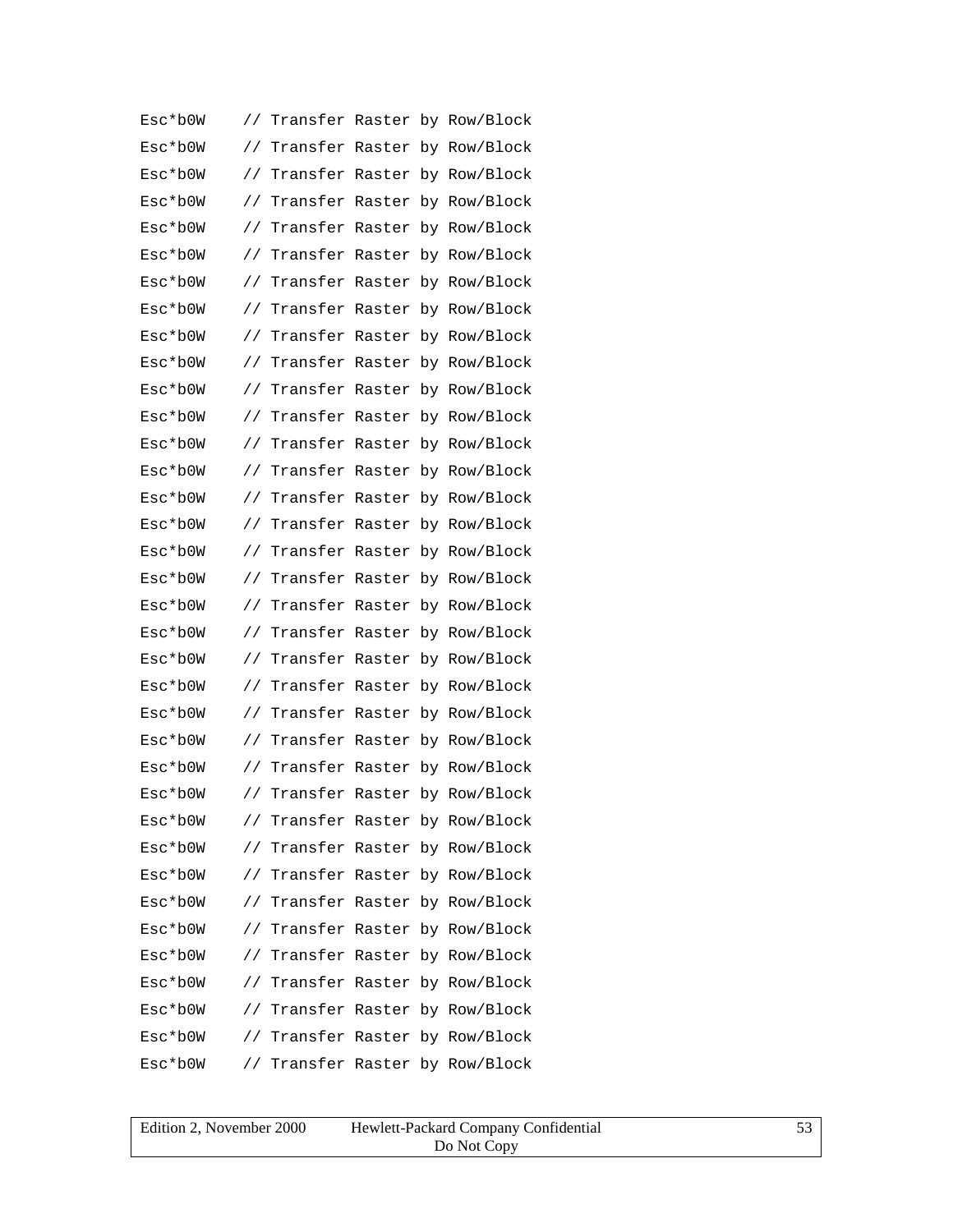| Esc*b0W       | $\frac{1}{2}$ |  | Transfer Raster by Row/Block    |
|---------------|---------------|--|---------------------------------|
| Esc*b0W       | $\frac{1}{2}$ |  | Transfer Raster by Row/Block    |
| $Esc*$ b $0W$ | $\frac{1}{2}$ |  | Transfer Raster by Row/Block    |
| Esc*b0W       | $\frac{1}{2}$ |  | Transfer Raster by Row/Block    |
| Esc*b0W       | $\frac{1}{2}$ |  | Transfer Raster by Row/Block    |
| $Esc*$ b $0W$ | $\frac{1}{2}$ |  | Transfer Raster by Row/Block    |
| Esc*b0W       | $\frac{1}{2}$ |  | Transfer Raster by Row/Block    |
| Esc*b0W       | $\frac{1}{2}$ |  | Transfer Raster by Row/Block    |
| Esc*b0W       | $\frac{1}{2}$ |  | Transfer Raster by Row/Block    |
| Esc*b0W       | $\frac{1}{2}$ |  | Transfer Raster by Row/Block    |
| Esc*b0W       | $\frac{1}{2}$ |  | Transfer Raster by Row/Block    |
| Esc*b0W       | $\frac{1}{2}$ |  | Transfer Raster by Row/Block    |
| Esc*b0W       | $\frac{1}{2}$ |  | Transfer Raster by Row/Block    |
| Esc*b0W       | $\frac{1}{2}$ |  | Transfer Raster by Row/Block    |
| $Esc*$ b0W    | $\frac{1}{2}$ |  | Transfer Raster by Row/Block    |
| Esc*b0W       | $\frac{1}{2}$ |  | Transfer Raster by Row/Block    |
| Esc*b0W       | $\frac{1}{2}$ |  | Transfer Raster by Row/Block    |
| Esc*b0W       | $\frac{1}{2}$ |  | Transfer Raster by Row/Block    |
| Esc*b0W       | $\frac{1}{2}$ |  | Transfer Raster by Row/Block    |
| Esc*b0W       | $\frac{1}{2}$ |  | Transfer Raster by Row/Block    |
| Esc*b0W       | $\frac{1}{2}$ |  | Transfer Raster by Row/Block    |
| Esc*b0W       | $\frac{1}{2}$ |  | Transfer Raster by Row/Block    |
| Esc*b0W       | $\frac{1}{2}$ |  | Transfer Raster by Row/Block    |
| $Esc*$ b0W    |               |  | // Transfer Raster by Row/Block |
| Esc*b0W       |               |  | // Transfer Raster by Row/Block |
| $Esc*$ b $0W$ |               |  | // Transfer Raster by Row/Block |
| Esc*b0W       | $\frac{1}{2}$ |  | Transfer Raster by Row/Block    |
| Esc*b0W       |               |  | // Transfer Raster by Row/Block |
| Esc*b0W       |               |  | // Transfer Raster by Row/Block |
| Esc*b0W       | $\frac{1}{2}$ |  | Transfer Raster by Row/Block    |
| Esc*b0W       | $\frac{1}{2}$ |  | Transfer Raster by Row/Block    |
| Esc*b0W       |               |  | // Transfer Raster by Row/Block |
| Esc*b0W       |               |  | // Transfer Raster by Row/Block |
| Esc*b0W       |               |  | // Transfer Raster by Row/Block |
| Esc*b0W       |               |  | // Transfer Raster by Row/Block |
| Esc*b0W       |               |  | // Transfer Raster by Row/Block |

| Edition 2, November 2000 | Hewlett-Packard Company Confidential |  |
|--------------------------|--------------------------------------|--|
|                          | Do Not Copy                          |  |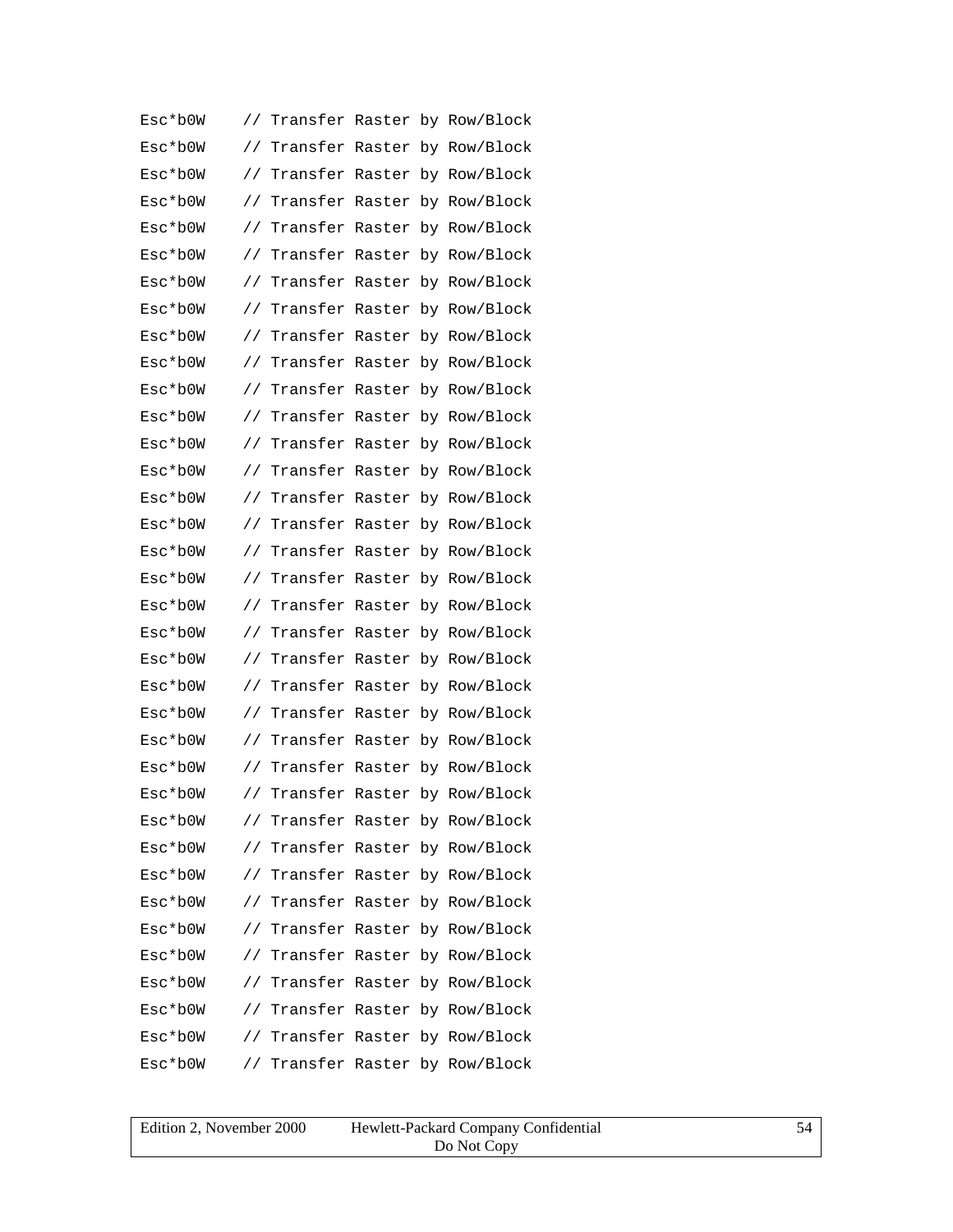| Esc*b0W       | $\frac{1}{2}$ |  | Transfer Raster by Row/Block    |
|---------------|---------------|--|---------------------------------|
| Esc*b0W       | $\frac{1}{2}$ |  | Transfer Raster by Row/Block    |
| Esc*b0W       | $\frac{1}{2}$ |  | Transfer Raster by Row/Block    |
| Esc*b0W       | $\frac{1}{2}$ |  | Transfer Raster by Row/Block    |
| Esc*b0W       | $\frac{1}{2}$ |  | Transfer Raster by Row/Block    |
| $Esc*$ b $0W$ | $\frac{1}{2}$ |  | Transfer Raster by Row/Block    |
| Esc*b0W       | $\frac{1}{2}$ |  | Transfer Raster by Row/Block    |
| Esc*b0W       | $\frac{1}{2}$ |  | Transfer Raster by Row/Block    |
| Esc*b0W       | $\frac{1}{2}$ |  | Transfer Raster by Row/Block    |
| Esc*b0W       | $\frac{1}{2}$ |  | Transfer Raster by Row/Block    |
| Esc*b0W       | $\frac{1}{2}$ |  | Transfer Raster by Row/Block    |
| Esc*b0W       | $\frac{1}{2}$ |  | Transfer Raster by Row/Block    |
| Esc*b0W       | $\frac{1}{2}$ |  | Transfer Raster by Row/Block    |
| Esc*b0W       | $\frac{1}{2}$ |  | Transfer Raster by Row/Block    |
| $Esc*$ b0W    | $\frac{1}{2}$ |  | Transfer Raster by Row/Block    |
| Esc*b0W       | $\frac{1}{2}$ |  | Transfer Raster by Row/Block    |
| Esc*b0W       | $\frac{1}{2}$ |  | Transfer Raster by Row/Block    |
| Esc*b0W       | $\frac{1}{2}$ |  | Transfer Raster by Row/Block    |
| Esc*b0W       | $\frac{1}{2}$ |  | Transfer Raster by Row/Block    |
| Esc*b0W       | $\frac{1}{2}$ |  | Transfer Raster by Row/Block    |
| Esc*b0W       | $\frac{1}{2}$ |  | Transfer Raster by Row/Block    |
| Esc*b0W       | $\frac{1}{2}$ |  | Transfer Raster by Row/Block    |
| $Esc*$ b $0W$ | $\frac{1}{2}$ |  | Transfer Raster by Row/Block    |
| $Esc*$ b0W    |               |  | // Transfer Raster by Row/Block |
| Esc*b0W       |               |  | // Transfer Raster by Row/Block |
| $Esc*$ b $0W$ |               |  | // Transfer Raster by Row/Block |
| Esc*b0W       | $\frac{1}{2}$ |  | Transfer Raster by Row/Block    |
| Esc*b0W       |               |  | // Transfer Raster by Row/Block |
| Esc*b0W       |               |  | // Transfer Raster by Row/Block |
| Esc*b0W       | $\frac{1}{2}$ |  | Transfer Raster by Row/Block    |
| Esc*b0W       | $\frac{1}{2}$ |  | Transfer Raster by Row/Block    |
| Esc*b0W       |               |  | // Transfer Raster by Row/Block |
| Esc*b0W       |               |  | // Transfer Raster by Row/Block |
| Esc*b0W       |               |  | // Transfer Raster by Row/Block |
| Esc*b0W       |               |  | // Transfer Raster by Row/Block |
| Esc*b0W       |               |  | // Transfer Raster by Row/Block |

| Edition 2, November 2000 | Hewlett-Packard Company Confidential |  |
|--------------------------|--------------------------------------|--|
|                          | Do Not Copy                          |  |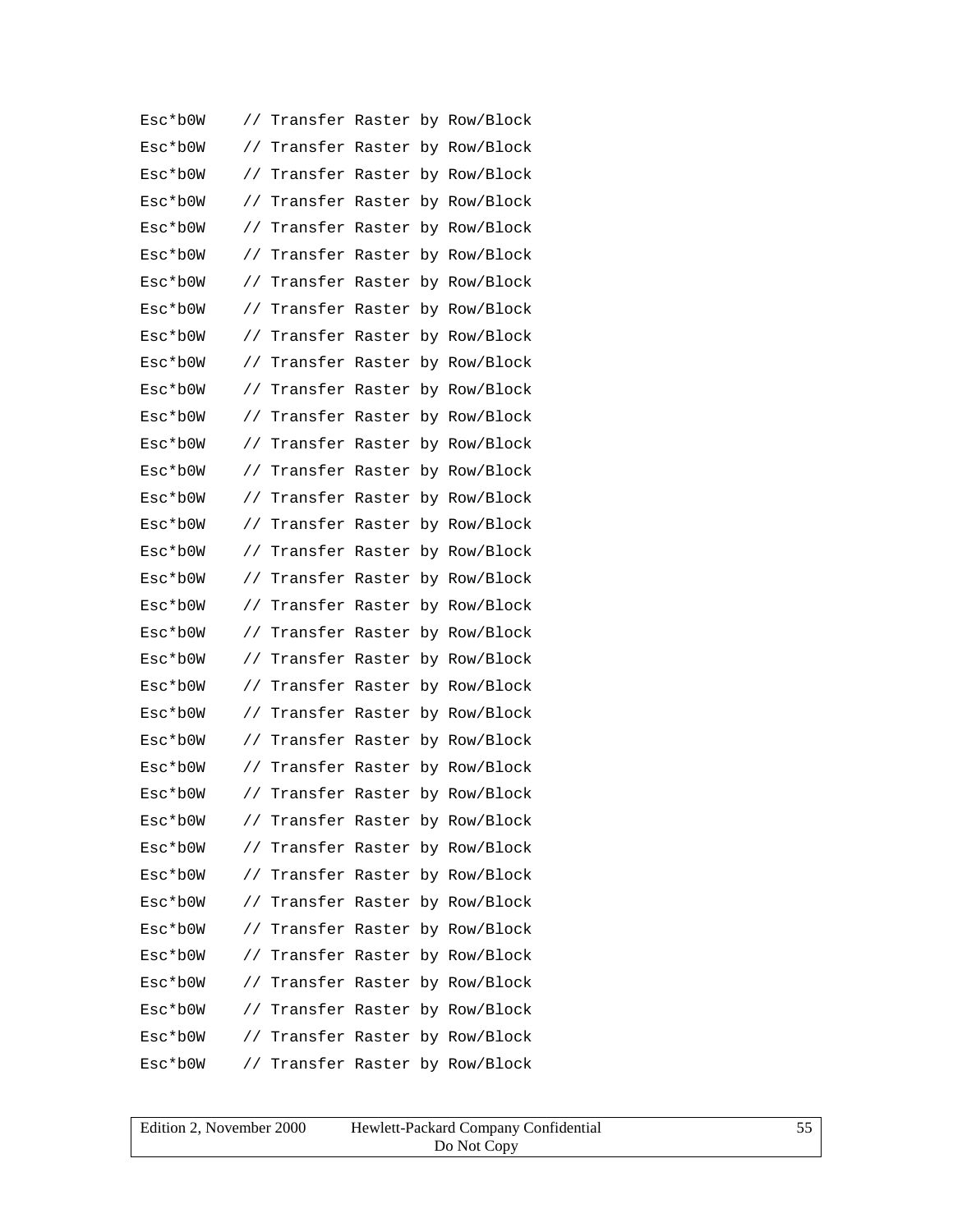| Esc*b0W       | $\frac{1}{2}$ |  | Transfer Raster by Row/Block    |
|---------------|---------------|--|---------------------------------|
| Esc*b0W       | $\frac{1}{2}$ |  | Transfer Raster by Row/Block    |
| $Esc*$ b $0W$ | $\frac{1}{2}$ |  | Transfer Raster by Row/Block    |
| Esc*b0W       | $\frac{1}{2}$ |  | Transfer Raster by Row/Block    |
| Esc*b0W       | $\frac{1}{2}$ |  | Transfer Raster by Row/Block    |
| $Esc*$ b $0W$ | $\frac{1}{2}$ |  | Transfer Raster by Row/Block    |
| Esc*b0W       | $\frac{1}{2}$ |  | Transfer Raster by Row/Block    |
| Esc*b0W       | $\frac{1}{2}$ |  | Transfer Raster by Row/Block    |
| Esc*b0W       | $\frac{1}{2}$ |  | Transfer Raster by Row/Block    |
| Esc*b0W       | $\frac{1}{2}$ |  | Transfer Raster by Row/Block    |
| Esc*b0W       | $\frac{1}{2}$ |  | Transfer Raster by Row/Block    |
| Esc*b0W       | $\frac{1}{2}$ |  | Transfer Raster by Row/Block    |
| Esc*b0W       | $\frac{1}{2}$ |  | Transfer Raster by Row/Block    |
| Esc*b0W       | $\frac{1}{2}$ |  | Transfer Raster by Row/Block    |
| $Esc*$ b0W    | $\frac{1}{2}$ |  | Transfer Raster by Row/Block    |
| Esc*b0W       | $\frac{1}{2}$ |  | Transfer Raster by Row/Block    |
| Esc*b0W       | $\frac{1}{2}$ |  | Transfer Raster by Row/Block    |
| Esc*b0W       | $\frac{1}{2}$ |  | Transfer Raster by Row/Block    |
| Esc*b0W       | $\frac{1}{2}$ |  | Transfer Raster by Row/Block    |
| Esc*b0W       | $\frac{1}{2}$ |  | Transfer Raster by Row/Block    |
| Esc*b0W       | $\frac{1}{2}$ |  | Transfer Raster by Row/Block    |
| Esc*b0W       | $\frac{1}{2}$ |  | Transfer Raster by Row/Block    |
| Esc*b0W       | $\frac{1}{2}$ |  | Transfer Raster by Row/Block    |
| $Esc*$ b0W    |               |  | // Transfer Raster by Row/Block |
| Esc*b0W       |               |  | // Transfer Raster by Row/Block |
| $Esc*$ b $0W$ |               |  | // Transfer Raster by Row/Block |
| Esc*b0W       | $\frac{1}{2}$ |  | Transfer Raster by Row/Block    |
| Esc*b0W       |               |  | // Transfer Raster by Row/Block |
| Esc*b0W       |               |  | // Transfer Raster by Row/Block |
| Esc*b0W       | $\frac{1}{2}$ |  | Transfer Raster by Row/Block    |
| Esc*b0W       | $\frac{1}{2}$ |  | Transfer Raster by Row/Block    |
| Esc*b0W       |               |  | // Transfer Raster by Row/Block |
| Esc*b0W       |               |  | // Transfer Raster by Row/Block |
| Esc*b0W       |               |  | // Transfer Raster by Row/Block |
| Esc*b0W       |               |  | // Transfer Raster by Row/Block |
| Esc*b0W       |               |  | // Transfer Raster by Row/Block |

| Edition 2, November 2000 | Hewlett-Packard Company Confidential |  |
|--------------------------|--------------------------------------|--|
|                          | Do Not Copy                          |  |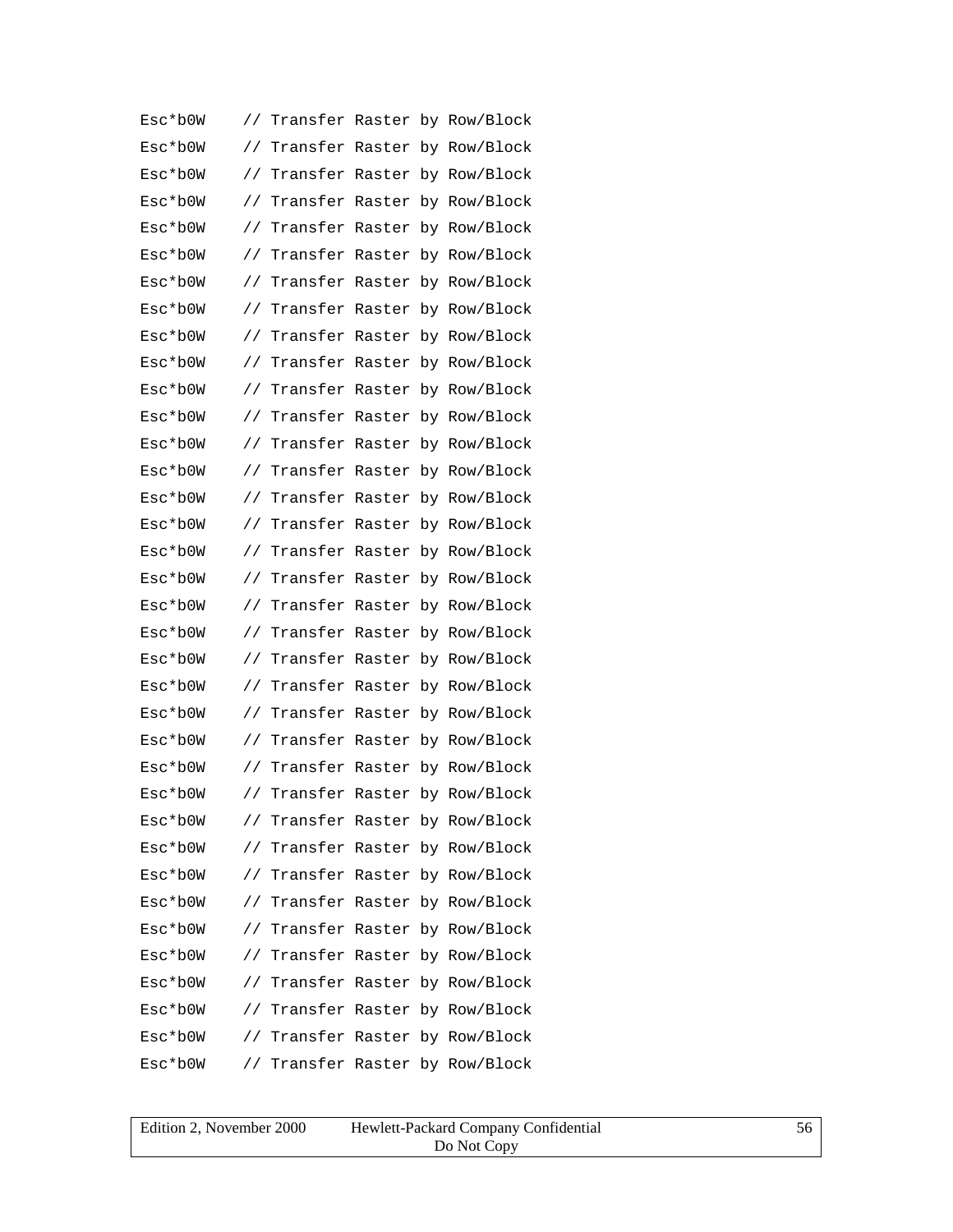| Esc*b0W       | $\frac{1}{2}$ |                 |  | Transfer Raster by Row/Block    |
|---------------|---------------|-----------------|--|---------------------------------|
| Esc*b0W       | $\frac{1}{2}$ |                 |  | Transfer Raster by Row/Block    |
| Esc*b0W       | $\frac{1}{2}$ |                 |  | Transfer Raster by Row/Block    |
| Esc*b0W       | $\frac{1}{2}$ |                 |  | Transfer Raster by Row/Block    |
| Esc*b0W       | $\frac{1}{2}$ |                 |  | Transfer Raster by Row/Block    |
| $Esc*$ b $0W$ | $\frac{1}{2}$ |                 |  | Transfer Raster by Row/Block    |
| Esc*b0W       | $\frac{1}{2}$ |                 |  | Transfer Raster by Row/Block    |
| Esc*b0W       | $\frac{1}{2}$ |                 |  | Transfer Raster by Row/Block    |
| Esc*b0W       | $\frac{1}{2}$ | Transfer Raster |  | by Row/Block                    |
| Esc*b0W       | $\frac{1}{2}$ |                 |  | Transfer Raster by Row/Block    |
| Esc*b0W       | $\frac{1}{2}$ |                 |  | Transfer Raster by Row/Block    |
| Esc*b0W       | $\frac{1}{2}$ |                 |  | Transfer Raster by Row/Block    |
| Esc*b0W       | $\frac{1}{2}$ |                 |  | Transfer Raster by Row/Block    |
| $Esc*$ b $0W$ | $\frac{1}{2}$ |                 |  | Transfer Raster by Row/Block    |
| $Esc*$ b $0W$ | $\frac{1}{2}$ |                 |  | Transfer Raster by Row/Block    |
| Esc*b0W       | $\frac{1}{2}$ |                 |  | Transfer Raster by Row/Block    |
| Esc*b0W       | $\frac{1}{2}$ |                 |  | Transfer Raster by Row/Block    |
| Esc*b0W       | $\frac{1}{2}$ | Transfer Raster |  | by Row/Block                    |
| Esc*b0W       | $\frac{1}{2}$ |                 |  | Transfer Raster by Row/Block    |
| Esc*b0W       | $\frac{1}{2}$ |                 |  | Transfer Raster by Row/Block    |
| Esc*b0W       | $\frac{1}{2}$ |                 |  | Transfer Raster by Row/Block    |
| Esc*b0W       | $\frac{1}{2}$ |                 |  | Transfer Raster by Row/Block    |
| $Esc*$ b $0W$ | $\frac{1}{2}$ |                 |  | Transfer Raster by Row/Block    |
| $Esc*$ b $0W$ |               |                 |  | // Transfer Raster by Row/Block |
| Esc*b0W       |               |                 |  | // Transfer Raster by Row/Block |
| Esc*b0W       |               |                 |  | // Transfer Raster by Row/Block |
| Esc*b0W       | $\frac{1}{2}$ |                 |  | Transfer Raster by Row/Block    |
| Esc*b0W       |               |                 |  | // Transfer Raster by Row/Block |
| Esc*b0W       |               |                 |  | // Transfer Raster by Row/Block |
| Esc*b0W       | $\frac{1}{2}$ |                 |  | Transfer Raster by Row/Block    |
| Esc*b0W       |               |                 |  | // Transfer Raster by Row/Block |
| Esc*b0W       |               |                 |  | // Transfer Raster by Row/Block |
| Esc*b0W       |               |                 |  | // Transfer Raster by Row/Block |
| Esc*b0W       |               |                 |  | // Transfer Raster by Row/Block |
| Esc*b0W       |               |                 |  | // Transfer Raster by Row/Block |
| Esc*b0W       |               |                 |  | // Transfer Raster by Row/Block |

| Edition 2, November 2000 | Hewlett-Packard Company Confidential | 57 |
|--------------------------|--------------------------------------|----|
|                          | Do Not Copy                          |    |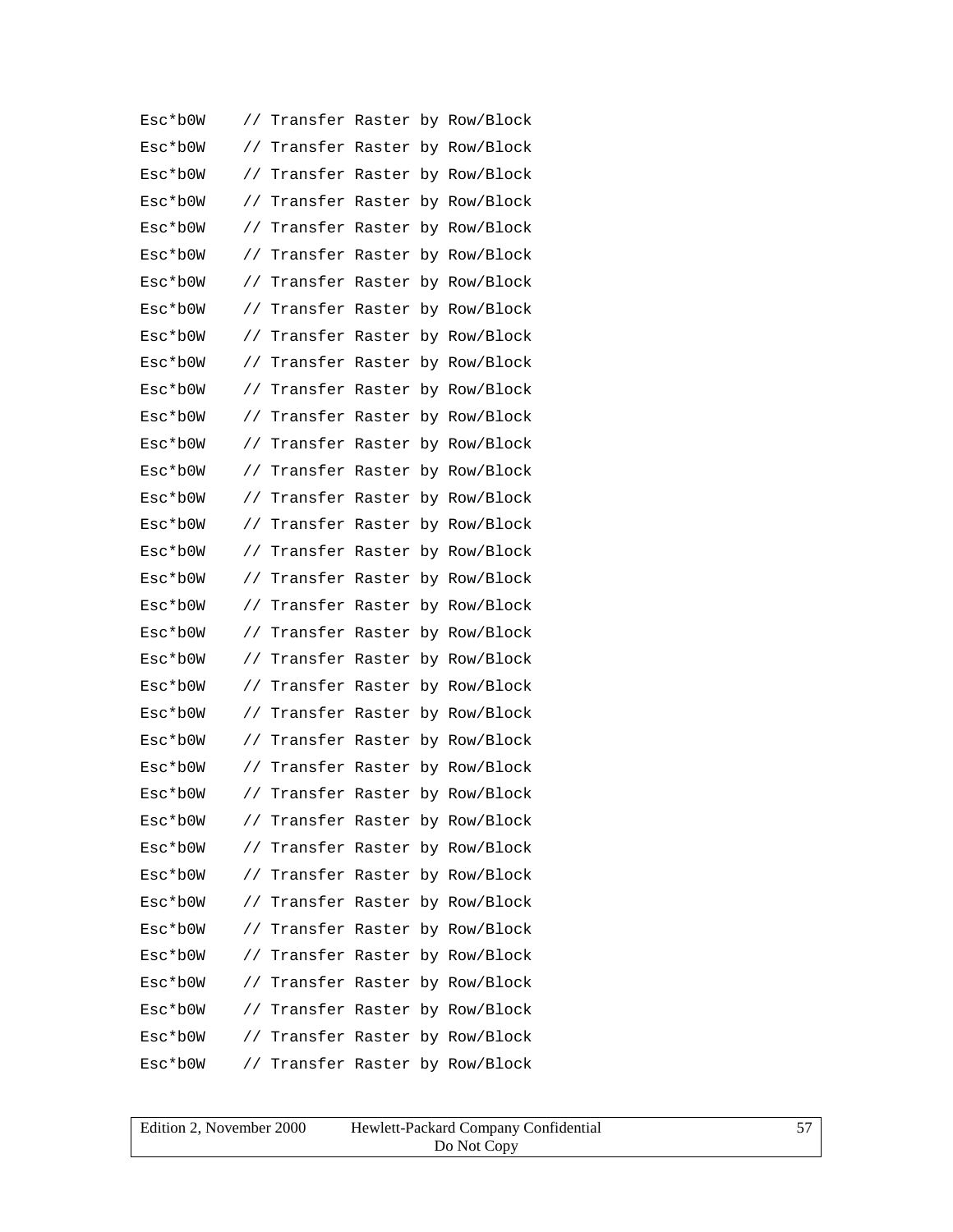| Esc*b0W       | $\frac{1}{2}$ |  | Transfer Raster by Row/Block    |
|---------------|---------------|--|---------------------------------|
| Esc*b0W       | $\frac{1}{2}$ |  | Transfer Raster by Row/Block    |
| $Esc*$ b $0W$ | $\frac{1}{2}$ |  | Transfer Raster by Row/Block    |
| Esc*b0W       | $\frac{1}{2}$ |  | Transfer Raster by Row/Block    |
| Esc*b0W       | $\frac{1}{2}$ |  | Transfer Raster by Row/Block    |
| $Esc*$ b $0W$ | $\frac{1}{2}$ |  | Transfer Raster by Row/Block    |
| Esc*b0W       | $\frac{1}{2}$ |  | Transfer Raster by Row/Block    |
| Esc*b0W       | $\frac{1}{2}$ |  | Transfer Raster by Row/Block    |
| Esc*b0W       | $\frac{1}{2}$ |  | Transfer Raster by Row/Block    |
| Esc*b0W       | $\frac{1}{2}$ |  | Transfer Raster by Row/Block    |
| Esc*b0W       | $\frac{1}{2}$ |  | Transfer Raster by Row/Block    |
| Esc*b0W       | $\frac{1}{2}$ |  | Transfer Raster by Row/Block    |
| Esc*b0W       | $\frac{1}{2}$ |  | Transfer Raster by Row/Block    |
| Esc*b0W       | $\frac{1}{2}$ |  | Transfer Raster by Row/Block    |
| $Esc*$ b0W    | $\frac{1}{2}$ |  | Transfer Raster by Row/Block    |
| Esc*b0W       | $\frac{1}{2}$ |  | Transfer Raster by Row/Block    |
| Esc*b0W       | $\frac{1}{2}$ |  | Transfer Raster by Row/Block    |
| Esc*b0W       | $\frac{1}{2}$ |  | Transfer Raster by Row/Block    |
| Esc*b0W       | $\frac{1}{2}$ |  | Transfer Raster by Row/Block    |
| Esc*b0W       | $\frac{1}{2}$ |  | Transfer Raster by Row/Block    |
| Esc*b0W       | $\frac{1}{2}$ |  | Transfer Raster by Row/Block    |
| Esc*b0W       | $\frac{1}{2}$ |  | Transfer Raster by Row/Block    |
| $Esc*$ b $0W$ | $\frac{1}{2}$ |  | Transfer Raster by Row/Block    |
| $Esc*$ b0W    |               |  | // Transfer Raster by Row/Block |
| Esc*b0W       |               |  | // Transfer Raster by Row/Block |
| $Esc*$ b $0W$ |               |  | // Transfer Raster by Row/Block |
| Esc*b0W       | $\frac{1}{2}$ |  | Transfer Raster by Row/Block    |
| Esc*b0W       |               |  | // Transfer Raster by Row/Block |
| Esc*b0W       |               |  | // Transfer Raster by Row/Block |
| Esc*b0W       | $\frac{1}{2}$ |  | Transfer Raster by Row/Block    |
| Esc*b0W       | $\frac{1}{2}$ |  | Transfer Raster by Row/Block    |
| Esc*b0W       |               |  | // Transfer Raster by Row/Block |
| Esc*b0W       |               |  | // Transfer Raster by Row/Block |
| Esc*b0W       |               |  | // Transfer Raster by Row/Block |
| Esc*b0W       |               |  | // Transfer Raster by Row/Block |
| Esc*b0W       |               |  | // Transfer Raster by Row/Block |

| Edition 2, November 2000 | Hewlett-Packard Company Confidential |  |
|--------------------------|--------------------------------------|--|
|                          | Do Not Copy                          |  |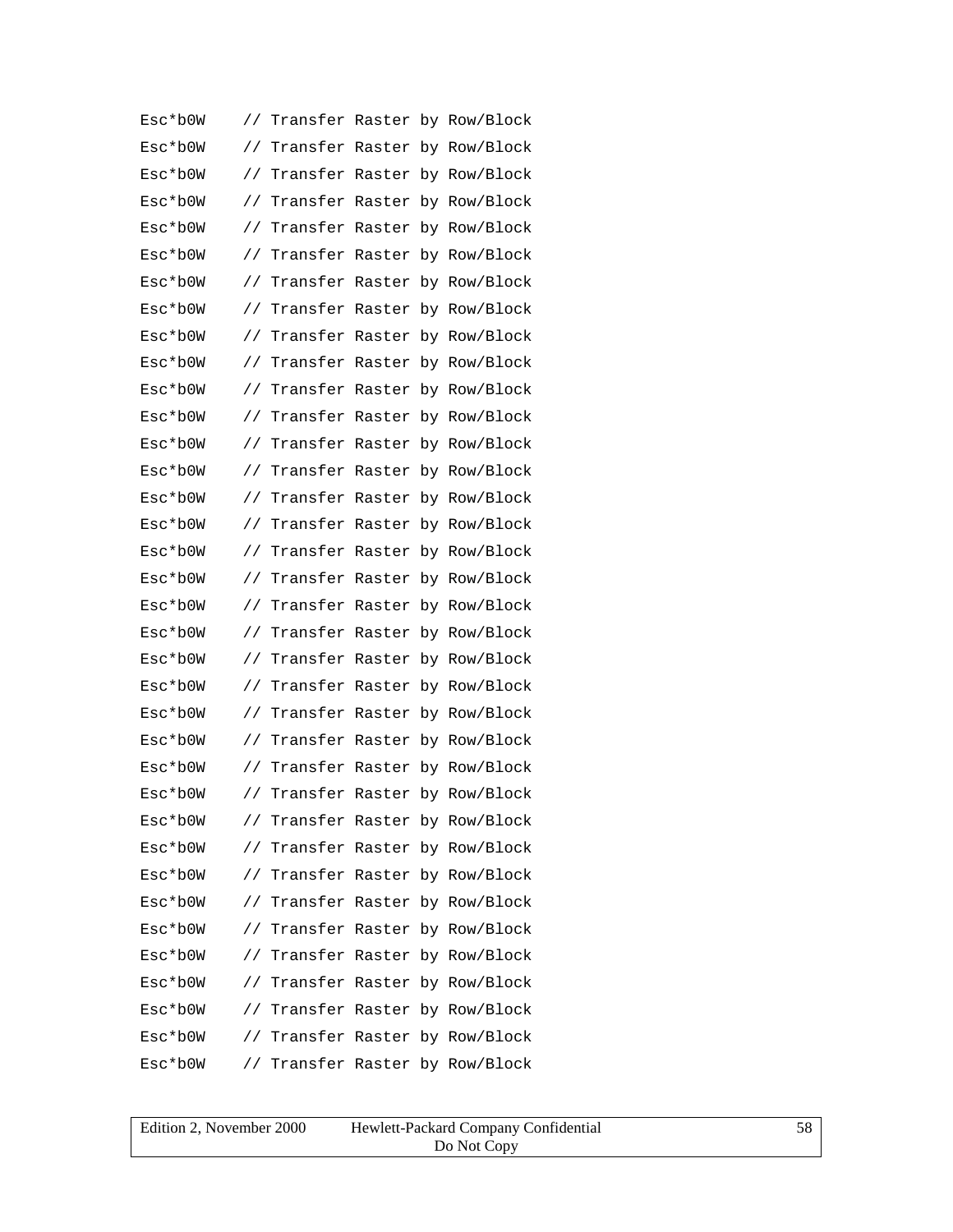| Esc*b0W       | $\frac{1}{2}$ |  | Transfer Raster by Row/Block    |
|---------------|---------------|--|---------------------------------|
| Esc*b0W       | $\frac{1}{2}$ |  | Transfer Raster by Row/Block    |
| Esc*b0W       | $\frac{1}{2}$ |  | Transfer Raster by Row/Block    |
| Esc*b0W       | $\frac{1}{2}$ |  | Transfer Raster by Row/Block    |
| Esc*b0W       | $\frac{1}{2}$ |  | Transfer Raster by Row/Block    |
| $Esc*$ b $0W$ | $\frac{1}{2}$ |  | Transfer Raster by Row/Block    |
| Esc*b0W       | $\frac{1}{2}$ |  | Transfer Raster by Row/Block    |
| Esc*b0W       | $\frac{1}{2}$ |  | Transfer Raster by Row/Block    |
| Esc*b0W       | $\frac{1}{2}$ |  | Transfer Raster by Row/Block    |
| Esc*b0W       | $\frac{1}{2}$ |  | Transfer Raster by Row/Block    |
| Esc*b0W       | $\frac{1}{2}$ |  | Transfer Raster by Row/Block    |
| Esc*b0W       | $\frac{1}{2}$ |  | Transfer Raster by Row/Block    |
| Esc*b0W       | $\frac{1}{2}$ |  | Transfer Raster by Row/Block    |
| Esc*b0W       | $\frac{1}{2}$ |  | Transfer Raster by Row/Block    |
| $Esc*$ b0W    | $\frac{1}{2}$ |  | Transfer Raster by Row/Block    |
| Esc*b0W       | $\frac{1}{2}$ |  | Transfer Raster by Row/Block    |
| Esc*b0W       | $\frac{1}{2}$ |  | Transfer Raster by Row/Block    |
| Esc*b0W       | $\frac{1}{2}$ |  | Transfer Raster by Row/Block    |
| Esc*b0W       | $\frac{1}{2}$ |  | Transfer Raster by Row/Block    |
| Esc*b0W       | $\frac{1}{2}$ |  | Transfer Raster by Row/Block    |
| Esc*b0W       | $\frac{1}{2}$ |  | Transfer Raster by Row/Block    |
| Esc*b0W       | $\frac{1}{2}$ |  | Transfer Raster by Row/Block    |
| Esc*b0W       | $\frac{1}{2}$ |  | Transfer Raster by Row/Block    |
| $Esc*$ b0W    |               |  | // Transfer Raster by Row/Block |
| Esc*b0W       |               |  | // Transfer Raster by Row/Block |
| $Esc*$ b $0W$ |               |  | // Transfer Raster by Row/Block |
| Esc*b0W       | $\frac{1}{2}$ |  | Transfer Raster by Row/Block    |
| Esc*b0W       |               |  | // Transfer Raster by Row/Block |
| Esc*b0W       |               |  | // Transfer Raster by Row/Block |
| Esc*b0W       | $\frac{1}{2}$ |  | Transfer Raster by Row/Block    |
| Esc*b0W       | $\frac{1}{2}$ |  | Transfer Raster by Row/Block    |
| Esc*b0W       |               |  | // Transfer Raster by Row/Block |
| Esc*b0W       |               |  | // Transfer Raster by Row/Block |
| Esc*b0W       |               |  | // Transfer Raster by Row/Block |
| Esc*b0W       |               |  | // Transfer Raster by Row/Block |
| Esc*b0W       |               |  | // Transfer Raster by Row/Block |

| Edition 2, November 2000 | Hewlett-Packard Company Confidential | 59 |
|--------------------------|--------------------------------------|----|
|                          | Do Not Copy                          |    |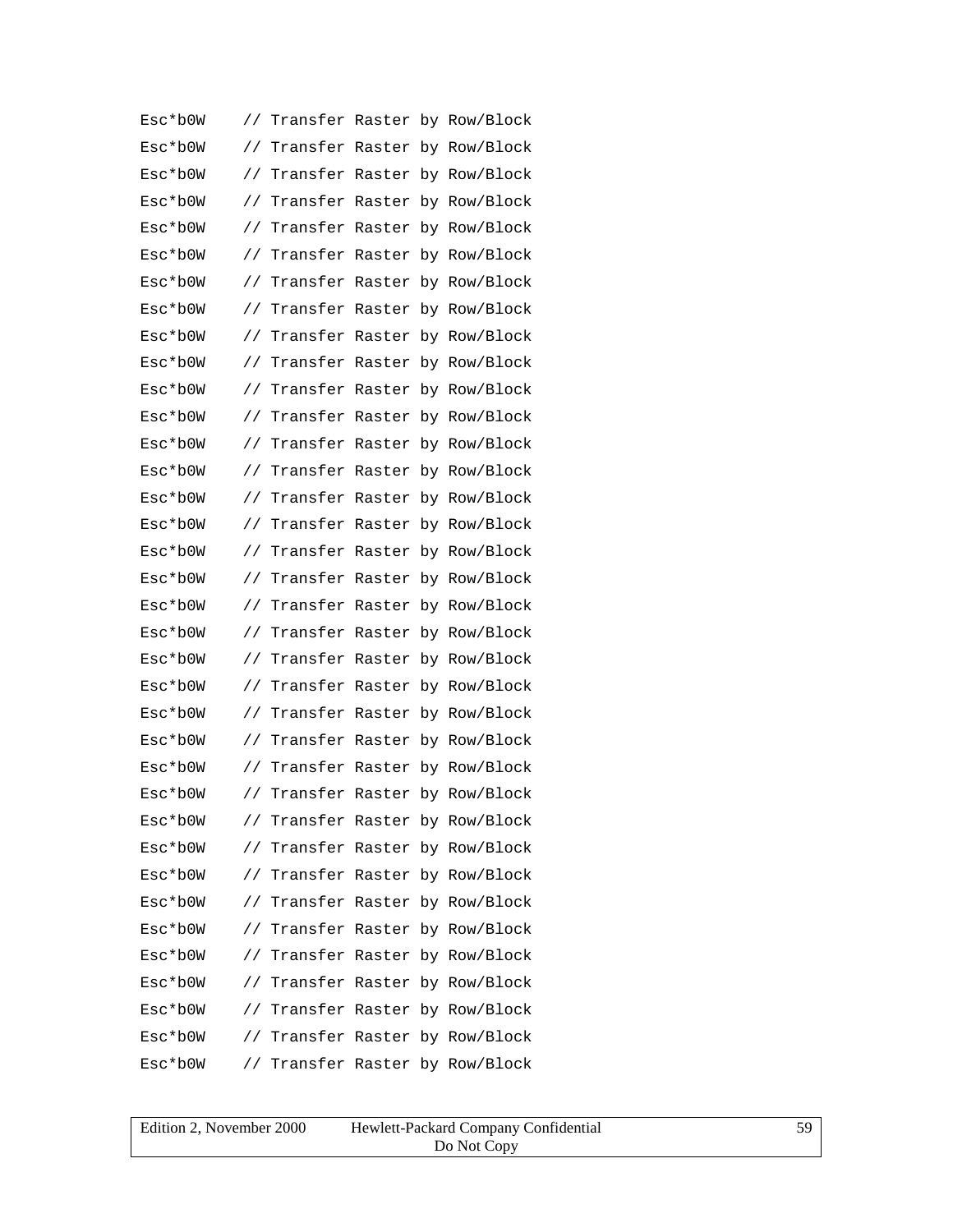| Esc*b0W | $\frac{1}{2}$ |               |  | Transfer Raster by Row/Block |
|---------|---------------|---------------|--|------------------------------|
| Esc*b0W | $\frac{1}{2}$ |               |  | Transfer Raster by Row/Block |
| Esc*b0W | $\frac{1}{2}$ |               |  | Transfer Raster by Row/Block |
| Esc*b0W | $\frac{1}{2}$ |               |  | Transfer Raster by Row/Block |
| Esc*b0W | $\frac{1}{2}$ |               |  | Transfer Raster by Row/Block |
| Esc*b0W | $\frac{1}{2}$ |               |  | Transfer Raster by Row/Block |
| Esc*b0W | $\frac{1}{2}$ |               |  | Transfer Raster by Row/Block |
| Esc*b0W | $\frac{1}{2}$ |               |  | Transfer Raster by Row/Block |
| Esc*b0W | $\frac{1}{2}$ |               |  | Transfer Raster by Row/Block |
| Esc*b0W | $\frac{1}{2}$ |               |  | Transfer Raster by Row/Block |
| Esc*b0W | $\frac{1}{2}$ |               |  | Transfer Raster by Row/Block |
| Esc*b0W | $\frac{1}{2}$ |               |  | Transfer Raster by Row/Block |
| Esc*b0W | $\frac{1}{2}$ |               |  | Transfer Raster by Row/Block |
| Esc*b0W | $\frac{1}{2}$ |               |  | Transfer Raster by Row/Block |
| Esc*b0W | $\frac{1}{2}$ |               |  | Transfer Raster by Row/Block |
| Esc*b0W | $\frac{1}{2}$ |               |  | Transfer Raster by Row/Block |
| Esc*b0W | //            |               |  | Transfer Raster by Row/Block |
| Esc*b0W | $\frac{1}{2}$ |               |  | Transfer Raster by Row/Block |
| Esc*b0W | $\frac{1}{2}$ |               |  | Transfer Raster by Row/Block |
| Esc*b0W | $\frac{1}{2}$ |               |  | Transfer Raster by Row/Block |
| Esc*b0W | $\frac{1}{2}$ |               |  | Transfer Raster by Row/Block |
| Esc*b0W | $\frac{1}{2}$ |               |  | Transfer Raster by Row/Block |
| Esc*b0W | $\frac{1}{2}$ | Transfer      |  | Raster by Row/Block          |
| Esc*b0W | $\frac{1}{2}$ |               |  | Transfer Raster by Row/Block |
| Esc*rC  |               | // End Raster |  |                              |
| EscE    | // Reset      |               |  |                              |

| Edition 2. November 2000 | Hewlett-Packard Company Confidential | 60 |
|--------------------------|--------------------------------------|----|
|                          | Do Not Copy                          |    |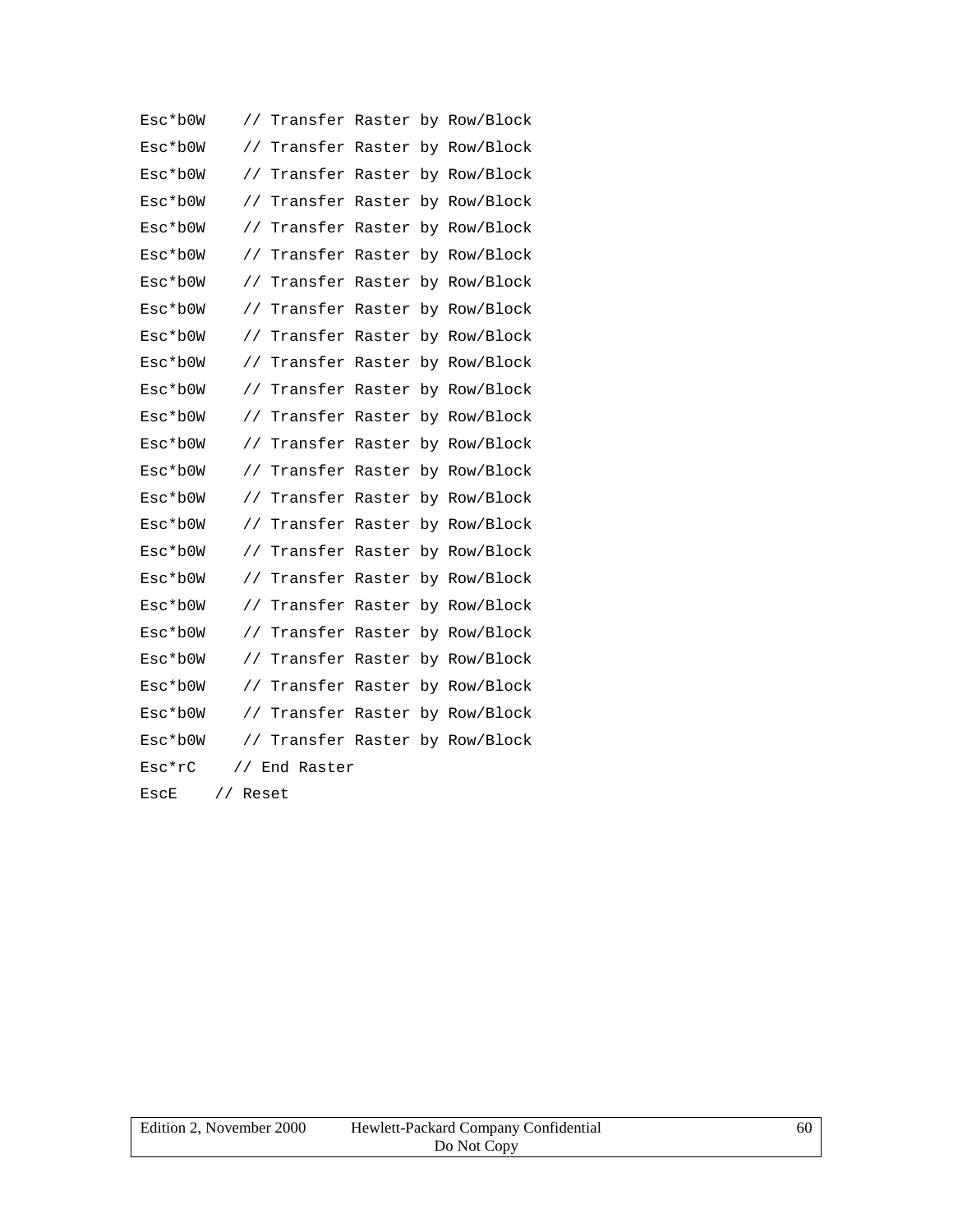### **Printing a Checkerboard with a Four Color Palette**

#### **File Name:** CheckrBd

This sample program processes a simple color raster image using the PCL Imaging mode with device independent RGB, indexed by pixel, with a four color palette (2 bits/index). Based on a four color palette indexed by pixel, 00 equals index color 0, 01 equals index color 1, 10 equals index color 2, and 11 equals index color 3. The raster image is then created by hand with each hexadecimal 00 (0000 0000) representing color index 0, 55 (0101 0101) representing color index 1, aa (1010 1010) representing color index 2, and ff (1111 1111) representing color index 3.

Since there is no black in the four color palette, foreground color must be set prior to switching to the four color palette.

**Output:** This program produces a 1/2-inch by 1/2-inch rectangle mage up of eight by eight matrix of colored boxes.

#### **Note**

This program will not work with the HP Color LaserJet 4500 printer. The HP Color LaserJet 4500 printer does not support less than 8 bits per index (Indexed by Pixel) with the CID command.

```
EscE // Reset
```

|             | Esc*v1S // Foreground color                                    |
|-------------|----------------------------------------------------------------|
|             | This prints an 8 by 8 checkerboard using a four color palette. |
| Esc*t600R   | // Raster Resolution                                           |
| Esc&u600D   | // Unit of Measure                                             |
|             | Esc*p600X // Move CAP Horizontal (PCL Units)                   |
|             | Esc*p600Y // Move CAP Vertical (PCL Units)                     |
| Esc*t300R   | // Raster Resolution                                           |
| $Esc*r128T$ | // Source Raster Height                                        |
|             | Esc*r128S // Source Raster Width                               |
|             | Esc*p0P // Push/Pop Palette                                    |
|             | Esc*v6W // Configure Image Data (CID)                          |
|             | hex_raw* [ 00 01 02 00 00 00 ]                                 |
|             | Esc*v255A // Color Component 1                                 |
|             | Esc*v255B // Color Component 2                                 |
| $Esc*v0C$   | // Color Component 3                                           |
| $Esc*v0I$   | // Assign Color Index (0 = yellow)                             |
| $Esc*v0A$   | // Color Component 1                                           |
|             | Esc*v255B // Color Component 2                                 |
| $Esc*v0C$   | // Color Component 3                                           |
| $Esc*vlI$   | // Assign Color Index $(1 =$ green)                            |

| Edition 2, November 2000 | Hewlett-Packard Company Confidential |  |
|--------------------------|--------------------------------------|--|
|                          | Do Not Copy                          |  |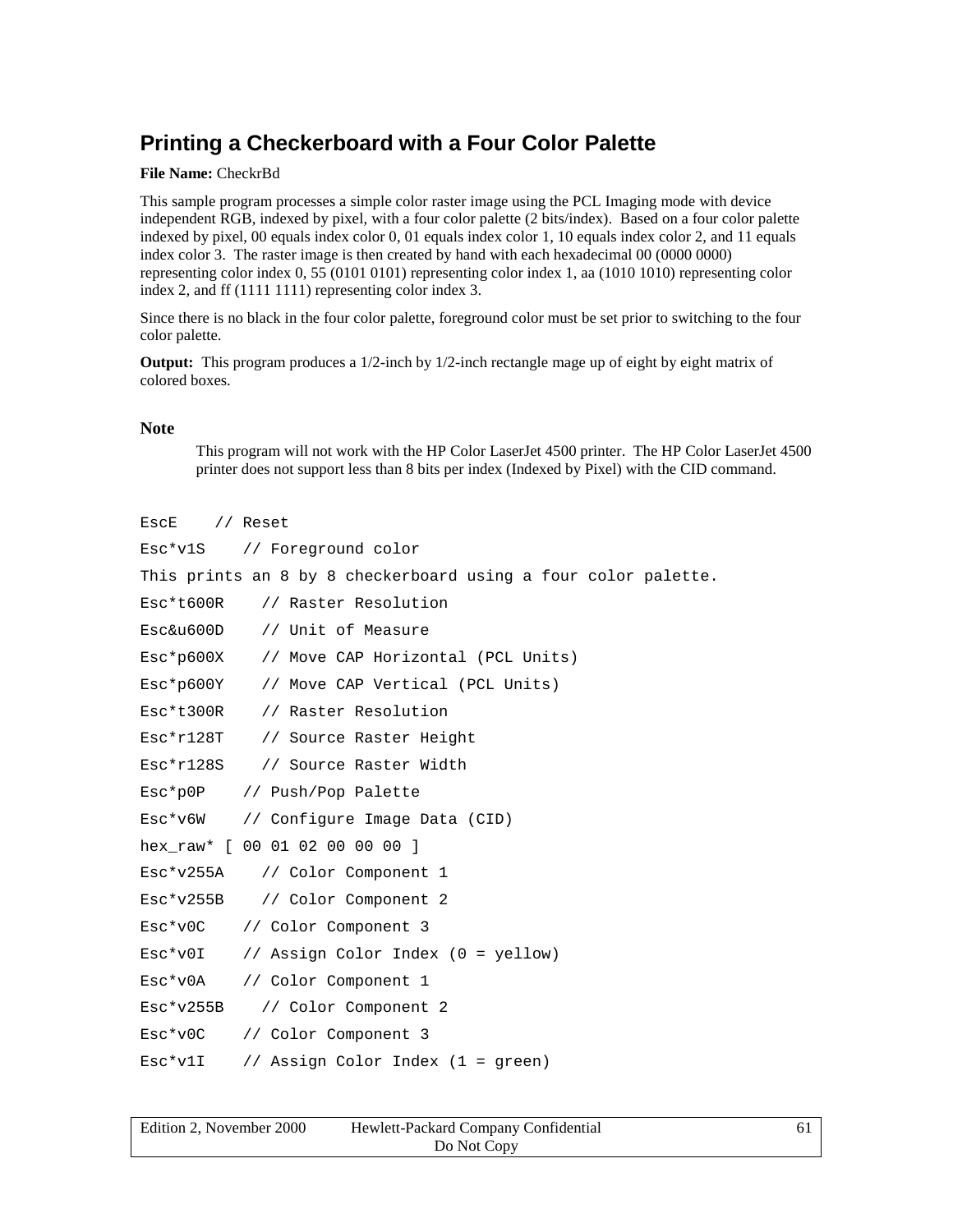Esc\*v0A // Color Component 1 Esc\*v0B // Color Component 2 Esc\*v255C // Color Component 3 Esc\*v2I // Assign Color Index (2 = blue) Esc\*v255A // Color Component 1 Esc\*v0B // Color Component 2 Esc\*v0C // Color Component 3 Esc\*v3I // Assign Color Index (3 = red) Esc\*r1A // Start Raster Esc\*b32W // Transfer Raster by Row/Block hex raw\* [ ff ff ff ff 55 55 55 55 aa aa aa aa 00 00 00 00 ff ff ff ff 55 55 55 55 aa aa aa aa 00 00 00 00 ] Esc\*b32W // Transfer Raster by Row/Block hex\_raw\* [ ff ff ff ff 55 55 55 55 aa aa aa aa 00 00 00 00 ff ff ff ff 55 55 55 55 aa aa aa aa 00 00 00 00 ] Esc\*b32W // Transfer Raster by Row/Block hex\_raw\* [ ff ff ff ff 55 55 55 55 aa aa aa aa 00 00 00 00 ff ff ff ff 55 55 55 55 aa aa aa aa 00 00 00 00 ] Esc\*b32W // Transfer Raster by Row/Block hex raw\* [ ff ff ff ff 55 55 55 55 aa aa aa aa 00 00 00 00 ff ff ff ff 55 55 55 55 aa aa aa aa 00 00 00 00 ] Esc\*b32W // Transfer Raster by Row/Block hex\_raw\* [ ff ff ff ff 55 55 55 55 aa aa aa aa 00 00 00 00 ff ff ff ff 55 55 55 55 aa aa aa aa 00 00 00 00 ] Esc\*b32W // Transfer Raster by Row/Block hex raw\* [ ff ff ff ff 55 55 55 55 aa aa aa aa 00 00 00 00 ff ff ff ff 55 55 55 55 aa aa aa aa 00 00 00 00

| Edition 2. November 2000 | Hewlett-Packard Company Confidential |  |
|--------------------------|--------------------------------------|--|
|                          | Do Not Copy                          |  |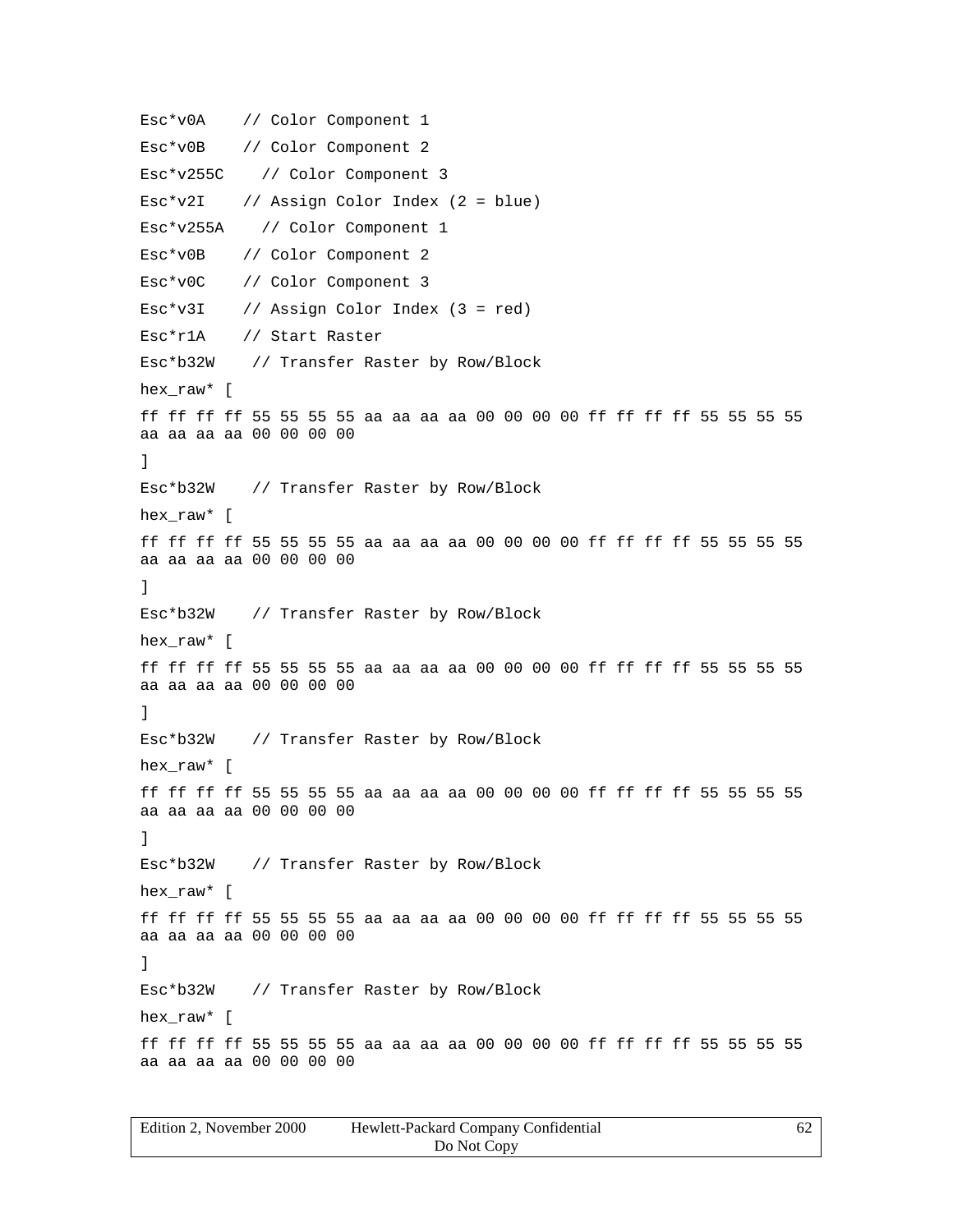Esc\*b32W // Transfer Raster by Row/Block hex\_raw\* [ ff ff ff ff 55 55 55 55 aa aa aa aa 00 00 00 00 ff ff ff ff 55 55 55 55 aa aa aa aa 00 00 00 00 ] Esc\*b32W // Transfer Raster by Row/Block hex raw\* [ ff ff ff ff 55 55 55 55 aa aa aa aa 00 00 00 00 ff ff ff ff 55 55 55 55 aa aa aa aa 00 00 00 00 ] Esc\*b32W // Transfer Raster by Row/Block hex\_raw\* [ ff ff ff ff 55 55 55 55 aa aa aa aa 00 00 00 00 ff ff ff ff 55 55 55 55 aa aa aa aa 00 00 00 00 ] Esc\*b32W // Transfer Raster by Row/Block hex\_raw\* [ ff ff ff ff 55 55 55 55 aa aa aa aa 00 00 00 00 ff ff ff ff 55 55 55 55 aa aa aa aa 00 00 00 00 ] Esc\*b32W // Transfer Raster by Row/Block hex\_raw\* [ ff ff ff ff 55 55 55 55 aa aa aa aa 00 00 00 00 ff ff ff ff 55 55 55 55 aa aa aa aa 00 00 00 00 ] Esc\*b32W // Transfer Raster by Row/Block hex raw\* [ ff ff ff ff 55 55 55 55 aa aa aa aa 00 00 00 00 ff ff ff ff 55 55 55 55 aa aa aa aa 00 00 00 00 ] Esc\*b32W // Transfer Raster by Row/Block hex\_raw\* [ ff ff ff ff 55 55 55 55 aa aa aa aa 00 00 00 00 ff ff ff ff 55 55 55 55 aa aa aa aa 00 00 00 00 ] Esc\*b32W // Transfer Raster by Row/Block hex\_raw\* [

]

| Edition 2. November 2000 | Hewlett-Packard Company Confidential |  |
|--------------------------|--------------------------------------|--|
|                          | Do Not Copy                          |  |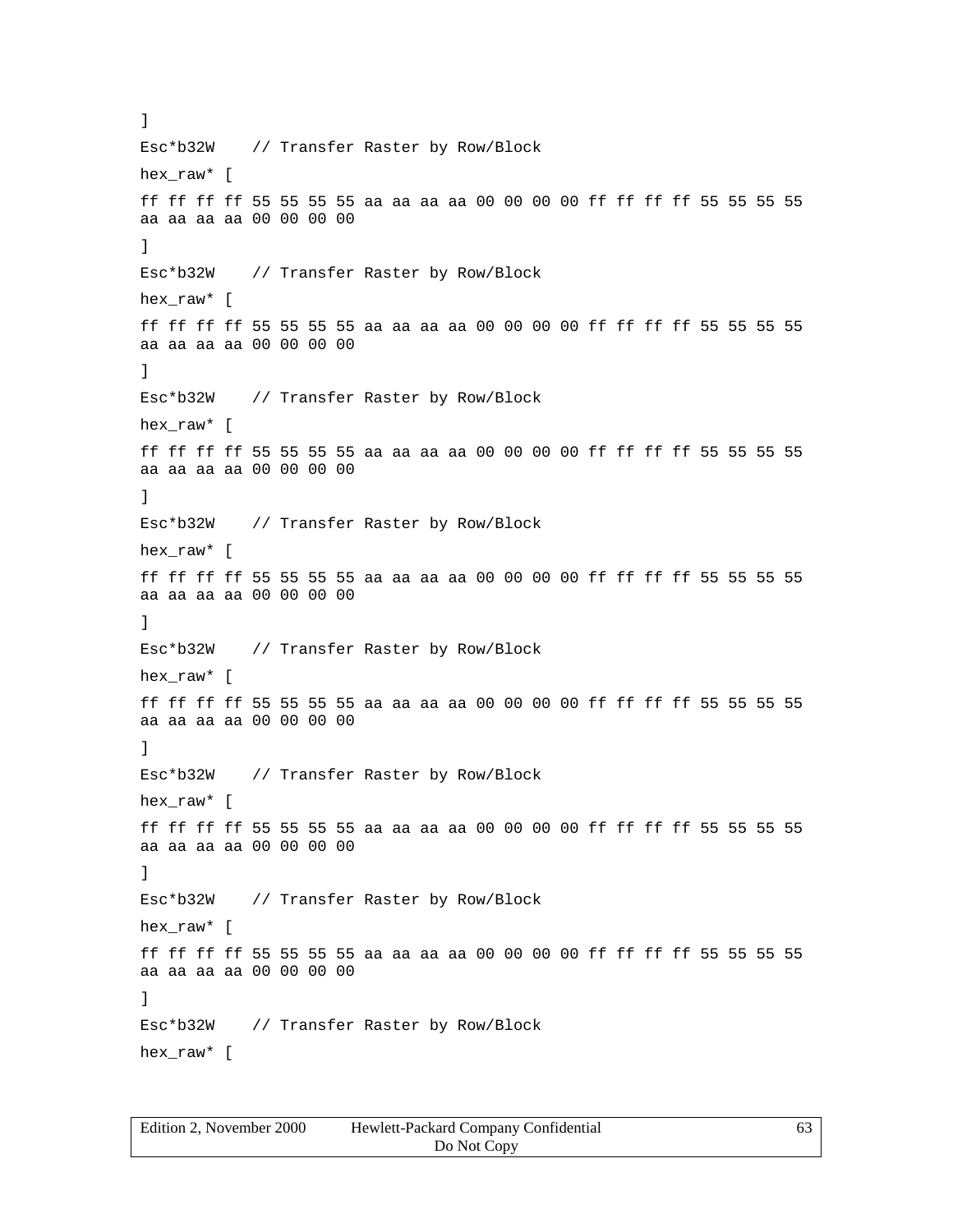ff ff ff ff 55 55 55 55 aa aa aa aa 00 00 00 00 ff ff ff ff 55 55 55 55 aa aa aa aa 00 00 00 00 ] Esc\*b32W // Transfer Raster by Row/Block hex\_raw\* [ ff ff ff ff 55 55 55 55 aa aa aa aa 00 00 00 00 ff ff ff ff 55 55 55 55 aa aa aa aa 00 00 00 00 ] Esc\*b32W // Transfer Raster by Row/Block hex raw\* [ ff ff ff ff 55 55 55 55 aa aa aa aa 00 00 00 00 ff ff ff ff 55 55 55 55 aa aa aa aa 00 00 00 00 ] Esc\*b32W // Transfer Raster by Row/Block hex raw\* [ 00 00 00 00 ff ff ff ff 55 55 55 55 aa aa aa aa 00 00 00 00 ff ff ff ff 55 55 55 55 aa aa aa aa ] Esc\*b32W // Transfer Raster by Row/Block hex raw\* [ 00 00 00 00 ff ff ff ff 55 55 55 55 aa aa aa aa 00 00 00 00 ff ff ff ff 55 55 55 55 aa aa aa aa ] Esc\*b32W // Transfer Raster by Row/Block hex raw\* [ 00 00 00 00 ff ff ff ff 55 55 55 55 aa aa aa aa 00 00 00 00 ff ff ff ff 55 55 55 55 aa aa aa aa ] Esc\*b32W // Transfer Raster by Row/Block hex\_raw\* [ 00 00 00 00 ff ff ff ff 55 55 55 55 aa aa aa aa 00 00 00 00 ff ff ff ff 55 55 55 55 aa aa aa aa ] Esc\*b32W // Transfer Raster by Row/Block hex\_raw\* [ 00 00 00 00 ff ff ff ff 55 55 55 55 aa aa aa aa 00 00 00 00 ff ff ff ff 55 55 55 55 aa aa aa aa ] Esc\*b32W // Transfer Raster by Row/Block

| Edition 2, November 2000 | Hewlett-Packard Company Confidential | 64 |
|--------------------------|--------------------------------------|----|
|                          | Do Not Copy                          |    |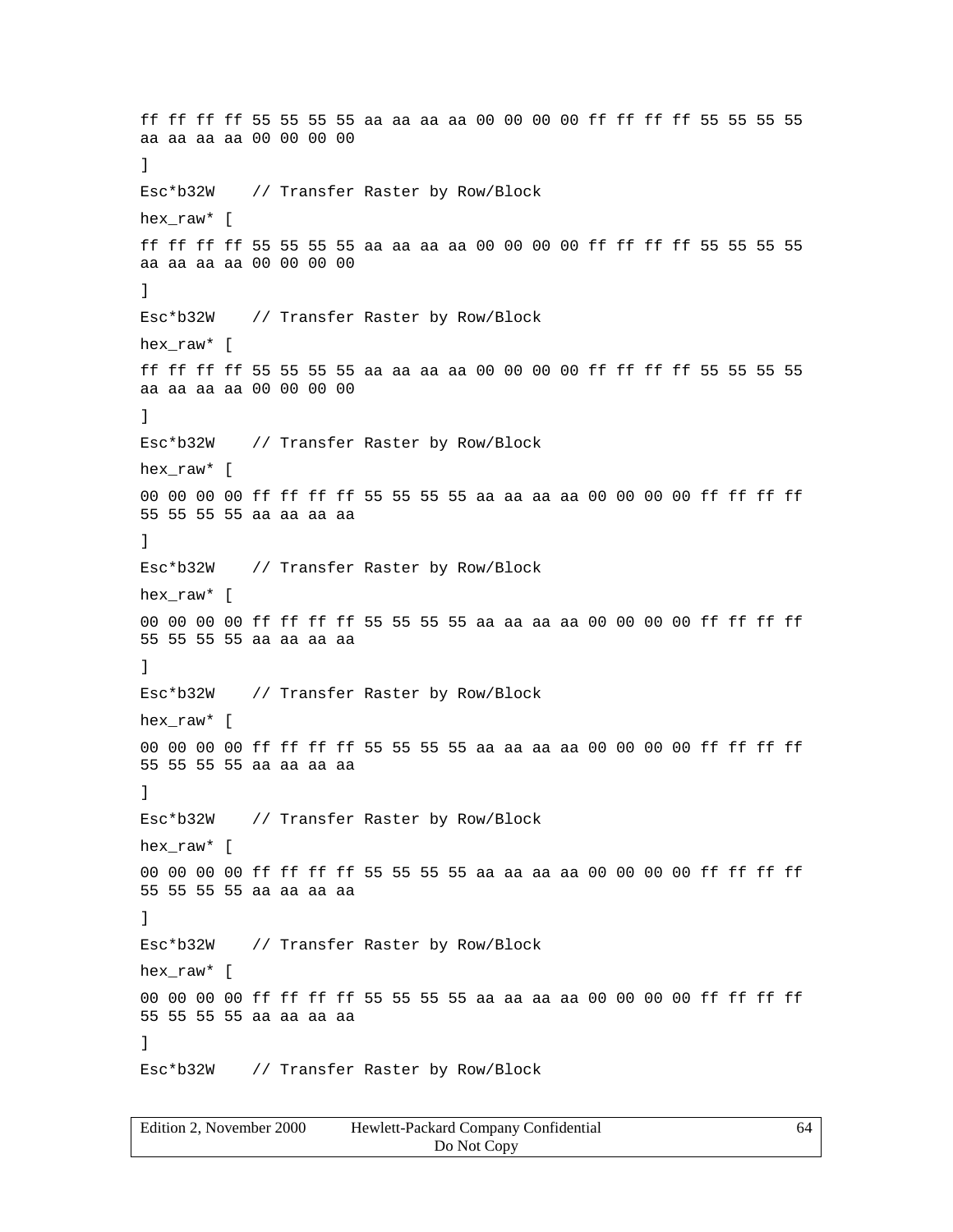hex\_raw\* [ 00 00 00 00 ff ff ff ff 55 55 55 55 aa aa aa aa 00 00 00 00 ff ff ff ff 55 55 55 55 aa aa aa aa ] Esc\*b32W // Transfer Raster by Row/Block hex raw\* [ 00 00 00 00 ff ff ff ff 55 55 55 55 aa aa aa aa 00 00 00 00 ff ff ff ff 55 55 55 55 aa aa aa aa ] Esc\*b32W // Transfer Raster by Row/Block hex\_raw\* [ 00 00 00 00 ff ff ff ff 55 55 55 55 aa aa aa aa 00 00 00 00 ff ff ff ff 55 55 55 55 aa aa aa aa ] Esc\*b32W // Transfer Raster by Row/Block hex raw\* [ 00 00 00 00 ff ff ff ff 55 55 55 55 aa aa aa aa 00 00 00 00 ff ff ff ff 55 55 55 55 aa aa aa aa ] Esc\*b32W // Transfer Raster by Row/Block hex\_raw\* [ 00 00 00 00 ff ff ff ff 55 55 55 55 aa aa aa aa 00 00 00 00 ff ff ff ff 55 55 55 55 aa aa aa aa ] Esc\*b32W // Transfer Raster by Row/Block hex\_raw\* [ 00 00 00 00 ff ff ff ff 55 55 55 55 aa aa aa aa 00 00 00 00 ff ff ff ff 55 55 55 55 aa aa aa aa ] Esc\*b32W // Transfer Raster by Row/Block hex\_raw\* [ 00 00 00 00 ff ff ff ff 55 55 55 55 aa aa aa aa 00 00 00 00 ff ff ff ff 55 55 55 55 aa aa aa aa ] Esc\*b32W // Transfer Raster by Row/Block hex raw\* [ 00 00 00 00 ff ff ff ff 55 55 55 55 aa aa aa aa 00 00 00 00 ff ff ff ff 55 55 55 55 aa aa aa aa ]

| Edition 2. November 2000 | Hewlett-Packard Company Confidential |  |
|--------------------------|--------------------------------------|--|
|                          | Do Not Copy                          |  |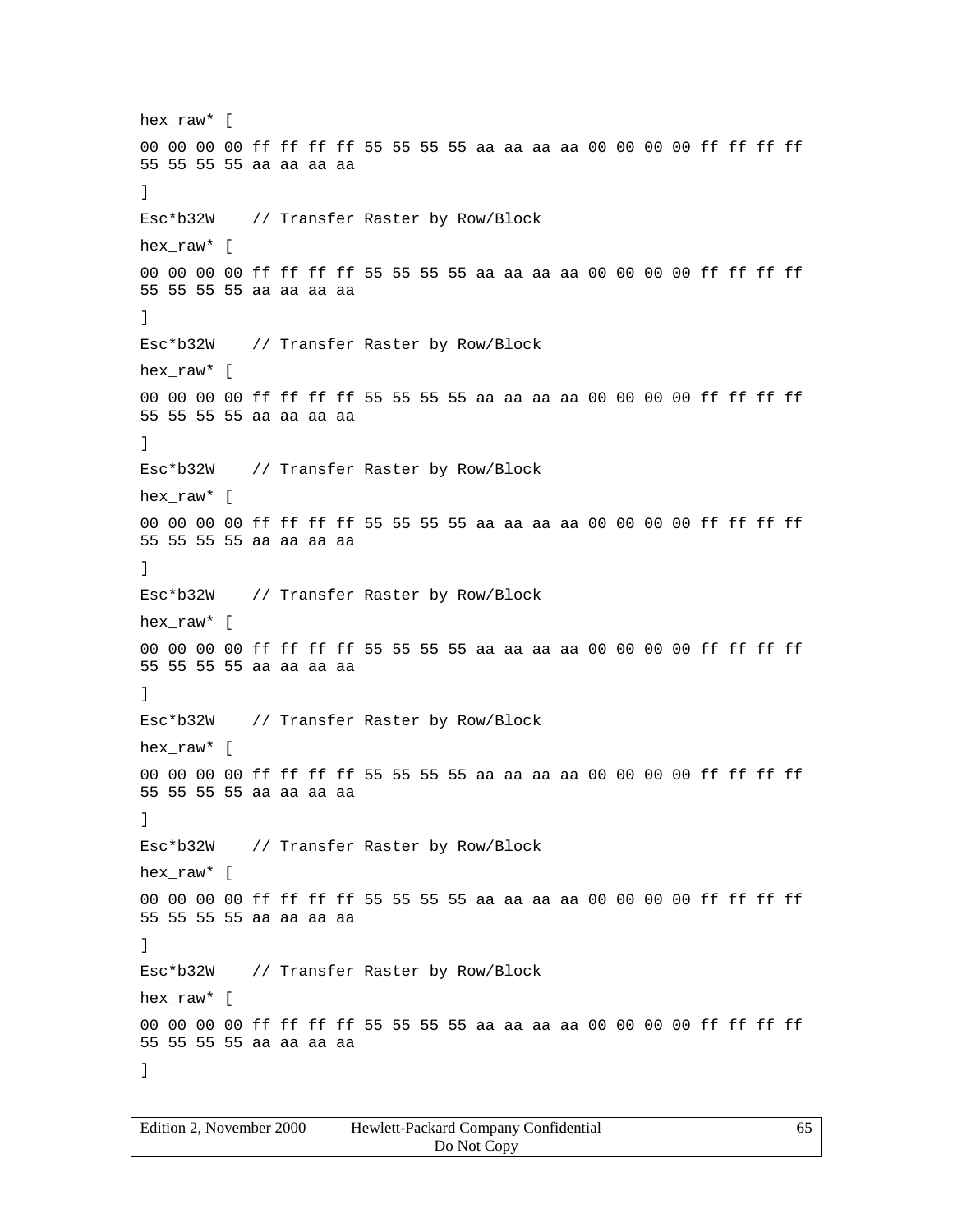Esc\*b32W // Transfer Raster by Row/Block hex raw\* [ 00 00 00 00 ff ff ff ff 55 55 55 55 aa aa aa aa 00 00 00 00 ff ff ff ff 55 55 55 55 aa aa aa aa ] Esc\*b32W // Transfer Raster by Row/Block hex raw\* [ 00 00 00 00 ff ff ff ff 55 55 55 55 aa aa aa aa 00 00 00 00 ff ff ff ff 55 55 55 55 aa aa aa aa ] Esc\*b32W // Transfer Raster by Row/Block hex\_raw\* [ 00 00 00 00 ff ff ff ff 55 55 55 55 aa aa aa aa 00 00 00 00 ff ff ff ff 55 55 55 55 aa aa aa aa ] Esc\*b32W // Transfer Raster by Row/Block hex raw\* [ aa aa aa aa 00 00 00 00 ff ff ff ff 55 55 55 55 aa aa aa aa 00 00 00 00 ff ff ff ff 55 55 55 55 ] Esc\*b32W // Transfer Raster by Row/Block hex\_raw\* [ aa aa aa aa 00 00 00 00 ff ff ff ff 55 55 55 55 aa aa aa aa 00 00 00 00 ff ff ff ff 55 55 55 55 ] Esc\*b32W // Transfer Raster by Row/Block hex\_raw\* [ aa aa aa aa 00 00 00 00 ff ff ff ff 55 55 55 55 aa aa aa aa 00 00 00 00 ff ff ff ff 55 55 55 55 ] Esc\*b32W // Transfer Raster by Row/Block hex\_raw\* [ aa aa aa aa 00 00 00 00 ff ff ff ff 55 55 55 55 aa aa aa aa 00 00 00 00 ff ff ff ff 55 55 55 55 ] Esc\*b32W // Transfer Raster by Row/Block hex raw\* [ aa aa aa aa 00 00 00 00 ff ff ff ff 55 55 55 55 aa aa aa aa 00 00 00 00 ff ff ff ff 55 55 55 55

| Edition 2, November 2000 | Hewlett-Packard Company Confidential | 66 |
|--------------------------|--------------------------------------|----|
|                          | Do Not Copy                          |    |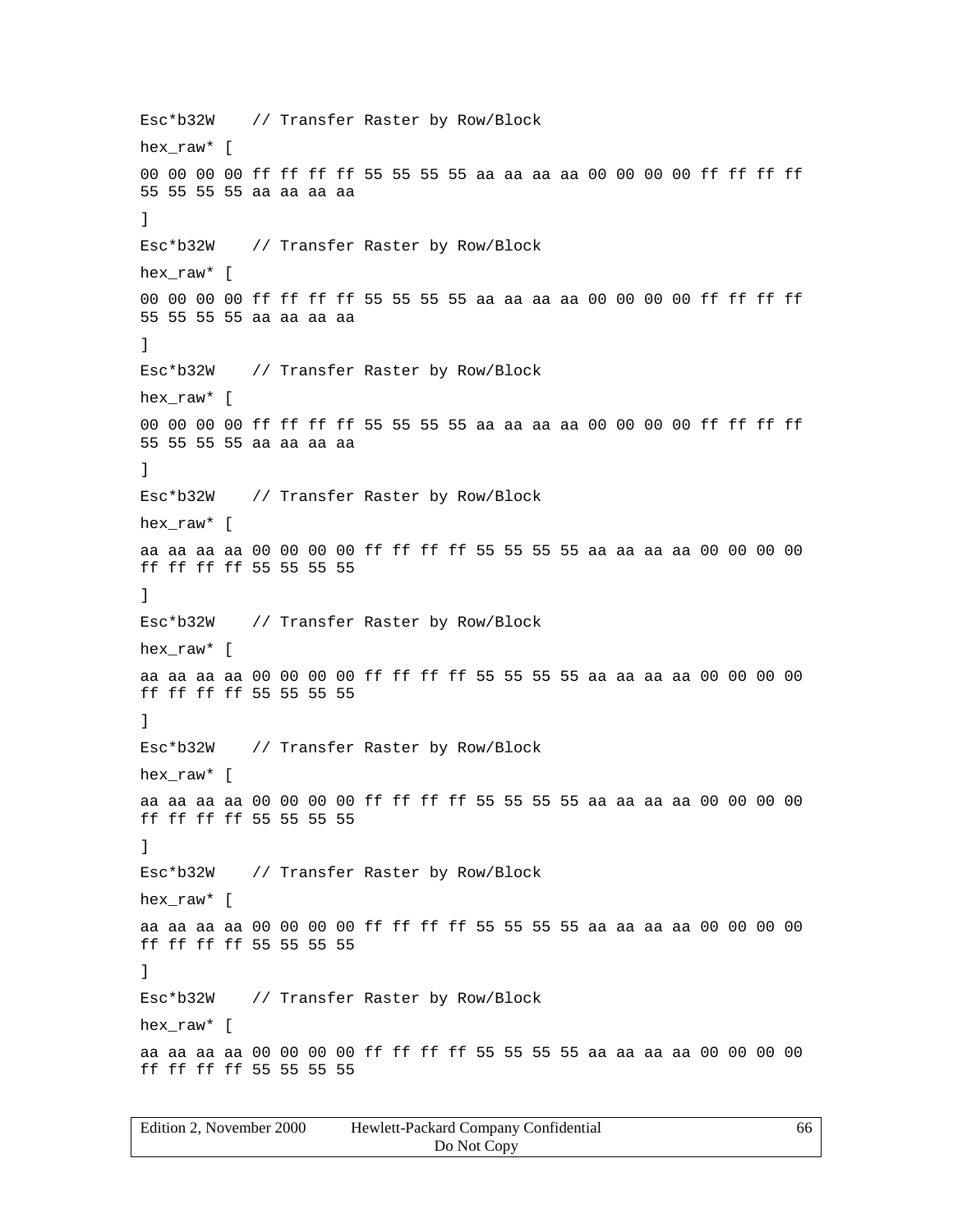Esc\*b32W // Transfer Raster by Row/Block hex\_raw\* [ aa aa aa aa 00 00 00 00 ff ff ff ff 55 55 55 55 aa aa aa aa 00 00 00 00 ff ff ff ff 55 55 55 55 ] Esc\*b32W // Transfer Raster by Row/Block hex raw\* [ aa aa aa aa 00 00 00 00 ff ff ff ff 55 55 55 55 aa aa aa aa 00 00 00 00 ff ff ff ff 55 55 55 55 ] Esc\*b32W // Transfer Raster by Row/Block hex\_raw\* [ aa aa aa aa 00 00 00 00 ff ff ff ff 55 55 55 55 aa aa aa aa 00 00 00 00 ff ff ff ff 55 55 55 55 ] Esc\*b32W // Transfer Raster by Row/Block hex\_raw\* [ aa aa aa aa 00 00 00 00 ff ff ff ff 55 55 55 55 aa aa aa aa 00 00 00 00 ff ff ff ff 55 55 55 55 ] Esc\*b32W // Transfer Raster by Row/Block hex\_raw\* [ aa aa aa aa 00 00 00 00 ff ff ff ff 55 55 55 55 aa aa aa aa 00 00 00 00 ff ff ff ff 55 55 55 55 ] Esc\*b32W // Transfer Raster by Row/Block hex raw\* [ aa aa aa aa 00 00 00 00 ff ff ff ff 55 55 55 55 aa aa aa aa 00 00 00 00 ff ff ff ff 55 55 55 55 ] Esc\*b32W // Transfer Raster by Row/Block hex\_raw\* [ aa aa aa aa 00 00 00 00 ff ff ff ff 55 55 55 55 aa aa aa aa 00 00 00 00 ff ff ff ff 55 55 55 55 ] Esc\*b32W // Transfer Raster by Row/Block hex\_raw\* [

]

| Edition 2. November 2000 | Hewlett-Packard Company Confidential |  |
|--------------------------|--------------------------------------|--|
|                          | Do Not Copy                          |  |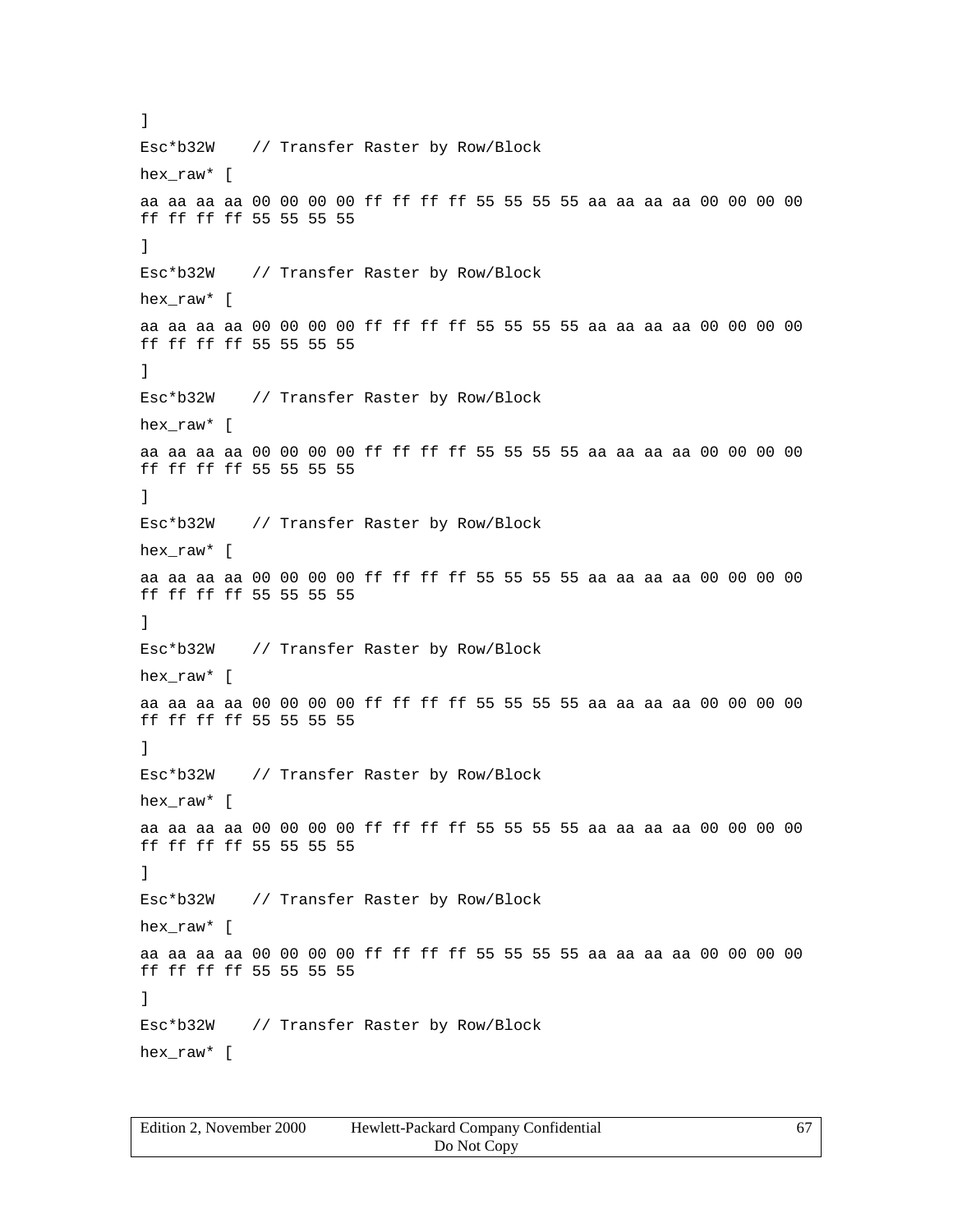aa aa aa aa 00 00 00 00 ff ff ff ff 55 55 55 55 aa aa aa aa 00 00 00 00 ff ff ff ff 55 55 55 55 ] Esc\*b32W // Transfer Raster by Row/Block hex\_raw\* [ aa aa aa aa 00 00 00 00 ff ff ff ff 55 55 55 55 aa aa aa aa 00 00 00 00 ff ff ff ff 55 55 55 55 ] Esc\*b32W // Transfer Raster by Row/Block hex raw\* [ aa aa aa aa 00 00 00 00 ff ff ff ff 55 55 55 55 aa aa aa aa 00 00 00 00 ff ff ff ff 55 55 55 55 ] Esc\*b32W // Transfer Raster by Row/Block hex raw\* [ aa aa aa aa 00 00 00 00 ff ff ff ff 55 55 55 55 aa aa aa aa 00 00 00 00 ff ff ff ff 55 55 55 55 ] Esc\*b32W // Transfer Raster by Row/Block hex raw\* [ 55 55 55 55 aa aa aa aa 00 00 00 00 ff ff ff ff 55 55 55 55 aa aa aa aa 00 00 00 00 ff ff ff ff ] Esc\*b32W // Transfer Raster by Row/Block hex raw\* [ 55 55 55 55 aa aa aa aa 00 00 00 00 ff ff ff ff 55 55 55 55 aa aa aa aa 00 00 00 00 ff ff ff ff ] Esc\*b32W // Transfer Raster by Row/Block hex\_raw\* [ 55 55 55 55 aa aa aa aa 00 00 00 00 ff ff ff ff 55 55 55 55 aa aa aa aa 00 00 00 00 ff ff ff ff ] Esc\*b32W // Transfer Raster by Row/Block hex\_raw\* [ 55 55 55 55 aa aa aa aa 00 00 00 00 ff ff ff ff 55 55 55 55 aa aa aa aa 00 00 00 00 ff ff ff ff ] Esc\*b32W // Transfer Raster by Row/Block

| Edition 2, November 2000 | Hewlett-Packard Company Confidential | 68 |
|--------------------------|--------------------------------------|----|
|                          | Do Not Copy                          |    |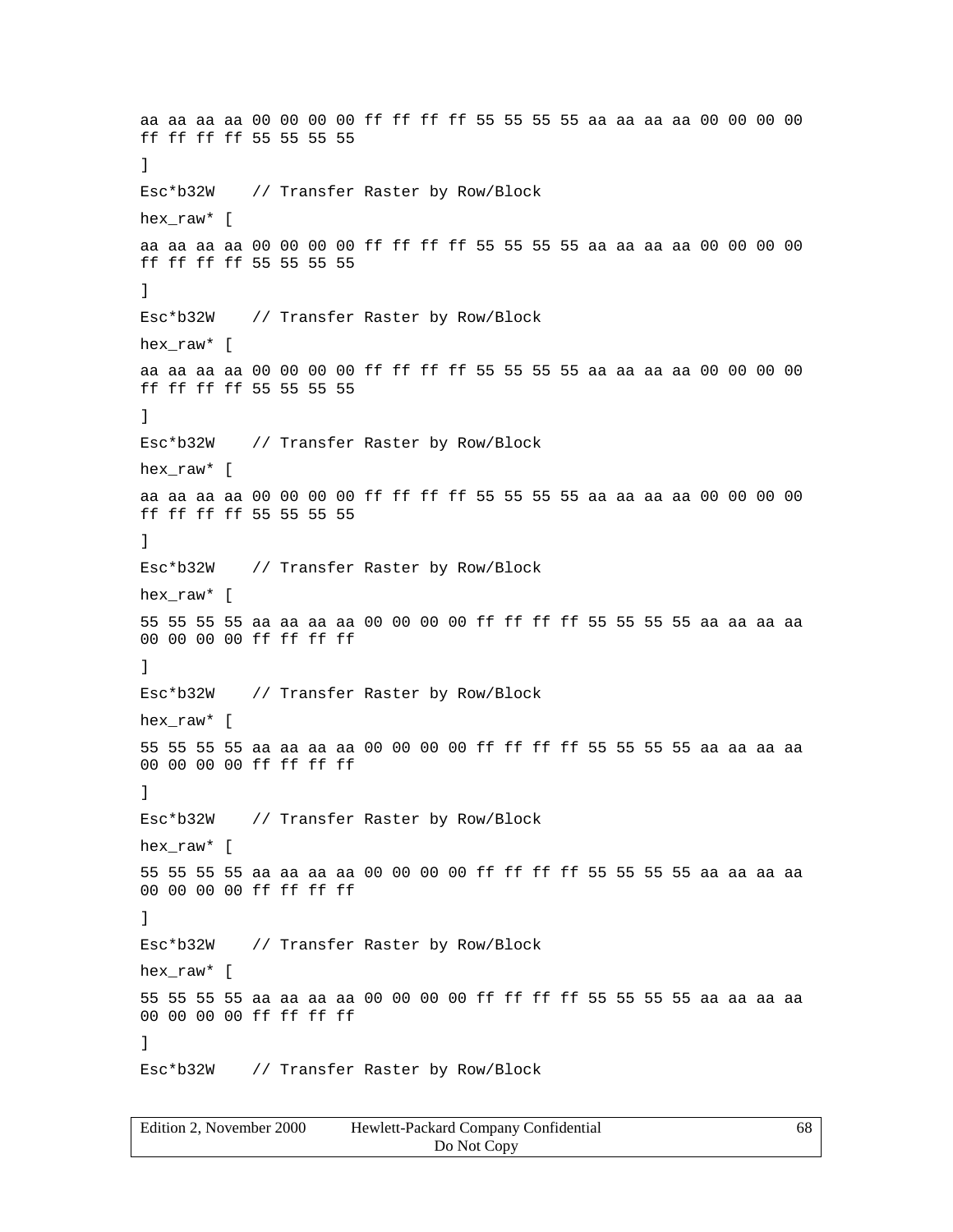hex\_raw\* [ 55 55 55 55 aa aa aa aa 00 00 00 00 ff ff ff ff 55 55 55 55 aa aa aa aa 00 00 00 00 ff ff ff ff ] Esc\*b32W // Transfer Raster by Row/Block hex raw\* [ 55 55 55 55 aa aa aa aa 00 00 00 00 ff ff ff ff 55 55 55 55 aa aa aa aa 00 00 00 00 ff ff ff ff ] Esc\*b32W // Transfer Raster by Row/Block hex raw\* [ 55 55 55 55 aa aa aa aa 00 00 00 00 ff ff ff ff 55 55 55 55 aa aa aa aa 00 00 00 00 ff ff ff ff ] Esc\*b32W // Transfer Raster by Row/Block hex raw\* [ 55 55 55 55 aa aa aa aa 00 00 00 00 ff ff ff ff 55 55 55 55 aa aa aa aa 00 00 00 00 ff ff ff ff ] Esc\*b32W // Transfer Raster by Row/Block hex\_raw\* [ 55 55 55 55 aa aa aa aa 00 00 00 00 ff ff ff ff 55 55 55 55 aa aa aa aa 00 00 00 00 ff ff ff ff ] Esc\*b32W // Transfer Raster by Row/Block hex\_raw\* [ 55 55 55 55 aa aa aa aa 00 00 00 00 ff ff ff ff 55 55 55 55 aa aa aa aa 00 00 00 00 ff ff ff ff ] Esc\*b32W // Transfer Raster by Row/Block hex\_raw\* [ 55 55 55 55 aa aa aa aa 00 00 00 00 ff ff ff ff 55 55 55 55 aa aa aa aa 00 00 00 00 ff ff ff ff ] Esc\*b32W // Transfer Raster by Row/Block hex raw\* [ 55 55 55 55 aa aa aa aa 00 00 00 00 ff ff ff ff 55 55 55 55 aa aa aa aa 00 00 00 00 ff ff ff ff ]

| Edition 2. November 2000 | Hewlett-Packard Company Confidential | 69 |
|--------------------------|--------------------------------------|----|
|                          | Do Not Copy                          |    |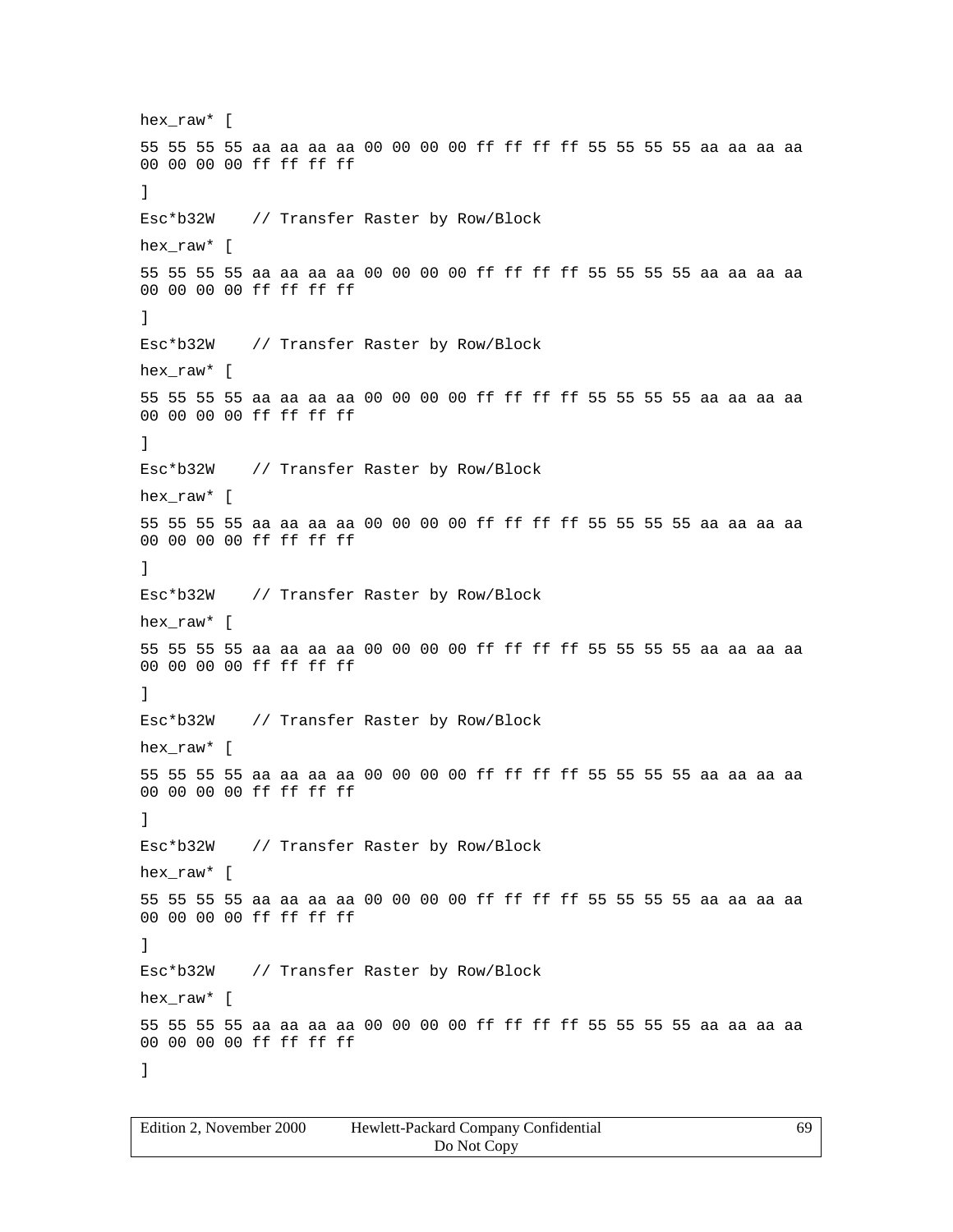Esc\*b32W // Transfer Raster by Row/Block hex\_raw\* [ 55 55 55 55 aa aa aa aa 00 00 00 00 ff ff ff ff 55 55 55 55 aa aa aa aa 00 00 00 00 ff ff ff ff ] Esc\*b32W // Transfer Raster by Row/Block hex raw\* [ 55 55 55 55 aa aa aa aa 00 00 00 00 ff ff ff ff 55 55 55 55 aa aa aa aa 00 00 00 00 ff ff ff ff ] Esc\*b32W // Transfer Raster by Row/Block hex\_raw\* [ 55 55 55 55 aa aa aa aa 00 00 00 00 ff ff ff ff 55 55 55 55 aa aa aa aa 00 00 00 00 ff ff ff ff ] Esc\*b32W // Transfer Raster by Row/Block hex raw\* [ 55 55 55 55 aa aa aa aa 00 00 00 00 ff ff ff ff 55 55 55 55 aa aa aa aa 00 00 00 00 ff ff ff ff ] Esc\*b32W // Transfer Raster by Row/Block hex\_raw\* [ ff ff ff ff 55 55 55 55 aa aa aa aa 00 00 00 00 ff ff ff ff 55 55 55 55 aa aa aa aa 00 00 00 00 ] Esc\*b32W // Transfer Raster by Row/Block hex\_raw\* [ ff ff ff ff 55 55 55 55 aa aa aa aa 00 00 00 00 ff ff ff ff 55 55 55 55 aa aa aa aa 00 00 00 00 ] Esc\*b32W // Transfer Raster by Row/Block hex\_raw\* [ ff ff ff ff 55 55 55 55 aa aa aa aa 00 00 00 00 ff ff ff ff 55 55 55 55 aa aa aa aa 00 00 00 00 ] Esc\*b32W // Transfer Raster by Row/Block hex raw\* [ ff ff ff ff 55 55 55 55 aa aa aa aa 00 00 00 00 ff ff ff ff 55 55 55 55 aa aa aa aa 00 00 00 00

| Edition 2, November 2000 | Hewlett-Packard Company Confidential | 70 |
|--------------------------|--------------------------------------|----|
|                          | Do Not Copy                          |    |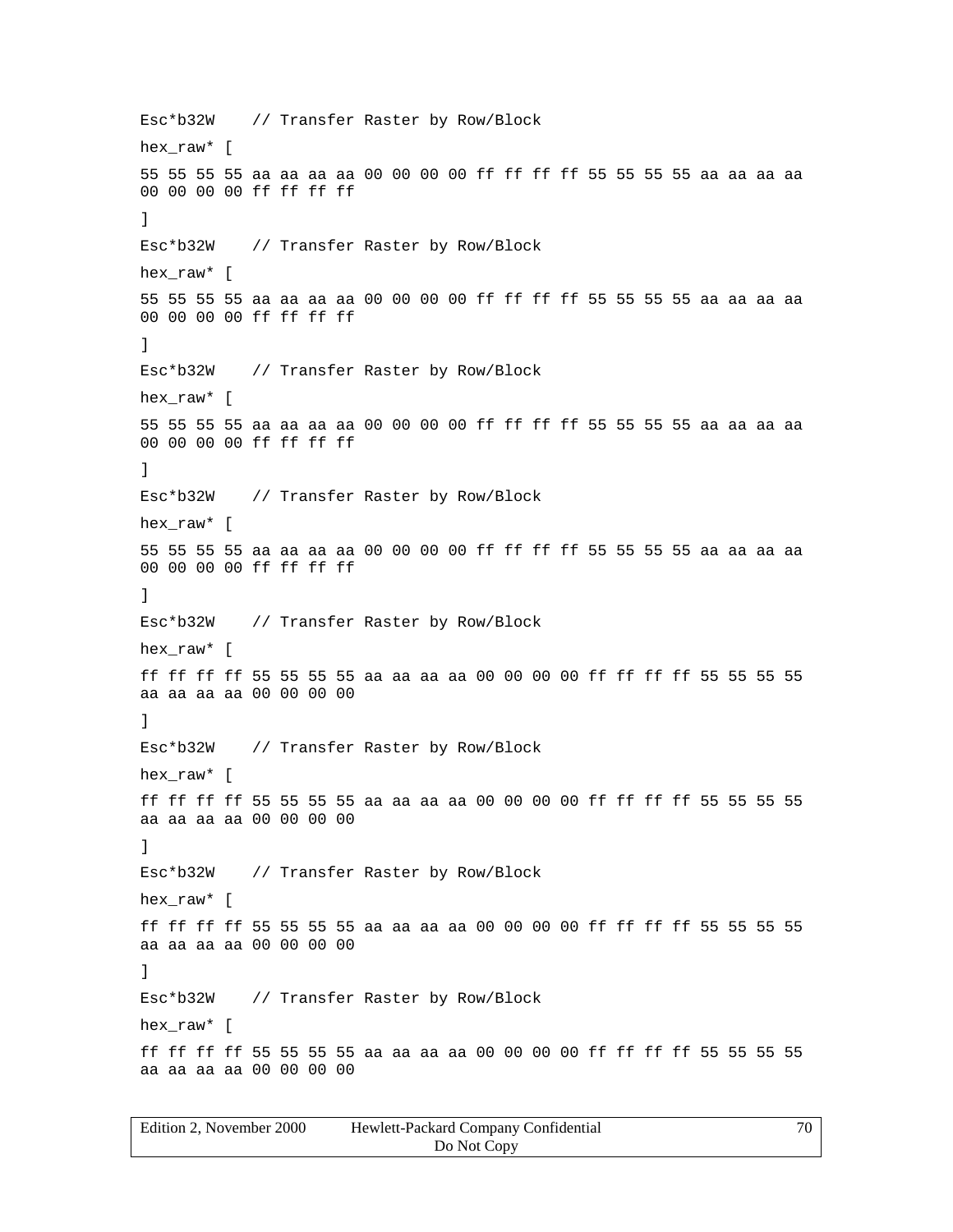Esc\*b32W // Transfer Raster by Row/Block hex\_raw\* [ ff ff ff ff 55 55 55 55 aa aa aa aa 00 00 00 00 ff ff ff ff 55 55 55 55 aa aa aa aa 00 00 00 00 ] Esc\*b32W // Transfer Raster by Row/Block hex raw\* [ ff ff ff ff 55 55 55 55 aa aa aa aa 00 00 00 00 ff ff ff ff 55 55 55 55 aa aa aa aa 00 00 00 00 ] Esc\*b32W // Transfer Raster by Row/Block hex\_raw\* [ ff ff ff ff 55 55 55 55 aa aa aa aa 00 00 00 00 ff ff ff ff 55 55 55 55 aa aa aa aa 00 00 00 00 ] Esc\*b32W // Transfer Raster by Row/Block hex\_raw\* [ ff ff ff ff 55 55 55 55 aa aa aa aa 00 00 00 00 ff ff ff ff 55 55 55 55 aa aa aa aa 00 00 00 00 ] Esc\*b32W // Transfer Raster by Row/Block hex\_raw\* [ ff ff ff ff 55 55 55 55 aa aa aa aa 00 00 00 00 ff ff ff ff 55 55 55 55 aa aa aa aa 00 00 00 00 ] Esc\*b32W // Transfer Raster by Row/Block hex raw\* [ ff ff ff ff 55 55 55 55 aa aa aa aa 00 00 00 00 ff ff ff ff 55 55 55 55 aa aa aa aa 00 00 00 00 ] Esc\*b32W // Transfer Raster by Row/Block hex\_raw\* [ ff ff ff ff 55 55 55 55 aa aa aa aa 00 00 00 00 ff ff ff ff 55 55 55 55 aa aa aa aa 00 00 00 00 ] Esc\*b32W // Transfer Raster by Row/Block hex\_raw\* [

]

| Edition 2, November 2000 | Hewlett-Packard Company Confidential | 71 |
|--------------------------|--------------------------------------|----|
|                          | Do Not Copy                          |    |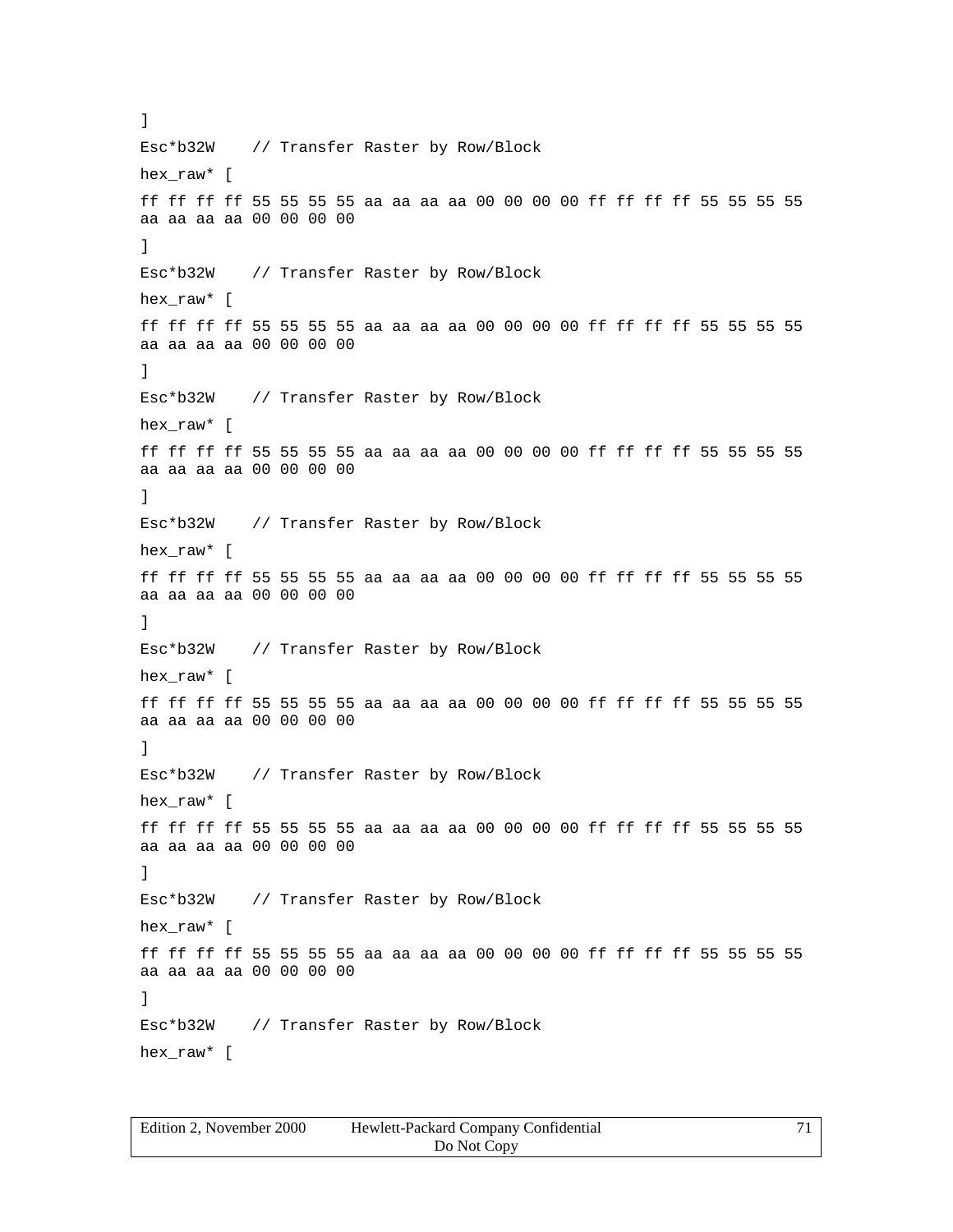ff ff ff ff 55 55 55 55 aa aa aa aa 00 00 00 00 ff ff ff ff 55 55 55 55 aa aa aa aa 00 00 00 00 ] Esc\*b32W // Transfer Raster by Row/Block hex\_raw\* [ ff ff ff ff 55 55 55 55 aa aa aa aa 00 00 00 00 ff ff ff ff 55 55 55 55 aa aa aa aa 00 00 00 00 ] Esc\*b32W // Transfer Raster by Row/Block hex raw\* [ ff ff ff ff 55 55 55 55 aa aa aa aa 00 00 00 00 ff ff ff ff 55 55 55 55 aa aa aa aa 00 00 00 00 ] Esc\*b32W // Transfer Raster by Row/Block hex\_raw\* [ ff ff ff ff 55 55 55 55 aa aa aa aa 00 00 00 00 ff ff ff ff 55 55 55 55 aa aa aa aa 00 00 00 00 ] Esc\*b32W // Transfer Raster by Row/Block hex raw\* [ ff ff ff ff 55 55 55 55 aa aa aa aa 00 00 00 00 ff ff ff ff 55 55 55 55 aa aa aa aa 00 00 00 00 ] Esc\*b32W // Transfer Raster by Row/Block hex raw\* [ 00 00 00 00 ff ff ff ff 55 55 55 55 aa aa aa aa 00 00 00 00 ff ff ff ff 55 55 55 55 aa aa aa aa ] Esc\*b32W // Transfer Raster by Row/Block hex\_raw\* [ 00 00 00 00 ff ff ff ff 55 55 55 55 aa aa aa aa 00 00 00 00 ff ff ff ff 55 55 55 55 aa aa aa aa ] Esc\*b32W // Transfer Raster by Row/Block hex\_raw\* [ 00 00 00 00 ff ff ff ff 55 55 55 55 aa aa aa aa 00 00 00 00 ff ff ff ff 55 55 55 55 aa aa aa aa ] Esc\*b32W // Transfer Raster by Row/Block

| Edition 2. November 2000 | Hewlett-Packard Company Confidential | 72 |
|--------------------------|--------------------------------------|----|
|                          | Do Not Copy                          |    |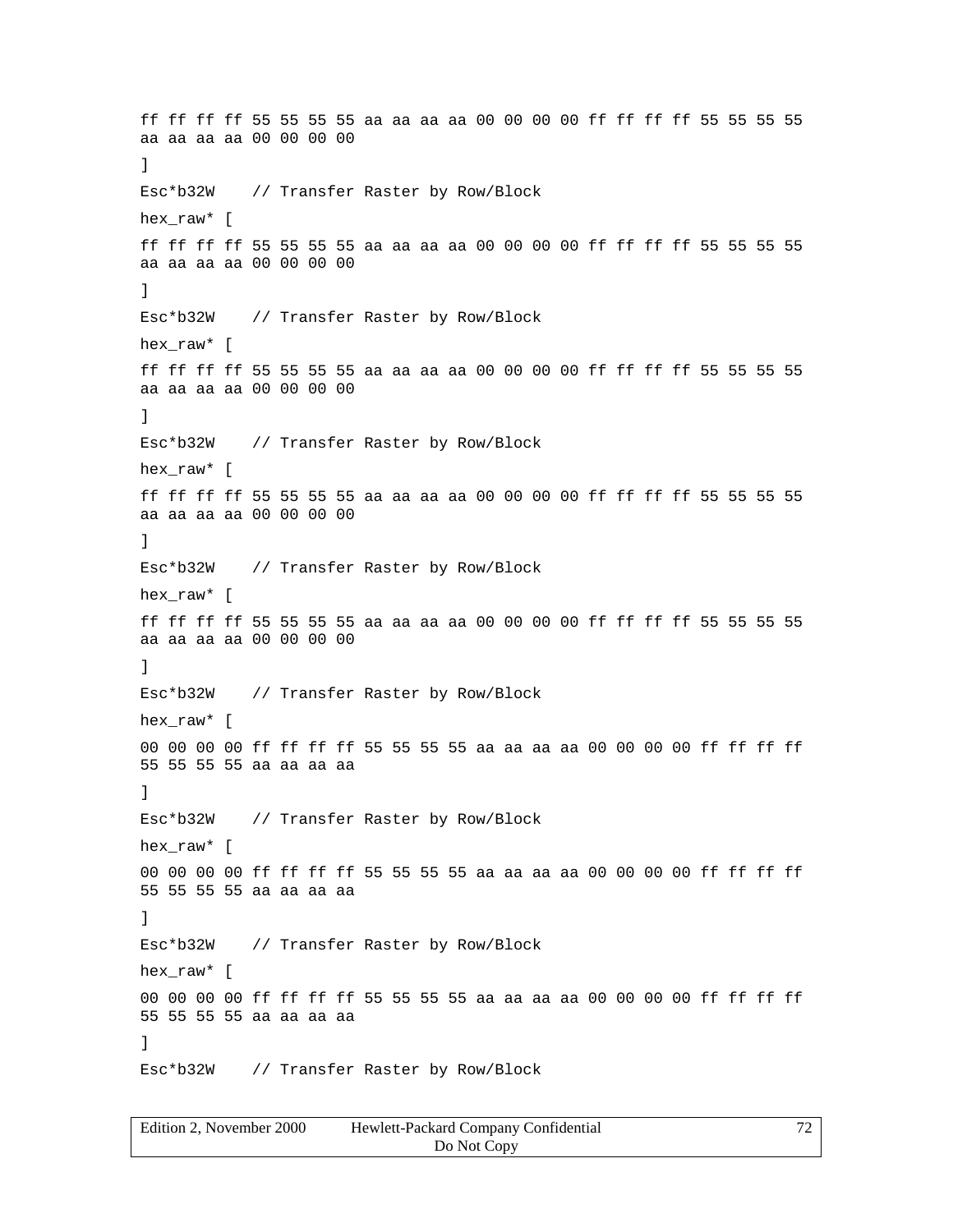hex\_raw\* [ 00 00 00 00 ff ff ff ff 55 55 55 55 aa aa aa aa 00 00 00 00 ff ff ff ff 55 55 55 55 aa aa aa aa ] Esc\*b32W // Transfer Raster by Row/Block hex raw\* [ 00 00 00 00 ff ff ff ff 55 55 55 55 aa aa aa aa 00 00 00 00 ff ff ff ff 55 55 55 55 aa aa aa aa ] Esc\*b32W // Transfer Raster by Row/Block hex\_raw\* [ 00 00 00 00 ff ff ff ff 55 55 55 55 aa aa aa aa 00 00 00 00 ff ff ff ff 55 55 55 55 aa aa aa aa ] Esc\*b32W // Transfer Raster by Row/Block hex raw\* [ 00 00 00 00 ff ff ff ff 55 55 55 55 aa aa aa aa 00 00 00 00 ff ff ff ff 55 55 55 55 aa aa aa aa ] Esc\*b32W // Transfer Raster by Row/Block hex\_raw\* [ 00 00 00 00 ff ff ff ff 55 55 55 55 aa aa aa aa 00 00 00 00 ff ff ff ff 55 55 55 55 aa aa aa aa ] Esc\*b32W // Transfer Raster by Row/Block hex\_raw\* [ 00 00 00 00 ff ff ff ff 55 55 55 55 aa aa aa aa 00 00 00 00 ff ff ff ff 55 55 55 55 aa aa aa aa ] Esc\*b32W // Transfer Raster by Row/Block hex\_raw\* [ 00 00 00 00 ff ff ff ff 55 55 55 55 aa aa aa aa 00 00 00 00 ff ff ff ff 55 55 55 55 aa aa aa aa ] Esc\*b32W // Transfer Raster by Row/Block hex raw\* [ 00 00 00 00 ff ff ff ff 55 55 55 55 aa aa aa aa 00 00 00 00 ff ff ff ff 55 55 55 55 aa aa aa aa ]

| Edition 2. November 2000 | Hewlett-Packard Company Confidential | 73. |
|--------------------------|--------------------------------------|-----|
|                          | Do Not Copy                          |     |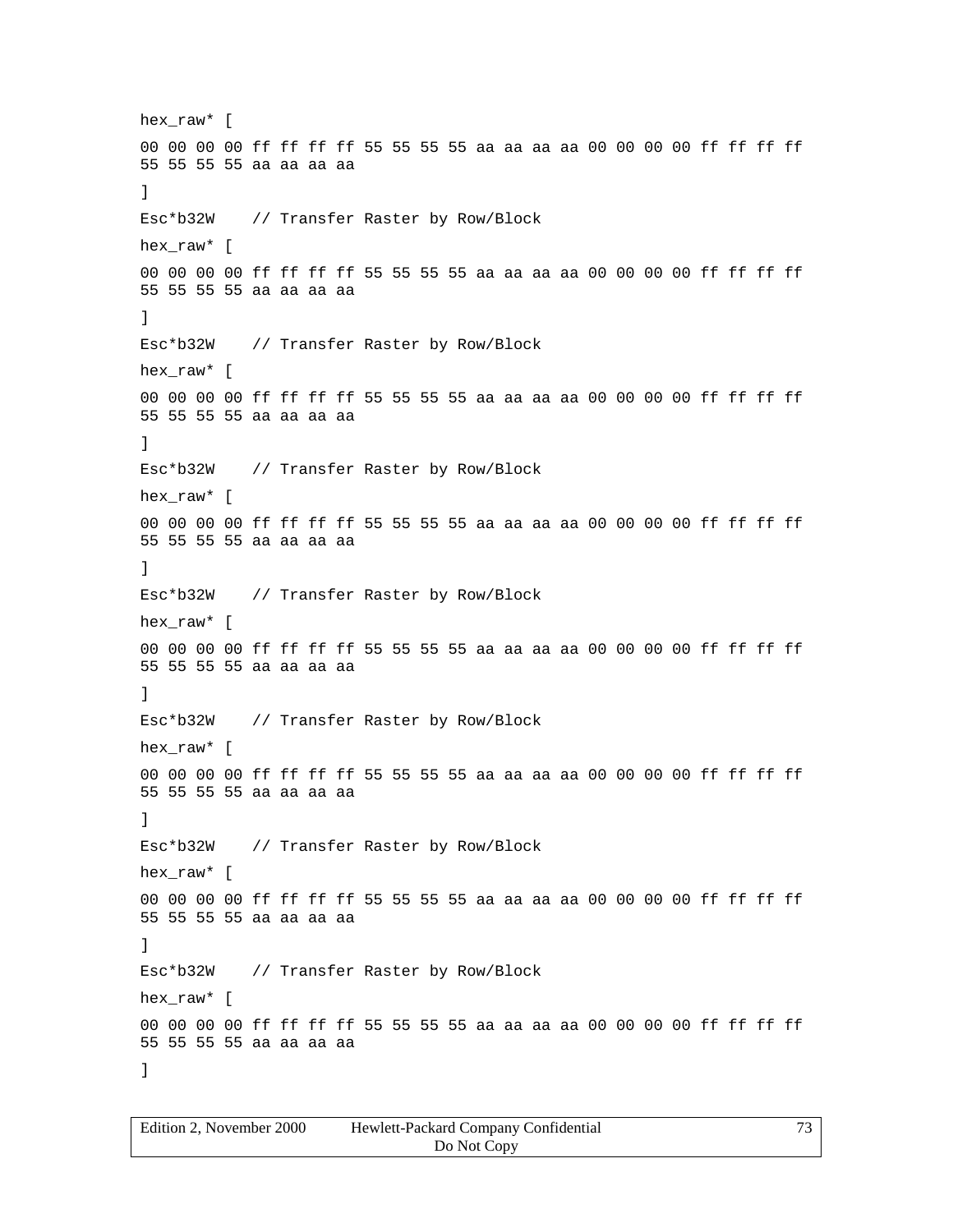Esc\*b32W // Transfer Raster by Row/Block hex\_raw\* [ 00 00 00 00 ff ff ff ff 55 55 55 55 aa aa aa aa 00 00 00 00 ff ff ff ff 55 55 55 55 aa aa aa aa ] Esc\*b32W // Transfer Raster by Row/Block hex raw\* [ 00 00 00 00 ff ff ff ff 55 55 55 55 aa aa aa aa 00 00 00 00 ff ff ff ff 55 55 55 55 aa aa aa aa ] Esc\*b32W // Transfer Raster by Row/Block hex\_raw\* [ 00 00 00 00 ff ff ff ff 55 55 55 55 aa aa aa aa 00 00 00 00 ff ff ff ff 55 55 55 55 aa aa aa aa ] Esc\*b32W // Transfer Raster by Row/Block hex raw\* [ 00 00 00 00 ff ff ff ff 55 55 55 55 aa aa aa aa 00 00 00 00 ff ff ff ff 55 55 55 55 aa aa aa aa ] Esc\*b32W // Transfer Raster by Row/Block hex\_raw\* [ 00 00 00 00 ff ff ff ff 55 55 55 55 aa aa aa aa 00 00 00 00 ff ff ff ff 55 55 55 55 aa aa aa aa ] Esc\*b32W // Transfer Raster by Row/Block hex\_raw\* [ aa aa aa aa 00 00 00 00 ff ff ff ff 55 55 55 55 aa aa aa aa 00 00 00 00 ff ff ff ff 55 55 55 55 ] Esc\*b32W // Transfer Raster by Row/Block hex\_raw\* [ aa aa aa aa 00 00 00 00 ff ff ff ff 55 55 55 55 aa aa aa aa 00 00 00 00 ff ff ff ff 55 55 55 55 ] Esc\*b32W // Transfer Raster by Row/Block hex raw\* [ aa aa aa aa 00 00 00 00 ff ff ff ff 55 55 55 55 aa aa aa aa 00 00 00 00 ff ff ff ff 55 55 55 55

| Edition 2, November 2000 | Hewlett-Packard Company Confidential |  |
|--------------------------|--------------------------------------|--|
|                          | Do Not Copy                          |  |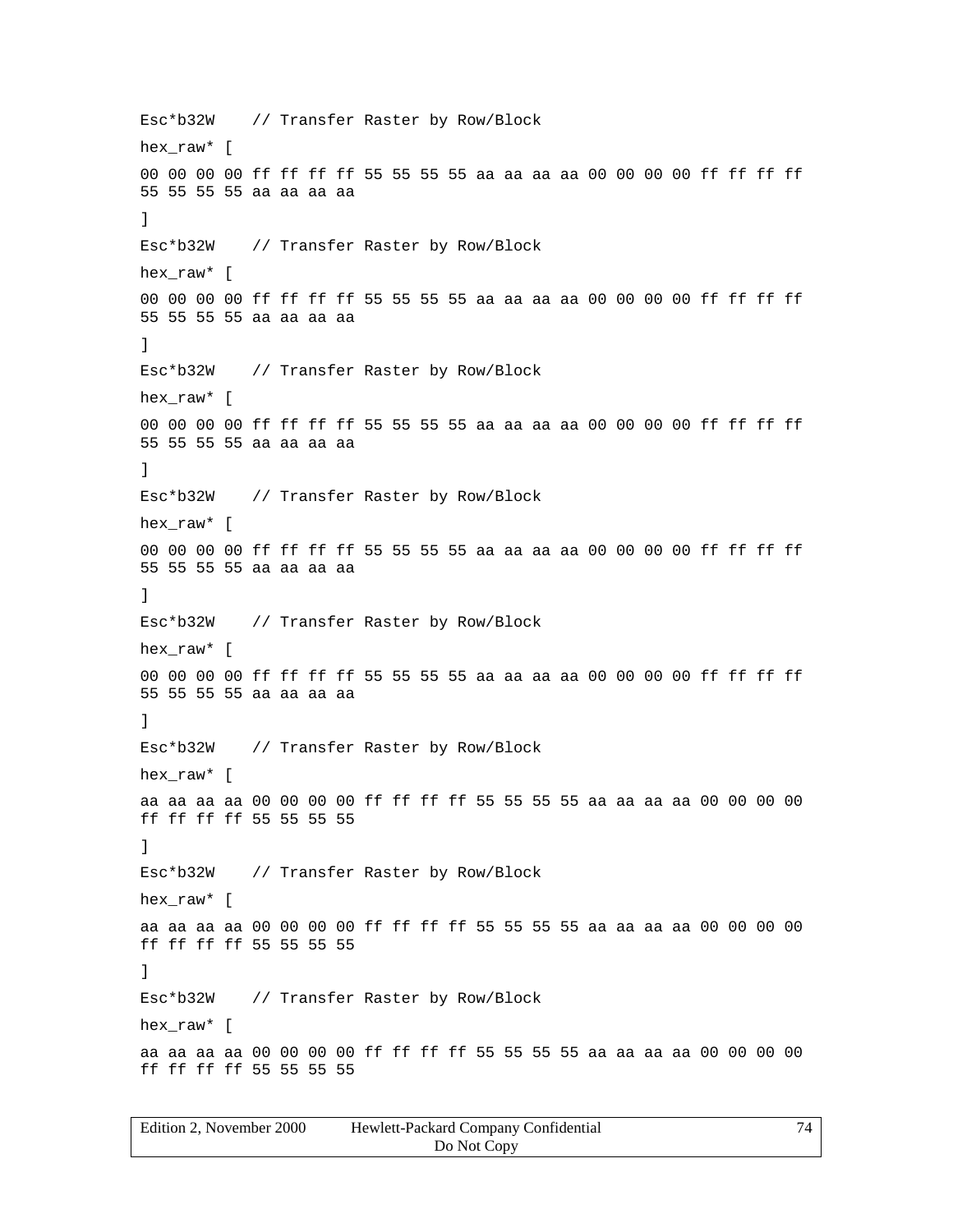Esc\*b32W // Transfer Raster by Row/Block hex\_raw\* [ aa aa aa aa 00 00 00 00 ff ff ff ff 55 55 55 55 aa aa aa aa 00 00 00 00 ff ff ff ff 55 55 55 55 ] Esc\*b32W // Transfer Raster by Row/Block hex raw\* [ aa aa aa aa 00 00 00 00 ff ff ff ff 55 55 55 55 aa aa aa aa 00 00 00 00 ff ff ff ff 55 55 55 55 ] Esc\*b32W // Transfer Raster by Row/Block hex\_raw\* [ aa aa aa aa 00 00 00 00 ff ff ff ff 55 55 55 55 aa aa aa aa 00 00 00 00 ff ff ff ff 55 55 55 55 ] Esc\*b32W // Transfer Raster by Row/Block hex\_raw\* [ aa aa aa aa 00 00 00 00 ff ff ff ff 55 55 55 55 aa aa aa aa 00 00 00 00 ff ff ff ff 55 55 55 55 ] Esc\*b32W // Transfer Raster by Row/Block hex\_raw\* [ aa aa aa aa 00 00 00 00 ff ff ff ff 55 55 55 55 aa aa aa aa 00 00 00 00 ff ff ff ff 55 55 55 55 ] Esc\*b32W // Transfer Raster by Row/Block hex raw\* [ aa aa aa aa 00 00 00 00 ff ff ff ff 55 55 55 55 aa aa aa aa 00 00 00 00 ff ff ff ff 55 55 55 55 ] Esc\*b32W // Transfer Raster by Row/Block hex\_raw\* [ aa aa aa aa 00 00 00 00 ff ff ff ff 55 55 55 55 aa aa aa aa 00 00 00 00 ff ff ff ff 55 55 55 55 ] Esc\*b32W // Transfer Raster by Row/Block hex\_raw\* [

]

| Edition 2. November 2000 | Hewlett-Packard Company Confidential | 75 |
|--------------------------|--------------------------------------|----|
|                          | Do Not Copy                          |    |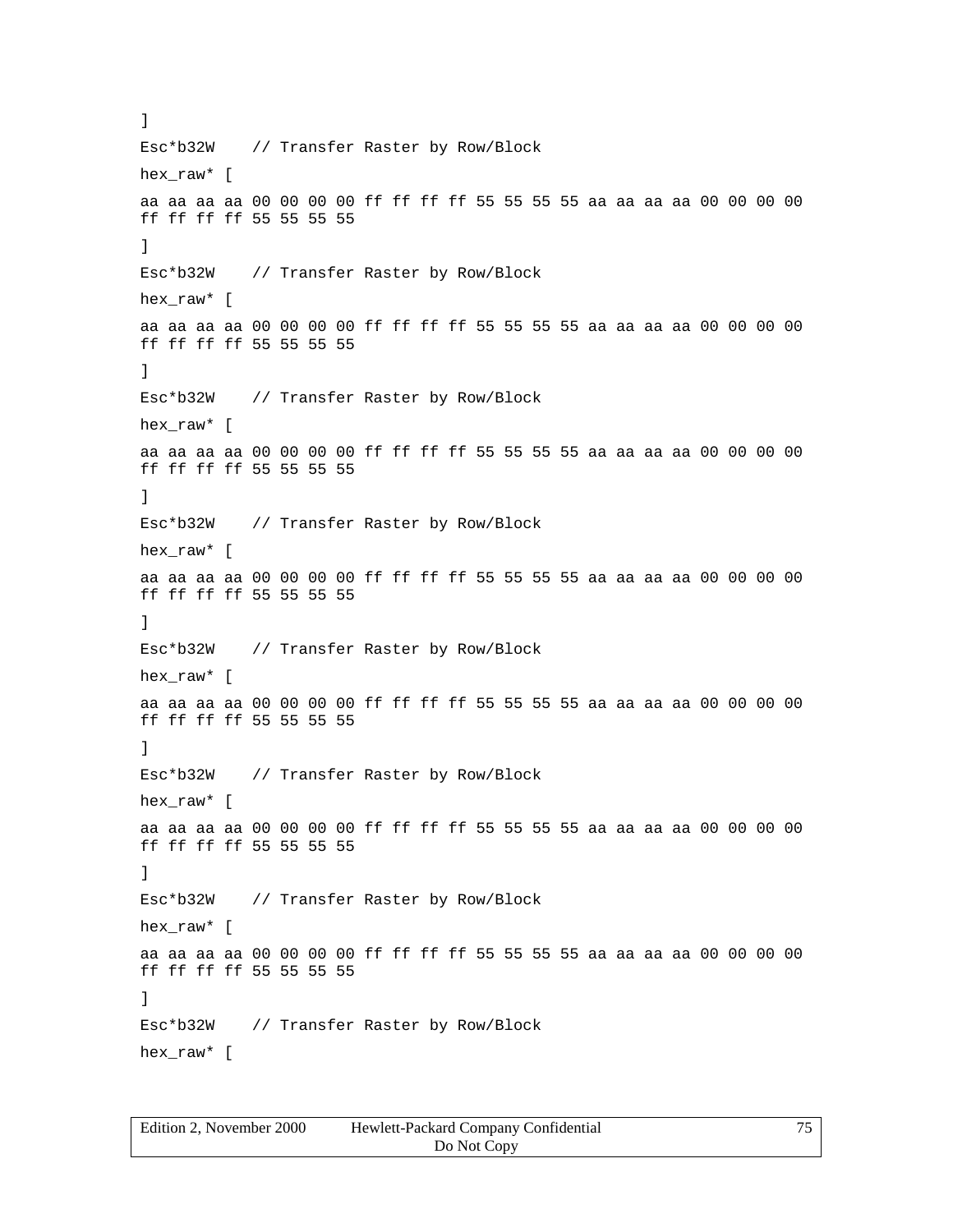aa aa aa aa 00 00 00 00 ff ff ff ff 55 55 55 55 aa aa aa aa 00 00 00 00 ff ff ff ff 55 55 55 55 ] Esc\*b32W // Transfer Raster by Row/Block hex\_raw\* [ aa aa aa aa 00 00 00 00 ff ff ff ff 55 55 55 55 aa aa aa aa 00 00 00 00 ff ff ff ff 55 55 55 55 ] Esc\*b32W // Transfer Raster by Row/Block hex raw\* [ aa aa aa aa 00 00 00 00 ff ff ff ff 55 55 55 55 aa aa aa aa 00 00 00 00 ff ff ff ff 55 55 55 55 ] Esc\*b32W // Transfer Raster by Row/Block hex raw\* [ aa aa aa aa 00 00 00 00 ff ff ff ff 55 55 55 55 aa aa aa aa 00 00 00 00 ff ff ff ff 55 55 55 55 ] Esc\*b32W // Transfer Raster by Row/Block hex raw\* [ aa aa aa aa 00 00 00 00 ff ff ff ff 55 55 55 55 aa aa aa aa 00 00 00 00 ff ff ff ff 55 55 55 55 ] Esc\*b32W // Transfer Raster by Row/Block hex raw\* [ aa aa aa aa 00 00 00 00 ff ff ff ff 55 55 55 55 aa aa aa aa 00 00 00 00 ff ff ff ff 55 55 55 55 ] Esc\*b32W // Transfer Raster by Row/Block hex\_raw\* [ 55 55 55 55 aa aa aa aa 00 00 00 00 ff ff ff ff 55 55 55 55 aa aa aa aa 00 00 00 00 ff ff ff ff ] Esc\*b32W // Transfer Raster by Row/Block hex\_raw\* [ 55 55 55 55 aa aa aa aa 00 00 00 00 ff ff ff ff 55 55 55 55 aa aa aa aa 00 00 00 00 ff ff ff ff ] Esc\*b32W // Transfer Raster by Row/Block

| Edition 2, November 2000 | Hewlett-Packard Company Confidential |  |
|--------------------------|--------------------------------------|--|
|                          | Do Not Copy                          |  |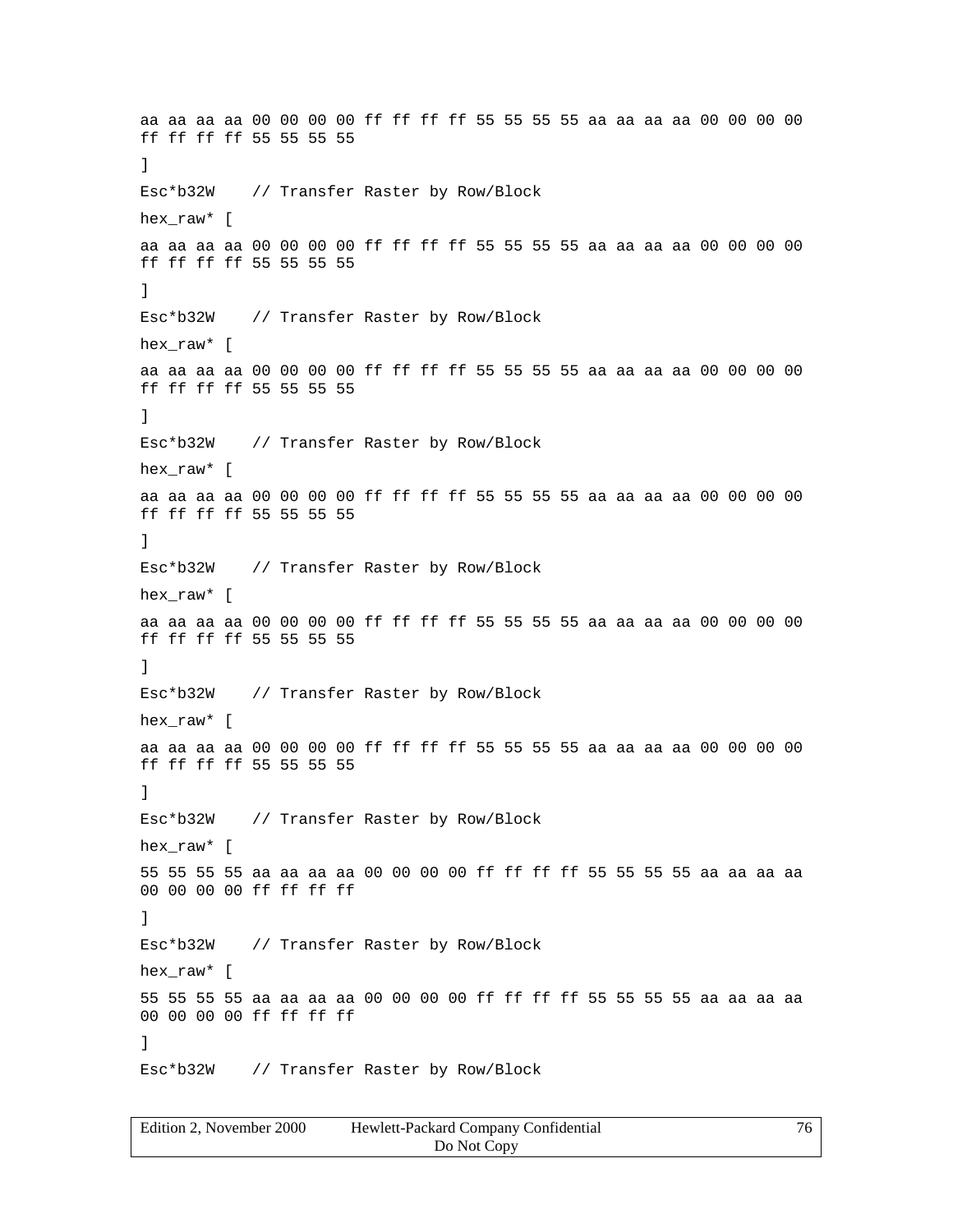hex\_raw\* [ 55 55 55 55 aa aa aa aa 00 00 00 00 ff ff ff ff 55 55 55 55 aa aa aa aa 00 00 00 00 ff ff ff ff ] Esc\*b32W // Transfer Raster by Row/Block hex raw\* [ 55 55 55 55 aa aa aa aa 00 00 00 00 ff ff ff ff 55 55 55 55 aa aa aa aa 00 00 00 00 ff ff ff ff ] Esc\*b32W // Transfer Raster by Row/Block hex raw\* [ 55 55 55 55 aa aa aa aa 00 00 00 00 ff ff ff ff 55 55 55 55 aa aa aa aa 00 00 00 00 ff ff ff ff ] Esc\*b32W // Transfer Raster by Row/Block hex raw\* [ 55 55 55 55 aa aa aa aa 00 00 00 00 ff ff ff ff 55 55 55 55 aa aa aa aa 00 00 00 00 ff ff ff ff ] Esc\*b32W // Transfer Raster by Row/Block hex\_raw\* [ 55 55 55 55 aa aa aa aa 00 00 00 00 ff ff ff ff 55 55 55 55 aa aa aa aa 00 00 00 00 ff ff ff ff ] Esc\*b32W // Transfer Raster by Row/Block hex\_raw\* [ 55 55 55 55 aa aa aa aa 00 00 00 00 ff ff ff ff 55 55 55 55 aa aa aa aa 00 00 00 00 ff ff ff ff ] Esc\*b32W // Transfer Raster by Row/Block hex\_raw\* [ 55 55 55 55 aa aa aa aa 00 00 00 00 ff ff ff ff 55 55 55 55 aa aa aa aa 00 00 00 00 ff ff ff ff ] Esc\*b32W // Transfer Raster by Row/Block hex raw\* [ 55 55 55 55 aa aa aa aa 00 00 00 00 ff ff ff ff 55 55 55 55 aa aa aa aa 00 00 00 00 ff ff ff ff ]

| Edition 2, November 2000 | Hewlett-Packard Company Confidential | 77 |
|--------------------------|--------------------------------------|----|
|                          | Do Not Copy                          |    |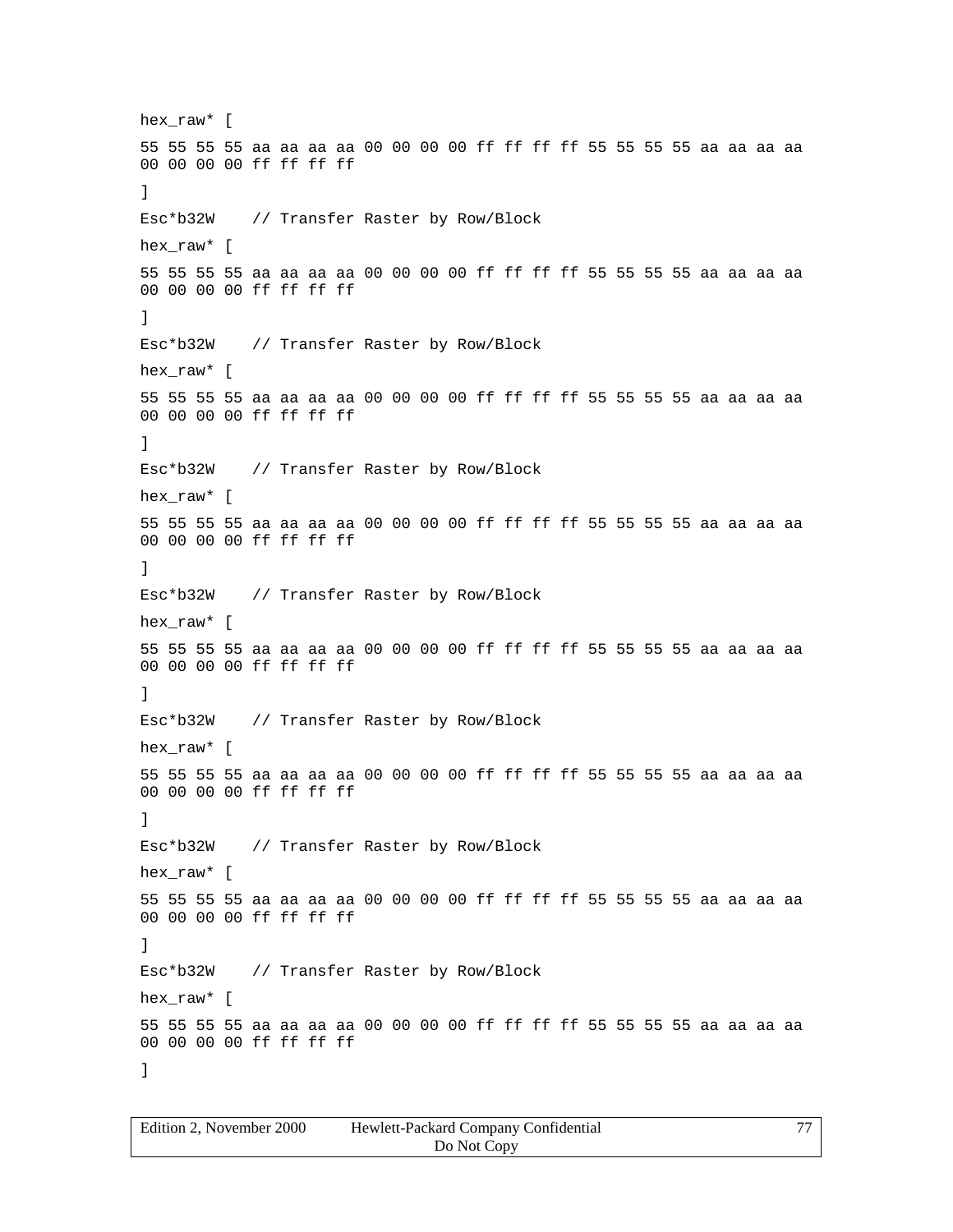Esc\*b32W // Transfer Raster by Row/Block hex raw\* [ 55 55 55 55 aa aa aa aa 00 00 00 00 ff ff ff ff 55 55 55 55 aa aa aa aa 00 00 00 00 ff ff ff ff ] Esc\*b32W // Transfer Raster by Row/Block hex\_raw\* [ 55 55 55 55 aa aa aa aa 00 00 00 00 ff ff ff ff 55 55 55 55 aa aa aa aa 00 00 00 00 ff ff ff ff ] Esc\*b32W // Transfer Raster by Row/Block hex\_raw\* [ 55 55 55 55 aa aa aa aa 00 00 00 00 ff ff ff ff 55 55 55 55 aa aa aa aa 00 00 00 00 ff ff ff ff ] Esc\*b32W // Transfer Raster by Row/Block hex\_raw\* [ 55 55 55 55 aa aa aa aa 00 00 00 00 ff ff ff ff 55 55 55 55 aa aa aa aa 00 00 00 00 ff ff ff ff ] Esc\*b32W // Transfer Raster by Row/Block hex\_raw\* [ 55 55 55 55 aa aa aa aa 00 00 00 00 ff ff ff ff 55 55 55 55 aa aa aa aa 00 00 00 00 ff ff ff ff ] Esc\*b32W // Transfer Raster by Row/Block hex\_raw\* [ 55 55 55 55 aa aa aa aa 00 00 00 00 ff ff ff ff 55 55 55 55 aa aa aa aa 00 00 00 00 ff ff ff ff ] Esc\*rC // End Raster Graphics EscE // Reset

// Input File Size = 87045 bytes

| Edition 2, November 2000 | Hewlett-Packard Company Confidential | 78 |
|--------------------------|--------------------------------------|----|
|                          | Do Not Copy                          |    |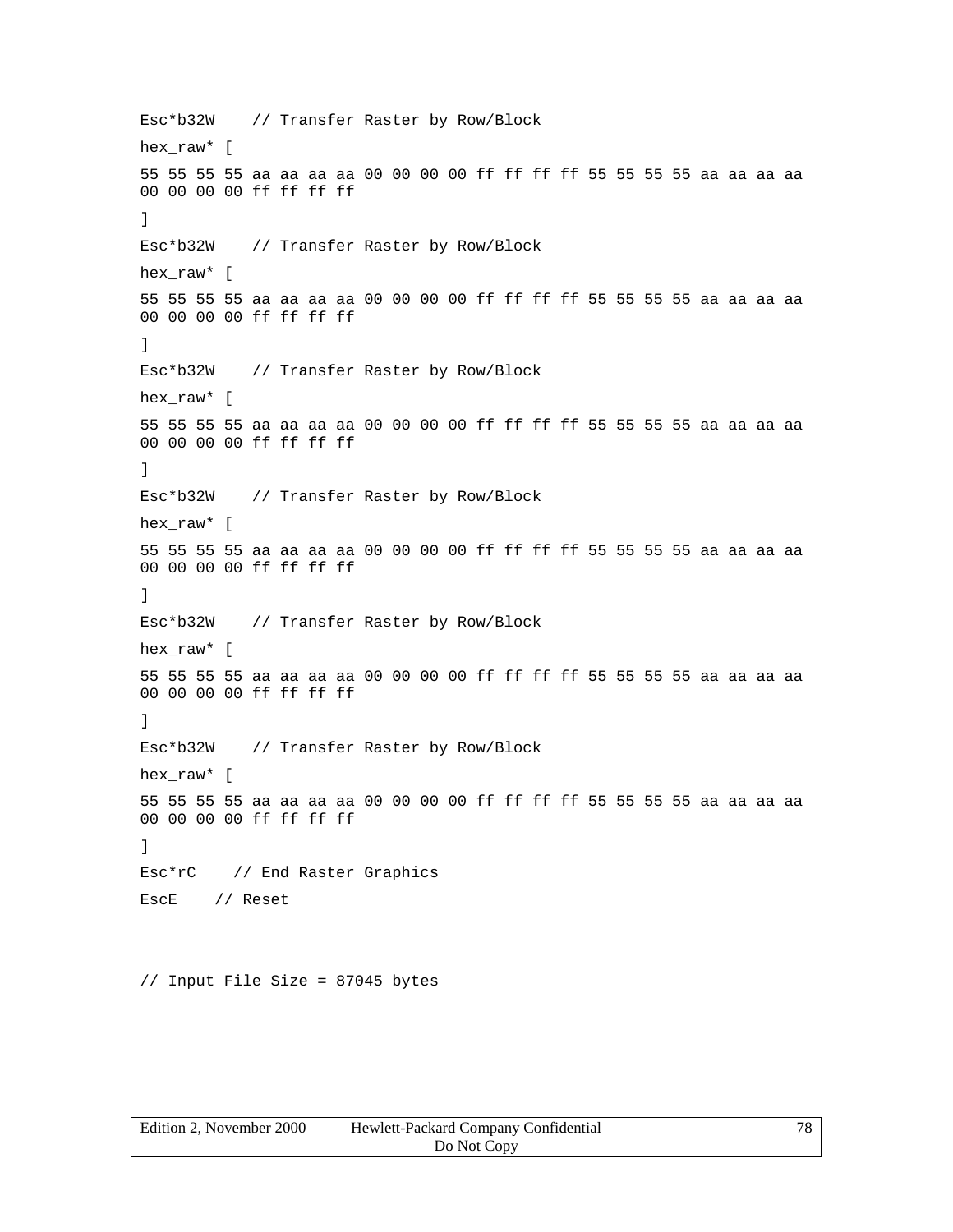## **Printing a Checkerboard Raster Pattern**

**File Name:** PgChkSCM

The following example shows how to print a checkerboard raster pattern for each of the four print directions. At the resolution of 75 raster pixels per inch, the size of this raster is 16 by 16. (in PCL units the size is 64 x 64, and in simulator output dots of 600, the size is 128 by 128). This example uses Simple Color mode 3, 3-Plane RGB, with Foreground color set to black.

**Output:** This program prints text, a simple color raster image, and 3 black rules with differing patterns in each of the four print directions on the page.

```
EscE // Reset
Esc*r3U // Simple Color
Esc*v0S // Foreground color
Esc&a0P // Print Direction
Esc*p0X // Move CAP Horizontal (PCL Units)
Esc*p0Y // Move CAP Vertical (PCL Units)
This test, PageCheckSCM.t, shows that
common ThinPCL objects print correctly
for each of the four print directions.
Print a design using color raster.
The colors are black, red, green, blue.
Esc*r0F // Raster Presentation
Esc*r64T // Source Raster Height
Esc*r64S // Source Raster Width
Esc*r1A // Start Raster
Esc*b8V // Transfer Raster by Plane
hex raw* [ 00 00 00 00 ff ff ff ff ]
Esc*b8V // Transfer Raster by Plane
hex_raw* [ 00 00 00 00 ff ff 00 00 ]
Esc*b8W // Transfer Raster by Row/Block
hex_raw* [ 00 00 00 00 ff ff 00 00 ]
```

| Edition 2. November 2000 | Hewlett-Packard Company Confidential | 79 |
|--------------------------|--------------------------------------|----|
|                          | Do Not Copy                          |    |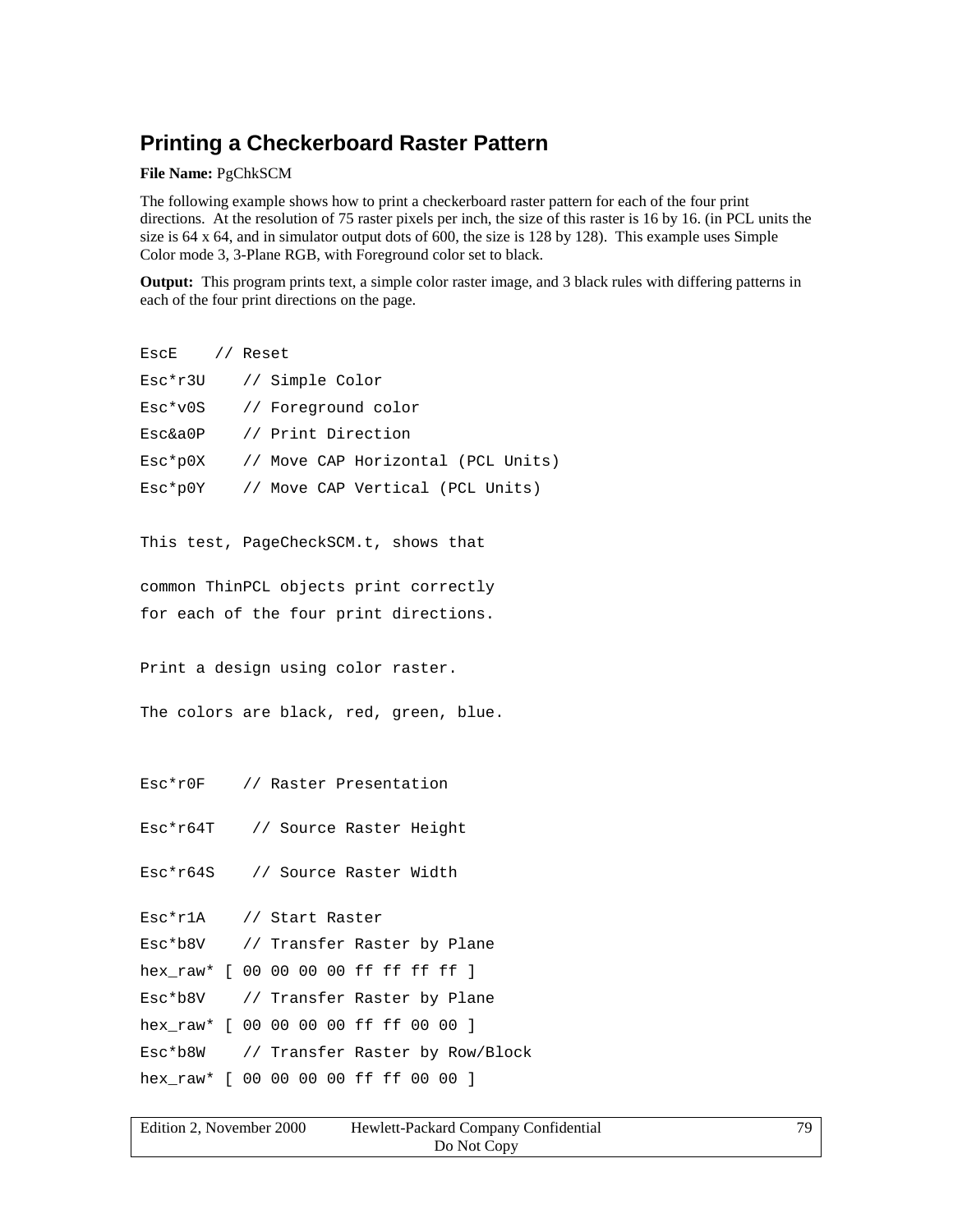Esc\*b8V // Transfer Raster by Plane hex\_raw\* [ 00 00 00 00 ff ff ff ff ] Esc\*b8V // Transfer Raster by Plane hex\_raw\* [ 00 00 00 00 ff ff 00 00 ] Esc\*b8W // Transfer Raster by Row/Block hex\_raw\* [ 00 00 00 00 ff ff 00 00 ] Esc\*b8V // Transfer Raster by Plane hex raw\* [ 00 00 00 00 ff ff ff ff ] Esc\*b8V // Transfer Raster by Plane hex\_raw\* [ 00 00 00 00 ff ff 00 00 ] Esc\*b8W // Transfer Raster by Row/Block hex\_raw\* [ 00 00 00 00 ff ff 00 00 ] Esc\*b8V // Transfer Raster by Plane hex raw\* [ 00 00 00 00 ff ff ff ff ] Esc\*b8V // Transfer Raster by Plane hex\_raw\* [ 00 00 00 00 ff ff 00 00 ] Esc\*b8W // Transfer Raster by Row/Block hex\_raw\* [ 00 00 00 00 ff ff 00 00 ] Esc\*b8V // Transfer Raster by Plane hex raw\* [ 00 00 00 00 ff ff ff ff ] Esc\*b8V // Transfer Raster by Plane hex\_raw\* [ 00 00 00 00 ff ff 00 00 ] Esc\*b8W // Transfer Raster by Row/Block hex\_raw\* [ 00 00 00 00 ff ff 00 00 ] Esc\*b8V // Transfer Raster by Plane hex raw\* [ 00 00 00 00 ff ff ff ff ] Esc\*b8V // Transfer Raster by Plane hex\_raw\* [ 00 00 00 00 ff ff 00 00 ] Esc\*b8W // Transfer Raster by Row/Block hex raw\* [ 00 00 00 00 ff ff 00 00 ] Esc\*b8V // Transfer Raster by Plane hex\_raw\* [ 00 00 00 00 ff ff ff ff ] Esc\*b8V // Transfer Raster by Plane hex\_raw\* [ 00 00 00 00 ff ff 00 00 ] Esc\*b8W // Transfer Raster by Row/Block hex\_raw\* [ 00 00 00 00 ff ff 00 00 ]

| Edition 2. November 2000 | Hewlett-Packard Company Confidential | 80 |
|--------------------------|--------------------------------------|----|
|                          | Do Not Copy                          |    |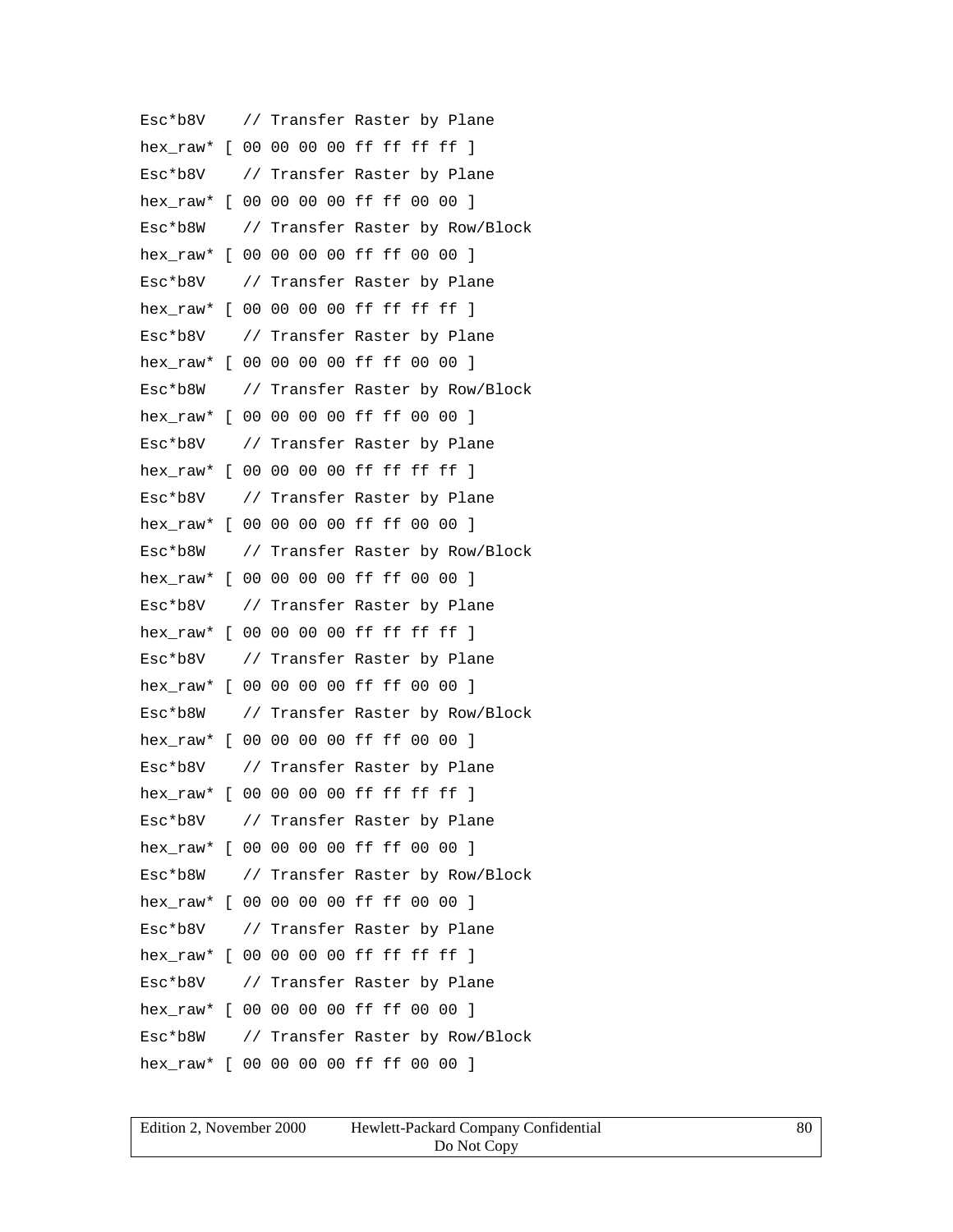Esc\*b8V // Transfer Raster by Plane hex\_raw\* [ 00 00 00 00 ff ff ff ff ] Esc\*b8V // Transfer Raster by Plane hex\_raw\* [ 00 00 00 00 ff ff 00 00 ] Esc\*b8W // Transfer Raster by Row/Block hex\_raw\* [ 00 00 00 00 ff ff 00 00 ] Esc\*b8V // Transfer Raster by Plane hex raw\* [ 00 00 00 00 ff ff ff ff ] Esc\*b8V // Transfer Raster by Plane hex\_raw\* [ 00 00 00 00 ff ff 00 00 ] Esc\*b8W // Transfer Raster by Row/Block hex\_raw\* [ 00 00 00 00 ff ff 00 00 ] Esc\*b8V // Transfer Raster by Plane hex raw\* [ 00 00 00 00 ff ff ff ff ] Esc\*b8V // Transfer Raster by Plane hex\_raw\* [ 00 00 00 00 ff ff 00 00 ] Esc\*b8W // Transfer Raster by Row/Block hex\_raw\* [ 00 00 00 00 ff ff 00 00 ] Esc\*b8V // Transfer Raster by Plane hex raw\* [ 00 00 00 00 ff ff ff ff ] Esc\*b8V // Transfer Raster by Plane hex\_raw\* [ 00 00 00 00 ff ff 00 00 ] Esc\*b8W // Transfer Raster by Row/Block hex\_raw\* [ 00 00 00 00 ff ff 00 00 ] Esc\*b8V // Transfer Raster by Plane hex raw\* [ 00 00 00 00 ff ff ff ff ] Esc\*b8V // Transfer Raster by Plane hex\_raw\* [ 00 00 00 00 ff ff 00 00 ] Esc\*b8W // Transfer Raster by Row/Block hex raw\* [ 00 00 00 00 ff ff 00 00 ] Esc\*b8V // Transfer Raster by Plane hex\_raw\* [ 00 00 00 00 ff ff ff ff ] Esc\*b8V // Transfer Raster by Plane hex\_raw\* [ 00 00 00 00 ff ff 00 00 ] Esc\*b8W // Transfer Raster by Row/Block hex\_raw\* [ 00 00 00 00 ff ff 00 00 ]

| Edition 2, November 2000 | Hewlett-Packard Company Confidential |  |
|--------------------------|--------------------------------------|--|
|                          | Do Not Copy                          |  |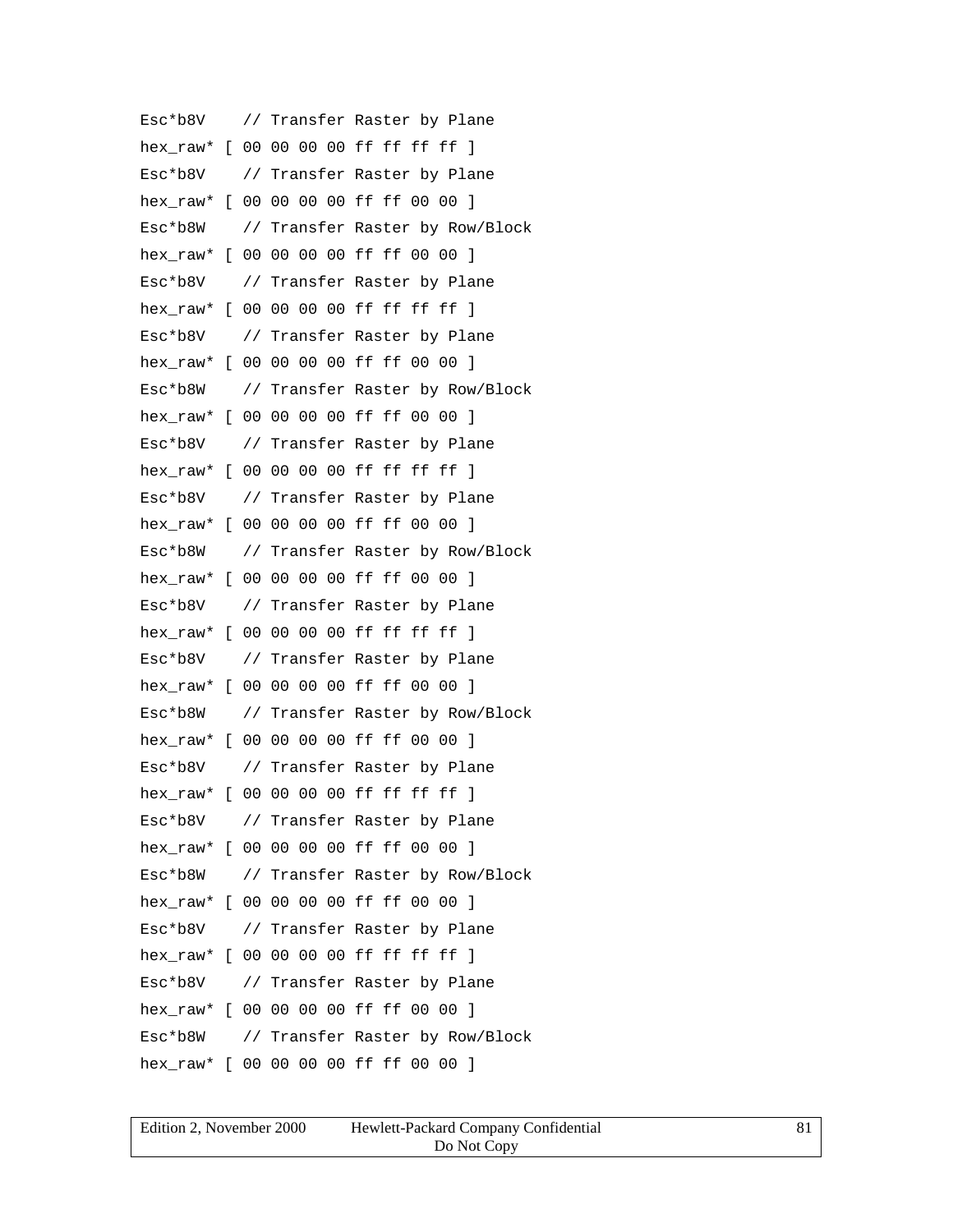Esc\*b8V // Transfer Raster by Plane hex\_raw\* [ 00 00 00 00 ff ff ff ff ] Esc\*b8V // Transfer Raster by Plane hex\_raw\* [ 00 00 00 00 ff ff 00 00 ] Esc\*b8W // Transfer Raster by Row/Block hex\_raw\* [ 00 00 00 00 ff ff 00 00 ] Esc\*b8V // Transfer Raster by Plane hex raw\* [ 00 00 00 00 ff ff ff ff ] Esc\*b8V // Transfer Raster by Plane hex\_raw\* [ 00 00 00 00 ff ff 00 00 ] Esc\*b8W // Transfer Raster by Row/Block hex\_raw\* [ 00 00 00 00 ff ff 00 00 ] Esc\*b8V // Transfer Raster by Plane hex raw\* [ 00 00 00 00 ff ff ff ff ] Esc\*b8V // Transfer Raster by Plane hex\_raw\* [ 00 00 00 00 ff ff 00 00 ] Esc\*b8W // Transfer Raster by Row/Block hex raw\* [ 00 00 00 00 ff ff 00 00 ] Esc\*b8V // Transfer Raster by Plane hex raw\* [ 00 00 00 00 ff ff ff ff ] Esc\*b8V // Transfer Raster by Plane hex\_raw\* [ 00 00 00 00 00 00 ff ff ] Esc\*b8W // Transfer Raster by Row/Block hex raw\* [ 00 00 00 00 00 00 ff ff ] Esc\*b8V // Transfer Raster by Plane hex raw\* [ 00 00 00 00 ff ff ff ff ] Esc\*b8V // Transfer Raster by Plane hex\_raw\* [ 00 00 00 00 00 00 ff ff ] Esc\*b8W // Transfer Raster by Row/Block hex raw\* [ 00 00 00 00 00 00 ff ff ] Esc\*b8V // Transfer Raster by Plane hex\_raw\* [ 00 00 00 00 ff ff ff ff ] Esc\*b8V // Transfer Raster by Plane hex raw\* [ 00 00 00 00 00 00 ff ff ] Esc\*b8W // Transfer Raster by Row/Block hex raw\* [ 00 00 00 00 00 00 ff ff ]

| Edition 2. November 2000 | Hewlett-Packard Company Confidential | 82 |
|--------------------------|--------------------------------------|----|
|                          | Do Not Copy                          |    |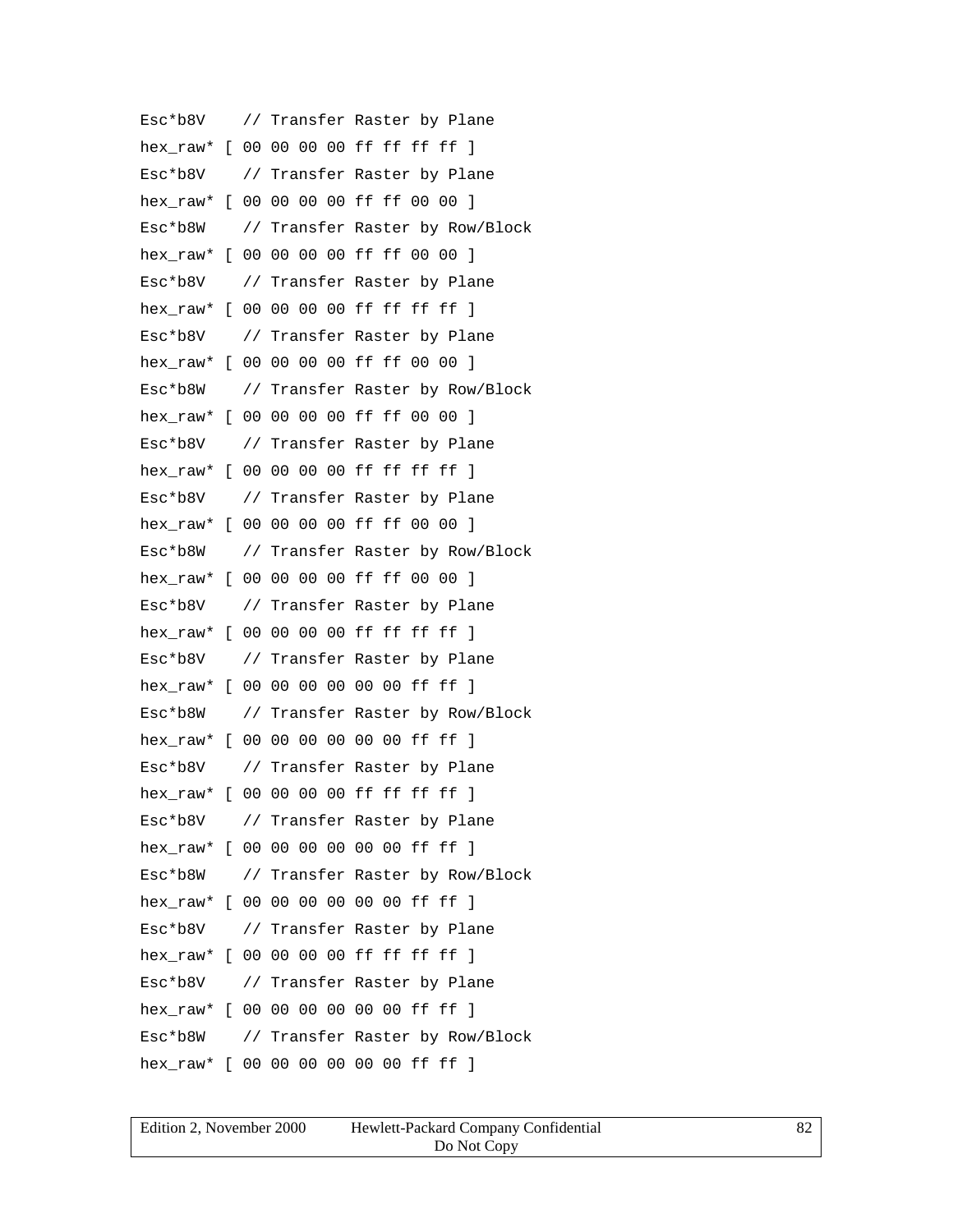Esc\*b8V // Transfer Raster by Plane hex\_raw\* [ 00 00 00 00 ff ff ff ff ] Esc\*b8V // Transfer Raster by Plane hex raw\* [ 00 00 00 00 00 00 ff ff ] Esc\*b8W // Transfer Raster by Row/Block hex raw\* [ 00 00 00 00 00 00 ff ff ] Esc\*b8V // Transfer Raster by Plane hex raw\* [ 00 00 00 00 ff ff ff ff ] Esc\*b8V // Transfer Raster by Plane hex raw\* [ 00 00 00 00 00 00 ff ff ] Esc\*b8W // Transfer Raster by Row/Block hex\_raw\* [ 00 00 00 00 00 00 ff ff ] Esc\*b8V // Transfer Raster by Plane hex raw\* [ 00 00 00 00 ff ff ff ff ] Esc\*b8V // Transfer Raster by Plane hex raw\* [ 00 00 00 00 00 00 ff ff ] Esc\*b8W // Transfer Raster by Row/Block hex raw\* [ 00 00 00 00 00 00 ff ff ] Esc\*b8V // Transfer Raster by Plane hex raw\* [ 00 00 00 00 ff ff ff ff ] Esc\*b8V // Transfer Raster by Plane hex\_raw\* [ 00 00 00 00 00 00 ff ff ] Esc\*b8W // Transfer Raster by Row/Block hex raw\* [ 00 00 00 00 00 00 ff ff ] Esc\*b8V // Transfer Raster by Plane hex raw\* [ 00 00 00 00 ff ff ff ff ] Esc\*b8V // Transfer Raster by Plane hex\_raw\* [ 00 00 00 00 00 00 ff ff ] Esc\*b8W // Transfer Raster by Row/Block hex raw\* [ 00 00 00 00 00 00 ff ff ] Esc\*b8V // Transfer Raster by Plane hex\_raw\* [ 00 00 00 00 ff ff ff ff ] Esc\*b8V // Transfer Raster by Plane hex raw\* [ 00 00 00 00 00 00 ff ff ] Esc\*b8W // Transfer Raster by Row/Block hex raw\* [ 00 00 00 00 00 00 ff ff ]

| Edition 2, November 2000 | Hewlett-Packard Company Confidential |  |
|--------------------------|--------------------------------------|--|
|                          | Do Not Copy                          |  |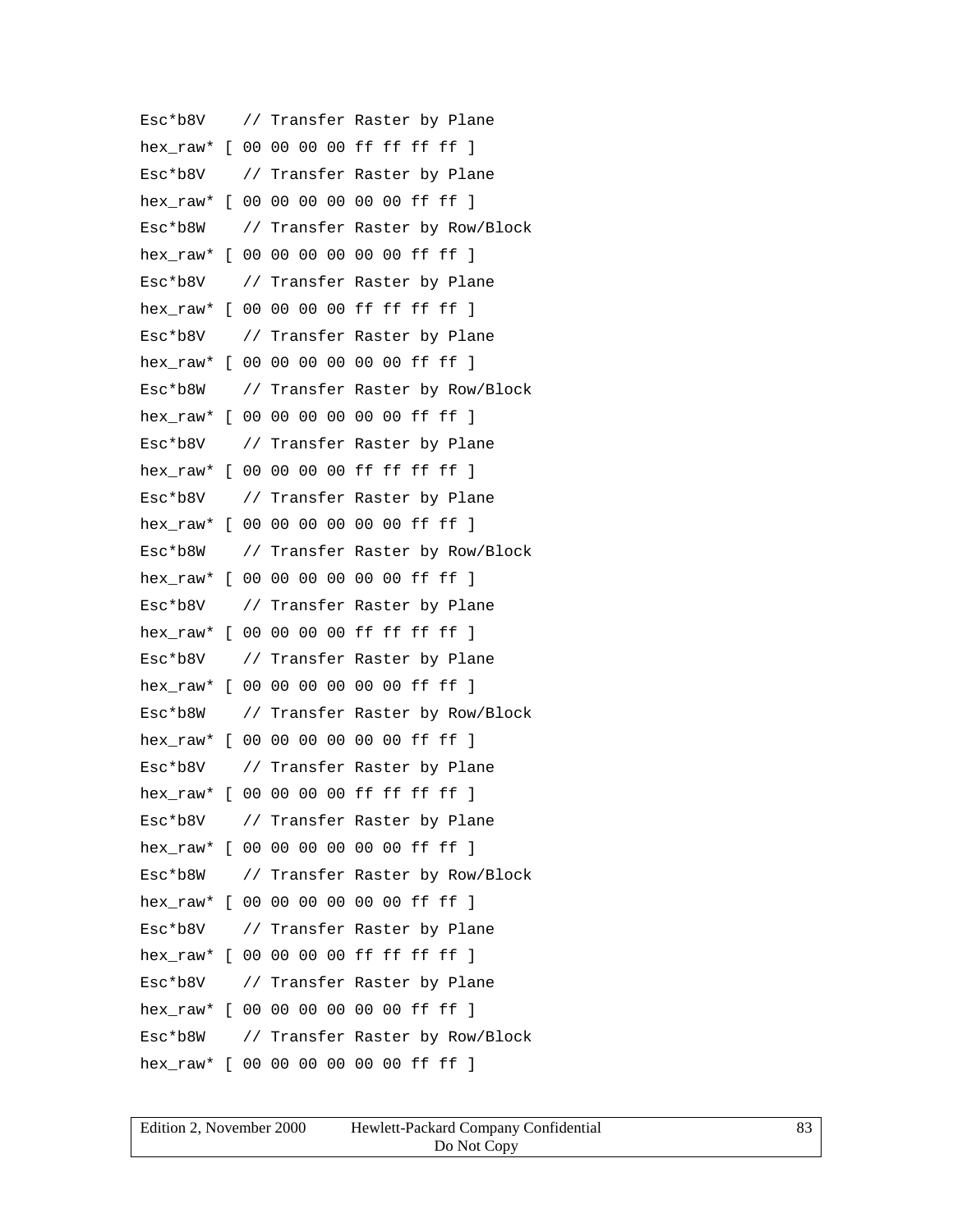Esc\*b8V // Transfer Raster by Plane hex\_raw\* [ 00 00 00 00 ff ff ff ff ] Esc\*b8V // Transfer Raster by Plane hex raw\* [ 00 00 00 00 00 00 ff ff ] Esc\*b8W // Transfer Raster by Row/Block hex raw\* [ 00 00 00 00 00 00 ff ff ] Esc\*b8V // Transfer Raster by Plane hex raw\* [ 00 00 00 00 ff ff ff ff ] Esc\*b8V // Transfer Raster by Plane hex raw\* [ 00 00 00 00 00 00 ff ff ] Esc\*b8W // Transfer Raster by Row/Block hex\_raw\* [ 00 00 00 00 00 00 ff ff ] Esc\*b8V // Transfer Raster by Plane hex raw\* [ 00 00 00 00 ff ff ff ff ] Esc\*b8V // Transfer Raster by Plane hex raw\* [ 00 00 00 00 00 00 ff ff ] Esc\*b8W // Transfer Raster by Row/Block hex raw\* [ 00 00 00 00 00 00 ff ff ] Esc\*b8V // Transfer Raster by Plane hex raw\* [ 00 00 00 00 ff ff ff ff ] Esc\*b8V // Transfer Raster by Plane hex\_raw\* [ 00 00 00 00 00 00 ff ff ] Esc\*b8W // Transfer Raster by Row/Block hex raw\* [ 00 00 00 00 00 00 ff ff ] Esc\*b8V // Transfer Raster by Plane hex raw\* [ 00 00 00 00 ff ff ff ff ] Esc\*b8V // Transfer Raster by Plane hex\_raw\* [ 00 00 00 00 00 00 ff ff ] Esc\*b8W // Transfer Raster by Row/Block hex raw\* [ 00 00 00 00 00 00 ff ff ] Esc\*b8V // Transfer Raster by Plane hex\_raw\* [ 00 00 00 00 ff ff ff ff ] Esc\*b8V // Transfer Raster by Plane hex raw\* [ 00 00 00 00 00 00 ff ff ] Esc\*b8W // Transfer Raster by Row/Block hex raw\* [ 00 00 00 00 00 00 ff ff ]

| Edition 2, November 2000 | Hewlett-Packard Company Confidential | 84 |
|--------------------------|--------------------------------------|----|
|                          | Do Not Copy                          |    |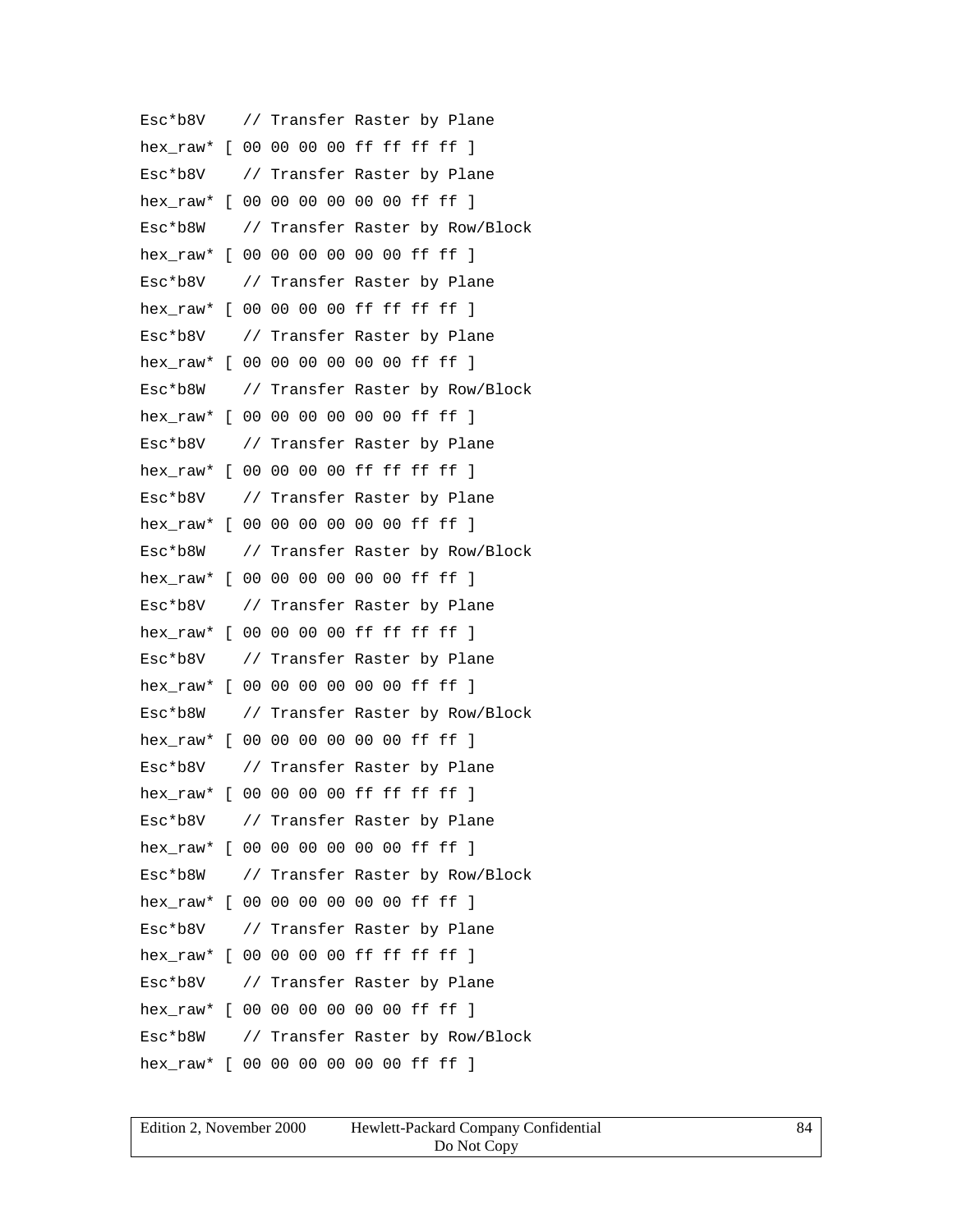Esc\*b8V // Transfer Raster by Plane hex\_raw\* [ 00 00 00 00 ff ff ff ff ] Esc\*b8V // Transfer Raster by Plane hex raw\* [ 00 00 00 00 00 00 ff ff ] Esc\*b8W // Transfer Raster by Row/Block hex raw\* [ 00 00 00 00 00 00 ff ff ] Esc\*b8V // Transfer Raster by Plane hex raw\* [ ff ff 00 00 00 00 ff ff ] Esc\*b8V // Transfer Raster by Plane hex raw\* [ ff ff 00 00 ff ff ff ff ] Esc\*b8W // Transfer Raster by Row/Block hex\_raw\* [ ff ff ff ff 00 00 ff ff ] Esc\*b8V // Transfer Raster by Plane hex\_raw\* [ ff ff 00 00 00 00 ff ff ] Esc\*b8V // Transfer Raster by Plane hex raw\* [ ff ff 00 00 ff ff ff ff ] Esc\*b8W // Transfer Raster by Row/Block hex raw\* [ ff ff ff ff 00 00 ff ff ] Esc\*b8V // Transfer Raster by Plane hex raw\* [ ff ff 00 00 00 00 ff ff ] Esc\*b8V // Transfer Raster by Plane hex\_raw\* [ ff ff 00 00 ff ff ff ff ] Esc\*b8W // Transfer Raster by Row/Block hex raw\* [ ff ff ff ff 00 00 ff ff ] Esc\*b8V // Transfer Raster by Plane hex\_raw\* [ ff ff 00 00 00 00 ff ff ] Esc\*b8V // Transfer Raster by Plane hex\_raw\* [ ff ff 00 00 ff ff ff ff ] Esc\*b8W // Transfer Raster by Row/Block hex raw\* [ ff ff ff ff 00 00 ff ff ] Esc\*b8V // Transfer Raster by Plane hex\_raw\* [ ff ff 00 00 00 00 ff ff ] Esc\*b8V // Transfer Raster by Plane hex raw\* [ ff ff 00 00 ff ff ff ff ] Esc\*b8W // Transfer Raster by Row/Block hex raw\* [ ff ff ff ff 00 00 ff ff ]

| Edition 2, November 2000 | Hewlett-Packard Company Confidential |  |
|--------------------------|--------------------------------------|--|
|                          | Do Not Copy                          |  |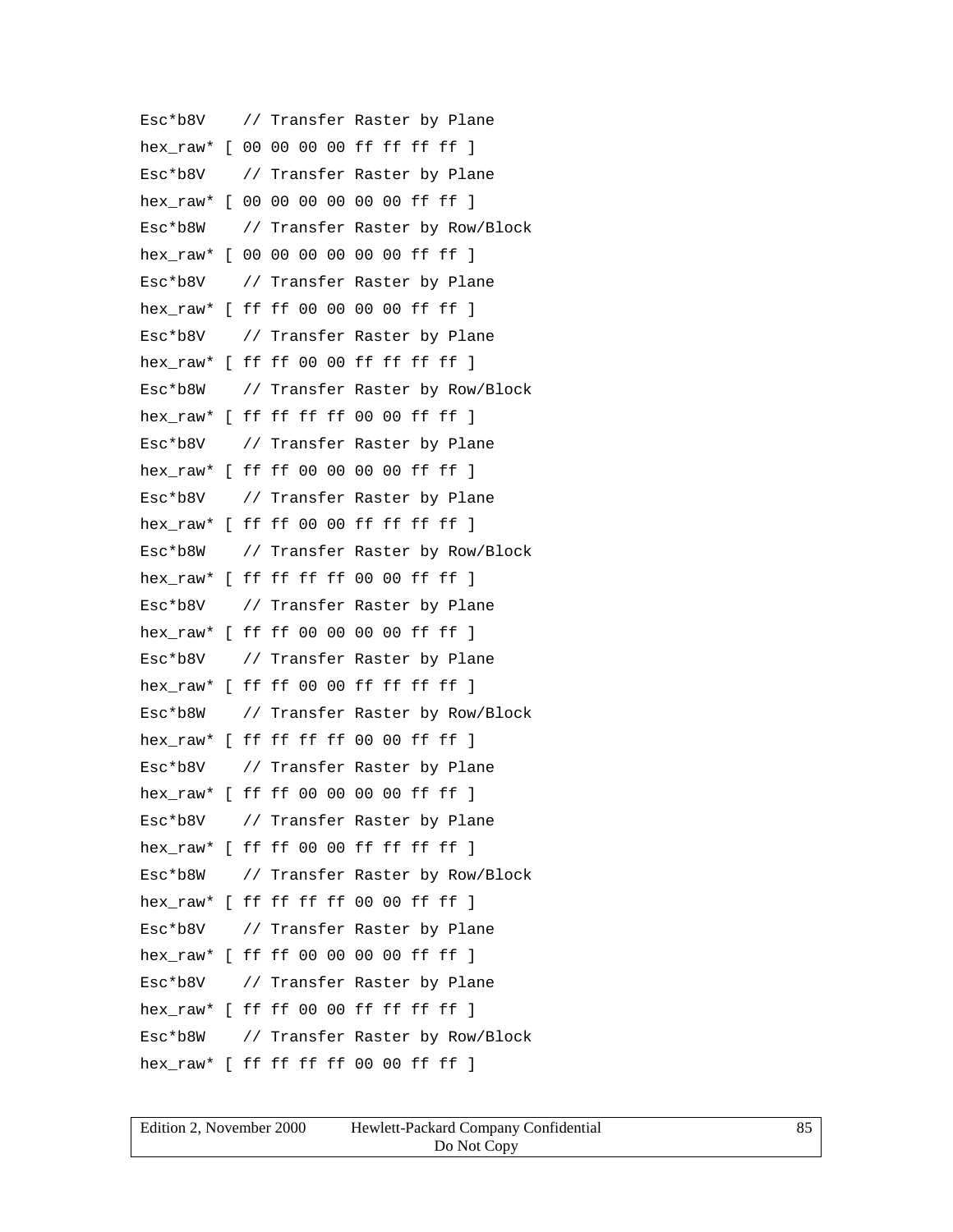Esc\*b8V // Transfer Raster by Plane hex\_raw\* [ ff ff 00 00 00 00 ff ff ] Esc\*b8V // Transfer Raster by Plane hex raw\* [ ff ff 00 00 ff ff ff ff ] Esc\*b8W // Transfer Raster by Row/Block hex\_raw\* [ ff ff ff ff 00 00 ff ff ] Esc\*b8V // Transfer Raster by Plane hex\_raw\* [ ff ff 00 00 00 00 ff ff ] Esc\*b8V // Transfer Raster by Plane hex raw\*  $[$  ff ff 00 00 ff ff ff ff  $]$ Esc\*b8W // Transfer Raster by Row/Block hex\_raw\* [ ff ff ff ff 00 00 ff ff ] Esc\*b8V // Transfer Raster by Plane hex\_raw\* [ ff ff 00 00 00 00 ff ff ] Esc\*b8V // Transfer Raster by Plane hex raw\* [ ff ff 00 00 ff ff ff ff ] Esc\*b8W // Transfer Raster by Row/Block hex raw\* [ ff ff ff ff 00 00 ff ff ] Esc\*b8V // Transfer Raster by Plane hex raw\* [ ff ff 00 00 00 00 ff ff ] Esc\*b8V // Transfer Raster by Plane hex\_raw\* [ ff ff 00 00 ff ff ff ff ] Esc\*b8W // Transfer Raster by Row/Block hex raw\* [ ff ff ff ff 00 00 ff ff ] Esc\*b8V // Transfer Raster by Plane hex\_raw\* [ ff ff 00 00 00 00 ff ff ] Esc\*b8V // Transfer Raster by Plane hex\_raw\* [ ff ff 00 00 ff ff ff ff ] Esc\*b8W // Transfer Raster by Row/Block hex raw\* [ ff ff ff ff 00 00 ff ff ] Esc\*b8V // Transfer Raster by Plane hex\_raw\* [ ff ff 00 00 00 00 ff ff ] Esc\*b8V // Transfer Raster by Plane hex raw\* [ ff ff 00 00 ff ff ff ff ] Esc\*b8W // Transfer Raster by Row/Block hex raw\* [ ff ff ff ff 00 00 ff ff ]

| Edition 2. November 2000 | Hewlett-Packard Company Confidential | 86 |
|--------------------------|--------------------------------------|----|
|                          | Do Not Copy                          |    |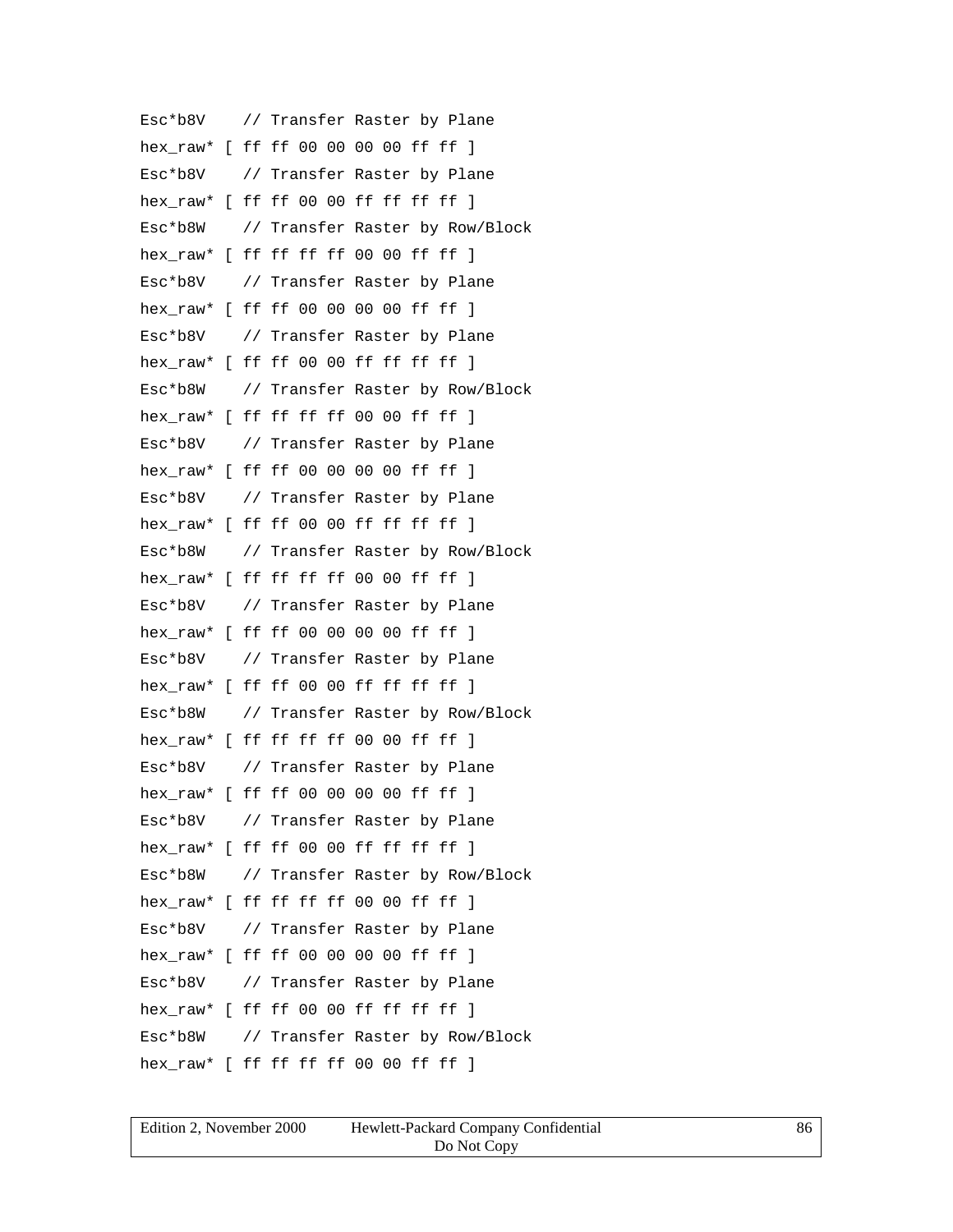Esc\*b8V // Transfer Raster by Plane hex\_raw\* [ ff ff 00 00 00 00 ff ff ] Esc\*b8V // Transfer Raster by Plane hex raw\* [ ff ff 00 00 ff ff ff ff ] Esc\*b8W // Transfer Raster by Row/Block hex\_raw\* [ ff ff ff ff 00 00 ff ff ] Esc\*b8V // Transfer Raster by Plane hex raw\* [ ff ff 00 00 00 00 ff ff ] Esc\*b8V // Transfer Raster by Plane hex raw\* [ ff ff 00 00 ff ff ff ff ] Esc\*b8W // Transfer Raster by Row/Block hex\_raw\* [ ff ff ff ff 00 00 ff ff ] Esc\*b8V // Transfer Raster by Plane hex\_raw\* [ ff ff 00 00 00 00 ff ff ] Esc\*b8V // Transfer Raster by Plane hex raw\* [ ff ff 00 00 ff ff ff ff ] Esc\*b8W // Transfer Raster by Row/Block hex raw\* [ ff ff ff ff 00 00 ff ff ] Esc\*b8V // Transfer Raster by Plane hex raw\* [ ff ff 00 00 00 00 ff ff ] Esc\*b8V // Transfer Raster by Plane hex\_raw\* [ ff ff 00 00 ff ff ff ff ] Esc\*b8W // Transfer Raster by Row/Block hex raw\* [ ff ff ff ff 00 00 ff ff ] Esc\*b8V // Transfer Raster by Plane hex\_raw\* [ ff ff 00 00 00 00 ff ff ] Esc\*b8V // Transfer Raster by Plane hex\_raw\* [ ff ff 00 00 ff ff ff ff ] Esc\*b8W // Transfer Raster by Row/Block hex raw\* [ ff ff ff ff 00 00 ff ff ] Esc\*b8V // Transfer Raster by Plane hex\_raw\* [ 00 00 ff ff ff ff 00 00 ] Esc\*b8V // Transfer Raster by Plane hex raw\* [ 00 00 ff ff ff ff ff ff ] Esc\*b8W // Transfer Raster by Row/Block hex raw\* [ ff ff ff ff ff ff 00 00 ]

| Edition 2, November 2000 | Hewlett-Packard Company Confidential |  |
|--------------------------|--------------------------------------|--|
|                          | Do Not Copy                          |  |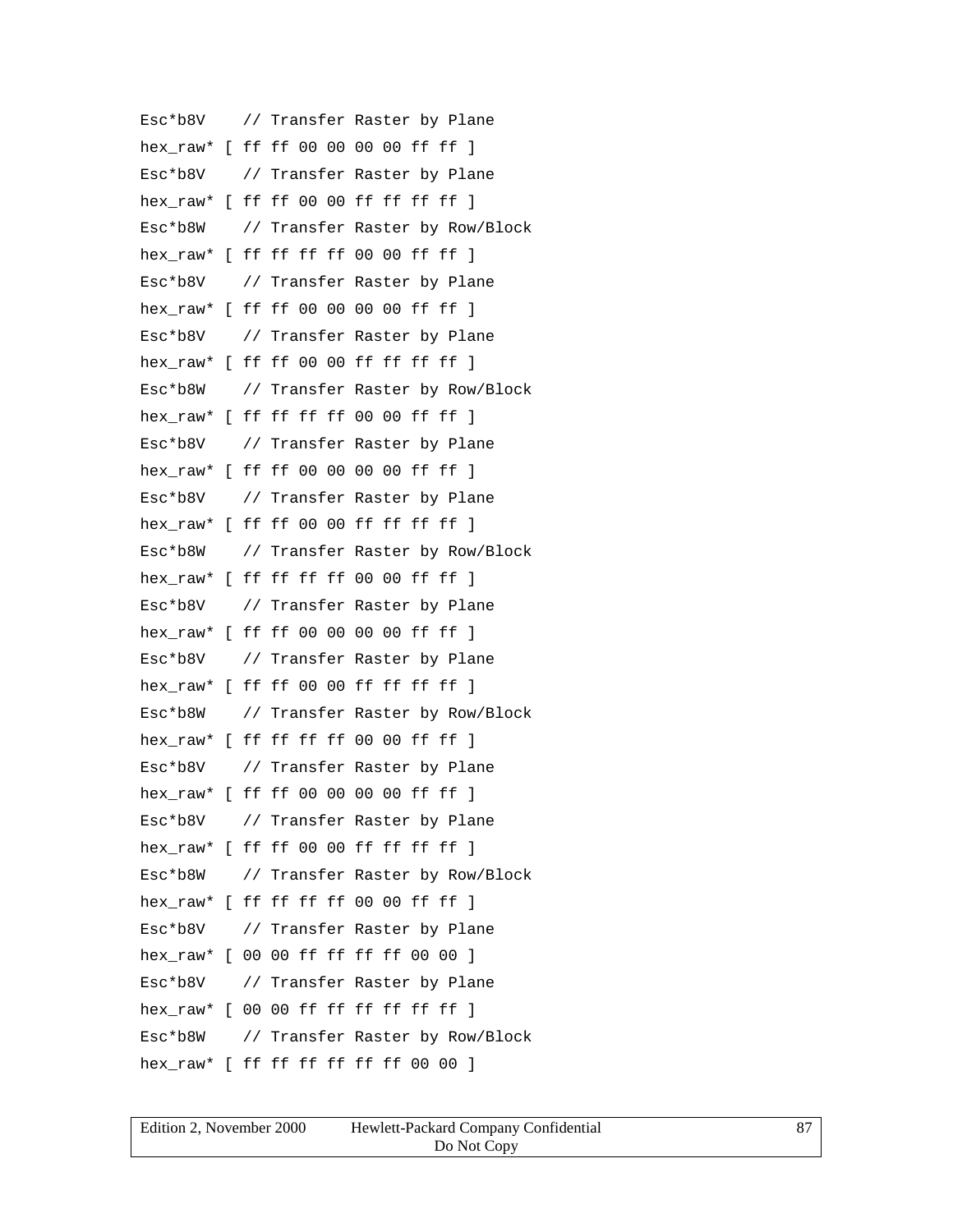Esc\*b8V // Transfer Raster by Plane hex\_raw\* [ 00 00 ff ff ff ff 00 00 ] Esc\*b8V // Transfer Raster by Plane hex raw\*  $[00 00$  ff ff ff ff ff ff  $]$ Esc\*b8W // Transfer Raster by Row/Block hex\_raw\* [ ff ff ff ff ff ff 00 00 ] Esc\*b8V // Transfer Raster by Plane hex raw\* [ 00 00 ff ff ff ff 00 00 ] Esc\*b8V // Transfer Raster by Plane hex raw\*  $[ 00 00$  ff ff ff ff ff ff  $]$ Esc\*b8W // Transfer Raster by Row/Block hex\_raw\* [ ff ff ff ff ff ff 00 00 ] Esc\*b8V // Transfer Raster by Plane hex\_raw\* [ 00 00 ff ff ff ff 00 00 ] Esc\*b8V // Transfer Raster by Plane hex raw\* [ 00 00 ff ff ff ff ff ff ] Esc\*b8W // Transfer Raster by Row/Block hex raw\* [ ff ff ff ff ff ff 00 00 ] Esc\*b8V // Transfer Raster by Plane hex raw\* [ 00 00 ff ff ff ff 00 00 ] Esc\*b8V // Transfer Raster by Plane hex\_raw\* [ 00 00 ff ff ff ff ff ff ] Esc\*b8W // Transfer Raster by Row/Block hex raw\* [ ff ff ff ff ff ff 00 00 ] Esc\*b8V // Transfer Raster by Plane hex\_raw\* [ 00 00 ff ff ff ff 00 00 ] Esc\*b8V // Transfer Raster by Plane hex\_raw\* [ 00 00 ff ff ff ff ff ff ] Esc\*b8W // Transfer Raster by Row/Block hex raw\* [ ff ff ff ff ff ff 00 00 ] Esc\*b8V // Transfer Raster by Plane hex\_raw\* [ 00 00 ff ff ff ff 00 00 ] Esc\*b8V // Transfer Raster by Plane hex raw\* [ 00 00 ff ff ff ff ff ff ] Esc\*b8W // Transfer Raster by Row/Block hex raw\* [ ff ff ff ff ff ff 00 00 ]

| Edition 2, November 2000 | Hewlett-Packard Company Confidential | 88 |
|--------------------------|--------------------------------------|----|
|                          | Do Not Copy                          |    |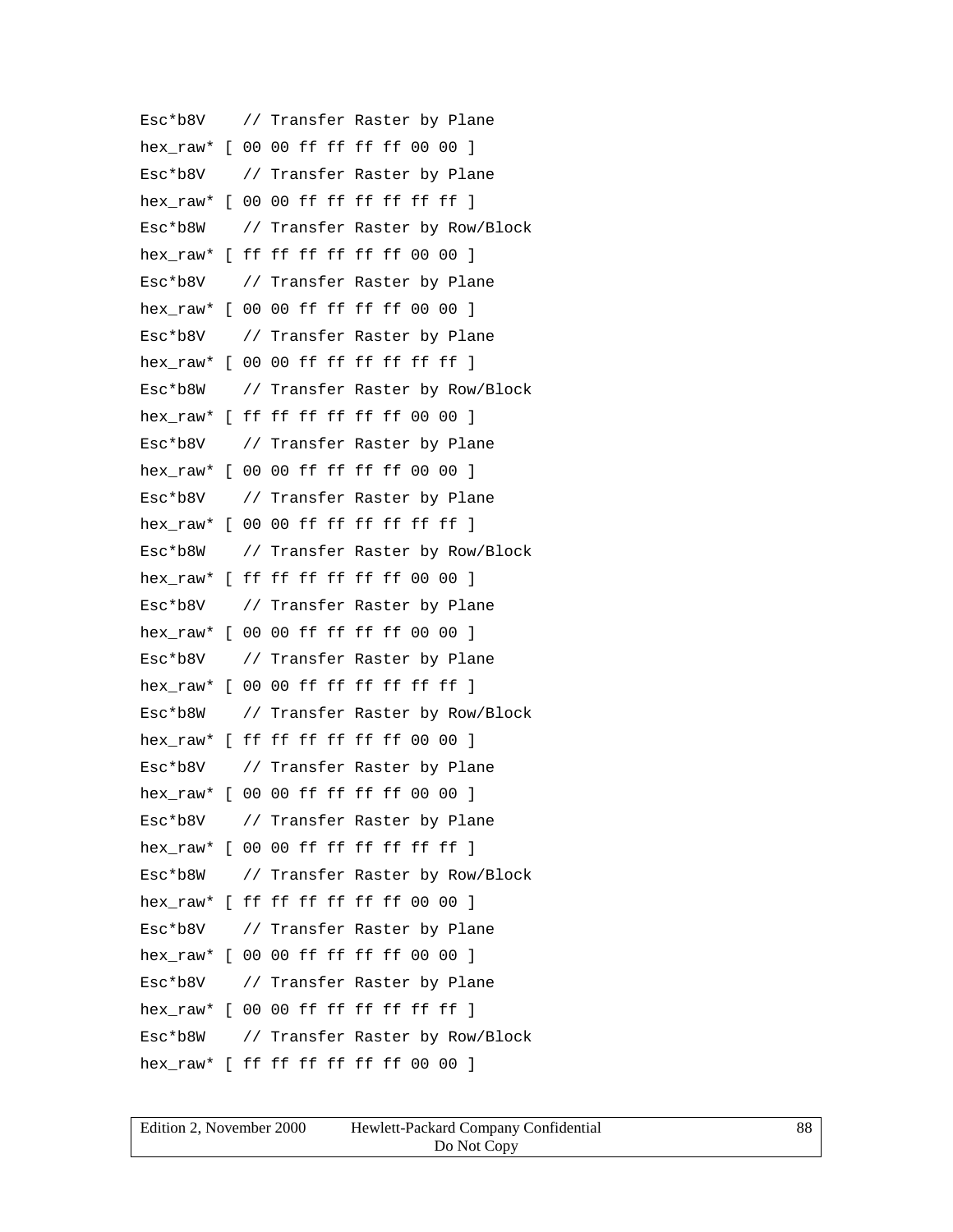Esc\*b8V // Transfer Raster by Plane hex\_raw\* [ 00 00 ff ff ff ff 00 00 ] Esc\*b8V // Transfer Raster by Plane hex raw\*  $[00 00$  ff ff ff ff ff ff  $]$ Esc\*b8W // Transfer Raster by Row/Block hex\_raw\* [ ff ff ff ff ff ff 00 00 ] Esc\*b8V // Transfer Raster by Plane hex raw\* [ 00 00 ff ff ff ff 00 00 ] Esc\*b8V // Transfer Raster by Plane hex raw\*  $[ 00 00$  ff ff ff ff ff ff  $]$ Esc\*b8W // Transfer Raster by Row/Block hex\_raw\* [ ff ff ff ff ff ff 00 00 ] Esc\*b8V // Transfer Raster by Plane hex\_raw\* [ 00 00 ff ff ff ff 00 00 ] Esc\*b8V // Transfer Raster by Plane hex raw\* [ 00 00 ff ff ff ff ff ff ] Esc\*b8W // Transfer Raster by Row/Block hex raw\* [ ff ff ff ff ff ff 00 00 ] Esc\*b8V // Transfer Raster by Plane hex raw\* [ 00 00 ff ff ff ff 00 00 ] Esc\*b8V // Transfer Raster by Plane hex\_raw\* [ 00 00 ff ff ff ff ff ff ] Esc\*b8W // Transfer Raster by Row/Block hex raw\* [ ff ff ff ff ff ff 00 00 ] Esc\*b8V // Transfer Raster by Plane hex\_raw\* [ 00 00 ff ff ff ff 00 00 ] Esc\*b8V // Transfer Raster by Plane hex\_raw\*  $[0000$  ff ff ff ff ff ff ] Esc\*b8W // Transfer Raster by Row/Block hex raw\* [ ff ff ff ff ff ff 00 00 ] Esc\*b8V // Transfer Raster by Plane hex\_raw\* [ 00 00 ff ff ff ff 00 00 ] Esc\*b8V // Transfer Raster by Plane hex raw\* [ 00 00 ff ff ff ff ff ff ] Esc\*b8W // Transfer Raster by Row/Block hex raw\* [ ff ff ff ff ff ff 00 00 ]

| Edition 2, November 2000 | Hewlett-Packard Company Confidential | 89 |
|--------------------------|--------------------------------------|----|
|                          | Do Not Copy                          |    |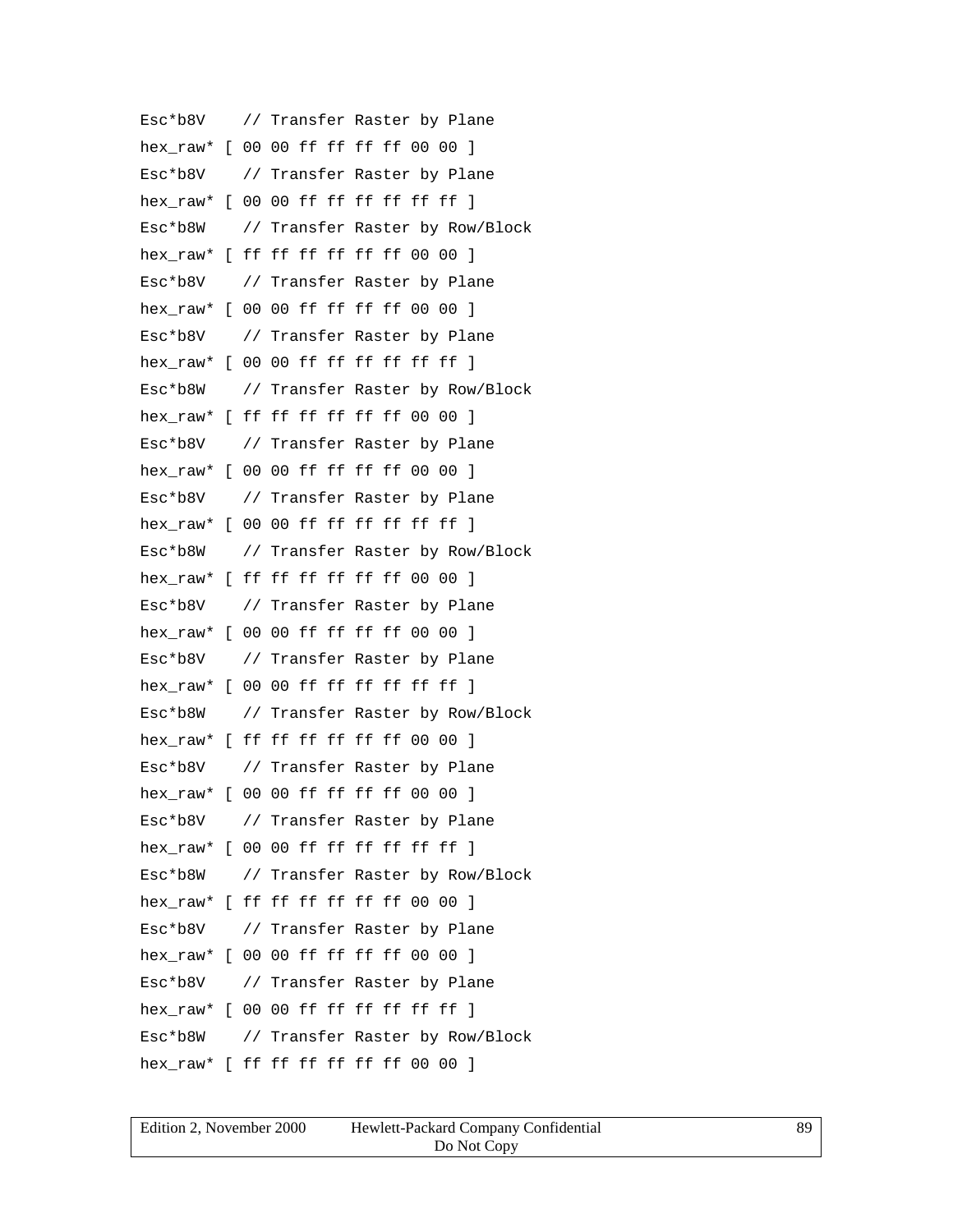```
Esc*b8V // Transfer Raster by Plane
hex_raw* [ 00 00 ff ff ff ff 00 00 ]
Esc*b8V // Transfer Raster by Plane
hex raw* [ 00 00 ff ff ff ff ff ff ]
Esc*b8W // Transfer Raster by Row/Block
hex_raw* [ ff ff ff ff ff ff 00 00 ]
Esc*b8V // Transfer Raster by Plane
hex_raw* [ 00 00 ff ff ff ff 00 00 ]
Esc*b8V // Transfer Raster by Plane
hex_raw* [0000 ff ff ff ff ff ff ]
Esc*b8W // Transfer Raster by Row/Block
hex_raw* [ ff ff ff ff ff ff 00 00 ]
Esc*b8V // Transfer Raster by Plane
hex_raw* [ 00 00 ff ff ff ff 00 00 ]
Esc*b8V // Transfer Raster by Plane
hex raw* [ 00 00 ff ff ff ff ff ff ]
Esc*b8W // Transfer Raster by Row/Block
hex_raw* [ ff ff ff ff ff ff 00 00 ]
Esc*rB // End Raster Graphics
```

```
Print 3 rules; black then patterns 3,4
```

| Esc*c100A // Horizontal Rectangle Size (PCL Units)  |
|-----------------------------------------------------|
| Esc*c150B // Vertical Rectangle Size (PCL Units)    |
| Esc*c0G // Pattern ID                               |
| Esc*c0P // Fill Rectangular Area                    |
| $Esc * p + 100X$ // Move CAP Horizontal (PCL Units) |
| Esc*p+0Y // Move CAP Vertical (PCL Units)           |
| Esc*c3G // Pattern ID                               |
| Esc*c3P // Fill Rectangular Area                    |
| $Esc*p+100X$ // Move CAP Horizontal (PCL Units)     |
| Esc*p+0Y // Move CAP Vertical (PCL Units)           |
| Esc*c4G // Pattern ID                               |
| Esc*c3P // Fill Rectangular Area                    |
| Esc&a90P // Print Direction                         |
| Esc*p0x // Move CAP Horizontal (PCL Units)          |

| Edition 2, November 2000 | Hewlett-Packard Company Confidential | 90 |
|--------------------------|--------------------------------------|----|
|                          | Do Not Copy                          |    |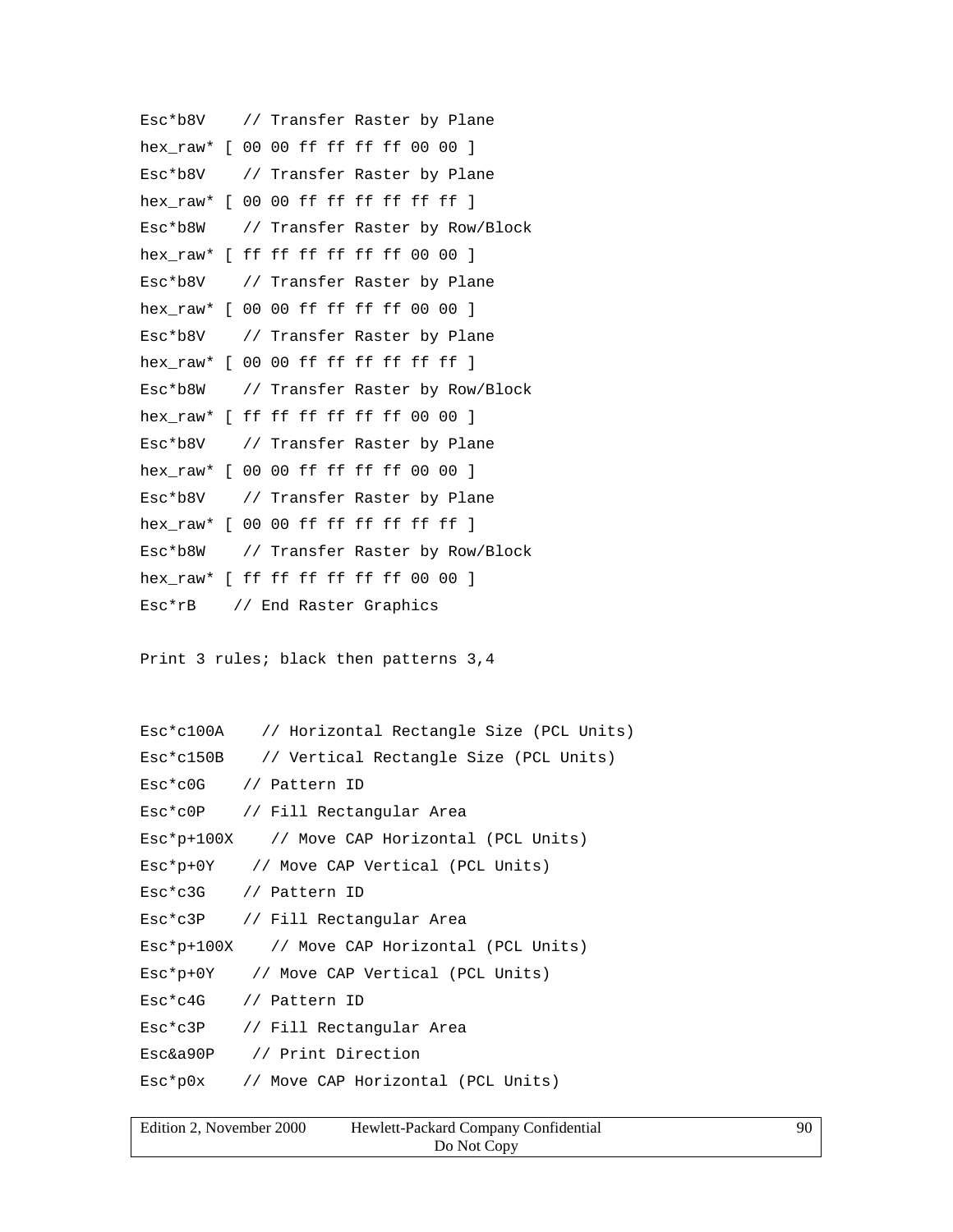Esc\*p0Y // Move CAP Vertical (PCL Units)

This test, PageCheckSCM.t, shows that common ThinPCL objects print correctly for each of the four print directions.

Print a design using color raster. The colors are black, red, green, blue.

Esc\*r0F // Raster Presentation

Esc\*r64T // Source Raster Height

Esc\*r64S // Source Raster Width

Esc\*r1A // Start Raster

Esc\*b8V // Transfer Raster by Plane

hex raw\* [ 00 00 00 00 ff ff ff ff ]

Esc\*b8V // Transfer Raster by Plane hex\_raw\* [ 00 00 00 00 ff ff 00 00 ] Esc\*b8W // Transfer Raster by Row/Block hex\_raw\* [ 00 00 00 00 ff ff 00 00 ] Esc\*b8V // Transfer Raster by Plane hex\_raw\* [ 00 00 00 00 ff ff ff ff ] Esc\*b8V // Transfer Raster by Plane hex\_raw\* [ 00 00 00 00 ff ff 00 00 ] Esc\*b8W // Transfer Raster by Row/Block hex\_raw\* [ 00 00 00 00 ff ff 00 00 ] Esc\*b8V // Transfer Raster by Plane hex raw\* [ 00 00 00 00 ff ff ff ff ] Esc\*b8V // Transfer Raster by Plane hex\_raw\* [ 00 00 00 00 ff ff 00 00 ] Esc\*b8W // Transfer Raster by Row/Block

| Edition 2, November 2000 | Hewlett-Packard Company Confidential |  |
|--------------------------|--------------------------------------|--|
|                          | Do Not Copy                          |  |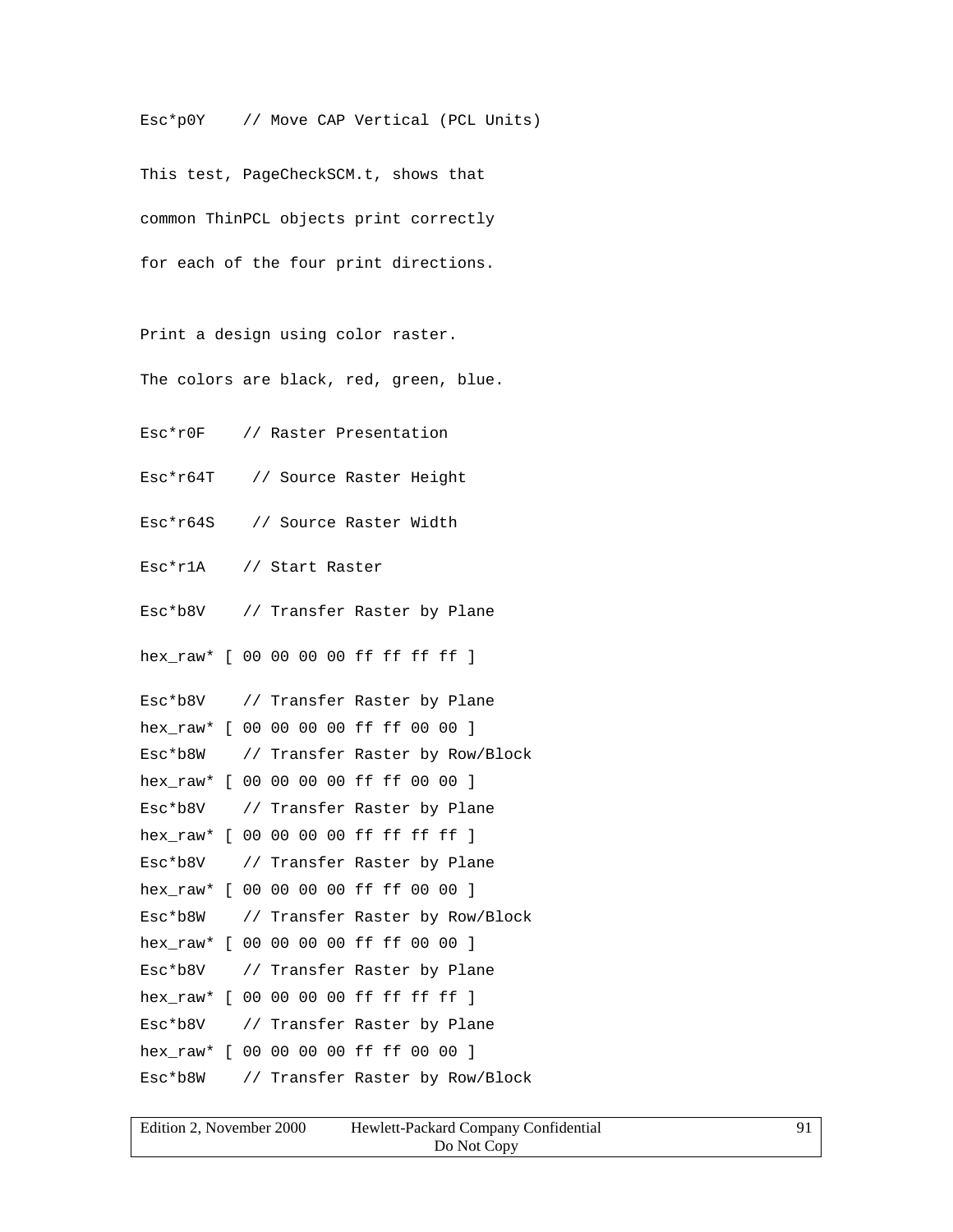hex\_raw\* [ 00 00 00 00 ff ff 00 00 ] Esc\*b8V // Transfer Raster by Plane hex\_raw\* [ 00 00 00 00 ff ff ff ff ] Esc\*b8V // Transfer Raster by Plane hex\_raw\* [ 00 00 00 00 ff ff 00 00 ] Esc\*b8W // Transfer Raster by Row/Block hex\_raw\* [ 00 00 00 00 ff ff 00 00 ] Esc\*b8V // Transfer Raster by Plane hex raw\* [ 00 00 00 00 ff ff ff ff ] Esc\*b8V // Transfer Raster by Plane hex raw\* [ 00 00 00 00 ff ff 00 00 ] Esc\*b8W // Transfer Raster by Row/Block hex\_raw\* [ 00 00 00 00 ff ff 00 00 ] Esc\*b8V // Transfer Raster by Plane hex raw\* [ 00 00 00 00 ff ff ff ff ] Esc\*b8V // Transfer Raster by Plane hex\_raw\* [ 00 00 00 00 ff ff 00 00 ] Esc\*b8W // Transfer Raster by Row/Block hex raw\* [ 00 00 00 00 ff ff 00 00 ] Esc\*b8V // Transfer Raster by Plane hex\_raw\* [ 00 00 00 00 ff ff ff ff ] Esc\*b8V // Transfer Raster by Plane hex\_raw\* [ 00 00 00 00 ff ff 00 00 ] Esc\*b8W // Transfer Raster by Row/Block hex raw\* [ 00 00 00 00 ff ff 00 00 ] Esc\*b8V // Transfer Raster by Plane hex raw\* [ 00 00 00 00 ff ff ff ff ] Esc\*b8V // Transfer Raster by Plane hex\_raw\* [ 00 00 00 00 ff ff 00 00 ] Esc\*b8W // Transfer Raster by Row/Block hex raw\* [ 00 00 00 00 ff ff 00 00 ] Esc\*b8V // Transfer Raster by Plane hex\_raw\* [ 00 00 00 00 ff ff ff ff ] Esc\*b8V // Transfer Raster by Plane hex\_raw\* [ 00 00 00 00 ff ff 00 00 ] Esc\*b8W // Transfer Raster by Row/Block

| Edition 2, November 2000 | Hewlett-Packard Company Confidential |  |
|--------------------------|--------------------------------------|--|
|                          | Do Not Copy                          |  |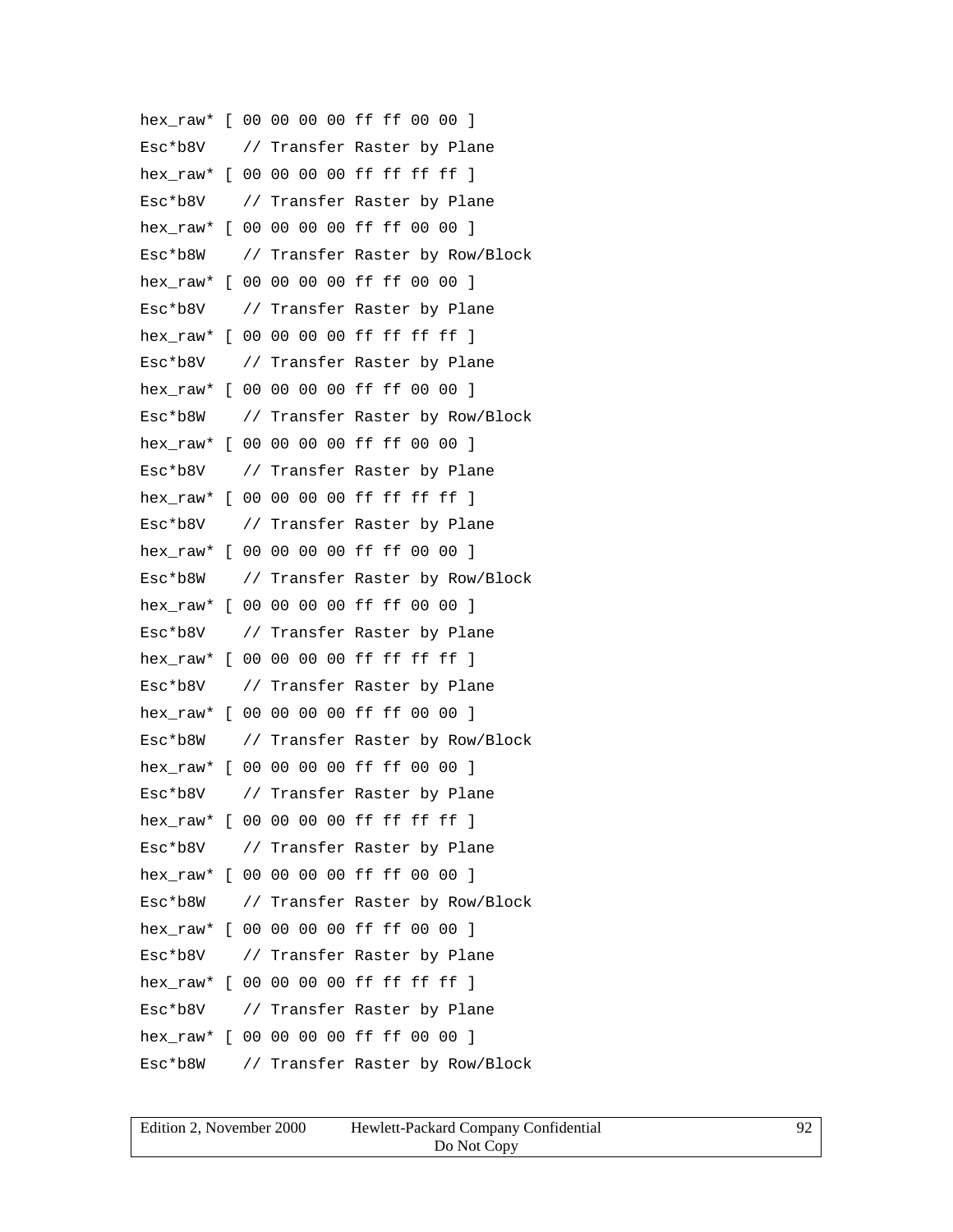hex\_raw\* [ 00 00 00 00 ff ff 00 00 ] Esc\*b8V // Transfer Raster by Plane hex\_raw\* [ 00 00 00 00 ff ff ff ff ] Esc\*b8V // Transfer Raster by Plane hex\_raw\* [ 00 00 00 00 ff ff 00 00 ] Esc\*b8W // Transfer Raster by Row/Block hex\_raw\* [ 00 00 00 00 ff ff 00 00 ] Esc\*b8V // Transfer Raster by Plane hex raw\* [ 00 00 00 00 ff ff ff ff ] Esc\*b8V // Transfer Raster by Plane hex raw\* [ 00 00 00 00 ff ff 00 00 ] Esc\*b8W // Transfer Raster by Row/Block hex\_raw\* [ 00 00 00 00 ff ff 00 00 ] Esc\*b8V // Transfer Raster by Plane hex raw\* [ 00 00 00 00 ff ff ff ff ] Esc\*b8V // Transfer Raster by Plane hex\_raw\* [ 00 00 00 00 ff ff 00 00 ] Esc\*b8W // Transfer Raster by Row/Block hex raw\* [ 00 00 00 00 ff ff 00 00 ] Esc\*b8V // Transfer Raster by Plane hex\_raw\* [ 00 00 00 00 ff ff ff ff ] Esc\*b8V // Transfer Raster by Plane hex\_raw\* [ 00 00 00 00 ff ff 00 00 ] Esc\*b8W // Transfer Raster by Row/Block hex raw\* [ 00 00 00 00 ff ff 00 00 ] Esc\*b8V // Transfer Raster by Plane hex raw\* [ 00 00 00 00 ff ff ff ff ] Esc\*b8V // Transfer Raster by Plane hex\_raw\* [ 00 00 00 00 ff ff 00 00 ] Esc\*b8W // Transfer Raster by Row/Block hex raw\* [ 00 00 00 00 ff ff 00 00 ] Esc\*b8V // Transfer Raster by Plane hex\_raw\* [ 00 00 00 00 ff ff ff ff ] Esc\*b8V // Transfer Raster by Plane hex\_raw\* [ 00 00 00 00 ff ff 00 00 ] Esc\*b8W // Transfer Raster by Row/Block

| Edition 2, November 2000 | Hewlett-Packard Company Confidential |  |
|--------------------------|--------------------------------------|--|
|                          | Do Not Copy                          |  |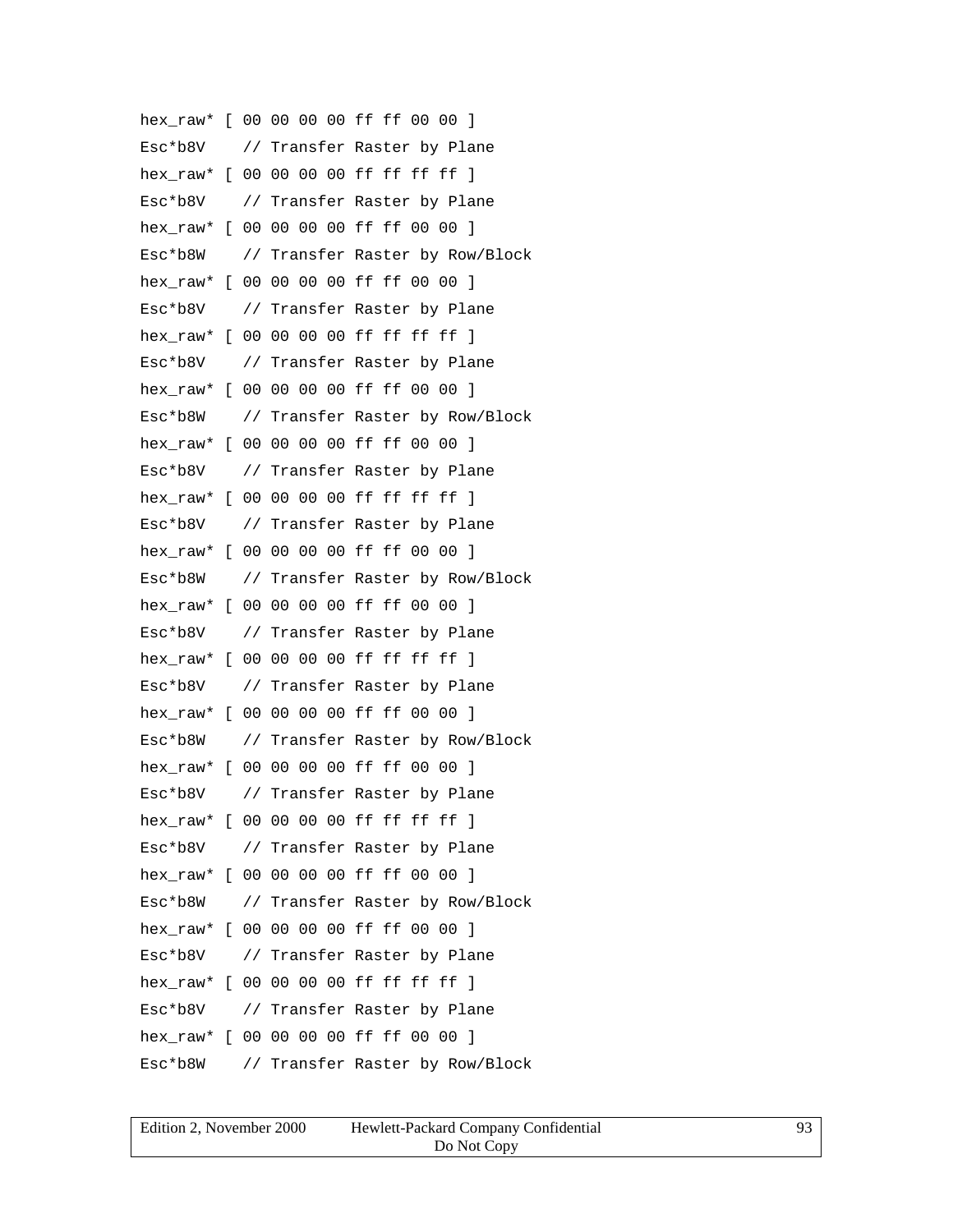hex\_raw\* [ 00 00 00 00 ff ff 00 00 ] Esc\*b8V // Transfer Raster by Plane hex\_raw\* [ 00 00 00 00 ff ff ff ff ] Esc\*b8V // Transfer Raster by Plane hex\_raw\* [ 00 00 00 00 ff ff 00 00 ] Esc\*b8W // Transfer Raster by Row/Block hex\_raw\* [ 00 00 00 00 ff ff 00 00 ] Esc\*b8V // Transfer Raster by Plane hex raw\* [ 00 00 00 00 ff ff ff ff ] Esc\*b8V // Transfer Raster by Plane hex raw\* [ 00 00 00 00 00 00 ff ff ] Esc\*b8W // Transfer Raster by Row/Block hex\_raw\* [ 00 00 00 00 00 00 ff ff ] Esc\*b8V // Transfer Raster by Plane hex raw\* [ 00 00 00 00 ff ff ff ff ] Esc\*b8V // Transfer Raster by Plane hex raw\* [ 00 00 00 00 00 00 ff ff ] Esc\*b8W // Transfer Raster by Row/Block hex raw\* [ 00 00 00 00 00 00 ff ff ] Esc\*b8V // Transfer Raster by Plane hex\_raw\* [ 00 00 00 00 ff ff ff ff ] Esc\*b8V // Transfer Raster by Plane hex\_raw\* [ 00 00 00 00 00 00 ff ff ] Esc\*b8W // Transfer Raster by Row/Block hex raw\* [ 00 00 00 00 00 00 ff ff ] Esc\*b8V // Transfer Raster by Plane hex raw\* [ 00 00 00 00 ff ff ff ff ] Esc\*b8V // Transfer Raster by Plane hex\_raw\* [ 00 00 00 00 00 00 ff ff ] Esc\*b8W // Transfer Raster by Row/Block hex raw\* [ 00 00 00 00 00 00 ff ff ] Esc\*b8V // Transfer Raster by Plane hex\_raw\* [ 00 00 00 00 ff ff ff ff ] Esc\*b8V // Transfer Raster by Plane hex raw\* [ 00 00 00 00 00 00 ff ff ] Esc\*b8W // Transfer Raster by Row/Block

| Edition 2, November 2000 | Hewlett-Packard Company Confidential | 94 |
|--------------------------|--------------------------------------|----|
|                          | Do Not Copy                          |    |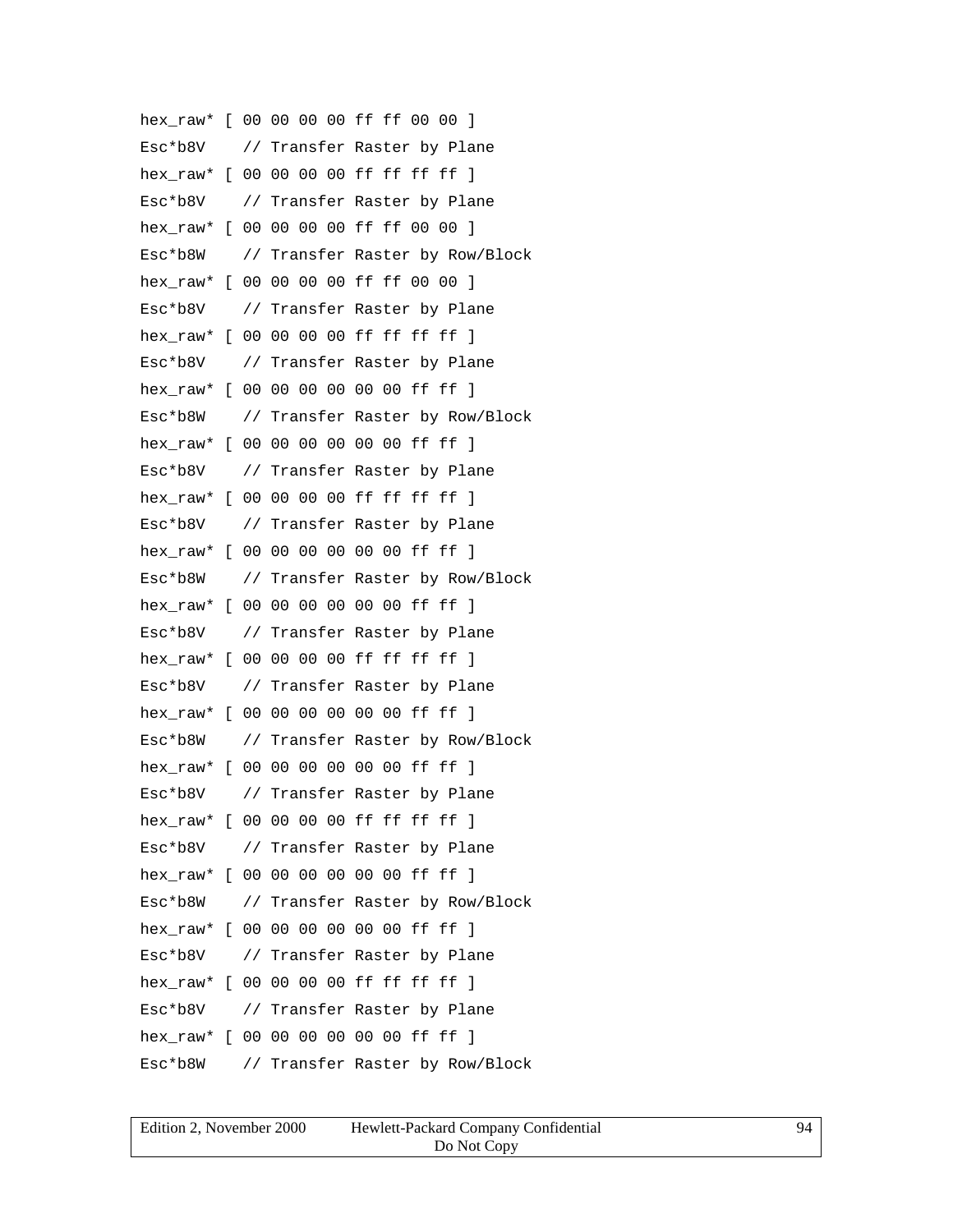hex\_raw\* [ 00 00 00 00 00 00 ff ff ] Esc\*b8V // Transfer Raster by Plane hex\_raw\* [ 00 00 00 00 ff ff ff ff ] Esc\*b8V // Transfer Raster by Plane hex raw\* [ 00 00 00 00 00 00 ff ff ] Esc\*b8W // Transfer Raster by Row/Block hex raw\* [ 00 00 00 00 00 00 ff ff ] Esc\*b8V // Transfer Raster by Plane hex raw\* [ 00 00 00 00 ff ff ff ff ] Esc\*b8V // Transfer Raster by Plane hex raw\* [ 00 00 00 00 00 00 ff ff ] Esc\*b8W // Transfer Raster by Row/Block hex\_raw\* [ 00 00 00 00 00 00 ff ff ] Esc\*b8V // Transfer Raster by Plane hex raw\* [ 00 00 00 00 ff ff ff ff ] Esc\*b8V // Transfer Raster by Plane hex raw\* [ 00 00 00 00 00 00 ff ff ] Esc\*b8W // Transfer Raster by Row/Block hex raw\* [ 00 00 00 00 00 00 ff ff ] Esc\*b8V // Transfer Raster by Plane hex\_raw\* [ 00 00 00 00 ff ff ff ff ] Esc\*b8V // Transfer Raster by Plane hex\_raw\* [ 00 00 00 00 00 00 ff ff ] Esc\*b8W // Transfer Raster by Row/Block hex raw\* [ 00 00 00 00 00 00 ff ff ] Esc\*b8V // Transfer Raster by Plane hex raw\* [ 00 00 00 00 ff ff ff ff ] Esc\*b8V // Transfer Raster by Plane hex\_raw\* [ 00 00 00 00 00 00 ff ff ] Esc\*b8W // Transfer Raster by Row/Block hex raw\* [ 00 00 00 00 00 00 ff ff ] Esc\*b8V // Transfer Raster by Plane hex\_raw\* [ 00 00 00 00 ff ff ff ff ] Esc\*b8V // Transfer Raster by Plane hex raw\* [ 00 00 00 00 00 00 ff ff ] Esc\*b8W // Transfer Raster by Row/Block

| Edition 2. November 2000 | Hewlett-Packard Company Confidential |  |
|--------------------------|--------------------------------------|--|
|                          | Do Not Copy                          |  |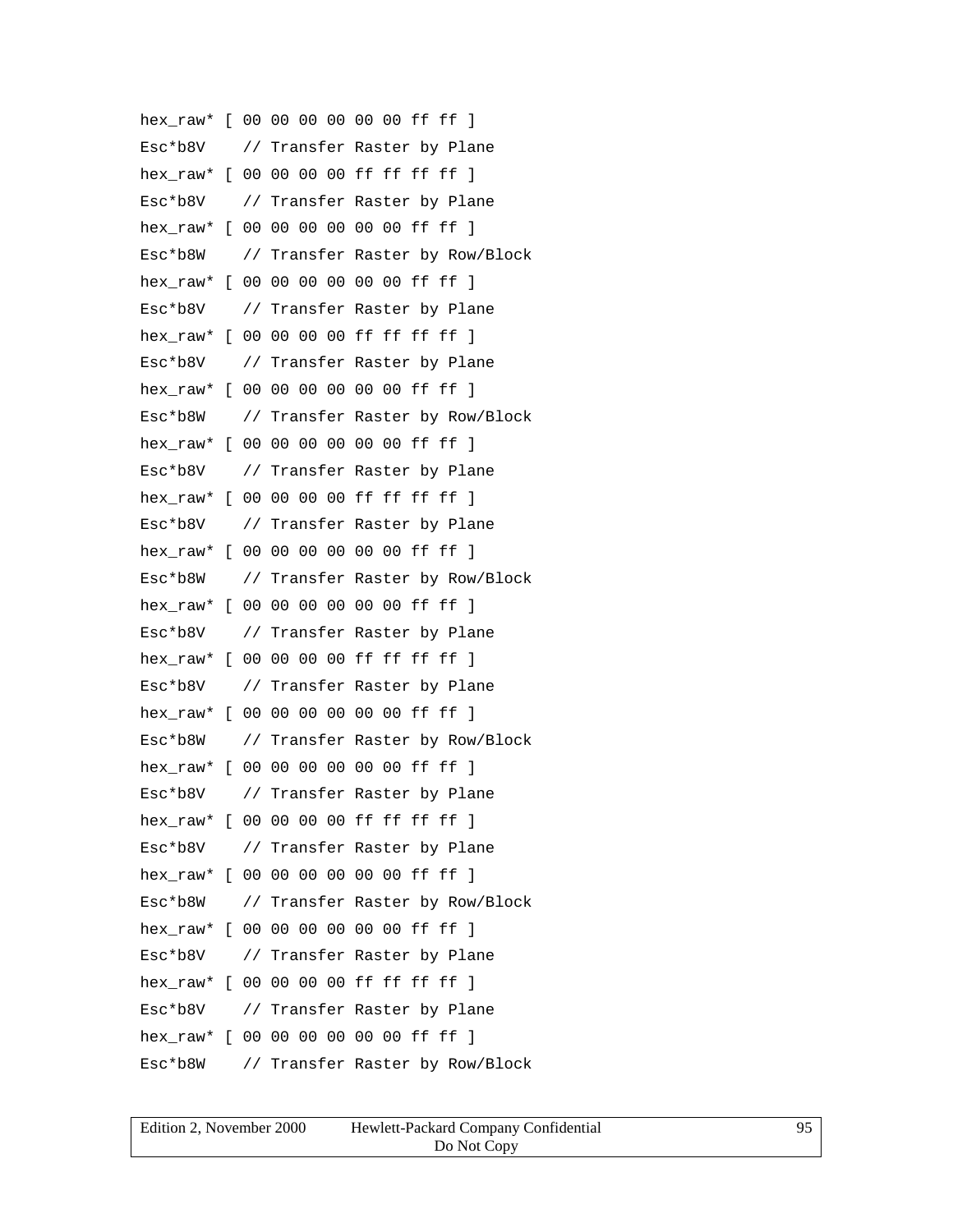hex\_raw\* [ 00 00 00 00 00 00 ff ff ] Esc\*b8V // Transfer Raster by Plane hex\_raw\* [ 00 00 00 00 ff ff ff ff ] Esc\*b8V // Transfer Raster by Plane hex raw\* [ 00 00 00 00 00 00 ff ff ] Esc\*b8W // Transfer Raster by Row/Block hex raw\* [ 00 00 00 00 00 00 ff ff ] Esc\*b8V // Transfer Raster by Plane hex raw\* [ 00 00 00 00 ff ff ff ff ] Esc\*b8V // Transfer Raster by Plane hex raw\* [ 00 00 00 00 00 00 ff ff ] Esc\*b8W // Transfer Raster by Row/Block hex\_raw\* [ 00 00 00 00 00 00 ff ff ] Esc\*b8V // Transfer Raster by Plane hex raw\* [ 00 00 00 00 ff ff ff ff ] Esc\*b8V // Transfer Raster by Plane hex raw\* [ 00 00 00 00 00 00 ff ff ] Esc\*b8W // Transfer Raster by Row/Block hex raw\* [ 00 00 00 00 00 00 ff ff ] Esc\*b8V // Transfer Raster by Plane hex\_raw\* [ 00 00 00 00 ff ff ff ff ] Esc\*b8V // Transfer Raster by Plane hex\_raw\* [ 00 00 00 00 00 00 ff ff ] Esc\*b8W // Transfer Raster by Row/Block hex raw\* [ 00 00 00 00 00 00 ff ff ] Esc\*b8V // Transfer Raster by Plane hex raw\* [ 00 00 00 00 ff ff ff ff ] Esc\*b8V // Transfer Raster by Plane hex\_raw\* [ 00 00 00 00 00 00 ff ff ] Esc\*b8W // Transfer Raster by Row/Block hex raw\* [ 00 00 00 00 00 00 ff ff ] Esc\*b8V // Transfer Raster by Plane hex\_raw\* [ ff ff 00 00 00 00 ff ff ] Esc\*b8V // Transfer Raster by Plane hex raw\* [ ff ff 00 00 ff ff ff ff ] Esc\*b8W // Transfer Raster by Row/Block

| Edition 2. November 2000 | Hewlett-Packard Company Confidential | 96 |
|--------------------------|--------------------------------------|----|
|                          | Do Not Copy                          |    |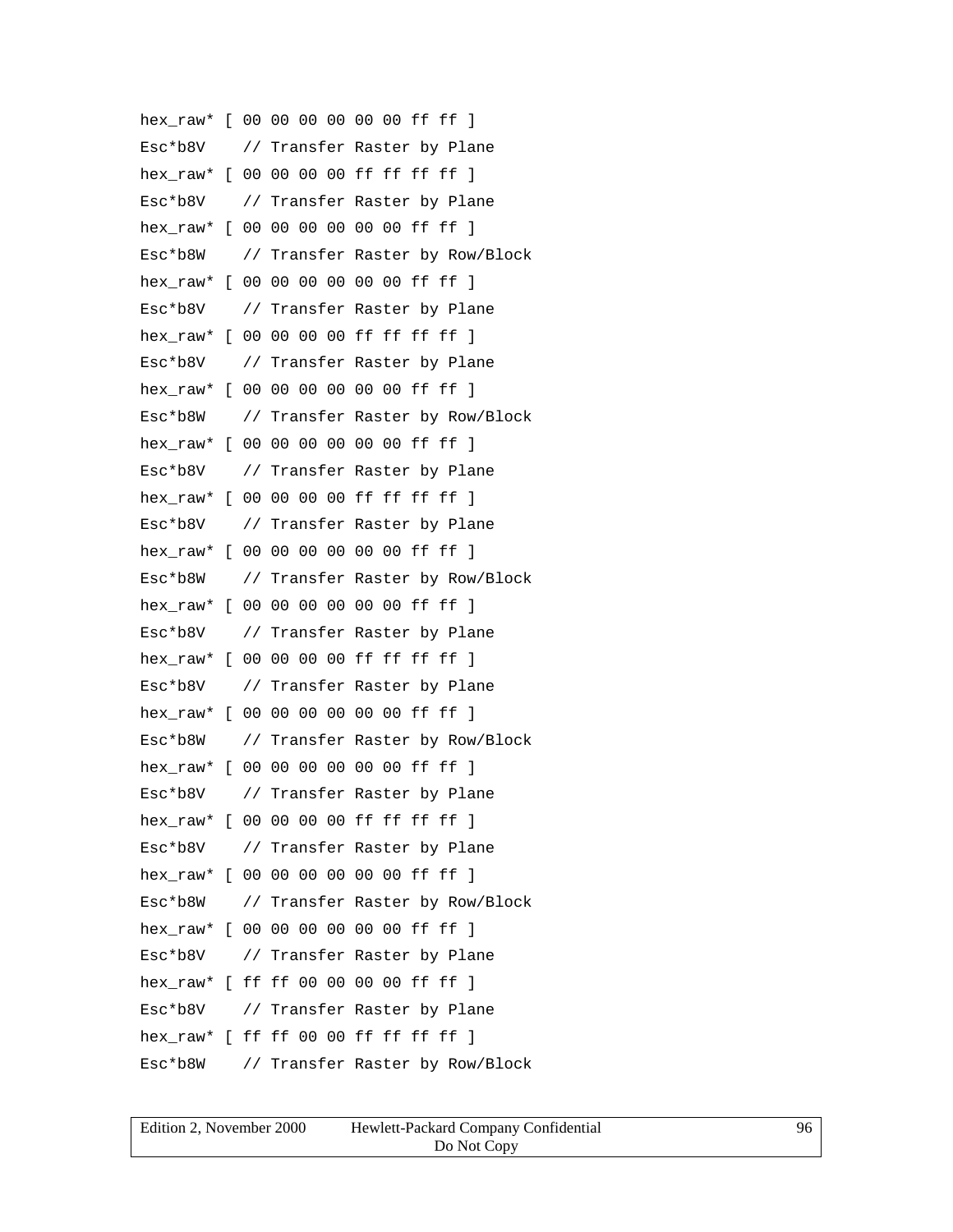hex\_raw\* [ ff ff ff ff 00 00 ff ff ] Esc\*b8V // Transfer Raster by Plane hex\_raw\* [ ff ff 00 00 00 00 ff ff ] Esc\*b8V // Transfer Raster by Plane hex\_raw\* [ ff ff 00 00 ff ff ff ff ] Esc\*b8W // Transfer Raster by Row/Block hex\_raw\* [ ff ff ff ff 00 00 ff ff ] Esc\*b8V // Transfer Raster by Plane hex raw\* [ ff ff 00 00 00 00 ff ff ] Esc\*b8V // Transfer Raster by Plane hex raw\* [ ff ff 00 00 ff ff ff ff ] Esc\*b8W // Transfer Raster by Row/Block hex\_raw\* [ ff ff ff ff 00 00 ff ff ] Esc\*b8V // Transfer Raster by Plane hex raw\* [ ff ff 00 00 00 00 ff ff ] Esc\*b8V // Transfer Raster by Plane hex\_raw\* [ ff ff 00 00 ff ff ff ff ] Esc\*b8W // Transfer Raster by Row/Block hex\_raw\* [ ff ff ff ff 00 00 ff ff ] Esc\*b8V // Transfer Raster by Plane hex\_raw\* [ ff ff 00 00 00 00 ff ff ] Esc\*b8V // Transfer Raster by Plane hex\_raw\* [ ff ff 00 00 ff ff ff ff ] Esc\*b8W // Transfer Raster by Row/Block hex raw\* [ ff ff ff ff 00 00 ff ff ] Esc\*b8V // Transfer Raster by Plane hex raw\* [ ff ff 00 00 00 00 ff ff ] Esc\*b8V // Transfer Raster by Plane hex\_raw\* [ ff ff 00 00 ff ff ff ff 1 Esc\*b8W // Transfer Raster by Row/Block hex raw\* [ ff ff ff ff 00 00 ff ff ] Esc\*b8V // Transfer Raster by Plane hex\_raw\* [ ff ff 00 00 00 00 ff ff ] Esc\*b8V // Transfer Raster by Plane hex raw\* [ ff ff 00 00 ff ff ff ff ] Esc\*b8W // Transfer Raster by Row/Block

| Edition 2, November 2000 | Hewlett-Packard Company Confidential |  |
|--------------------------|--------------------------------------|--|
|                          | Do Not Copy                          |  |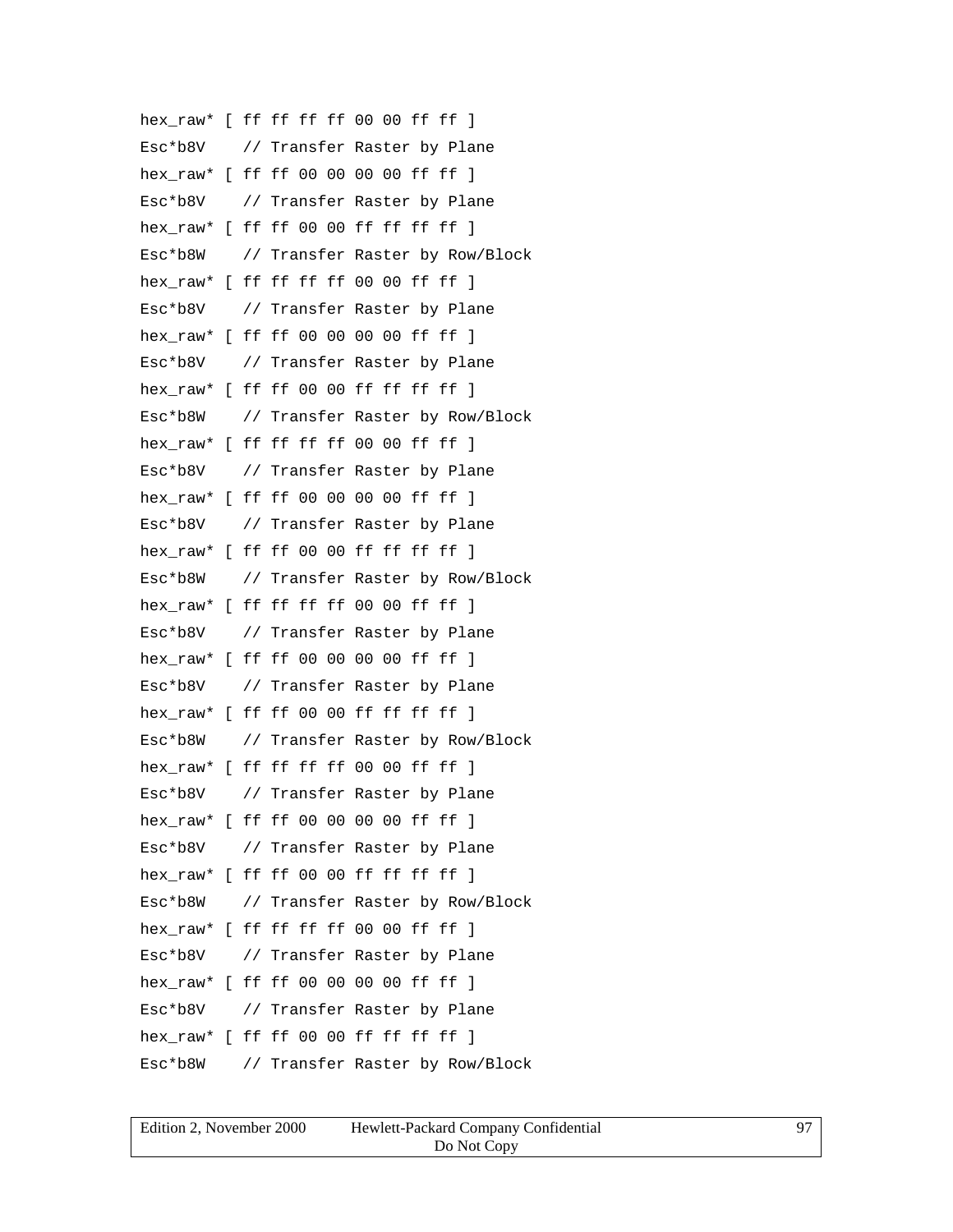hex\_raw\* [ ff ff ff ff 00 00 ff ff ] Esc\*b8V // Transfer Raster by Plane hex\_raw\* [ ff ff 00 00 00 00 ff ff ] Esc\*b8V // Transfer Raster by Plane hex\_raw\* [ ff ff 00 00 ff ff ff ff ] Esc\*b8W // Transfer Raster by Row/Block hex raw\* [ ff ff ff ff 00 00 ff ff ] Esc\*b8V // Transfer Raster by Plane hex raw\* [ ff ff 00 00 00 00 ff ff ] Esc\*b8V // Transfer Raster by Plane hex raw\* [ ff ff 00 00 ff ff ff ff ] Esc\*b8W // Transfer Raster by Row/Block hex\_raw\* [ ff ff ff ff 00 00 ff ff ] Esc\*b8V // Transfer Raster by Plane hex raw\* [ ff ff 00 00 00 00 ff ff ] Esc\*b8V // Transfer Raster by Plane hex\_raw\* [ ff ff 00 00 ff ff ff ff ] Esc\*b8W // Transfer Raster by Row/Block hex\_raw\* [ ff ff ff ff 00 00 ff ff ] Esc\*b8V // Transfer Raster by Plane hex\_raw\* [ ff ff 00 00 00 00 ff ff ] Esc\*b8V // Transfer Raster by Plane hex\_raw\* [ ff ff 00 00 ff ff ff ff ] Esc\*b8W // Transfer Raster by Row/Block hex raw\* [ ff ff ff ff 00 00 ff ff ] Esc\*b8V // Transfer Raster by Plane hex raw\* [ ff ff 00 00 00 00 ff ff ] Esc\*b8V // Transfer Raster by Plane hex\_raw\* [ ff ff 00 00 ff ff ff ff 1 Esc\*b8W // Transfer Raster by Row/Block hex raw\* [ ff ff ff ff 00 00 ff ff ] Esc\*b8V // Transfer Raster by Plane hex\_raw\* [ ff ff 00 00 00 00 ff ff ] Esc\*b8V // Transfer Raster by Plane hex raw\* [ ff ff 00 00 ff ff ff ff ] Esc\*b8W // Transfer Raster by Row/Block

| Edition 2, November 2000 | Hewlett-Packard Company Confidential |  |
|--------------------------|--------------------------------------|--|
|                          | Do Not Copy                          |  |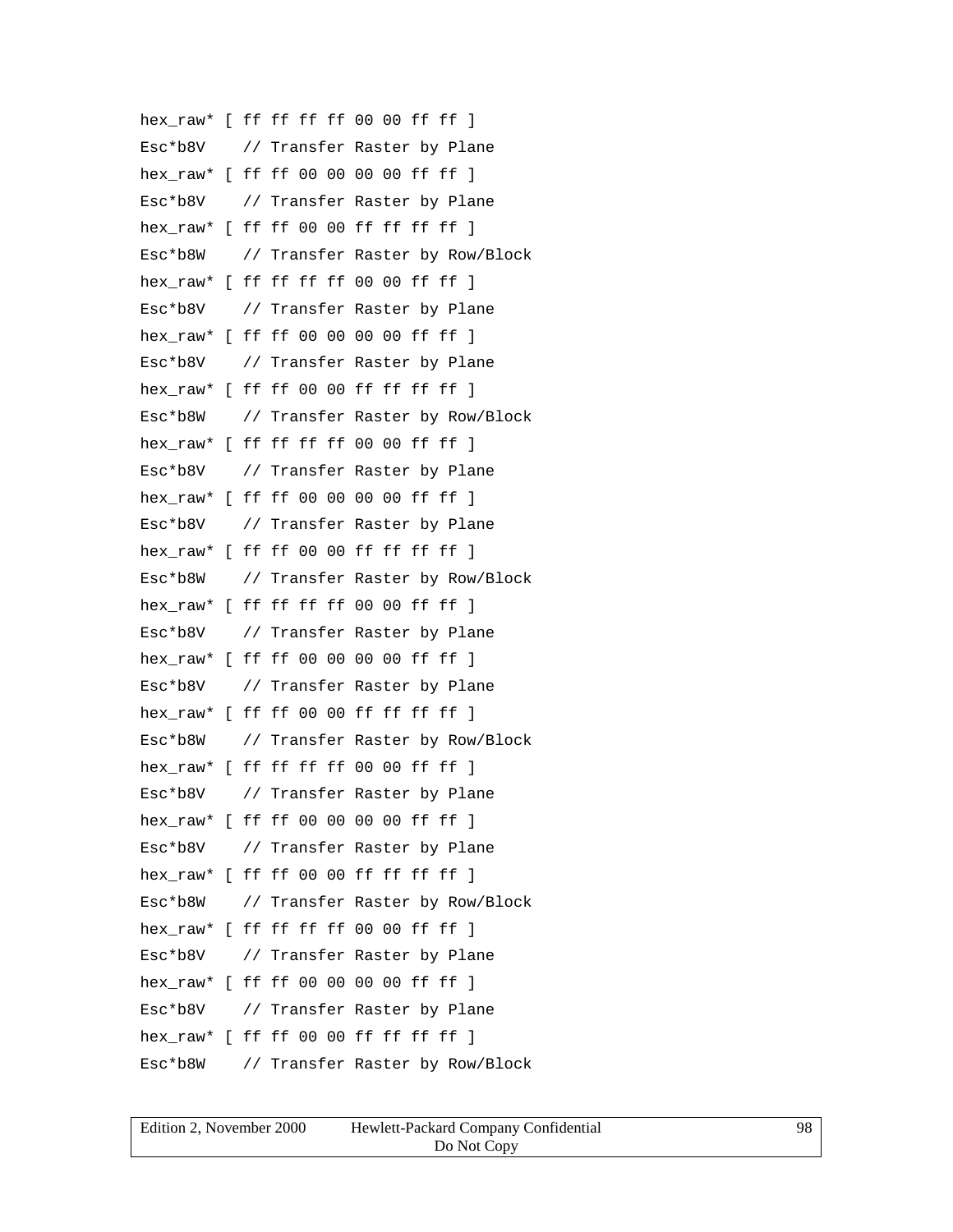hex\_raw\* [ ff ff ff ff 00 00 ff ff ] Esc\*b8V // Transfer Raster by Plane hex\_raw\* [ ff ff 00 00 00 00 ff ff ] Esc\*b8V // Transfer Raster by Plane hex raw\* [ ff ff 00 00 ff ff ff ff ] Esc\*b8W // Transfer Raster by Row/Block hex raw\* [ ff ff ff ff 00 00 ff ff ] Esc\*b8V // Transfer Raster by Plane hex raw\* [ ff ff 00 00 00 00 ff ff ] Esc\*b8V // Transfer Raster by Plane hex raw\* [ ff ff 00 00 ff ff ff ff ] Esc\*b8W // Transfer Raster by Row/Block hex\_raw\* [ ff ff ff ff 00 00 ff ff ] Esc\*b8V // Transfer Raster by Plane hex raw\* [ ff ff 00 00 00 00 ff ff ] Esc\*b8V // Transfer Raster by Plane hex raw\* [ ff ff 00 00 ff ff ff ff ] Esc\*b8W // Transfer Raster by Row/Block hex raw\* [ ff ff ff ff 00 00 ff ff ] Esc\*b8V // Transfer Raster by Plane hex\_raw\* [ 00 00 ff ff ff ff 00 00 ] Esc\*b8V // Transfer Raster by Plane hex\_raw\* [ 00 00 ff ff ff ff ff ff ] Esc\*b8W // Transfer Raster by Row/Block hex raw\* [ ff ff ff ff ff ff 00 00 ] Esc\*b8V // Transfer Raster by Plane hex raw\* [ 00 00 ff ff ff ff 00 00 ] Esc\*b8V // Transfer Raster by Plane hex\_raw\*  $[0000$  ff ff ff ff ff ff 1 Esc\*b8W // Transfer Raster by Row/Block hex raw\* [ ff ff ff ff ff ff 00 00 ] Esc\*b8V // Transfer Raster by Plane hex\_raw\* [ 00 00 ff ff ff ff 00 00 ] Esc\*b8V // Transfer Raster by Plane hex  $raw*$  [ 00 00 ff ff ff ff ff ff ] Esc\*b8W // Transfer Raster by Row/Block

| Edition 2, November 2000 | Hewlett-Packard Company Confidential | 99 |
|--------------------------|--------------------------------------|----|
|                          | Do Not Copy                          |    |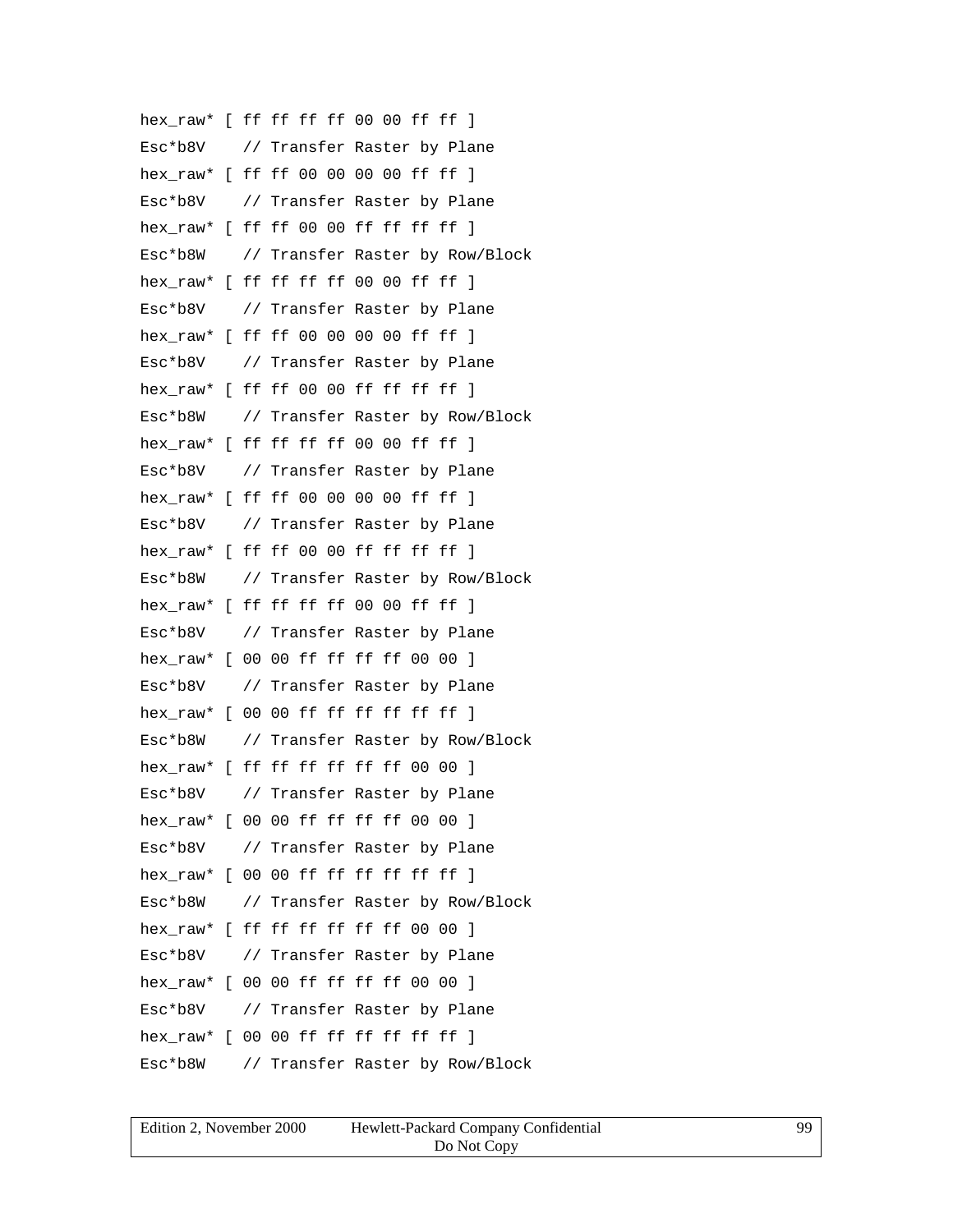hex\_raw\* [ ff ff ff ff ff ff 00 00 ] Esc\*b8V // Transfer Raster by Plane hex\_raw\* [ 00 00 ff ff ff ff 00 00 ] Esc\*b8V // Transfer Raster by Plane hex raw\* [ 00 00 ff ff ff ff ff ff ] Esc\*b8W // Transfer Raster by Row/Block hex raw\* [ ff ff ff ff ff ff 00 00 ] Esc\*b8V // Transfer Raster by Plane hex raw\* [ 00 00 ff ff ff ff 00 00 ] Esc\*b8V // Transfer Raster by Plane hex raw\*  $[00 00$  ff ff ff ff ff ff  $]$ Esc\*b8W // Transfer Raster by Row/Block hex\_raw\* [ ff ff ff ff ff ff 00 00 ] Esc\*b8V // Transfer Raster by Plane hex raw\* [ 00 00 ff ff ff ff 00 00 ] Esc\*b8V // Transfer Raster by Plane hex  $raw*$  [ 00 00 ff ff ff ff ff ff ] Esc\*b8W // Transfer Raster by Row/Block hex raw\* [ ff ff ff ff ff ff 00 00 ] Esc\*b8V // Transfer Raster by Plane hex\_raw\* [ 00 00 ff ff ff ff 00 00 ] Esc\*b8V // Transfer Raster by Plane hex\_raw\* [ 00 00 ff ff ff ff ff ff ] Esc\*b8W // Transfer Raster by Row/Block hex raw\* [ ff ff ff ff ff ff 00 00 ] Esc\*b8V // Transfer Raster by Plane hex raw\* [ 00 00 ff ff ff ff 00 00 ] Esc\*b8V // Transfer Raster by Plane hex\_raw\*  $[0000$  ff ff ff ff ff ff 1 Esc\*b8W // Transfer Raster by Row/Block hex raw\* [ ff ff ff ff ff ff 00 00 ] Esc\*b8V // Transfer Raster by Plane hex\_raw\* [ 00 00 ff ff ff ff 00 00 ] Esc\*b8V // Transfer Raster by Plane hex  $raw*$  [ 00 00 ff ff ff ff ff ff ] Esc\*b8W // Transfer Raster by Row/Block

| Edition 2. November 2000 | Hewlett-Packard Company Confidential | 100 |
|--------------------------|--------------------------------------|-----|
|                          | Do Not Copy                          |     |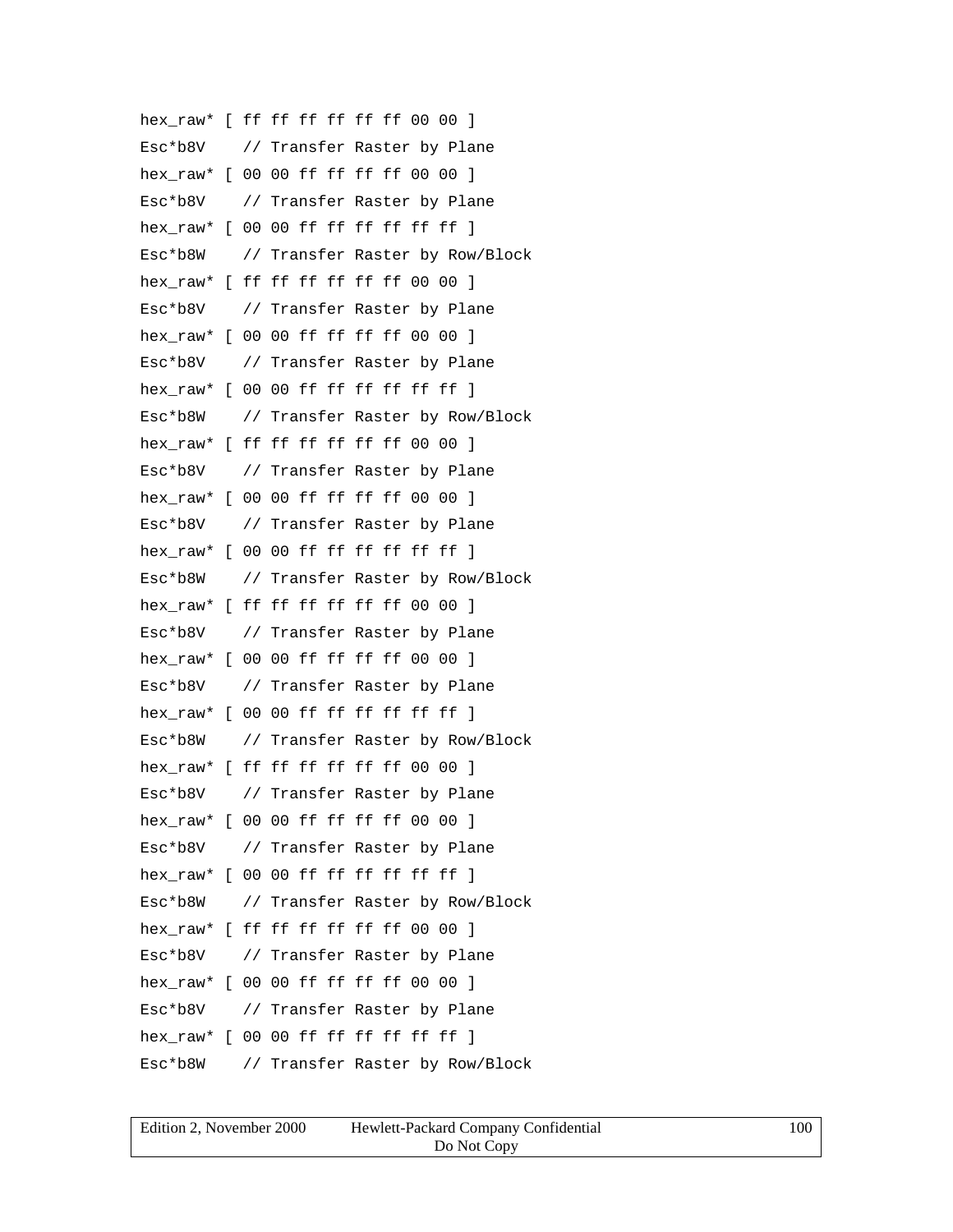hex\_raw\* [ ff ff ff ff ff ff 00 00 ] Esc\*b8V // Transfer Raster by Plane hex\_raw\* [ 00 00 ff ff ff ff 00 00 ] Esc\*b8V // Transfer Raster by Plane hex raw\* [ 00 00 ff ff ff ff ff ff ] Esc\*b8W // Transfer Raster by Row/Block hex raw\* [ ff ff ff ff ff ff 00 00 ] Esc\*b8V // Transfer Raster by Plane hex raw\* [ 00 00 ff ff ff ff 00 00 ] Esc\*b8V // Transfer Raster by Plane hex raw\*  $[00 00$  ff ff ff ff ff ff  $]$ Esc\*b8W // Transfer Raster by Row/Block hex\_raw\* [ ff ff ff ff ff ff 00 00 ] Esc\*b8V // Transfer Raster by Plane hex raw\* [ 00 00 ff ff ff ff 00 00 ] Esc\*b8V // Transfer Raster by Plane hex  $raw*$  [ 00 00 ff ff ff ff ff ff ] Esc\*b8W // Transfer Raster by Row/Block hex raw\* [ ff ff ff ff ff ff 00 00 ] Esc\*b8V // Transfer Raster by Plane hex\_raw\* [ 00 00 ff ff ff ff 00 00 ] Esc\*b8V // Transfer Raster by Plane hex\_raw\* [ 00 00 ff ff ff ff ff ff ] Esc\*b8W // Transfer Raster by Row/Block hex raw\* [ ff ff ff ff ff ff 00 00 ] Esc\*b8V // Transfer Raster by Plane hex raw\* [ 00 00 ff ff ff ff 00 00 ] Esc\*b8V // Transfer Raster by Plane hex\_raw\*  $[0000$  ff ff ff ff ff ff 1 Esc\*b8W // Transfer Raster by Row/Block hex raw\* [ ff ff ff ff ff ff 00 00 ] Esc\*b8V // Transfer Raster by Plane hex\_raw\* [ 00 00 ff ff ff ff 00 00 ] Esc\*b8V // Transfer Raster by Plane hex  $raw*$  [ 00 00 ff ff ff ff ff ff ] Esc\*b8W // Transfer Raster by Row/Block

| Edition 2. November 2000 | Hewlett-Packard Company Confidential |  |
|--------------------------|--------------------------------------|--|
|                          | Do Not Copy                          |  |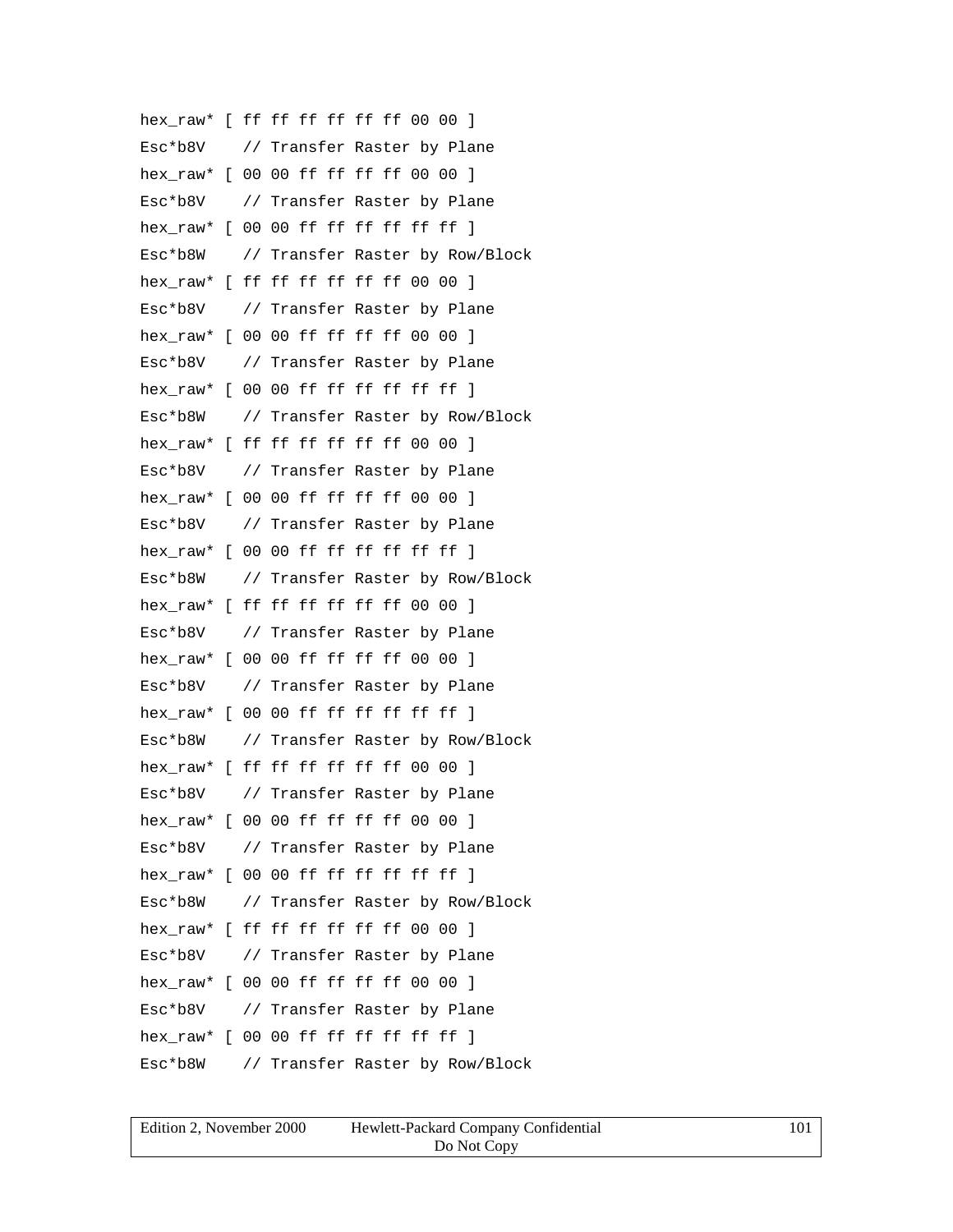```
hex_raw* [ ff ff ff ff ff ff 00 00 ]
Esc*b8V // Transfer Raster by Plane
hex_raw* [ 00 00 ff ff ff ff 00 00 ]
Esc*b8V // Transfer Raster by Plane
hex_raw* [ 00 00 ff ff ff ff ff ff ]
Esc*b8W // Transfer Raster by Row/Block
hex_raw* [ ff ff ff ff ff ff 00 00 ]
Esc*rB // End Raster Graphics
Print 3 rules; black then patterns 3,4
Esc*c100A // Horizontal Rectangle Size (PCL Units)
Esc*c150B // Vertical Rectangle Size (PCL Units)
Esc*c0G // Pattern ID
Esc*c0P // Fill Rectangular Area
Esc*p+100X // Move CAP Horizontal (PCL Units)
Esc*p+0Y // Move CAP Vertical (PCL Units)
Esc*c3G // Pattern ID
Esc*c3P // Fill Rectangular Area
Esc*p+100X // Move CAP Horizontal (PCL Units)
Esc*p+0Y // Move CAP Vertical (PCL Units)
Esc*c4G // Pattern ID
Esc*c3P // Fill Rectangular Area
Esc&a180P // Print Direction
Esc*p0X // Move CAP Horizontal (PCL Units)
Esc*p0Y // Move CAP Vertical (PCL Units)
This test, PageCheckSCM.t, shows that
common ThinPCL objects print correctly
for each of the four print directions.
Print a design using color raster.
```
The colors are black, red, green, blue.

| Edition 2. November 2000 | Hewlett-Packard Company Confidential | 102 |
|--------------------------|--------------------------------------|-----|
|                          | Do Not Copy                          |     |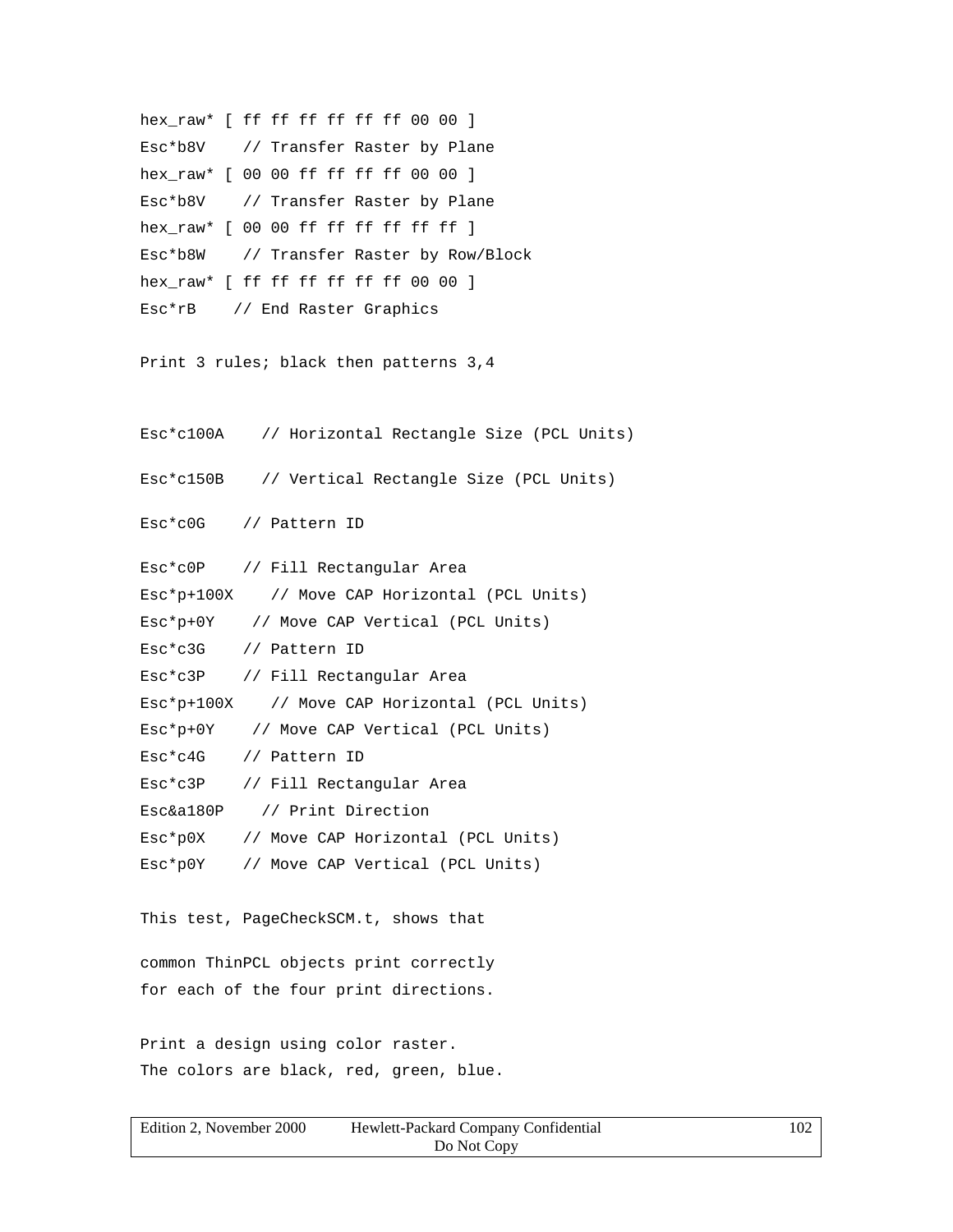Esc\*r0F // Raster Presentation Esc\*r64T // Source Raster Height Esc\*r64S // Source Raster Width Esc\*r1A // Start Raster Esc\*b8V // Transfer Raster by Plane hex raw\* [ 00 00 00 00 ff ff ff ff ] Esc\*b8V // Transfer Raster by Plane hex\_raw\* [ 00 00 00 00 ff ff 00 00 ] Esc\*b8W // Transfer Raster by Row/Block hex raw\* [ 00 00 00 00 ff ff 00 00 ] Esc\*b8V // Transfer Raster by Plane hex\_raw\* [ 00 00 00 00 ff ff ff ff ] Esc\*b8V // Transfer Raster by Plane hex\_raw\* [ 00 00 00 00 ff ff 00 00 ] Esc\*b8W // Transfer Raster by Row/Block hex\_raw\* [ 00 00 00 00 ff ff 00 00 ] Esc\*b8V // Transfer Raster by Plane hex raw\* [ 00 00 00 00 ff ff ff ff ] Esc\*b8V // Transfer Raster by Plane hex\_raw\* [ 00 00 00 00 ff ff 00 00 ] Esc\*b8W // Transfer Raster by Row/Block hex\_raw\* [ 00 00 00 00 ff ff 00 00 ] Esc\*b8V // Transfer Raster by Plane hex raw\* [ 00 00 00 00 ff ff ff ff ] Esc\*b8V // Transfer Raster by Plane hex\_raw\* [ 00 00 00 00 ff ff 00 00 ] Esc\*b8W // Transfer Raster by Row/Block hex\_raw\* [ 00 00 00 00 ff ff 00 00 ] Esc\*b8V // Transfer Raster by Plane hex\_raw\* [ 00 00 00 00 ff ff ff ff ] Esc\*b8V // Transfer Raster by Plane hex\_raw\* [ 00 00 00 00 ff ff 00 00 ] Esc\*b8W // Transfer Raster by Row/Block hex\_raw\* [ 00 00 00 00 ff ff 00 00 ] Esc\*b8V // Transfer Raster by Plane

| Edition 2, November 2000 | Hewlett-Packard Company Confidential | 103 |
|--------------------------|--------------------------------------|-----|
|                          | Do Not Copy                          |     |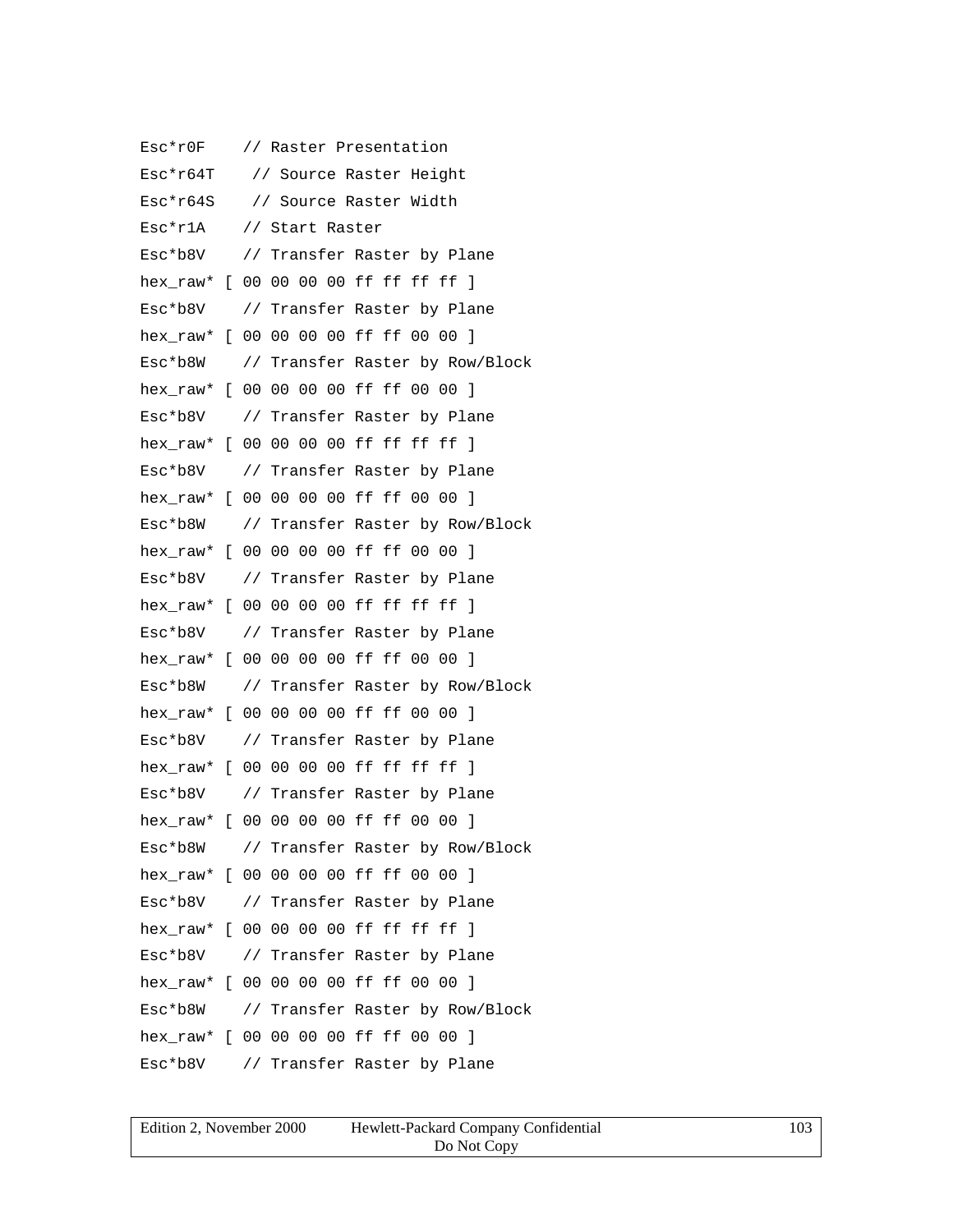hex raw\* [ 00 00 00 00 ff ff ff ff ] Esc\*b8V // Transfer Raster by Plane hex\_raw\* [ 00 00 00 00 ff ff 00 00 ] Esc\*b8W // Transfer Raster by Row/Block hex\_raw\* [ 00 00 00 00 ff ff 00 00 ] Esc\*b8V // Transfer Raster by Plane hex raw\* [ 00 00 00 00 ff ff ff ff ] Esc\*b8V // Transfer Raster by Plane hex\_raw\* [ 00 00 00 00 ff ff 00 00 ] Esc\*b8W // Transfer Raster by Row/Block hex raw\* [ 00 00 00 00 ff ff 00 00 ] Esc\*b8V // Transfer Raster by Plane hex\_raw\* [ 00 00 00 00 ff ff ff ff ] Esc\*b8V // Transfer Raster by Plane hex\_raw\* [ 00 00 00 00 ff ff 00 00 ] Esc\*b8W // Transfer Raster by Row/Block hex\_raw\* [ 00 00 00 00 ff ff 00 00 ] Esc\*b8V // Transfer Raster by Plane hex raw\* [ 00 00 00 00 ff ff ff ff ] Esc\*b8V // Transfer Raster by Plane hex\_raw\* [ 00 00 00 00 ff ff 00 00 ] Esc\*b8W // Transfer Raster by Row/Block hex\_raw\* [ 00 00 00 00 ff ff 00 00 ] Esc\*b8V // Transfer Raster by Plane hex raw\* [ 00 00 00 00 ff ff ff ff ] Esc\*b8V // Transfer Raster by Plane hex\_raw\* [ 00 00 00 00 ff ff 00 00 ] Esc\*b8W // Transfer Raster by Row/Block hex\_raw\* [ 00 00 00 00 ff ff 00 00 ] Esc\*b8V // Transfer Raster by Plane hex raw\* [ 00 00 00 00 ff ff ff ff ] Esc\*b8V // Transfer Raster by Plane hex\_raw\* [ 00 00 00 00 ff ff 00 00 ] Esc\*b8W // Transfer Raster by Row/Block hex\_raw\* [ 00 00 00 00 ff ff 00 00 ] Esc\*b8V // Transfer Raster by Plane

| Edition 2, November 2000 | Hewlett-Packard Company Confidential | 104 |
|--------------------------|--------------------------------------|-----|
|                          | Do Not Copy                          |     |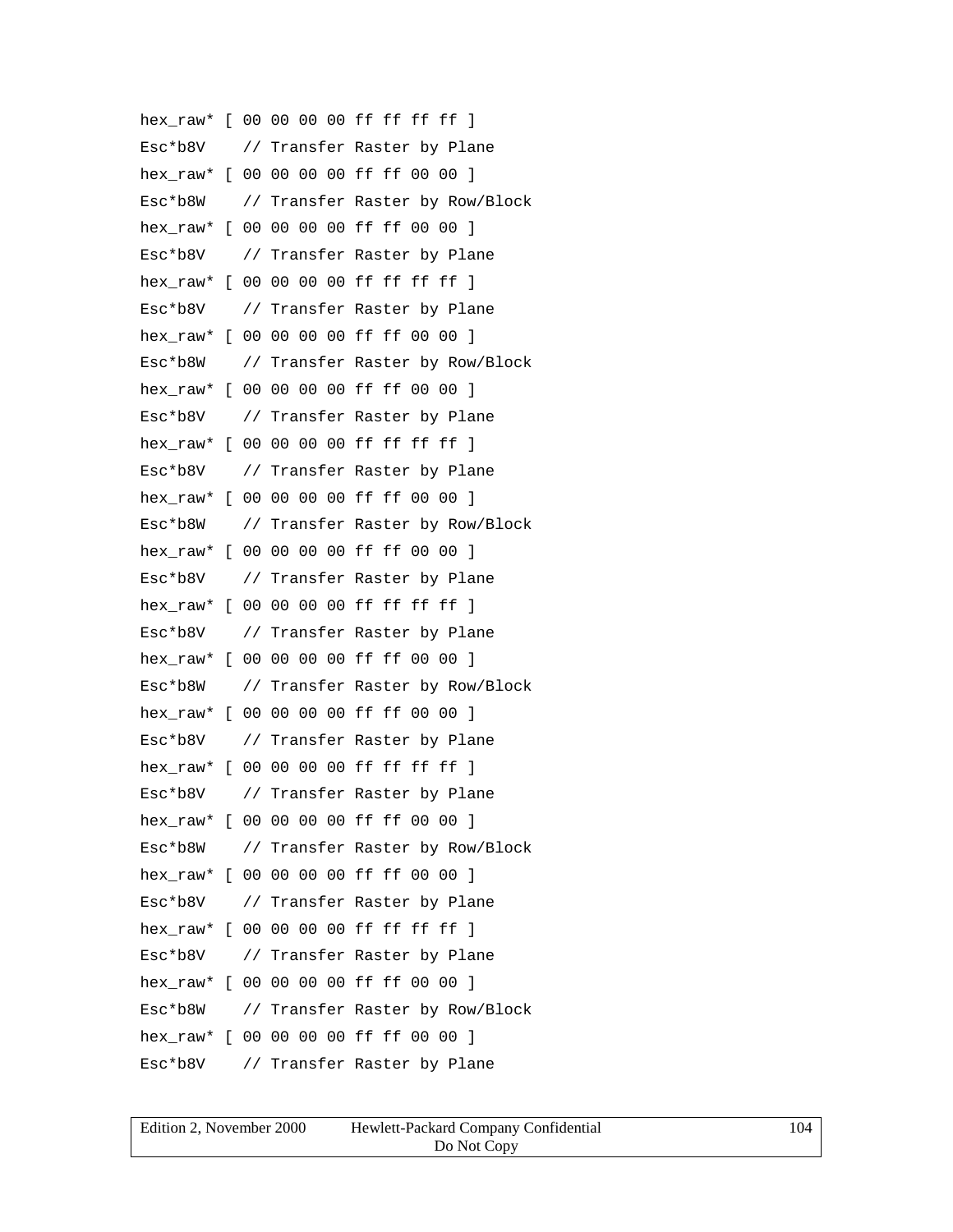hex raw\* [ 00 00 00 00 ff ff ff ff ] Esc\*b8V // Transfer Raster by Plane hex\_raw\* [ 00 00 00 00 ff ff 00 00 ] Esc\*b8W // Transfer Raster by Row/Block hex\_raw\* [ 00 00 00 00 ff ff 00 00 ] Esc\*b8V // Transfer Raster by Plane hex raw\* [ 00 00 00 00 ff ff ff ff ] Esc\*b8V // Transfer Raster by Plane hex\_raw\* [ 00 00 00 00 ff ff 00 00 ] Esc\*b8W // Transfer Raster by Row/Block hex\_raw\* [ 00 00 00 00 ff ff 00 00 ] Esc\*b8V // Transfer Raster by Plane hex\_raw\* [ 00 00 00 00 ff ff ff ff ] Esc\*b8V // Transfer Raster by Plane hex\_raw\* [ 00 00 00 00 ff ff 00 00 ] Esc\*b8W // Transfer Raster by Row/Block hex\_raw\* [ 00 00 00 00 ff ff 00 00 ] Esc\*b8V // Transfer Raster by Plane hex raw\* [ 00 00 00 00 ff ff ff ff ] Esc\*b8V // Transfer Raster by Plane hex\_raw\* [ 00 00 00 00 ff ff 00 00 ] Esc\*b8W // Transfer Raster by Row/Block hex\_raw\* [ 00 00 00 00 ff ff 00 00 ] Esc\*b8V // Transfer Raster by Plane hex raw\* [ 00 00 00 00 ff ff ff ff ] Esc\*b8V // Transfer Raster by Plane hex\_raw\* [ 00 00 00 00 ff ff 00 00 ] Esc\*b8W // Transfer Raster by Row/Block hex\_raw\* [ 00 00 00 00 ff ff 00 00 ] Esc\*b8V // Transfer Raster by Plane hex raw\* [ 00 00 00 00 ff ff ff ff ] Esc\*b8V // Transfer Raster by Plane hex\_raw\* [ 00 00 00 00 00 00 ff ff ] Esc\*b8W // Transfer Raster by Row/Block hex\_raw\* [ 00 00 00 00 00 00 ff ff ] Esc\*b8V // Transfer Raster by Plane

| Edition 2, November 2000 | Hewlett-Packard Company Confidential | 105 |
|--------------------------|--------------------------------------|-----|
|                          | Do Not Copy                          |     |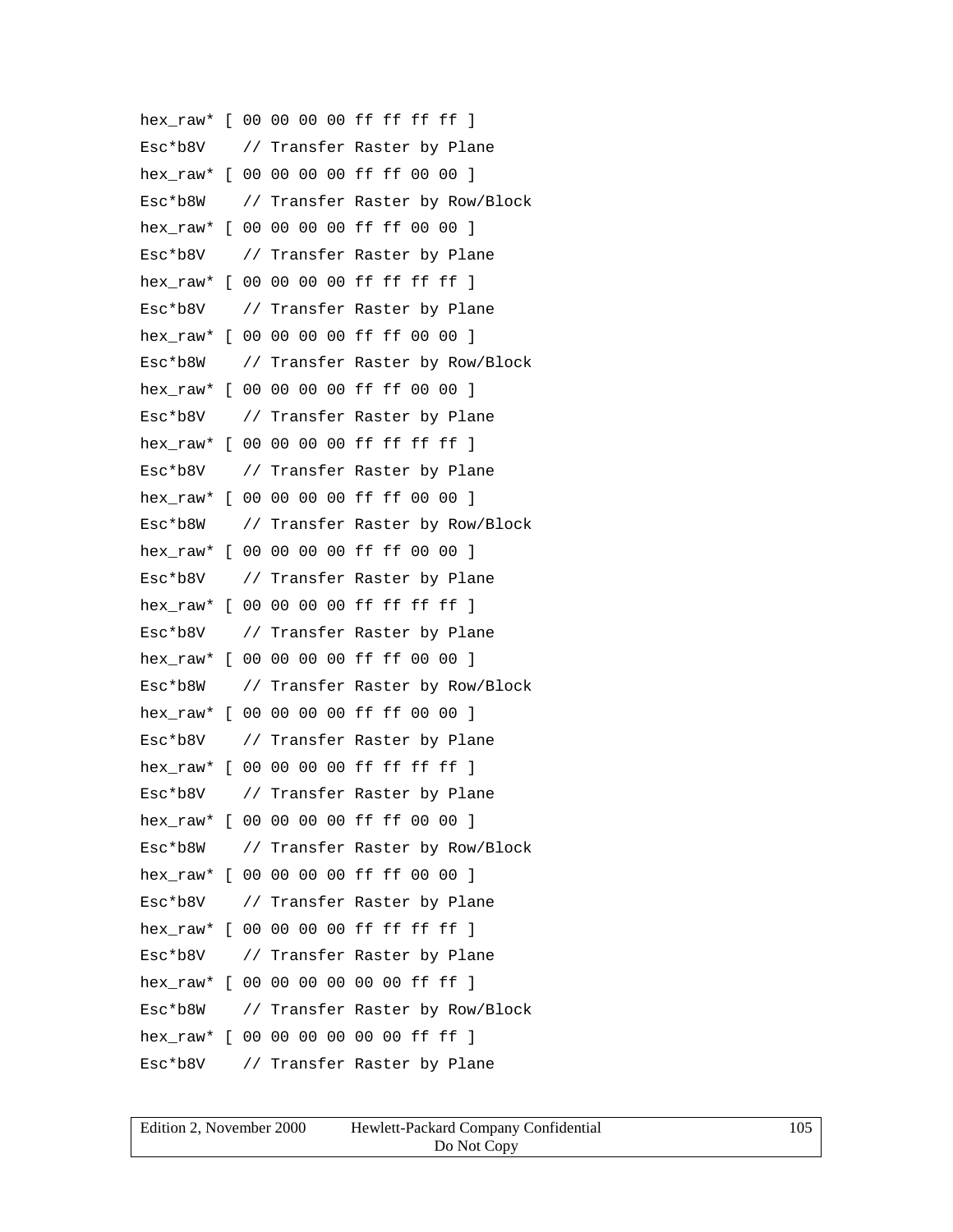hex\_raw\* [ 00 00 00 00 ff ff ff ff ] Esc\*b8V // Transfer Raster by Plane hex\_raw\* [ 00 00 00 00 00 00 ff ff ] Esc\*b8W // Transfer Raster by Row/Block hex raw\* [ 00 00 00 00 00 00 ff ff ] Esc\*b8V // Transfer Raster by Plane hex raw\* [ 00 00 00 00 ff ff ff ff ] Esc\*b8V // Transfer Raster by Plane hex raw\* [ 00 00 00 00 00 00 ff ff ] Esc\*b8W // Transfer Raster by Row/Block hex raw\* [ 00 00 00 00 00 00 ff ff ] Esc\*b8V // Transfer Raster by Plane hex\_raw\* [ 00 00 00 00 ff ff ff ff ] Esc\*b8V // Transfer Raster by Plane hex raw\* [ 00 00 00 00 00 00 ff ff ] Esc\*b8W // Transfer Raster by Row/Block hex raw\* [ 00 00 00 00 00 00 ff ff ] Esc\*b8V // Transfer Raster by Plane hex raw\* [ 00 00 00 00 ff ff ff ff ] Esc\*b8V // Transfer Raster by Plane hex\_raw\* [ 00 00 00 00 00 00 ff ff ] Esc\*b8W // Transfer Raster by Row/Block hex\_raw\* [ 00 00 00 00 00 00 ff ff ] Esc\*b8V // Transfer Raster by Plane hex raw\* [ 00 00 00 00 ff ff ff ff ] Esc\*b8V // Transfer Raster by Plane hex raw\* [ 00 00 00 00 00 00 ff ff ] Esc\*b8W // Transfer Raster by Row/Block hex\_raw\* [ 00 00 00 00 00 00 ff ff ] Esc\*b8V // Transfer Raster by Plane hex raw\* [ 00 00 00 00 ff ff ff ff ] Esc\*b8V // Transfer Raster by Plane hex\_raw\* [ 00 00 00 00 00 00 ff ff ] Esc\*b8W // Transfer Raster by Row/Block hex\_raw\* [ 00 00 00 00 00 00 ff ff ] Esc\*b8V // Transfer Raster by Plane

| Edition 2, November 2000 | Hewlett-Packard Company Confidential | 106 |
|--------------------------|--------------------------------------|-----|
|                          | Do Not Copy                          |     |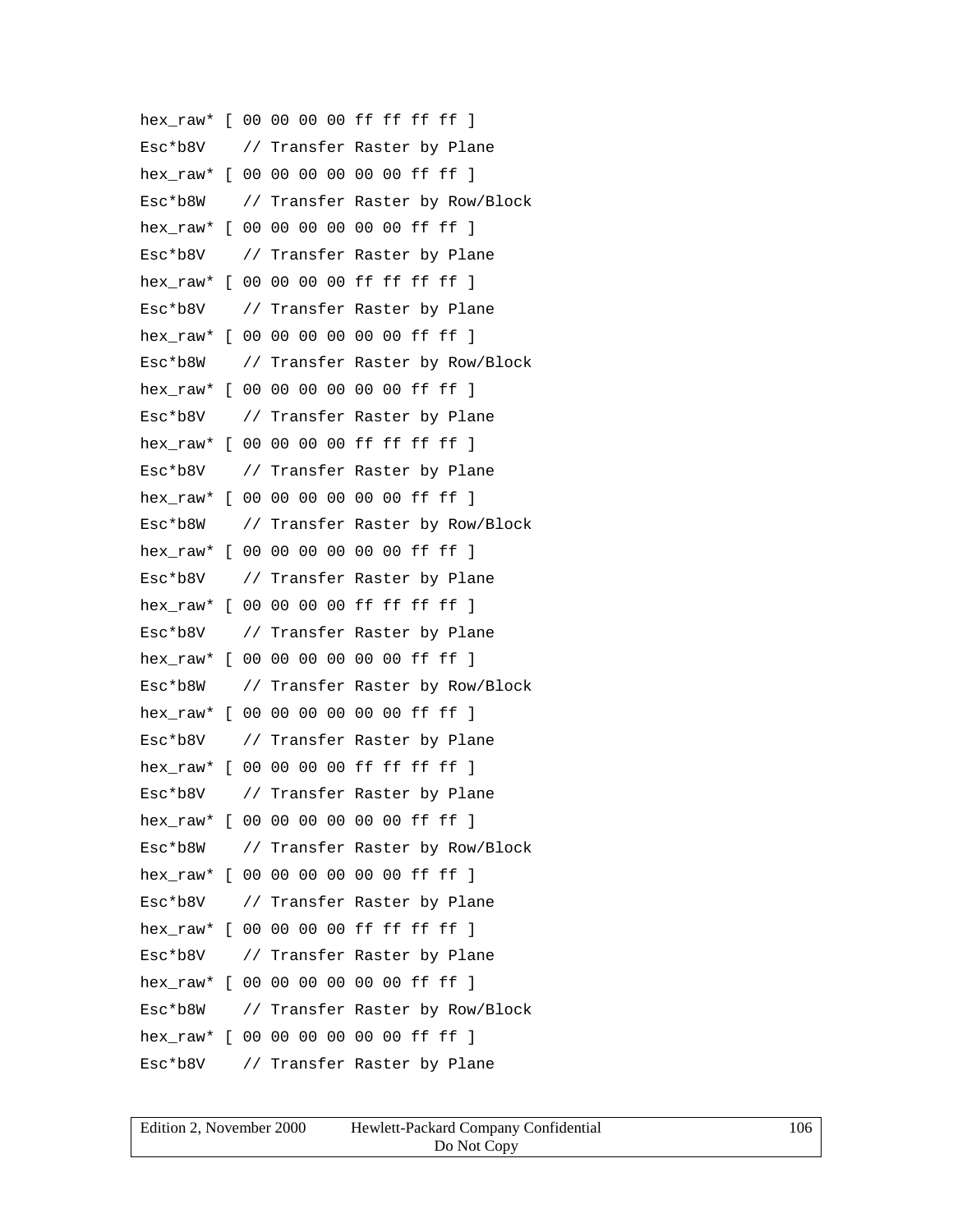hex\_raw\* [ 00 00 00 00 ff ff ff ff ] Esc\*b8V // Transfer Raster by Plane hex\_raw\* [ 00 00 00 00 00 00 ff ff ] Esc\*b8W // Transfer Raster by Row/Block hex raw\* [ 00 00 00 00 00 00 ff ff ] Esc\*b8V // Transfer Raster by Plane hex raw\* [ 00 00 00 00 ff ff ff ff ] Esc\*b8V // Transfer Raster by Plane hex raw\* [ 00 00 00 00 00 00 ff ff ] Esc\*b8W // Transfer Raster by Row/Block hex raw\* [ 00 00 00 00 00 00 ff ff ] Esc\*b8V // Transfer Raster by Plane hex\_raw\* [ 00 00 00 00 ff ff ff ff ] Esc\*b8V // Transfer Raster by Plane hex raw\* [ 00 00 00 00 00 00 ff ff ] Esc\*b8W // Transfer Raster by Row/Block hex raw\* [ 00 00 00 00 00 00 ff ff ] Esc\*b8V // Transfer Raster by Plane hex raw\* [ 00 00 00 00 ff ff ff ff ] Esc\*b8V // Transfer Raster by Plane hex\_raw\* [ 00 00 00 00 00 00 ff ff ] Esc\*b8W // Transfer Raster by Row/Block hex\_raw\* [ 00 00 00 00 00 00 ff ff ] Esc\*b8V // Transfer Raster by Plane hex raw\* [ 00 00 00 00 ff ff ff ff ] Esc\*b8V // Transfer Raster by Plane hex raw\* [ 00 00 00 00 00 00 ff ff ] Esc\*b8W // Transfer Raster by Row/Block hex\_raw\* [ 00 00 00 00 00 00 ff ff ] Esc\*b8V // Transfer Raster by Plane hex raw\* [ 00 00 00 00 ff ff ff ff ] Esc\*b8V // Transfer Raster by Plane hex\_raw\* [ 00 00 00 00 00 00 ff ff ] Esc\*b8W // Transfer Raster by Row/Block hex\_raw\* [ 00 00 00 00 00 00 ff ff ] Esc\*b8V // Transfer Raster by Plane

| Edition 2, November 2000 | Hewlett-Packard Company Confidential | 107 |
|--------------------------|--------------------------------------|-----|
|                          | Do Not Copy                          |     |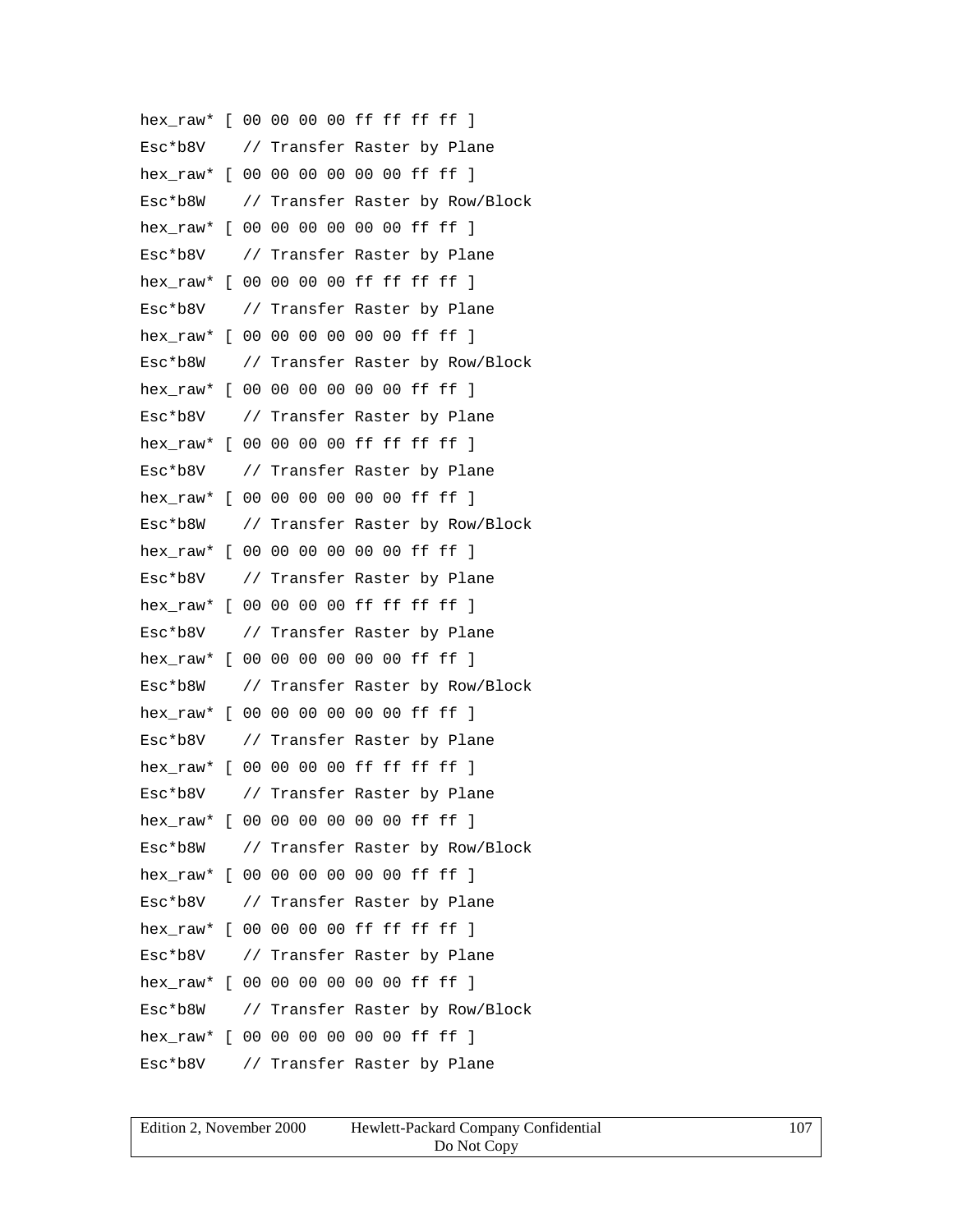hex\_raw\* [ 00 00 00 00 ff ff ff ff ] Esc\*b8V // Transfer Raster by Plane hex\_raw\* [ 00 00 00 00 00 00 ff ff ] Esc\*b8W // Transfer Raster by Row/Block hex\_raw\* [ 00 00 00 00 00 00 ff ff ] Esc\*b8V // Transfer Raster by Plane hex raw\* [ 00 00 00 00 ff ff ff ff ] Esc\*b8V // Transfer Raster by Plane hex raw\* [ 00 00 00 00 00 00 ff ff ] Esc\*b8W // Transfer Raster by Row/Block hex raw\* [ 00 00 00 00 00 00 ff ff ] Esc\*b8V // Transfer Raster by Plane hex\_raw\* [ 00 00 00 00 ff ff ff ff ] Esc\*b8V // Transfer Raster by Plane hex raw\* [ 00 00 00 00 00 00 ff ff ] Esc\*b8W // Transfer Raster by Row/Block hex raw\* [ 00 00 00 00 00 00 ff ff ] Esc\*b8V // Transfer Raster by Plane hex\_raw\* [ ff ff 00 00 00 00 ff ff ] Esc\*b8V // Transfer Raster by Plane hex\_raw\* [ ff ff 00 00 ff ff ff ff ] Esc\*b8W // Transfer Raster by Row/Block hex\_raw\* [ ff ff ff ff 00 00 ff ff ] Esc\*b8V // Transfer Raster by Plane hex raw\* [ ff ff 00 00 00 00 ff ff ] Esc\*b8V // Transfer Raster by Plane hex raw\* [ ff ff 00 00 ff ff ff ff ] Esc\*b8W // Transfer Raster by Row/Block hex raw\* [ ff ff ff ff 00 00 ff ff ] Esc\*b8V // Transfer Raster by Plane hex raw\* [ ff ff 00 00 00 00 ff ff ] Esc\*b8V // Transfer Raster by Plane hex\_raw\* [ ff ff 00 00 ff ff ff ff ] Esc\*b8W // Transfer Raster by Row/Block hex raw\* [ ff ff ff ff 00 00 ff ff ] Esc\*b8V // Transfer Raster by Plane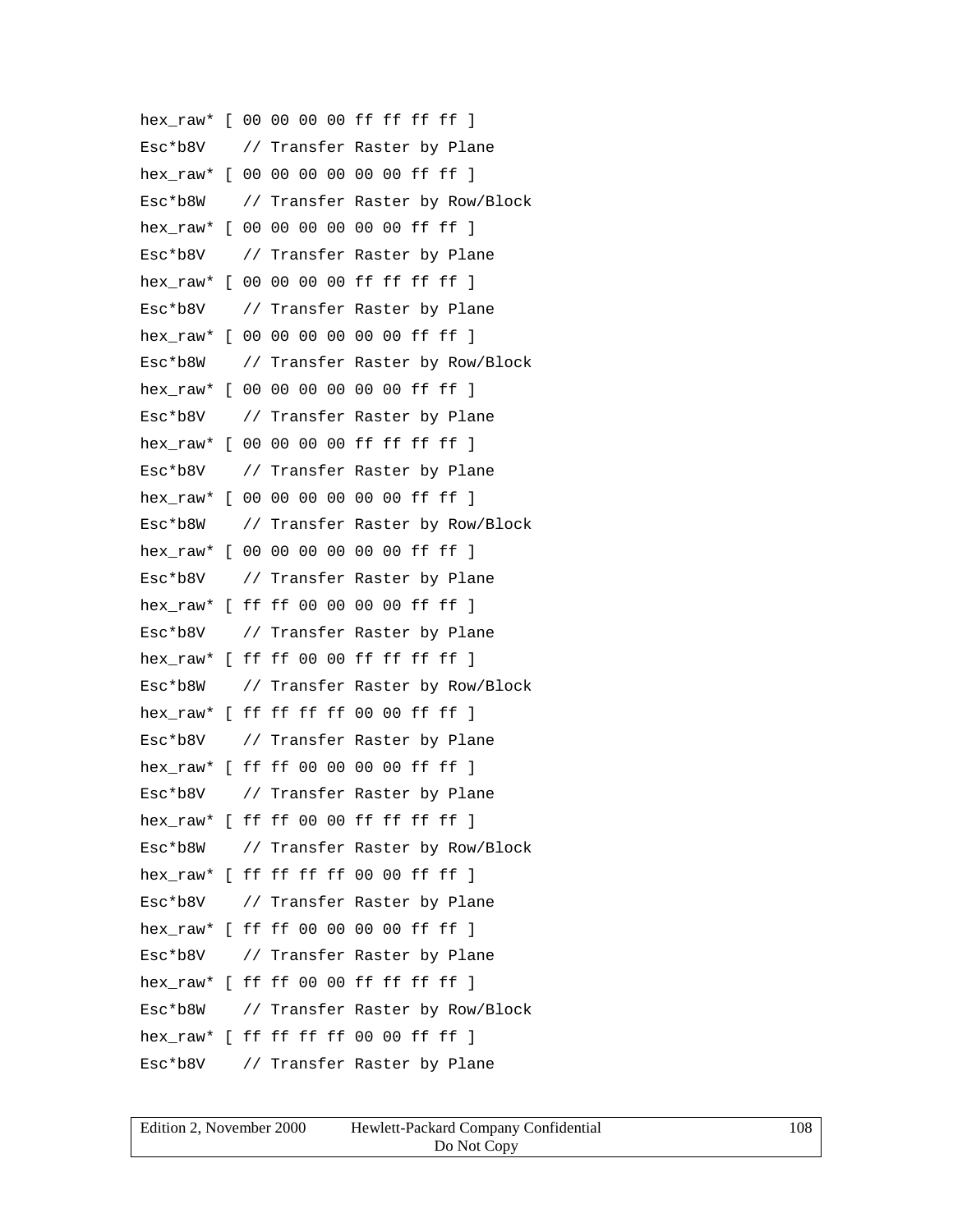hex\_raw\* [ ff ff 00 00 00 00 ff ff ] Esc\*b8V // Transfer Raster by Plane hex\_raw\* [ ff ff 00 00 ff ff ff ff ] Esc\*b8W // Transfer Raster by Row/Block hex raw\* [ ff ff ff ff 00 00 ff ff ] Esc\*b8V // Transfer Raster by Plane hex raw\* [ ff ff 00 00 00 00 ff ff ] Esc\*b8V // Transfer Raster by Plane hex raw\* [ ff ff 00 00 ff ff ff ff ] Esc\*b8W // Transfer Raster by Row/Block hex raw\* [ ff ff ff ff 00 00 ff ff ] Esc\*b8V // Transfer Raster by Plane hex\_raw\* [ ff ff 00 00 00 00 ff ff ] Esc\*b8V // Transfer Raster by Plane hex raw\* [ ff ff 00 00 ff ff ff ff ] Esc\*b8W // Transfer Raster by Row/Block hex raw\* [ ff ff ff ff 00 00 ff ff ] Esc\*b8V // Transfer Raster by Plane hex\_raw\* [ ff ff 00 00 00 00 ff ff ] Esc\*b8V // Transfer Raster by Plane hex\_raw\* [ ff ff 00 00 ff ff ff ff ] Esc\*b8W // Transfer Raster by Row/Block hex\_raw\* [ ff ff ff ff 00 00 ff ff ] Esc\*b8V // Transfer Raster by Plane hex raw\* [ ff ff 00 00 00 00 ff ff ] Esc\*b8V // Transfer Raster by Plane hex raw\* [ ff ff 00 00 ff ff ff ff ] Esc\*b8W // Transfer Raster by Row/Block hex raw\*  $[$  ff ff ff ff 00 00 ff ff  $]$ Esc\*b8V // Transfer Raster by Plane hex raw\* [ ff ff 00 00 00 00 ff ff ] Esc\*b8V // Transfer Raster by Plane hex\_raw\* [ ff ff 00 00 ff ff ff ff ] Esc\*b8W // Transfer Raster by Row/Block hex raw\* [ ff ff ff ff 00 00 ff ff ] Esc\*b8V // Transfer Raster by Plane

| Edition 2. November 2000 | Hewlett-Packard Company Confidential | 109 |
|--------------------------|--------------------------------------|-----|
|                          | Do Not Copy                          |     |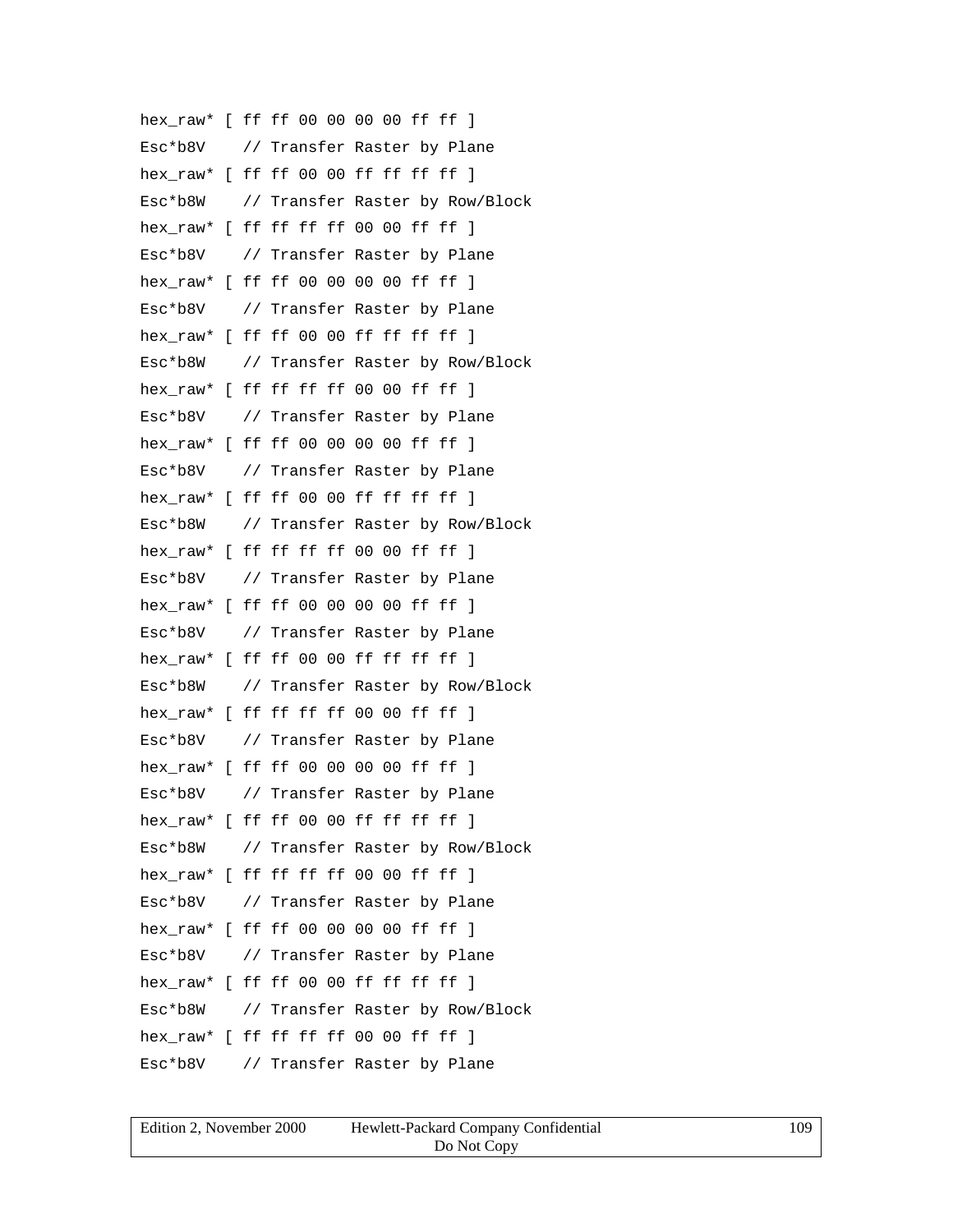hex\_raw\* [ ff ff 00 00 00 00 ff ff ] Esc\*b8V // Transfer Raster by Plane hex\_raw\* [ ff ff 00 00 ff ff ff ff ] Esc\*b8W // Transfer Raster by Row/Block hex raw\* [ ff ff ff ff 00 00 ff ff ] Esc\*b8V // Transfer Raster by Plane hex raw\* [ ff ff 00 00 00 00 ff ff ] Esc\*b8V // Transfer Raster by Plane hex raw\* [ ff ff 00 00 ff ff ff ff ] Esc\*b8W // Transfer Raster by Row/Block hex raw\* [ ff ff ff ff 00 00 ff ff ] Esc\*b8V // Transfer Raster by Plane hex\_raw\* [ ff ff 00 00 00 00 ff ff ] Esc\*b8V // Transfer Raster by Plane hex raw\* [ ff ff 00 00 ff ff ff ff ] Esc\*b8W // Transfer Raster by Row/Block hex raw\* [ ff ff ff ff 00 00 ff ff ] Esc\*b8V // Transfer Raster by Plane hex\_raw\* [ ff ff 00 00 00 00 ff ff ] Esc\*b8V // Transfer Raster by Plane hex\_raw\* [ ff ff 00 00 ff ff ff ff ] Esc\*b8W // Transfer Raster by Row/Block hex\_raw\* [ ff ff ff ff 00 00 ff ff ] Esc\*b8V // Transfer Raster by Plane hex raw\* [ ff ff 00 00 00 00 ff ff ] Esc\*b8V // Transfer Raster by Plane hex raw\* [ ff ff 00 00 ff ff ff ff ] Esc\*b8W // Transfer Raster by Row/Block hex raw\*  $[$  ff ff ff ff 00 00 ff ff  $]$ Esc\*b8V // Transfer Raster by Plane hex raw\* [ ff ff 00 00 00 00 ff ff ] Esc\*b8V // Transfer Raster by Plane hex\_raw\* [ ff ff 00 00 ff ff ff ff ] Esc\*b8W // Transfer Raster by Row/Block hex raw\* [ ff ff ff ff 00 00 ff ff ] Esc\*b8V // Transfer Raster by Plane

| Edition 2, November 2000 | Hewlett-Packard Company Confidential | 10 |
|--------------------------|--------------------------------------|----|
|                          | Do Not Copy                          |    |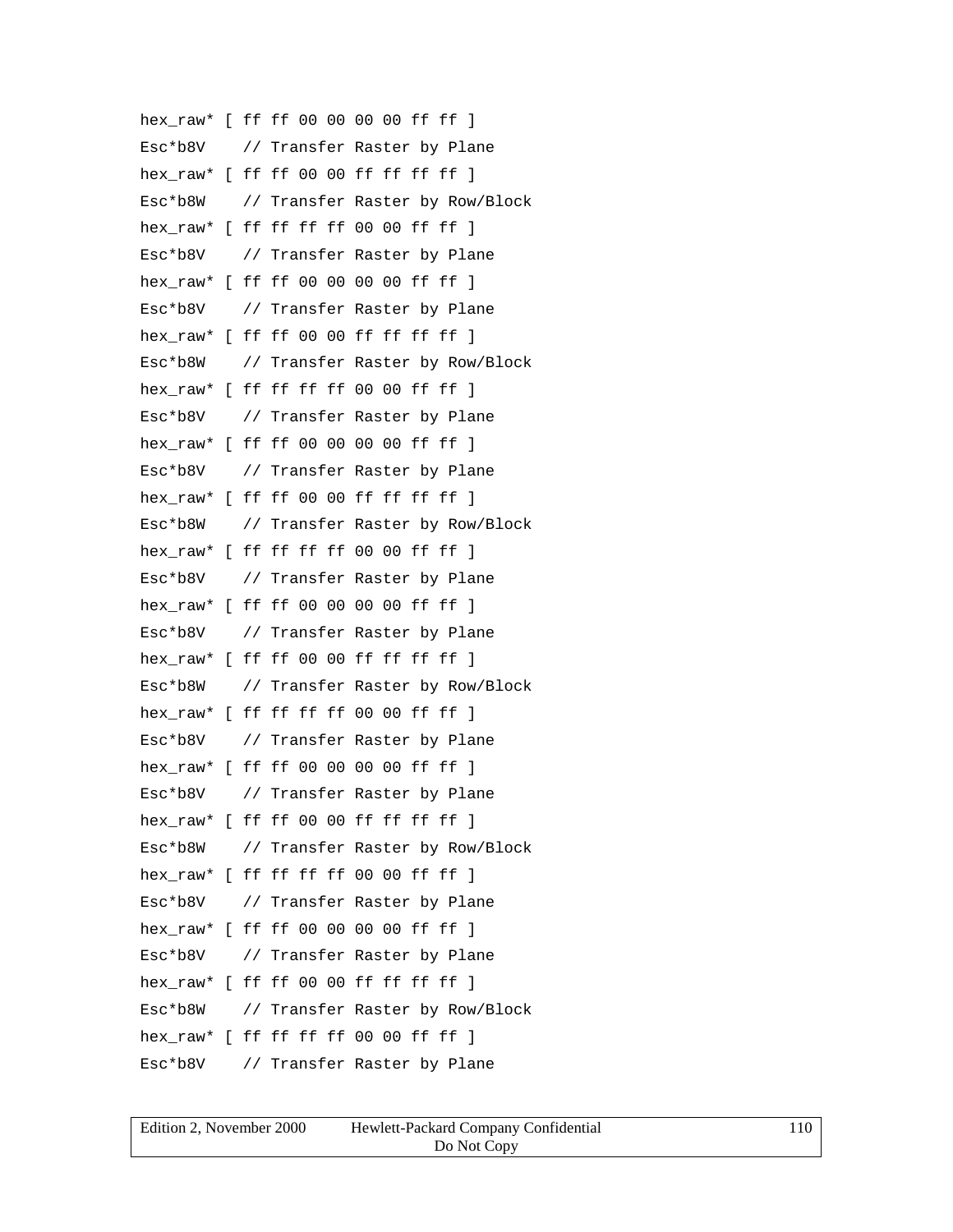hex\_raw\* [ ff ff 00 00 00 00 ff ff ] Esc\*b8V // Transfer Raster by Plane hex\_raw\* [ ff ff 00 00 ff ff ff ff ] Esc\*b8W // Transfer Raster by Row/Block hex raw\* [ ff ff ff ff 00 00 ff ff ] Esc\*b8V // Transfer Raster by Plane hex\_raw\* [ 00 00 ff ff ff ff 00 00 ] Esc\*b8V // Transfer Raster by Plane hex raw\*  $[ 00 00$  ff ff ff ff ff ff  $]$ Esc\*b8W // Transfer Raster by Row/Block hex raw\* [ ff ff ff ff ff ff 00 00 ] Esc\*b8V // Transfer Raster by Plane hex\_raw\* [ 00 00 ff ff ff ff 00 00 ] Esc\*b8V // Transfer Raster by Plane hex raw\* [ 00 00 ff ff ff ff ff ff ] Esc\*b8W // Transfer Raster by Row/Block hex raw\* [ ff ff ff ff ff ff 00 00 ] Esc\*b8V // Transfer Raster by Plane hex raw\* [ 00 00 ff ff ff ff 00 00 ] Esc\*b8V // Transfer Raster by Plane hex\_raw\*  $[0000$  ff ff ff ff ff ff  $]$ Esc\*b8W // Transfer Raster by Row/Block hex\_raw\* [ ff ff ff ff ff ff 00 00 ] Esc\*b8V // Transfer Raster by Plane hex raw\* [ 00 00 ff ff ff ff 00 00 ] Esc\*b8V // Transfer Raster by Plane hex raw\* [ 00 00 ff ff ff ff ff ff ] Esc\*b8W // Transfer Raster by Row/Block hex raw\* [ ff ff ff ff ff ff 00 00 ] Esc\*b8V // Transfer Raster by Plane hex raw\* [ 00 00 ff ff ff ff 00 00 ] Esc\*b8V // Transfer Raster by Plane hex\_raw\* [ 00 00 ff ff ff ff ff ff ] Esc\*b8W // Transfer Raster by Row/Block hex\_raw\* [ ff ff ff ff ff ff 00 00 ] Esc\*b8V // Transfer Raster by Plane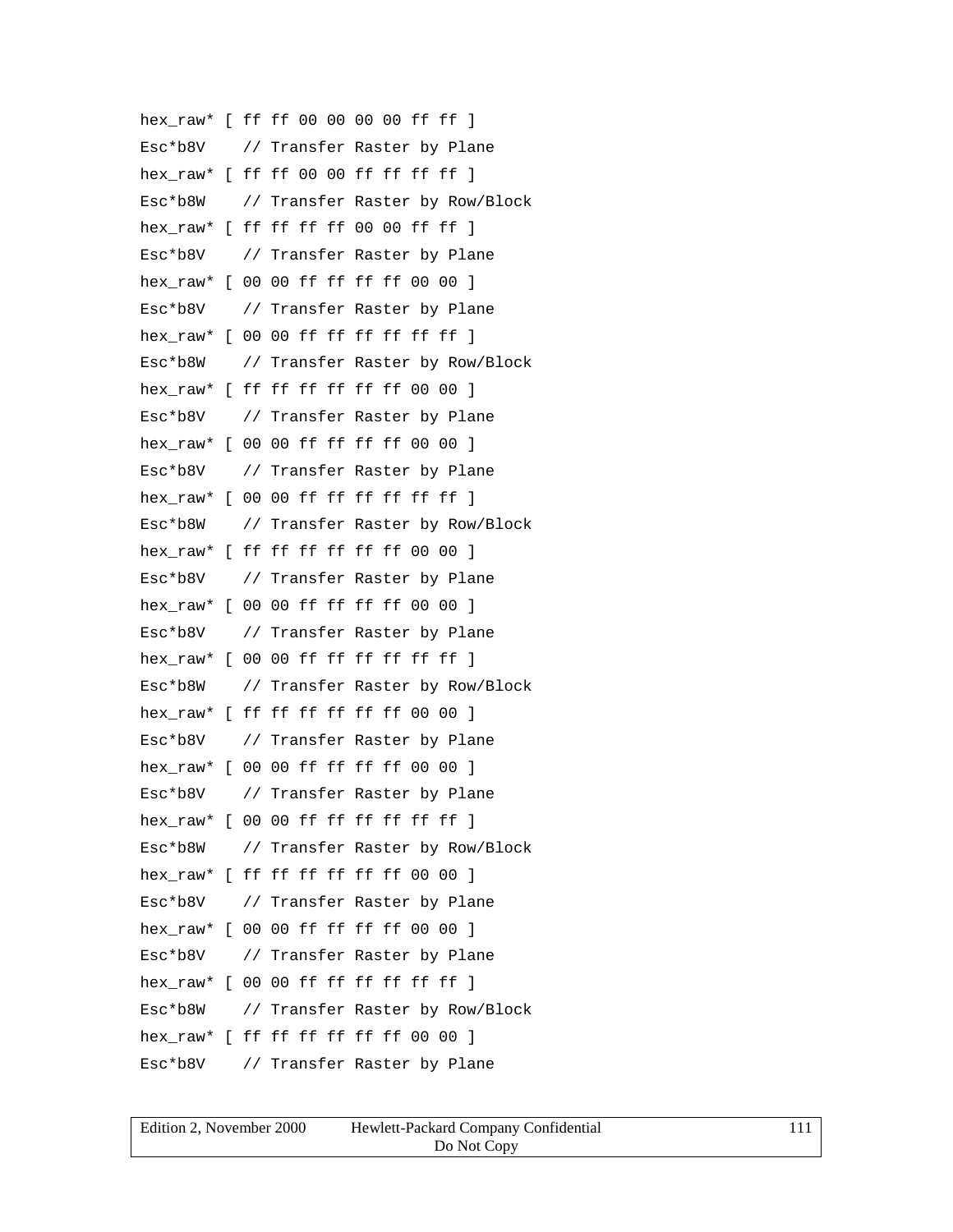hex\_raw\* [ 00 00 ff ff ff ff 00 00 ] Esc\*b8V // Transfer Raster by Plane hex\_raw\* [ 00 00 ff ff ff ff ff ff ] Esc\*b8W // Transfer Raster by Row/Block hex raw\* [ ff ff ff ff ff ff 00 00 ] Esc\*b8V // Transfer Raster by Plane hex raw\* [ 00 00 ff ff ff ff 00 00 ] Esc\*b8V // Transfer Raster by Plane hex raw\*  $[ 00 00$  ff ff ff ff ff ff  $]$ Esc\*b8W // Transfer Raster by Row/Block hex raw\* [ ff ff ff ff ff ff 00 00 ] Esc\*b8V // Transfer Raster by Plane hex\_raw\* [ 00 00 ff ff ff ff 00 00 ] Esc\*b8V // Transfer Raster by Plane hex raw\*  $[00 00$  ff ff ff ff ff ff  $]$ Esc\*b8W // Transfer Raster by Row/Block hex\_raw\* [ ff ff ff ff ff ff 00 00 ] Esc\*b8V // Transfer Raster by Plane hex raw\* [ 00 00 ff ff ff ff 00 00 ] Esc\*b8V // Transfer Raster by Plane hex\_raw\*  $[0000$  ff ff ff ff ff ff ] Esc\*b8W // Transfer Raster by Row/Block hex\_raw\* [ ff ff ff ff ff ff 00 00 ] Esc\*b8V // Transfer Raster by Plane hex raw\* [ 00 00 ff ff ff ff 00 00 ] Esc\*b8V // Transfer Raster by Plane hex raw\* [ 00 00 ff ff ff ff ff ff ] Esc\*b8W // Transfer Raster by Row/Block hex\_raw\* [ ff ff ff ff ff ff 00 00 ] Esc\*b8V // Transfer Raster by Plane hex raw\* [ 00 00 ff ff ff ff 00 00 ] Esc\*b8V // Transfer Raster by Plane hex\_raw\* [ 00 00 ff ff ff ff ff ff ] Esc\*b8W // Transfer Raster by Row/Block hex\_raw\* [ ff ff ff ff ff ff 00 00 ] Esc\*b8V // Transfer Raster by Plane

| Edition 2, November 2000 | Hewlett-Packard Company Confidential |  |
|--------------------------|--------------------------------------|--|
|                          | Do Not Copy                          |  |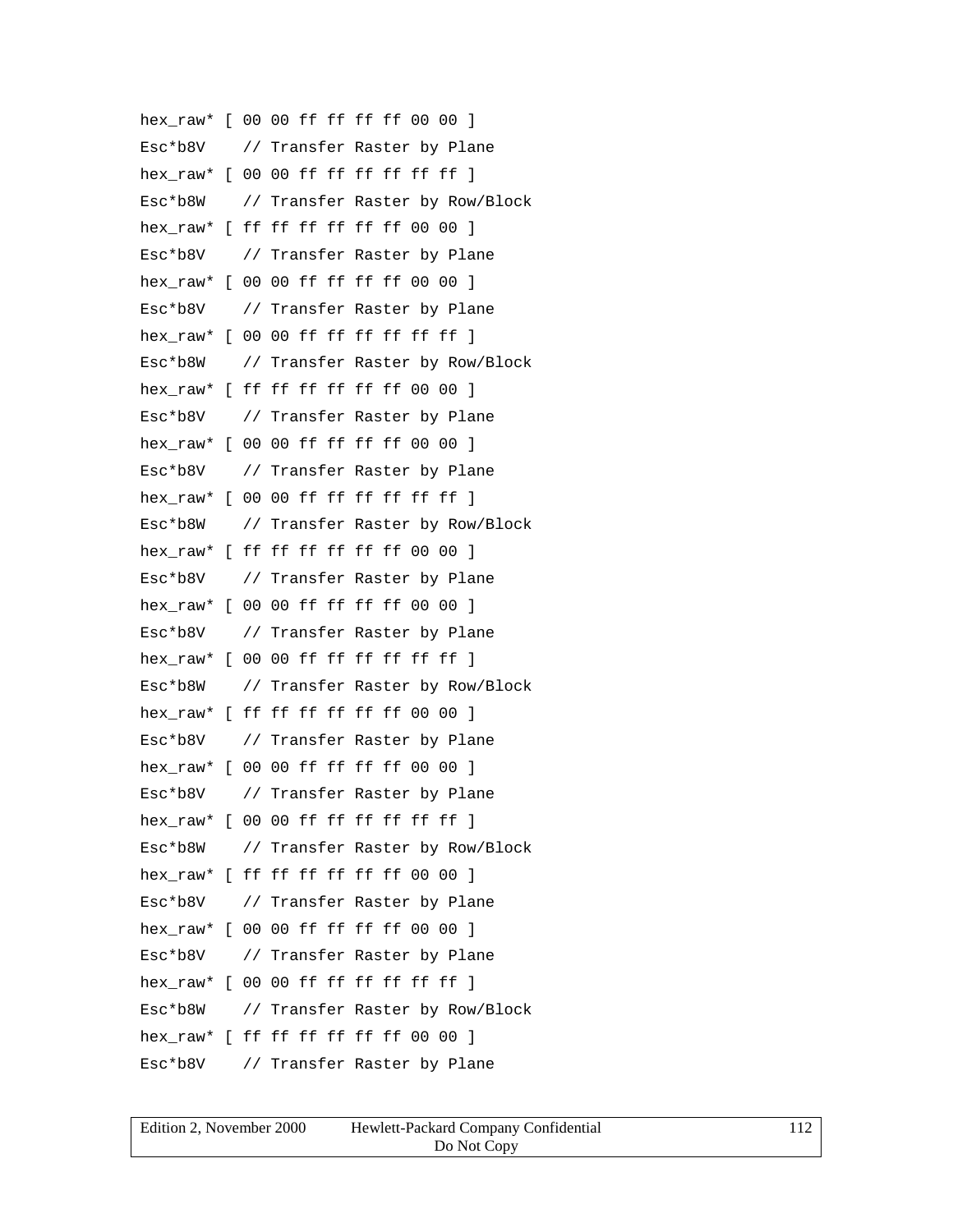hex\_raw\* [ 00 00 ff ff ff ff 00 00 ] Esc\*b8V // Transfer Raster by Plane hex\_raw\* [ 00 00 ff ff ff ff ff ff ] Esc\*b8W // Transfer Raster by Row/Block hex raw\* [ ff ff ff ff ff ff 00 00 ] Esc\*b8V // Transfer Raster by Plane hex\_raw\* [ 00 00 ff ff ff ff 00 00 ] Esc\*b8V // Transfer Raster by Plane hex raw\*  $[ 00 00$  ff ff ff ff ff ff  $]$ Esc\*b8W // Transfer Raster by Row/Block hex raw\* [ ff ff ff ff ff ff 00 00 ] Esc\*b8V // Transfer Raster by Plane hex\_raw\* [ 00 00 ff ff ff ff 00 00 ] Esc\*b8V // Transfer Raster by Plane hex raw\*  $[00 00$  ff ff ff ff ff ff  $]$ Esc\*b8W // Transfer Raster by Row/Block hex\_raw\* [ ff ff ff ff ff ff 00 00 ] Esc\*b8V // Transfer Raster by Plane hex raw\* [ 00 00 ff ff ff ff 00 00 ] Esc\*b8V // Transfer Raster by Plane hex\_raw\*  $[0000$  ff ff ff ff ff ff ] Esc\*b8W // Transfer Raster by Row/Block hex\_raw\* [ ff ff ff ff ff ff 00 00 ] Esc\*b8V // Transfer Raster by Plane hex raw\* [ 00 00 ff ff ff ff 00 00 ] Esc\*b8V // Transfer Raster by Plane hex raw\* [ 00 00 ff ff ff ff ff ff ] Esc\*b8W // Transfer Raster by Row/Block hex raw\*  $[$  ff ff ff ff ff ff 00 00  $]$ Esc\*rB // End Raster Graphics Print 3 rules; black then patterns 3,4 Esc\*c100A // Horizontal Rectangle Size (PCL Units) Esc\*c150B // Vertical Rectangle Size (PCL Units) Esc\*c0G // Pattern ID

| Edition 2, November 2000 | Hewlett-Packard Company Confidential |  |
|--------------------------|--------------------------------------|--|
|                          | Do Not Copy                          |  |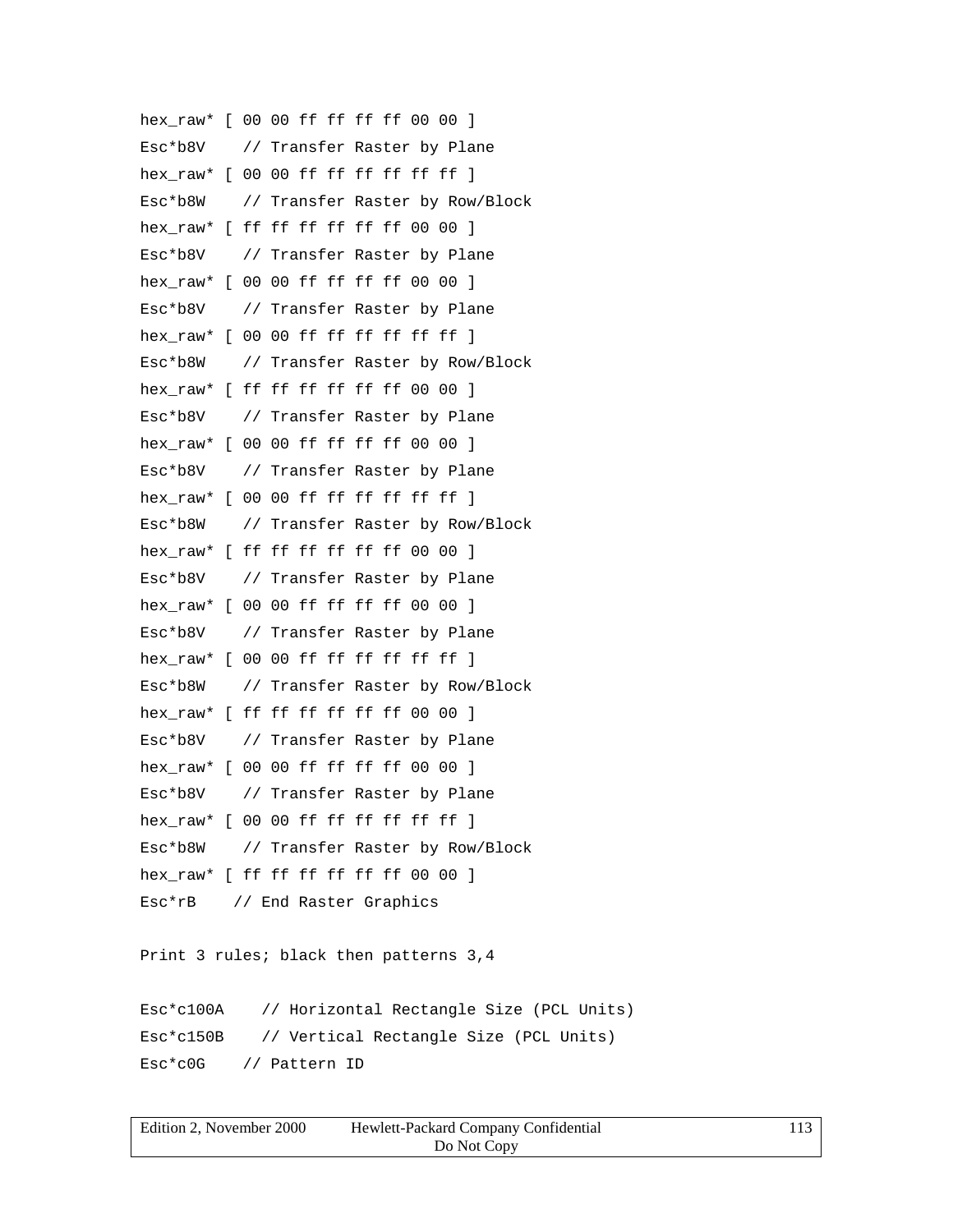```
Esc*c0P // Fill Rectangular Area
Esc*p+100X // Move CAP Horizontal (PCL Units)
Esc*p+0Y // Move CAP Vertical (PCL Units)
Esc*c3G // Pattern ID
Esc*c3P // Fill Rectangular Area
Esc*p+100X // Move CAP Horizontal (PCL Units)
Esc*p+0Y // Move CAP Vertical (PCL Units)
Esc*c4G // Pattern ID
Esc*c3P // Fill Rectangular Area
Esc&a270P // Print Direction
Esc*p0X // Move CAP Horizontal (PCL Units)
Esc*p 0Y // Move CAP Vertical (PCL Units)
```
This test, PageCheckSCM.t, shows that common ThinPCL objects print correctly for each of the four print directions.

Print a design using color raster. The colors are black, red, green, blue.

| $Esc*r0F$                               |  |  | // Raster Presentation |  |                         |                             |  |
|-----------------------------------------|--|--|------------------------|--|-------------------------|-----------------------------|--|
| Esc*r64T                                |  |  |                        |  | // Source Raster Height |                             |  |
| Esc*r64S // Source Raster Width         |  |  |                        |  |                         |                             |  |
| $Esc*r1A$                               |  |  | // Start Raster        |  |                         |                             |  |
| Esc*b8V                                 |  |  |                        |  |                         | // Transfer Raster by Plane |  |
| hex_raw* [ 00 00 00 00 ff ff ff ff ]    |  |  |                        |  |                         |                             |  |
| Esc*b8V // Transfer Raster by Plane     |  |  |                        |  |                         |                             |  |
| hex_raw* [ 00 00 00 00 ff ff 00 00 ]    |  |  |                        |  |                         |                             |  |
| Esc*b8W // Transfer Raster by Row/Block |  |  |                        |  |                         |                             |  |
| hex raw* [ 00 00 00 00 ff ff 00 00 ]    |  |  |                        |  |                         |                             |  |
| Esc*b8V // Transfer Raster by Plane     |  |  |                        |  |                         |                             |  |
| hex_raw* [ 00 00 00 00 ff ff ff ff ]    |  |  |                        |  |                         |                             |  |
| Esc*b8V // Transfer Raster by Plane     |  |  |                        |  |                         |                             |  |
| hex_raw* [ 00 00 00 00 ff ff 00 00 ]    |  |  |                        |  |                         |                             |  |
| Esc*b8W // Transfer Raster by Row/Block |  |  |                        |  |                         |                             |  |
| hex_raw* [ 00 00 00 00 ff ff 00 00 ]    |  |  |                        |  |                         |                             |  |

| Edition 2. November 2000 | Hewlett-Packard Company Confidential |  |
|--------------------------|--------------------------------------|--|
|                          | Do Not Copy                          |  |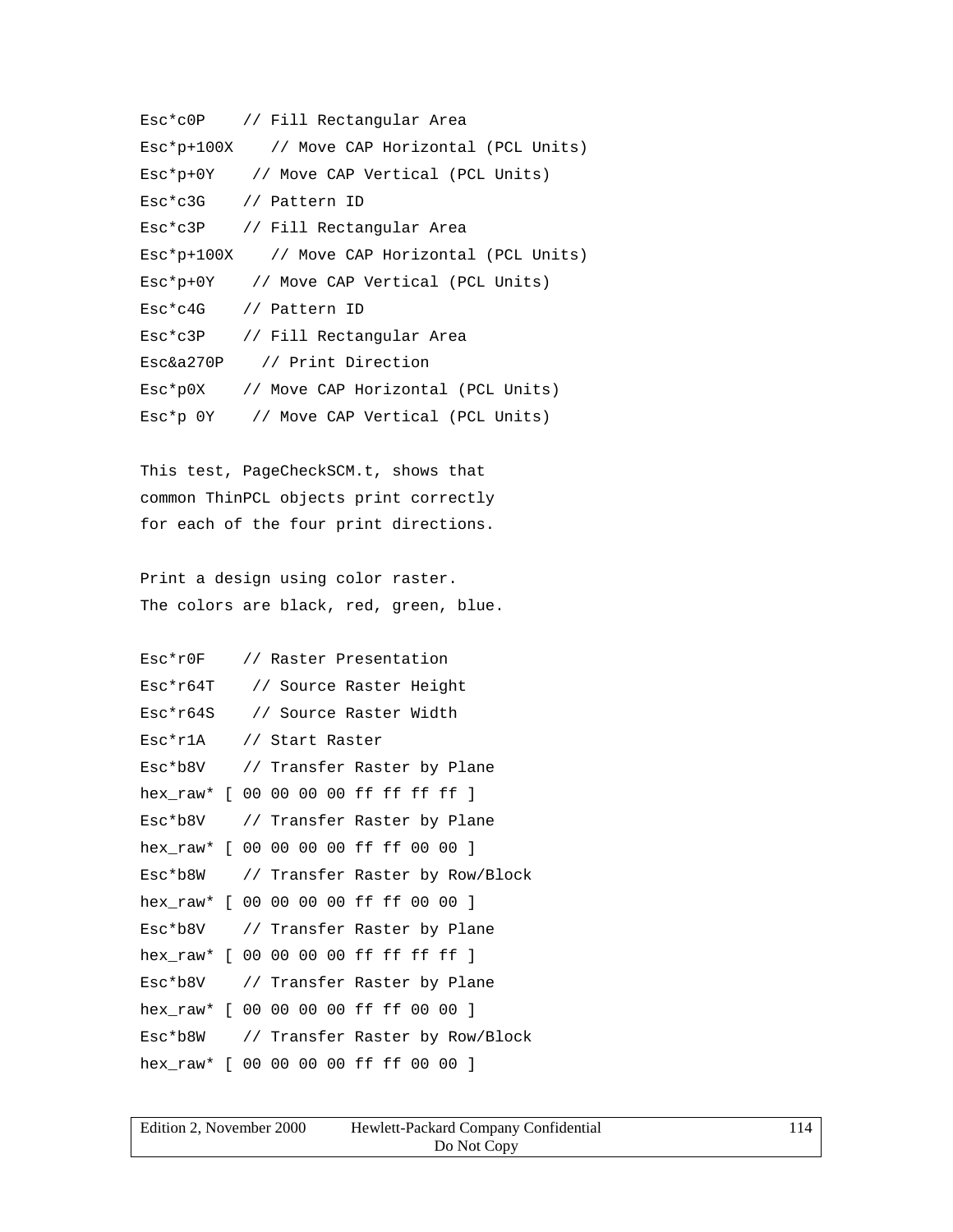Esc\*b8V // Transfer Raster by Plane hex\_raw\* [ 00 00 00 00 ff ff ff ff ] Esc\*b8V // Transfer Raster by Plane hex\_raw\* [ 00 00 00 00 ff ff 00 00 ] Esc\*b8W // Transfer Raster by Row/Block hex\_raw\* [ 00 00 00 00 ff ff 00 00 ] Esc\*b8V // Transfer Raster by Plane hex raw\* [ 00 00 00 00 ff ff ff ff ] Esc\*b8V // Transfer Raster by Plane hex\_raw\* [ 00 00 00 00 ff ff 00 00 ] Esc\*b8W // Transfer Raster by Row/Block hex\_raw\* [ 00 00 00 00 ff ff 00 00 ] Esc\*b8V // Transfer Raster by Plane hex raw\* [ 00 00 00 00 ff ff ff ff ] Esc\*b8V // Transfer Raster by Plane hex\_raw\* [ 00 00 00 00 ff ff 00 00 ] Esc\*b8W // Transfer Raster by Row/Block hex\_raw\* [ 00 00 00 00 ff ff 00 00 ] Esc\*b8V // Transfer Raster by Plane hex raw\* [ 00 00 00 00 ff ff ff ff ] Esc\*b8V // Transfer Raster by Plane hex\_raw\* [ 00 00 00 00 ff ff 00 00 ] Esc\*b8W // Transfer Raster by Row/Block hex\_raw\* [ 00 00 00 00 ff ff 00 00 ] Esc\*b8V // Transfer Raster by Plane hex raw\* [ 00 00 00 00 ff ff ff ff ] Esc\*b8V // Transfer Raster by Plane hex\_raw\* [ 00 00 00 00 ff ff 00 00 ] Esc\*b8W // Transfer Raster by Row/Block hex raw\* [ 00 00 00 00 ff ff 00 00 ] Esc\*b8V // Transfer Raster by Plane hex\_raw\* [ 00 00 00 00 ff ff ff ff ] Esc\*b8V // Transfer Raster by Plane hex\_raw\* [ 00 00 00 00 ff ff 00 00 ] Esc\*b8W // Transfer Raster by Row/Block hex\_raw\* [ 00 00 00 00 ff ff 00 00 ]

| Edition 2, November 2000 | Hewlett-Packard Company Confidential | 115 |
|--------------------------|--------------------------------------|-----|
|                          | Do Not Copy                          |     |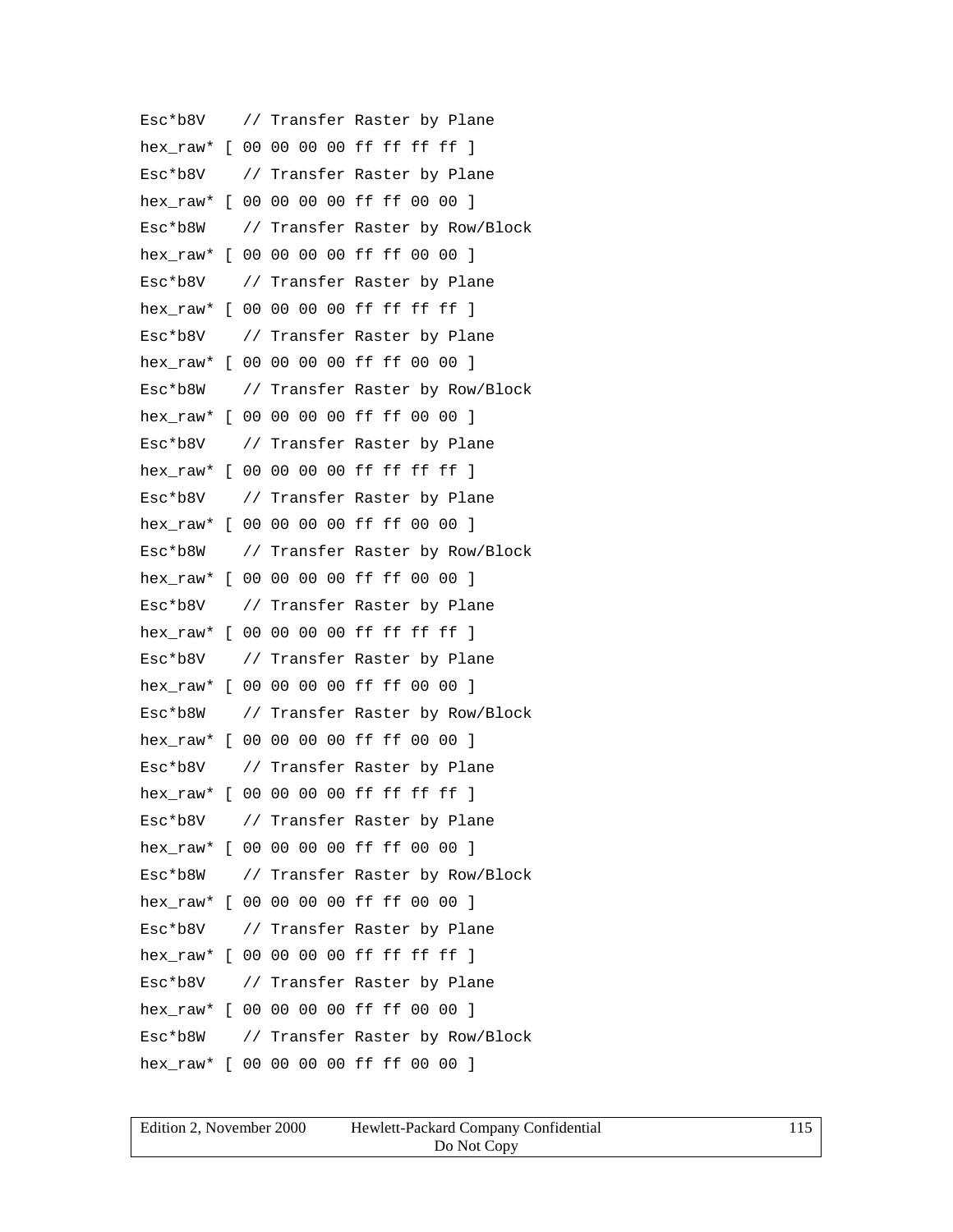Esc\*b8V // Transfer Raster by Plane hex\_raw\* [ 00 00 00 00 ff ff ff ff ] Esc\*b8V // Transfer Raster by Plane hex\_raw\* [ 00 00 00 00 ff ff 00 00 ] Esc\*b8W // Transfer Raster by Row/Block hex\_raw\* [ 00 00 00 00 ff ff 00 00 ] Esc\*b8V // Transfer Raster by Plane hex raw\* [ 00 00 00 00 ff ff ff ff ] Esc\*b8V // Transfer Raster by Plane hex\_raw\* [ 00 00 00 00 ff ff 00 00 ] Esc\*b8W // Transfer Raster by Row/Block hex\_raw\* [ 00 00 00 00 ff ff 00 00 ] Esc\*b8V // Transfer Raster by Plane hex raw\* [ 00 00 00 00 ff ff ff ff ] Esc\*b8V // Transfer Raster by Plane hex\_raw\* [ 00 00 00 00 ff ff 00 00 ] Esc\*b8W // Transfer Raster by Row/Block hex\_raw\* [ 00 00 00 00 ff ff 00 00 ] Esc\*b8V // Transfer Raster by Plane hex raw\* [ 00 00 00 00 ff ff ff ff ] Esc\*b8V // Transfer Raster by Plane hex\_raw\* [ 00 00 00 00 ff ff 00 00 ] Esc\*b8W // Transfer Raster by Row/Block hex\_raw\* [ 00 00 00 00 ff ff 00 00 ] Esc\*b8V // Transfer Raster by Plane hex raw\* [ 00 00 00 00 ff ff ff ff ] Esc\*b8V // Transfer Raster by Plane hex\_raw\* [ 00 00 00 00 ff ff 00 00 ] Esc\*b8W // Transfer Raster by Row/Block hex raw\* [ 00 00 00 00 ff ff 00 00 ] Esc\*b8V // Transfer Raster by Plane hex\_raw\* [ 00 00 00 00 ff ff ff ff ] Esc\*b8V // Transfer Raster by Plane hex\_raw\* [ 00 00 00 00 ff ff 00 00 ] Esc\*b8W // Transfer Raster by Row/Block hex\_raw\* [ 00 00 00 00 ff ff 00 00 ]

| Edition 2, November 2000 | Hewlett-Packard Company Confidential | 116 |
|--------------------------|--------------------------------------|-----|
|                          | Do Not Copy                          |     |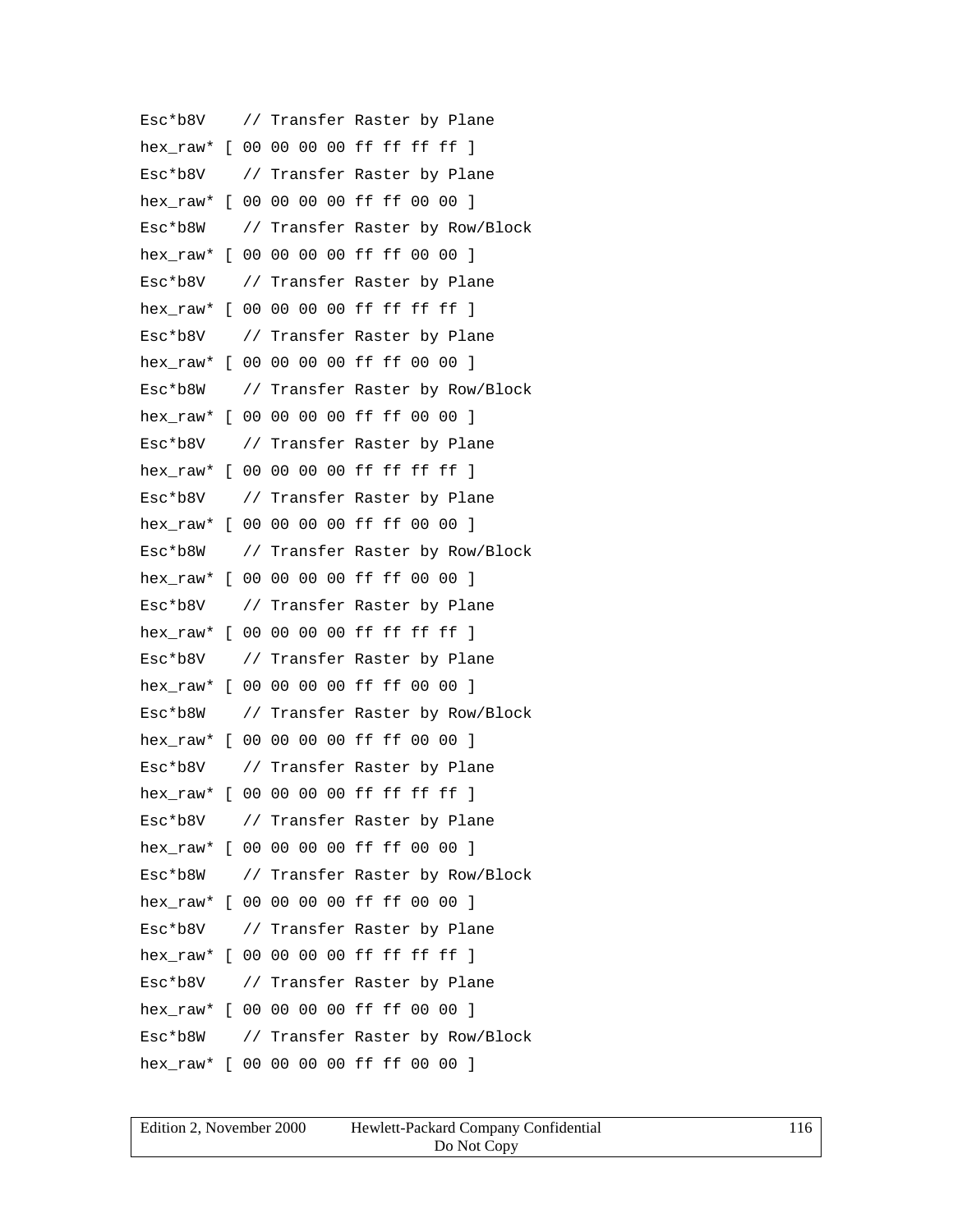Esc\*b8V // Transfer Raster by Plane hex\_raw\* [ 00 00 00 00 ff ff ff ff ] Esc\*b8V // Transfer Raster by Plane hex\_raw\* [ 00 00 00 00 ff ff 00 00 ] Esc\*b8W // Transfer Raster by Row/Block hex\_raw\* [ 00 00 00 00 ff ff 00 00 ] Esc\*b8V // Transfer Raster by Plane hex raw\* [ 00 00 00 00 ff ff ff ff ] Esc\*b8V // Transfer Raster by Plane hex\_raw\* [ 00 00 00 00 ff ff 00 00 ] Esc\*b8W // Transfer Raster by Row/Block hex\_raw\* [ 00 00 00 00 ff ff 00 00 ] Esc\*b8V // Transfer Raster by Plane hex\_raw\* [ 00 00 00 00 ff ff ff ff ] Esc\*b8V // Transfer Raster by Plane hex raw\* [ 00 00 00 00 00 00 ff ff ] Esc\*b8W // Transfer Raster by Row/Block hex raw\* [ 00 00 00 00 00 00 ff ff ] Esc\*b8V // Transfer Raster by Plane hex raw\* [ 00 00 00 00 ff ff ff ff ] Esc\*b8V // Transfer Raster by Plane hex\_raw\* [ 00 00 00 00 00 00 ff ff ] Esc\*b8W // Transfer Raster by Row/Block hex raw\* [ 00 00 00 00 00 00 ff ff ] Esc\*b8V // Transfer Raster by Plane hex raw\* [ 00 00 00 00 ff ff ff ff ] Esc\*b8V // Transfer Raster by Plane hex\_raw\* [ 00 00 00 00 00 00 ff ff ] Esc\*b8W // Transfer Raster by Row/Block hex raw\* [ 00 00 00 00 00 00 ff ff ] Esc\*b8V // Transfer Raster by Plane hex\_raw\* [ 00 00 00 00 ff ff ff ff ] Esc\*b8V // Transfer Raster by Plane hex raw\* [ 00 00 00 00 00 00 ff ff ] Esc\*b8W // Transfer Raster by Row/Block hex raw\* [ 00 00 00 00 00 00 ff ff ]

| Edition 2, November 2000 | Hewlett-Packard Company Confidential | 117 |
|--------------------------|--------------------------------------|-----|
|                          | Do Not Copy                          |     |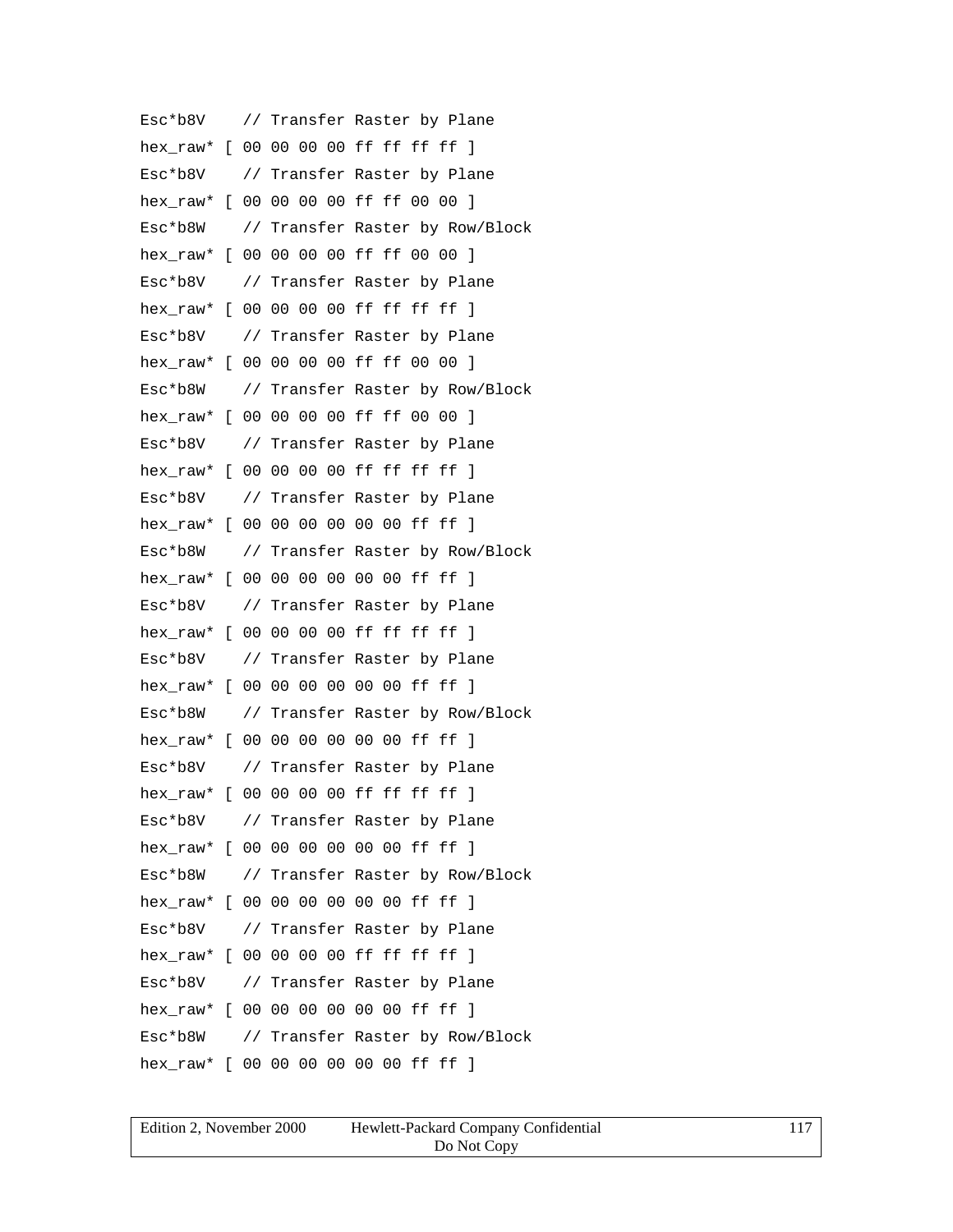Esc\*b8V // Transfer Raster by Plane hex\_raw\* [ 00 00 00 00 ff ff ff ff ] Esc\*b8V // Transfer Raster by Plane hex raw\* [ 00 00 00 00 00 00 ff ff ] Esc\*b8W // Transfer Raster by Row/Block hex raw\* [ 00 00 00 00 00 00 ff ff ] Esc\*b8V // Transfer Raster by Plane hex raw\* [ 00 00 00 00 ff ff ff ff ] Esc\*b8V // Transfer Raster by Plane hex raw\* [ 00 00 00 00 00 00 ff ff ] Esc\*b8W // Transfer Raster by Row/Block hex\_raw\* [ 00 00 00 00 00 00 ff ff ] Esc\*b8V // Transfer Raster by Plane hex\_raw\* [ 00 00 00 00 ff ff ff ff ] Esc\*b8V // Transfer Raster by Plane hex raw\* [ 00 00 00 00 00 00 ff ff ] Esc\*b8W // Transfer Raster by Row/Block hex raw\* [ 00 00 00 00 00 00 ff ff ] Esc\*b8V // Transfer Raster by Plane hex raw\* [ 00 00 00 00 ff ff ff ff ] Esc\*b8V // Transfer Raster by Plane hex\_raw\* [ 00 00 00 00 00 00 ff ff ] Esc\*b8W // Transfer Raster by Row/Block hex raw\* [ 00 00 00 00 00 00 ff ff ] Esc\*b8V // Transfer Raster by Plane hex\_raw\* [ 00 00 00 00 ff ff ff ff ] Esc\*b8V // Transfer Raster by Plane hex\_raw\* [ 00 00 00 00 00 00 ff ff ] Esc\*b8W // Transfer Raster by Row/Block hex raw\* [ 00 00 00 00 00 00 ff ff ] Esc\*b8V // Transfer Raster by Plane hex\_raw\* [ 00 00 00 00 ff ff ff ff ] Esc\*b8V // Transfer Raster by Plane hex raw\* [ 00 00 00 00 00 00 ff ff ] Esc\*b8W // Transfer Raster by Row/Block hex raw\* [ 00 00 00 00 00 00 ff ff ]

| Edition 2, November 2000 | Hewlett-Packard Company Confidential | 118 |
|--------------------------|--------------------------------------|-----|
|                          | Do Not Copy                          |     |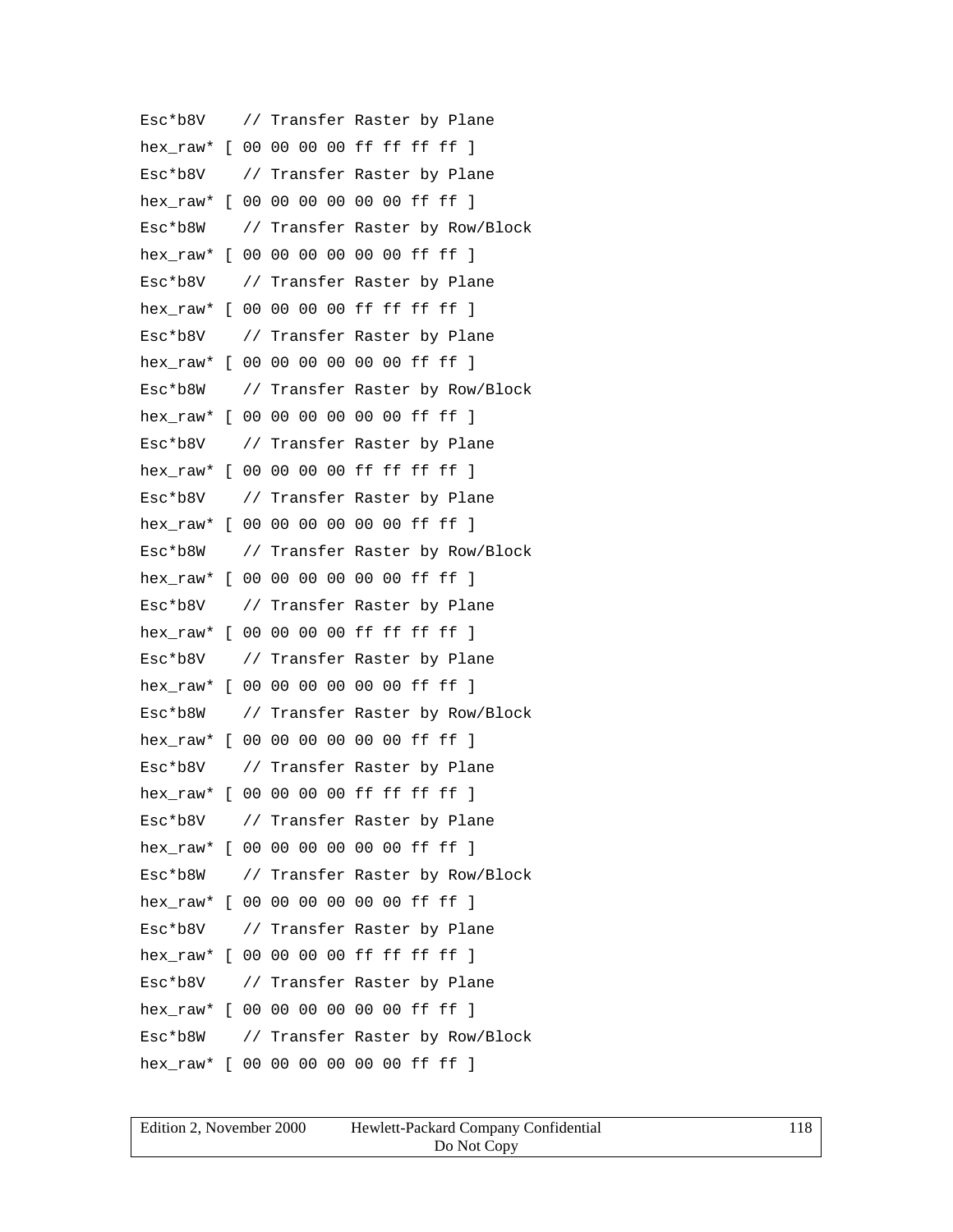Esc\*b8V // Transfer Raster by Plane hex\_raw\* [ 00 00 00 00 ff ff ff ff ] Esc\*b8V // Transfer Raster by Plane hex raw\* [ 00 00 00 00 00 00 ff ff ] Esc\*b8W // Transfer Raster by Row/Block hex raw\* [ 00 00 00 00 00 00 ff ff ] Esc\*b8V // Transfer Raster by Plane hex raw\* [ 00 00 00 00 ff ff ff ff ] Esc\*b8V // Transfer Raster by Plane hex raw\* [ 00 00 00 00 00 00 ff ff ] Esc\*b8W // Transfer Raster by Row/Block hex\_raw\* [ 00 00 00 00 00 00 ff ff ] Esc\*b8V // Transfer Raster by Plane hex\_raw\* [ 00 00 00 00 ff ff ff ff ] Esc\*b8V // Transfer Raster by Plane hex raw\* [ 00 00 00 00 00 00 ff ff ] Esc\*b8W // Transfer Raster by Row/Block hex raw\* [ 00 00 00 00 00 00 ff ff ] Esc\*b8V // Transfer Raster by Plane hex raw\* [ 00 00 00 00 ff ff ff ff ] Esc\*b8V // Transfer Raster by Plane hex\_raw\* [ 00 00 00 00 00 00 ff ff ] Esc\*b8W // Transfer Raster by Row/Block hex raw\* [ 00 00 00 00 00 00 ff ff ] Esc\*b8V // Transfer Raster by Plane hex\_raw\* [ 00 00 00 00 ff ff ff ff ] Esc\*b8V // Transfer Raster by Plane hex\_raw\* [ 00 00 00 00 00 00 ff ff ] Esc\*b8W // Transfer Raster by Row/Block hex raw\* [ 00 00 00 00 00 00 ff ff ] Esc\*b8V // Transfer Raster by Plane hex\_raw\* [ 00 00 00 00 ff ff ff ff ] Esc\*b8V // Transfer Raster by Plane hex raw\* [ 00 00 00 00 00 00 ff ff ] Esc\*b8W // Transfer Raster by Row/Block hex raw\* [ 00 00 00 00 00 00 ff ff ]

| Edition 2, November 2000 | Hewlett-Packard Company Confidential | 119 |
|--------------------------|--------------------------------------|-----|
|                          | Do Not Copy                          |     |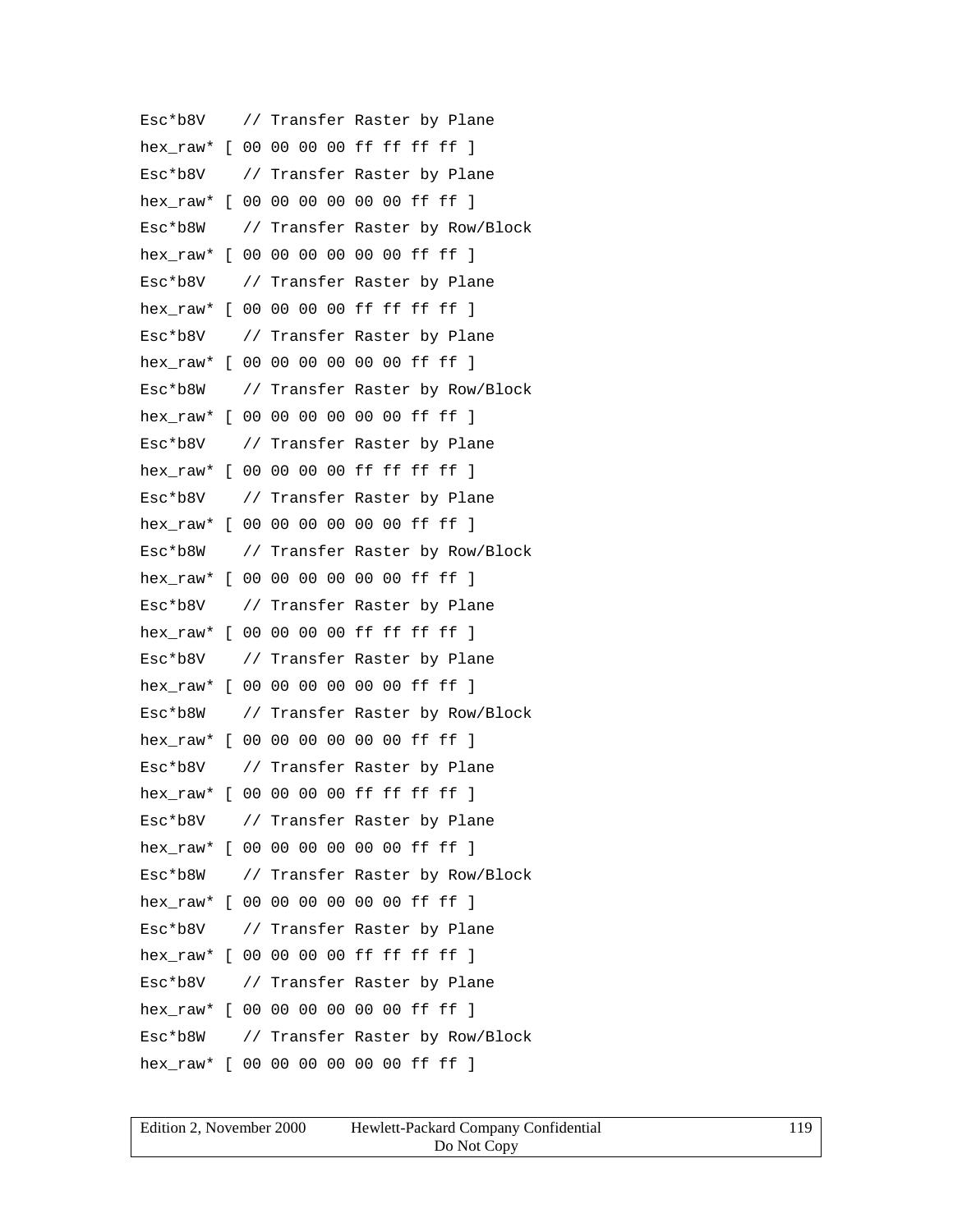Esc\*b8V // Transfer Raster by Plane hex\_raw\* [ ff ff 00 00 00 00 ff ff ] Esc\*b8V // Transfer Raster by Plane hex raw\* [ ff ff 00 00 ff ff ff ff ] Esc\*b8W // Transfer Raster by Row/Block hex\_raw\* [ ff ff ff ff 00 00 ff ff ] Esc\*b8V // Transfer Raster by Plane hex\_raw\* [ ff ff 00 00 00 00 ff ff ] Esc\*b8V // Transfer Raster by Plane hex raw\*  $[$  ff ff 00 00 ff ff ff ff  $]$ Esc\*b8W // Transfer Raster by Row/Block hex\_raw\* [ ff ff ff ff 00 00 ff ff ] Esc\*b8V // Transfer Raster by Plane hex\_raw\* [ ff ff 00 00 00 00 ff ff ] Esc\*b8V // Transfer Raster by Plane hex raw\* [ ff ff 00 00 ff ff ff ff ] Esc\*b8W // Transfer Raster by Row/Block hex raw\* [ ff ff ff ff 00 00 ff ff ] Esc\*b8V // Transfer Raster by Plane hex raw\* [ ff ff 00 00 00 00 ff ff ] Esc\*b8V // Transfer Raster by Plane hex\_raw\* [ ff ff 00 00 ff ff ff ff ] Esc\*b8W // Transfer Raster by Row/Block hex raw\* [ ff ff ff ff 00 00 ff ff ] Esc\*b8V // Transfer Raster by Plane hex\_raw\* [ ff ff 00 00 00 00 ff ff ] Esc\*b8V // Transfer Raster by Plane hex\_raw\* [ ff ff 00 00 ff ff ff ff ] Esc\*b8W // Transfer Raster by Row/Block hex raw\* [ ff ff ff ff 00 00 ff ff ] Esc\*b8V // Transfer Raster by Plane hex\_raw\* [ ff ff 00 00 00 00 ff ff ] Esc\*b8V // Transfer Raster by Plane hex raw\* [ ff ff 00 00 ff ff ff ff ] Esc\*b8W // Transfer Raster by Row/Block hex raw\* [ ff ff ff ff 00 00 ff ff ]

| Edition 2, November 2000 | Hewlett-Packard Company Confidential | 120 |
|--------------------------|--------------------------------------|-----|
|                          | Do Not Copy                          |     |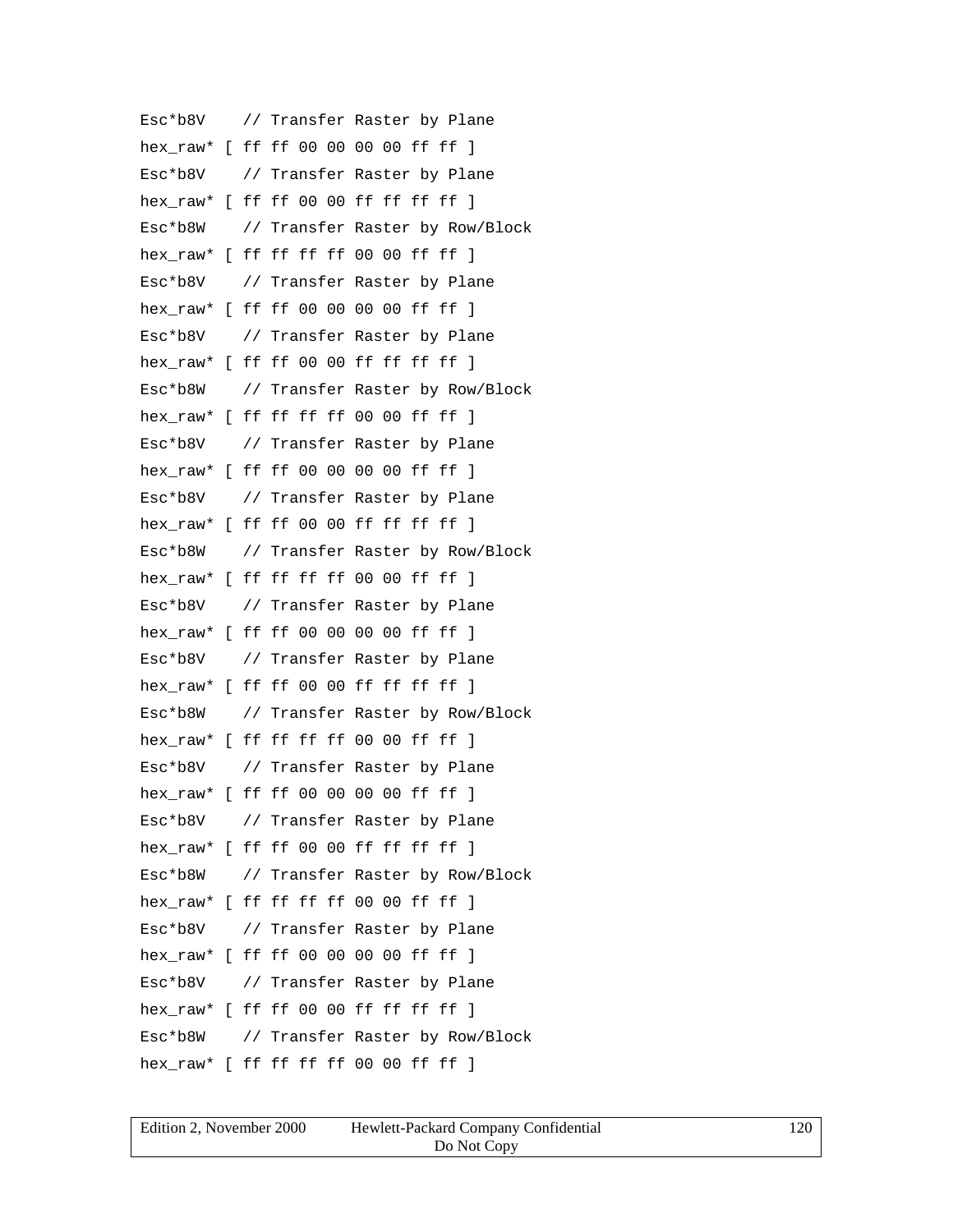Esc\*b8V // Transfer Raster by Plane hex\_raw\* [ ff ff 00 00 00 00 ff ff ] Esc\*b8V // Transfer Raster by Plane hex raw\* [ ff ff 00 00 ff ff ff ff ] Esc\*b8W // Transfer Raster by Row/Block hex\_raw\* [ ff ff ff ff 00 00 ff ff ] Esc\*b8V // Transfer Raster by Plane hex raw\* [ ff ff 00 00 00 00 ff ff ] Esc\*b8V // Transfer Raster by Plane hex raw\* [ ff ff 00 00 ff ff ff ff ] Esc\*b8W // Transfer Raster by Row/Block hex\_raw\* [ ff ff ff ff 00 00 ff ff ] Esc\*b8V // Transfer Raster by Plane hex\_raw\* [ ff ff 00 00 00 00 ff ff ] Esc\*b8V // Transfer Raster by Plane hex raw\* [ ff ff 00 00 ff ff ff ff ] Esc\*b8W // Transfer Raster by Row/Block hex raw\* [ ff ff ff ff 00 00 ff ff ] Esc\*b8V // Transfer Raster by Plane hex raw\* [ ff ff 00 00 00 00 ff ff ] Esc\*b8V // Transfer Raster by Plane hex\_raw\* [ ff ff 00 00 ff ff ff ff ] Esc\*b8W // Transfer Raster by Row/Block hex raw\* [ ff ff ff ff 00 00 ff ff ] Esc\*b8V // Transfer Raster by Plane hex\_raw\* [ ff ff 00 00 00 00 ff ff ] Esc\*b8V // Transfer Raster by Plane hex\_raw\* [ ff ff 00 00 ff ff ff ff ] Esc\*b8W // Transfer Raster by Row/Block hex raw\* [ ff ff ff ff 00 00 ff ff ] Esc\*b8V // Transfer Raster by Plane hex\_raw\* [ ff ff 00 00 00 00 ff ff ] Esc\*b8V // Transfer Raster by Plane hex raw\* [ ff ff 00 00 ff ff ff ff ] Esc\*b8W // Transfer Raster by Row/Block hex raw\* [ ff ff ff ff 00 00 ff ff ]

| Edition 2, November 2000 | Hewlett-Packard Company Confidential | 121 |
|--------------------------|--------------------------------------|-----|
|                          | Do Not Copy                          |     |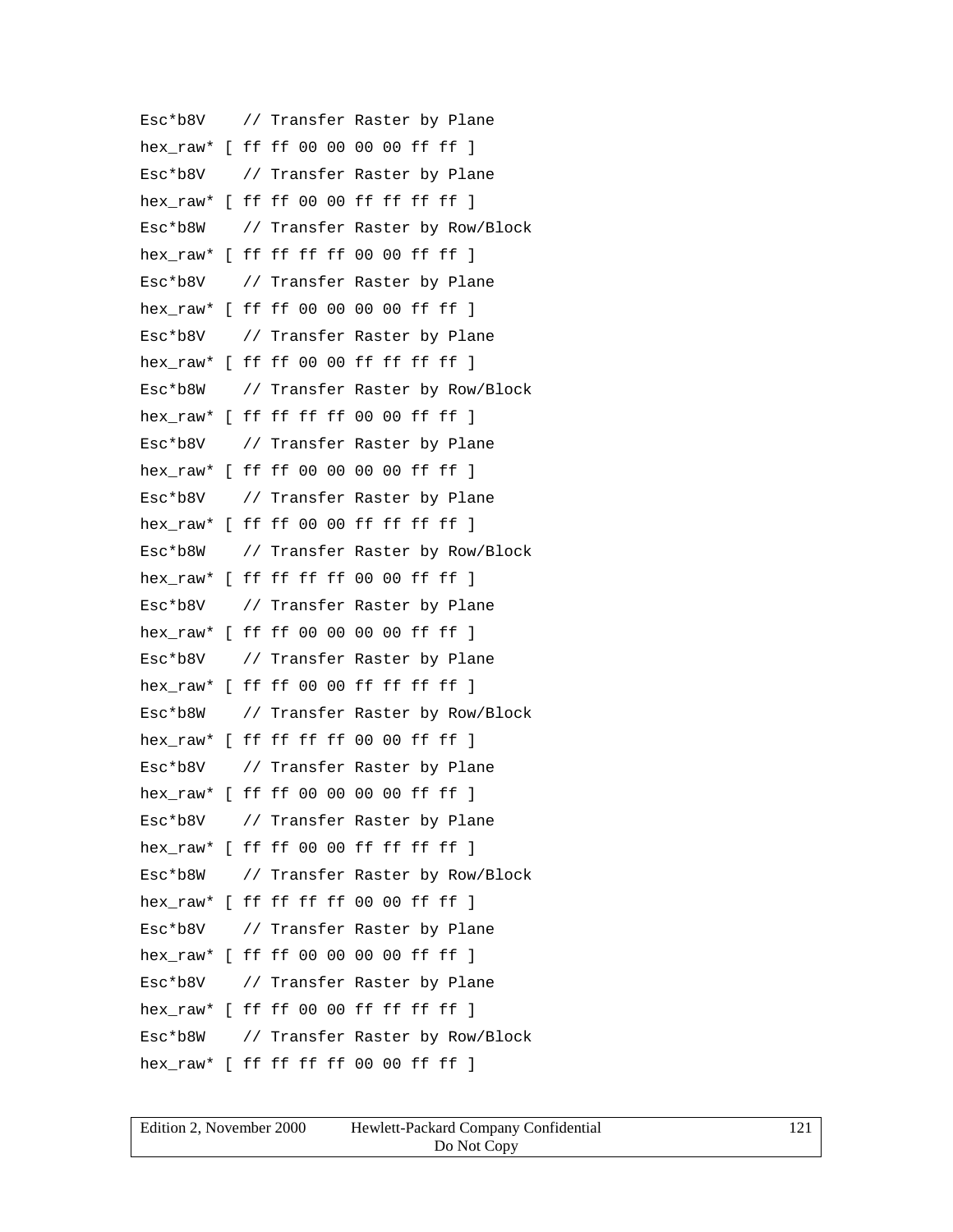Esc\*b8V // Transfer Raster by Plane hex\_raw\* [ ff ff 00 00 00 00 ff ff ] Esc\*b8V // Transfer Raster by Plane hex raw\* [ ff ff 00 00 ff ff ff ff ] Esc\*b8W // Transfer Raster by Row/Block hex\_raw\* [ ff ff ff ff 00 00 ff ff ] Esc\*b8V // Transfer Raster by Plane hex raw\* [ ff ff 00 00 00 00 ff ff ] Esc\*b8V // Transfer Raster by Plane hex raw\* [ ff ff 00 00 ff ff ff ff ] Esc\*b8W // Transfer Raster by Row/Block hex\_raw\* [ ff ff ff ff 00 00 ff ff ] Esc\*b8V // Transfer Raster by Plane hex\_raw\* [ ff ff 00 00 00 00 ff ff ] Esc\*b8V // Transfer Raster by Plane hex raw\* [ ff ff 00 00 ff ff ff ff ] Esc\*b8W // Transfer Raster by Row/Block hex raw\* [ ff ff ff ff 00 00 ff ff ] Esc\*b8V // Transfer Raster by Plane hex raw\* [ ff ff 00 00 00 00 ff ff ] Esc\*b8V // Transfer Raster by Plane hex\_raw\* [ ff ff 00 00 ff ff ff ff ] Esc\*b8W // Transfer Raster by Row/Block hex raw\* [ ff ff ff ff 00 00 ff ff ] Esc\*b8V // Transfer Raster by Plane hex\_raw\* [ 00 00 ff ff ff ff 00 00 ] Esc\*b8V // Transfer Raster by Plane hex\_raw\* [ 00 00 ff ff ff ff ff ff ] Esc\*b8W // Transfer Raster by Row/Block hex raw\* [ ff ff ff ff ff ff 00 00 ] Esc\*b8V // Transfer Raster by Plane hex\_raw\* [ 00 00 ff ff ff ff 00 00 ] Esc\*b8V // Transfer Raster by Plane hex raw\*  $[ 00 00$  ff ff ff ff ff ff  $]$ Esc\*b8W // Transfer Raster by Row/Block hex raw\* [ ff ff ff ff ff ff 00 00 ]

| Edition 2, November 2000 | Hewlett-Packard Company Confidential | 122 |
|--------------------------|--------------------------------------|-----|
|                          | Do Not Copy                          |     |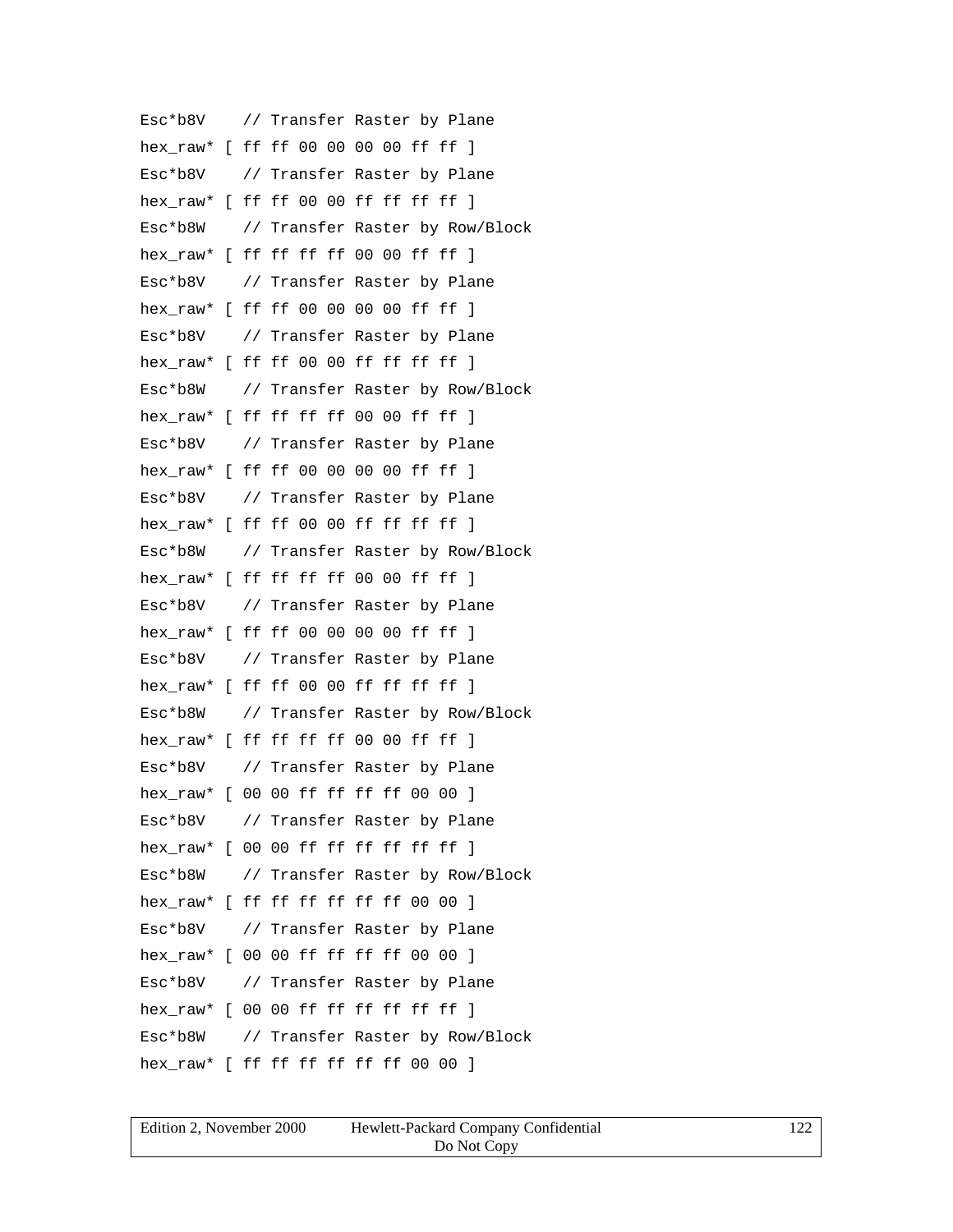Esc\*b8V // Transfer Raster by Plane hex\_raw\* [ 00 00 ff ff ff ff 00 00 ] Esc\*b8V // Transfer Raster by Plane hex  $raw*$  [ 00 00 ff ff ff ff ff ff ] Esc\*b8W // Transfer Raster by Row/Block hex raw\* [ ff ff ff ff ff ff 00 00 ] Esc\*b8V // Transfer Raster by Plane hex raw\* [ 00 00 ff ff ff ff 00 00 ] Esc\*b8V // Transfer Raster by Plane hex raw\*  $[ 00 00$  ff ff ff ff ff ff  $]$ Esc\*b8W // Transfer Raster by Row/Block hex\_raw\* [ ff ff ff ff ff ff 00 00 ] Esc\*b8V // Transfer Raster by Plane hex\_raw\* [ 00 00 ff ff ff ff 00 00 ] Esc\*b8V // Transfer Raster by Plane hex raw\*  $[ 00 00$  ff ff ff ff ff ff  $]$ Esc\*b8W // Transfer Raster by Row/Block hex raw\* [ ff ff ff ff ff ff 00 00 ] Esc\*b8V // Transfer Raster by Plane hex raw\* [ 00 00 ff ff ff ff 00 00 ] Esc\*b8V // Transfer Raster by Plane hex\_raw\* [ 00 00 ff ff ff ff ff ff ] Esc\*b8W // Transfer Raster by Row/Block hex raw\* [ ff ff ff ff ff ff 00 00 ] Esc\*b8V // Transfer Raster by Plane hex raw\* [ 00 00 ff ff ff ff 00 00 ] Esc\*b8V // Transfer Raster by Plane hex\_raw\* [ 00 00 ff ff ff ff ff ff ] Esc\*b8W // Transfer Raster by Row/Block hex raw\* [ ff ff ff ff ff ff 00 00 ] Esc\*b8V // Transfer Raster by Plane hex\_raw\* [ 00 00 ff ff ff ff 00 00 ] Esc\*b8V // Transfer Raster by Plane hex raw\*  $[ 00 00$  ff ff ff ff ff ff  $]$ Esc\*b8W // Transfer Raster by Row/Block hex raw\* [ ff ff ff ff ff ff 00 00 ]

| Edition 2, November 2000 | Hewlett-Packard Company Confidential | 123 |
|--------------------------|--------------------------------------|-----|
|                          | Do Not Copy                          |     |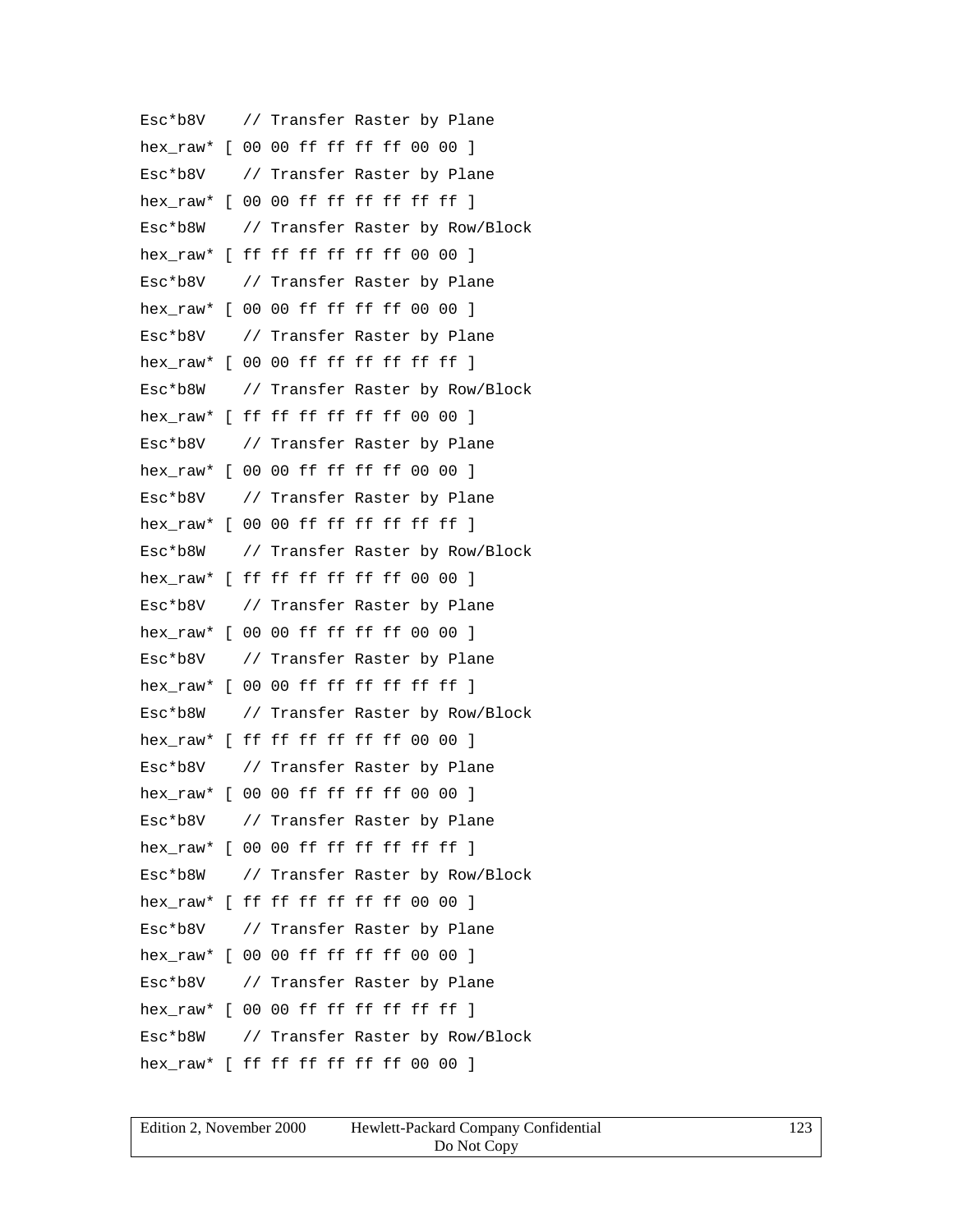Esc\*b8V // Transfer Raster by Plane hex\_raw\* [ 00 00 ff ff ff ff 00 00 ] Esc\*b8V // Transfer Raster by Plane hex  $raw*$  [ 00 00 ff ff ff ff ff ff ] Esc\*b8W // Transfer Raster by Row/Block hex raw\* [ ff ff ff ff ff ff 00 00 ] Esc\*b8V // Transfer Raster by Plane hex raw\* [ 00 00 ff ff ff ff 00 00 ] Esc\*b8V // Transfer Raster by Plane hex raw\*  $[ 00 00$  ff ff ff ff ff ff  $]$ Esc\*b8W // Transfer Raster by Row/Block hex\_raw\* [ ff ff ff ff ff ff 00 00 ] Esc\*b8V // Transfer Raster by Plane hex\_raw\* [ 00 00 ff ff ff ff 00 00 ] Esc\*b8V // Transfer Raster by Plane hex raw\*  $[ 00 00$  ff ff ff ff ff ff  $]$ Esc\*b8W // Transfer Raster by Row/Block hex raw\* [ ff ff ff ff ff ff 00 00 ] Esc\*b8V // Transfer Raster by Plane hex raw\* [ 00 00 ff ff ff ff 00 00 ] Esc\*b8V // Transfer Raster by Plane hex\_raw\* [ 00 00 ff ff ff ff ff ff ] Esc\*b8W // Transfer Raster by Row/Block hex raw\* [ ff ff ff ff ff ff 00 00 ] Esc\*b8V // Transfer Raster by Plane hex raw\* [ 00 00 ff ff ff ff 00 00 ] Esc\*b8V // Transfer Raster by Plane hex\_raw\* [ 00 00 ff ff ff ff ff ff ] Esc\*b8W // Transfer Raster by Row/Block hex raw\* [ ff ff ff ff ff ff 00 00 ] Esc\*b8V // Transfer Raster by Plane hex\_raw\* [ 00 00 ff ff ff ff 00 00 ] Esc\*b8V // Transfer Raster by Plane hex raw\* [ 00 00 ff ff ff ff ff ff ] Esc\*b8W // Transfer Raster by Row/Block hex raw\* [ ff ff ff ff ff ff 00 00 ]

| Edition 2, November 2000 | Hewlett-Packard Company Confidential | 124 |
|--------------------------|--------------------------------------|-----|
|                          | Do Not Copy                          |     |